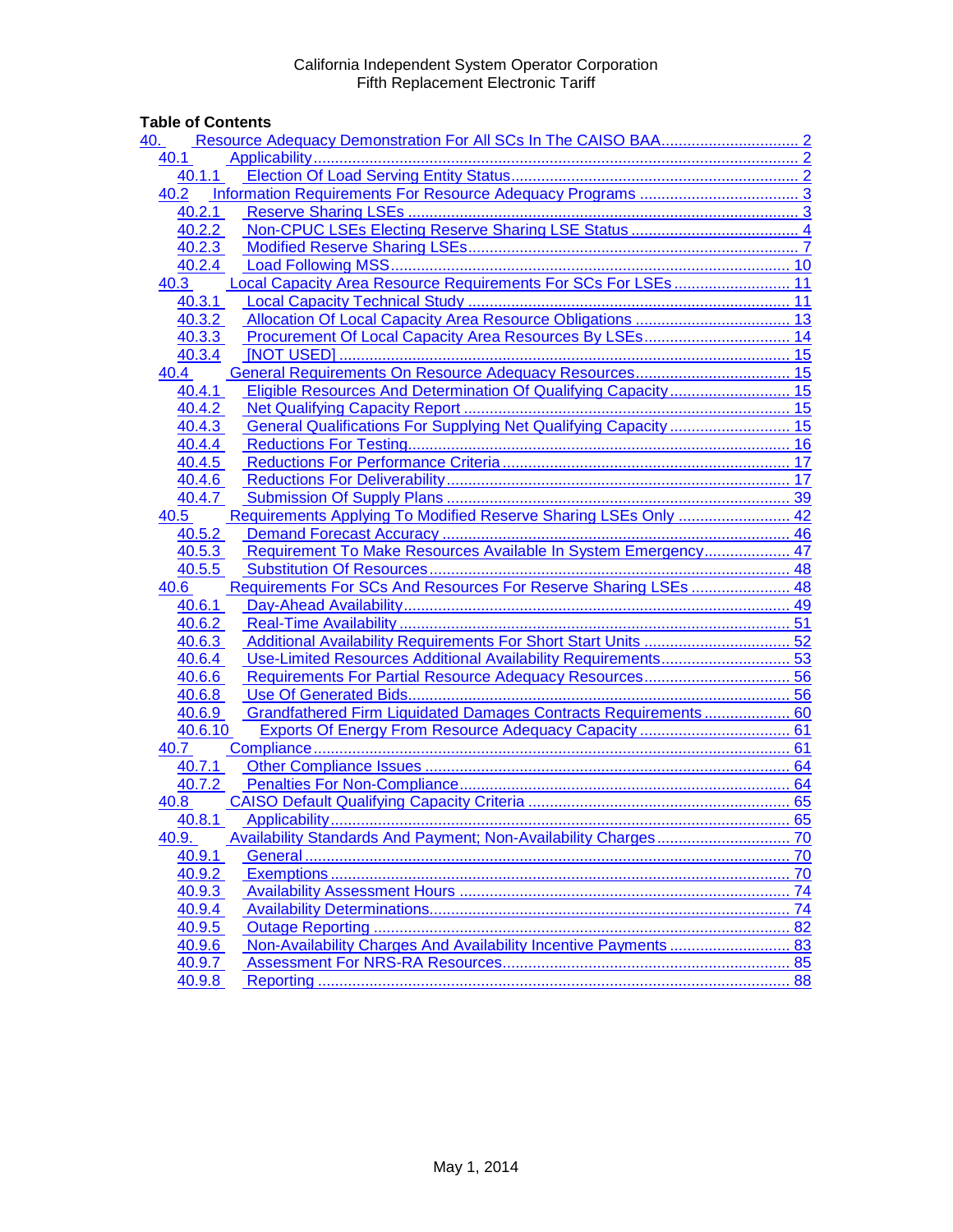## <span id="page-1-0"></span>**40. Resource Adequacy Demonstration For All SCs In The CAISO BAA**

## <span id="page-1-1"></span>**40.1 Applicability**

A Load Serving Entity, and its Scheduling Coordinator, shall be exempt from this Section 40 during the next Resource Adequacy Compliance Year, if the metered peak Demand of the Load Serving Entity did not exceed one (1) MW during the twelve months preceding the last date on which the Load Serving Entity can make the election in Section 40.1.1 for the next Resource Adequacy Compliance Year. This Section 40 shall apply to all other Load Serving Entities and their respective Scheduling Coordinators. For purposes of Section 40, a Load Serving Entity shall not include any entity satisfying the terms of California Public Utilities Code Section 380(j)(3).

## <span id="page-1-2"></span>**40.1.1 Election Of Load Serving Entity Status**

On an annual basis, in the manner and schedule set forth in the Business Practice Manual, the Scheduling Coordinator for a Load Serving Entity, not exempt under Section 40.1, shall inform the CAISO whether each such LSE elects to be either: (i) a Reserve Sharing LSE or (ii) a Modified Reserve Sharing LSE. A Scheduling Coordinator for a Load following MSS is not required to make an election under this Section. Scheduling Coordinators for Load following MSSs are subject solely to Sections 40.2.4, 40.3, and with respect to their Local Capacity Area Resources identified in accordance with Section 40.2.4, Section 40.9.

The CAISO may confirm with the CPUC, Local Regulatory Authority, or federal agency, as applicable, the accuracy of the election by the Scheduling Coordinator for any LSE under its respective jurisdiction, or, in the absence of any election by the Scheduling Coordinator, the desired election for any LSE under its jurisdiction. The determination of the CPUC, Local Regulatory Authority, or federal agency will be deemed binding by the CAISO on the Scheduling Coordinator and the LSE. If the Scheduling Coordinator and CPUC, Local Regulatory Authority, or federal agency, as appropriate, fail to make the election on behalf of an LSE in accordance with the Business Practice Manual, the LSE shall be deemed a Reserve Sharing LSE.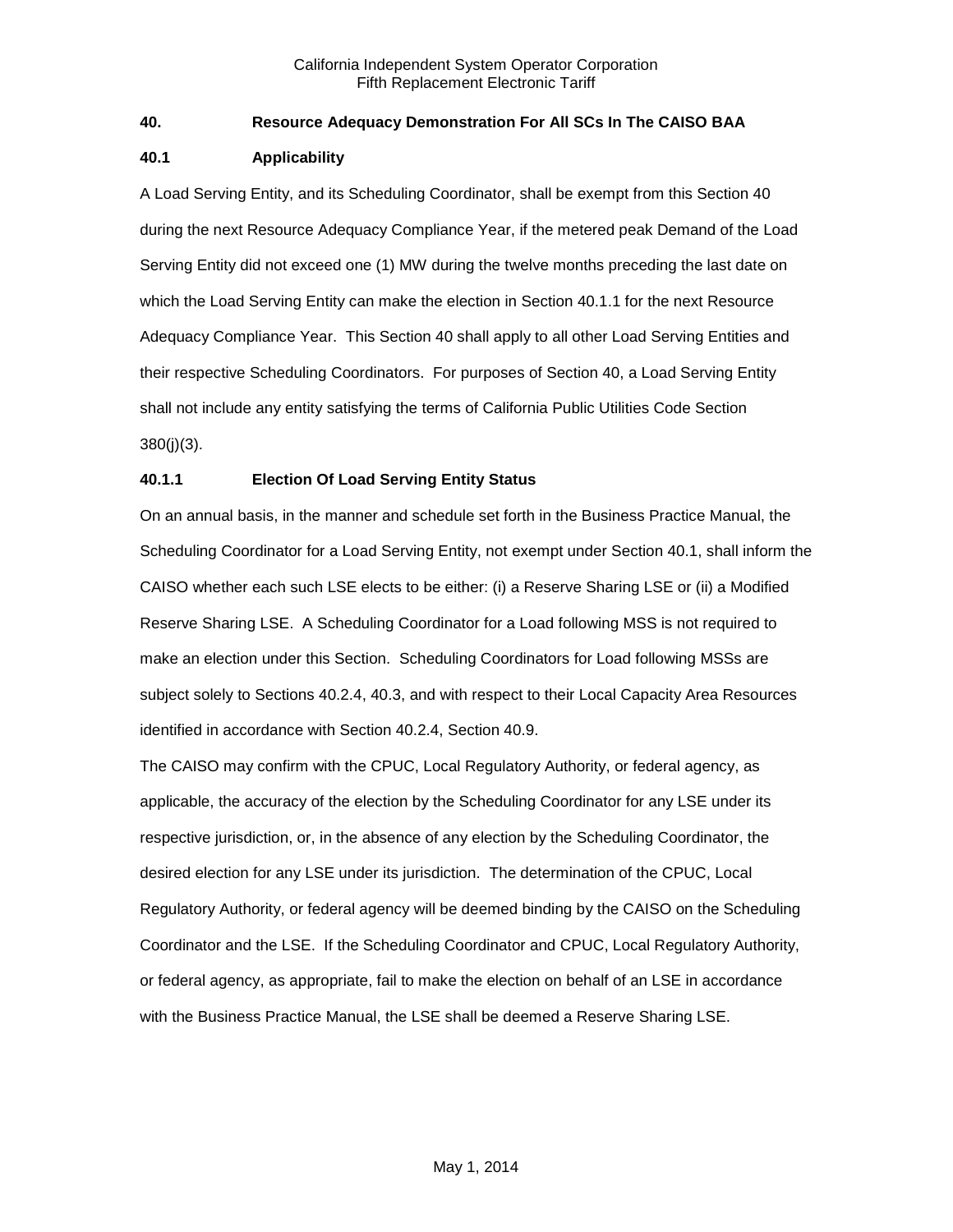- <span id="page-2-0"></span>**40.2 Information Requirements For Resource Adequacy Programs**
- <span id="page-2-1"></span>**40.2.1 Reserve Sharing LSEs**
- **40.2.1.1 Requirements for CPUC Load Serving Entities Electing Reserve Sharing LSE Status**
	- (a) The Scheduling Coordinator for a CPUC Load Serving Entity electing Reserve Sharing LSE status must provide the CAISO with all information or data to be provided to the CAISO as required by the CPUC and pursuant to the schedule adopted by the CPUC, except that the monthly Resource Adequacy Plans or the same information as required to be included in the monthly Resource Adequacy Plans, plus any other information the CAISO requires as identified in the Business Practice Manual, shall be submitted to the CAISO no less than 45 days in advance of the first day of the month covered by the plan, as provided in Section 40.2.1.1(e).
	- (b) Where the information or data provided to the CAISO under Section 40.2.1.1(a) does not include Reserve Margin(s), then the provisions of Section 40.2.2.1(b) shall apply.
	- (c) Where the information or data provided to the CAISO under Section 40.2.1.1(a) does not include criteria for determining qualifying resource types and their Qualifying Capacity, then the provisions of Section 40.8 shall apply.
	- (d) Where the information or data provided to the CAISO under Section 40.2.1.1(a) does not include annual and monthly Demand Forecast requirements, then the provisions of Section 40.2.2.3 shall apply.
	- (e) Where the information or data provided to the CAISO under Section 40.2.1.1(a) does not include annual and monthly Resource Adequacy Plan requirements, or where there is a requirement to submit monthly Resource Adequacy Plans but the submission date is less than 45 days in advance of the first day of the month covered by the plan, then Section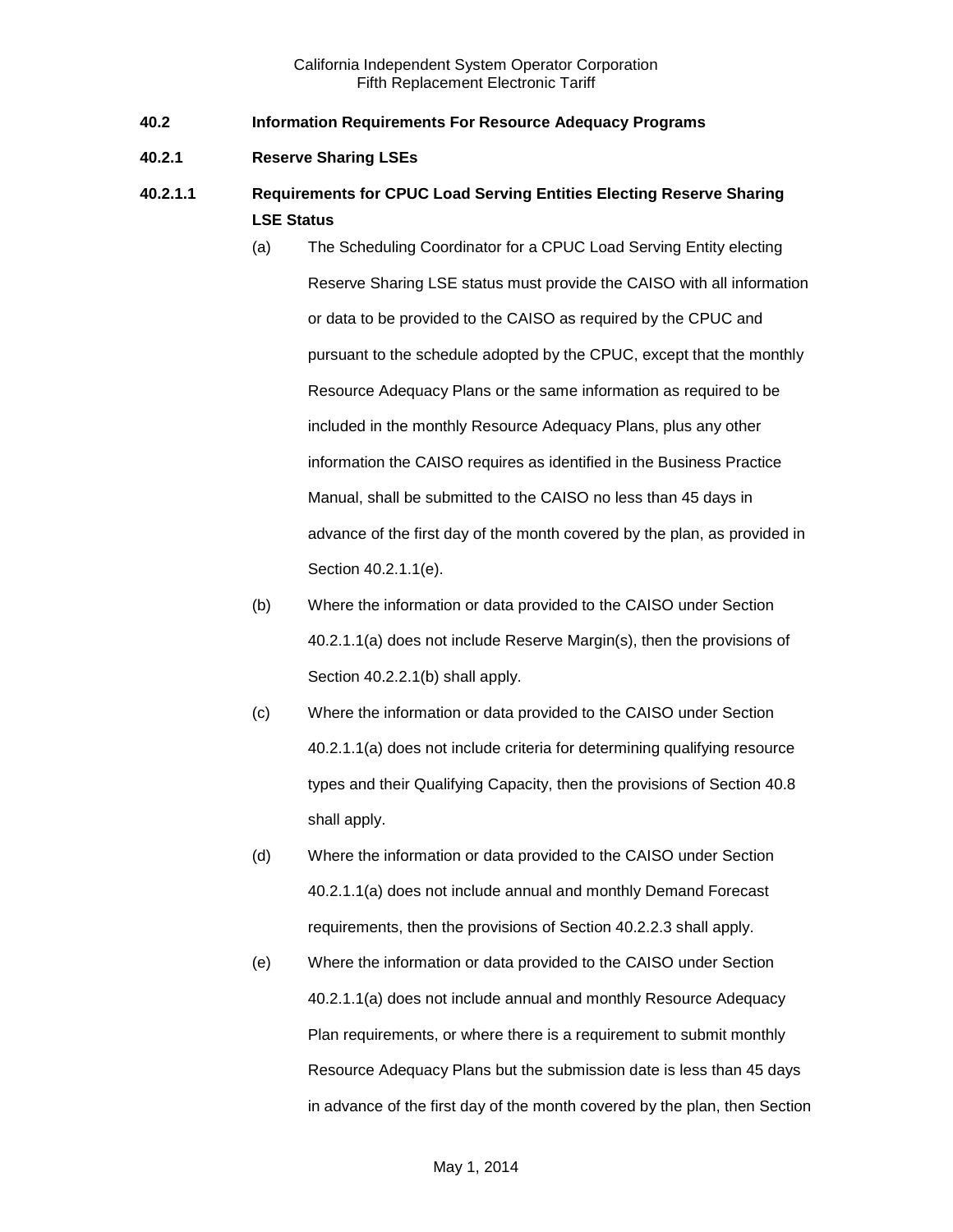40.2.2.4 shall apply.

(f) Notwithstanding Section 40.2.1.1(a) and (e), for the resource adequacy month of January 2013, the monthly Resource Adequacy Plans or the same information as required to be included in the monthly Resource Adequacy Plans, plus any other information the CAISO requires as identified in the Business Practice Manual, shall be submitted to the CAISO no later than November 20, 2012, which is 42 days in advance of the first day of the month.

## <span id="page-3-0"></span>**40.2.2 Non-CPUC LSEs Electing Reserve Sharing LSE Status**

## **40.2.2.1 Reserve Margin**

- (a) The Scheduling Coordinator for a Non-CPUC Load Serving Entity electing Reserve Sharing LSE status must provide the CAISO with the Reserve Margin(s) adopted by the appropriate Local Regulatory Authority or federal agency for use in the annual Resource Adequacy Plan and monthly Resource Adequacy Plans listed as a percentage of the Demand Forecasts developed in accordance with Section 40.2.2.3.
- (b) For the Scheduling Coordinator for a Non-CPUC Load Serving Entity for which the appropriate Local Regulatory Authority or federal agency has not established a Reserve Margin(s) or a CPUC Load Serving Entity subject to Section 40.2.1.1(b) that has elected Reserve Sharing LSE status, the Reserve Margin for each month shall be no less than fifteen percent (15%) of the LSE's peak hourly Demand for the applicable month, as determined by the Demand Forecasts developed in accordance with Section 40.2.2.3.

## **40.2.2.2 Qualifying Capacity Criteria**

The Scheduling Coordinator for a Non-CPUC Load Serving Entity electing Reserve Sharing LSE status must provide the CAISO with a description of the criteria adopted by the Local Regulatory Authority or federal agency for determining qualifying resource types and the Qualifying Capacity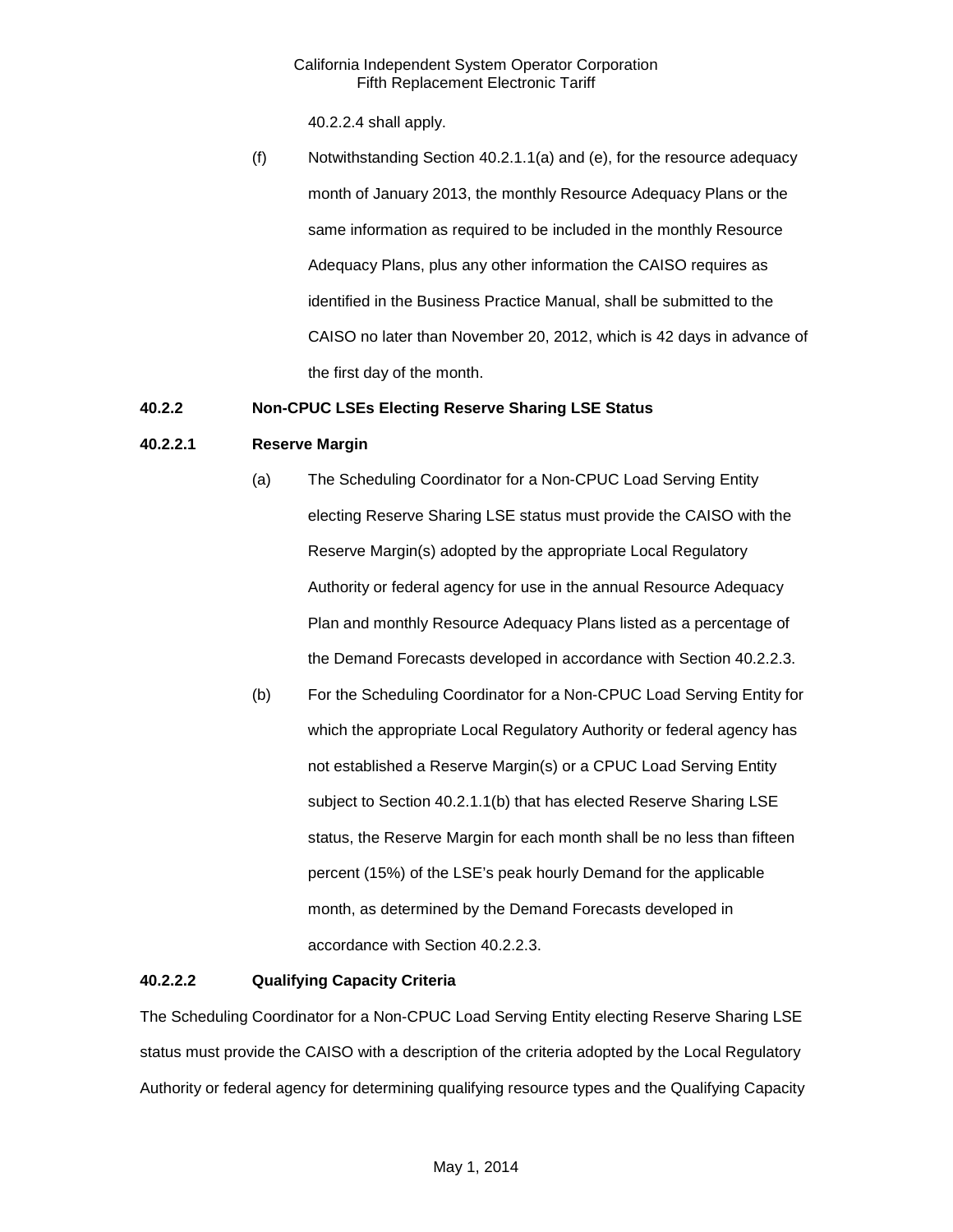from such resources and any modifications thereto as they are implemented from time to time. The Reserve Sharing LSE may elect to utilize the criteria set forth in Section 40.8.

### **40.2.2.3 Demand Forecasts**

The Scheduling Coordinator for a Non-CPUC Load Serving Entity or CPUC Load Serving Entity subject to Section 40.2.1.1(b) electing Reserve Sharing LSE status must provide annual and monthly Demand Forecasts on the schedule and in the reporting format(s) set forth in the Business Practice Manual. The annual and monthly Demand Forecasts shall utilize the annual and monthly coincident peak Demand determinations provided by the California Energy Commission for such Load Serving Entity, which will be calculated from the Demand Forecast information submitted to the California Energy Commission by each Reserve Sharing LSE; or (ii) if the California Energy Commission does not produce coincident peak Demand Forecasts for the Load Serving Entity, the annual and monthly coincident peak Demand Forecasts produced by the CAISO for such Load Serving Entity in accordance with its Business Practice Manual. Scheduling Coordinators must provide data and information, as may be requested by the CAISO, necessary to develop or support the Demand Forecasts required by this Section.

## **40.2.2.4 Annual and Monthly Resource Adequacy Plans**

The Scheduling Coordinator for a Non-CPUC Load Serving Entity or a CPUC Load Serving Entity subject to Section 40.2.1.1(b) electing Reserve Sharing LSE status must provide annual and monthly Resource Adequacy Plans for such Load Serving Entity, as follows:

- (a) Each annual Resource Adequacy Plan must be submitted to the CAISO on a schedule and in the reporting format(s) set forth in the Business Practice Manual. The annual Resource Adequacy Plan must, at a minimum, set forth the Local Capacity Area Resources, if any, procured by the Load Serving Entity as described in Section 40.3.
- (b) Each monthly Resource Adequacy Plan or the same information as required to be included in the monthly Resource Adequacy Plan, plus any other information the CAISO requires as identified in the Business Practice Manual, must be submitted to the CAISO at least 45 days in advance of the first day of the month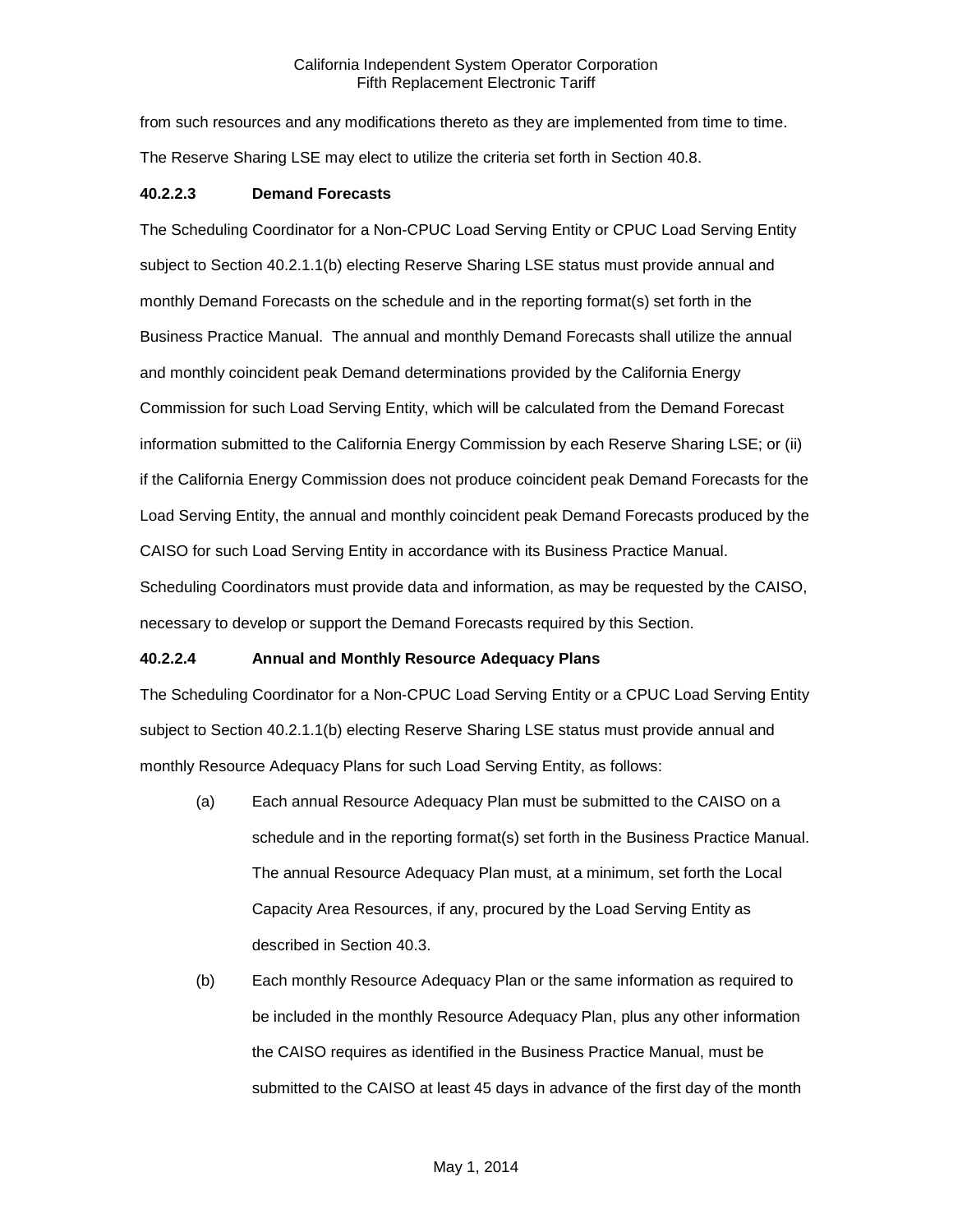covered by the plan, and in accordance with the schedule and in the reporting format(s) set forth in the Business Practice Manual. The monthly Resource Adequacy Plan must identify all resources, including Local Capacity Area Resources, the Load Serving Entity will rely upon to satisfy the applicable month's peak hour Demand of the Load Serving Entity as determined by the Demand Forecasts developed in accordance with Section 40.2.2.3 and applicable Reserve Margin. Resource Adequacy Plans must utilize the Net Qualifying Capacity requirements of Section 40.4.

- (c) The Scheduling Coordinator for the Load Serving Entity may submit at any time from 45 days through 11 days in advance of the relevant month, a revision to its monthly Resource Adequacy Plan to correct an error in the plan. The CAISO will not accept any revisions to a monthly Resource Adequacy Plan from 10 days in advance of the relevant month through the end of the month, unless the Scheduling Coordinator for the Load Serving Entity demonstrates good cause for the change and explains why it was not possible to submit the change earlier.
- (d) In order to ensure that the CAISO's outage replacement determination remains accurate, the Scheduling Coordinator for the Load Serving Entity that submits a revision to its monthly Resource Adequacy Plan to correct an error must include in the revision a MW amount of Resource Adequacy Capacity for each day of month that is no less than the MW amount of Resource Adequacy Capacity included in its original plan for each day of the month.
- (e) In order to ensure that the amount of Resource Adequacy Capacity required to be included in the Load Serving Entity's Resource Adequacy Plan is operationally available to the CAISO throughout the resource adequacy month, the Load Serving Entity that submits the monthly Resource Adequacy Plan is subject to the replacement requirement in Section 9.3.1.3.1.
- (f) Notwithstanding Section 40.2.2.4(b), for the resource adequacy month of January 2013, the monthly Resource Adequacy Plans or the same information as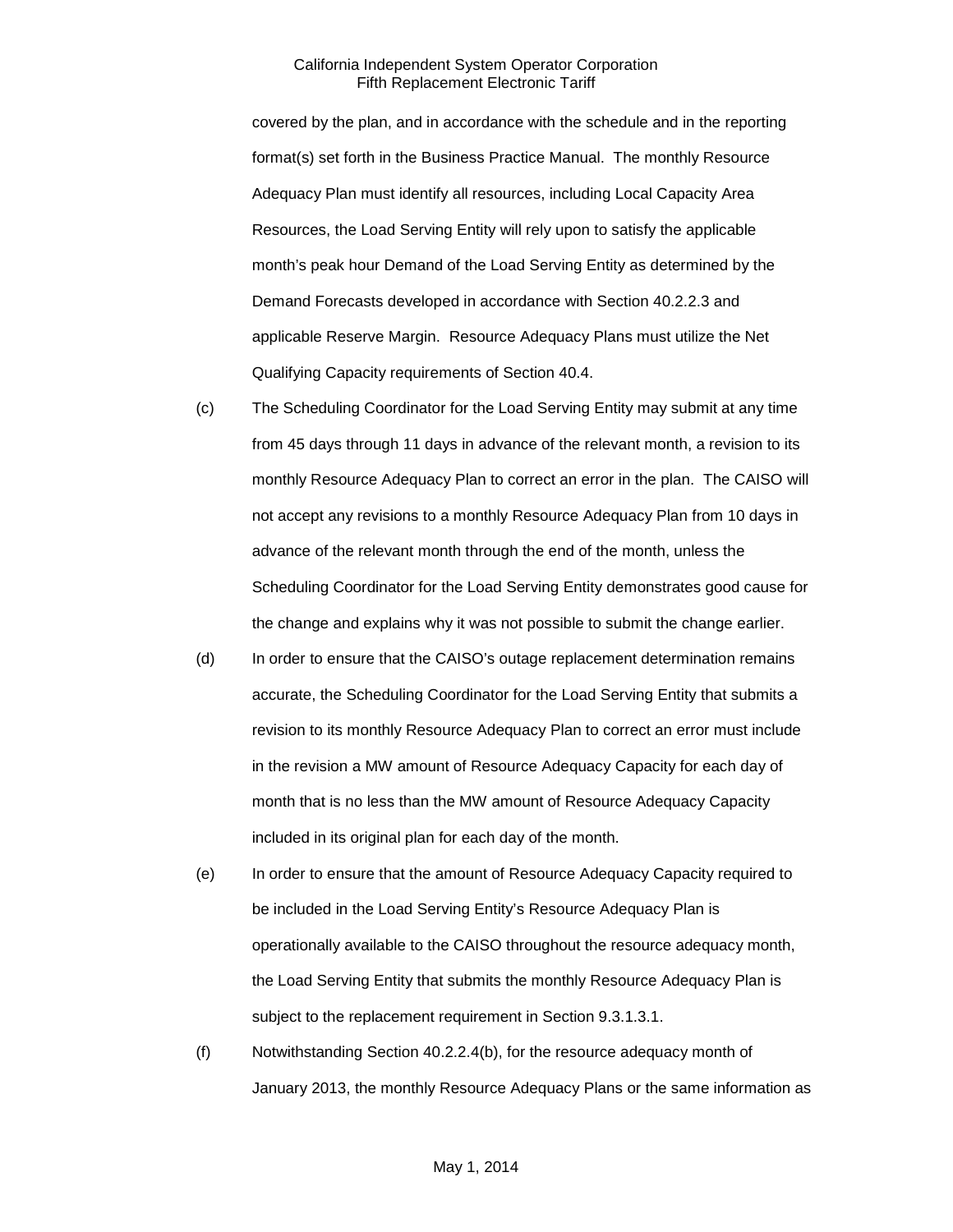required to be included in the monthly Resource Adequacy Plans, plus any other information the CAISO requires as identified in the Business Practice Manual, shall be submitted to the CAISO no later than November 20, 2012, which is 42 days in advance of the first day of the month. Notwithstanding Section 40.2.2.4(c), for the resource adequacy month of January 2013, the Scheduling Coordinator for the Load Serving Entity may submit at any time from 42 days through 11 days in advance of the relevant month, a revision to its monthly Resource Adequacy Plan to correct an error in the plan.

## <span id="page-6-0"></span>**40.2.3 Modified Reserve Sharing LSEs**

### **40.2.3.1 Reserve Margin**

- (a) The Scheduling Coordinator for a Load Serving Entity electing Modified Reserve Sharing LSE status must provide the CAISO with the Reserve Margin(s) adopted by the CPUC, Local Regulatory Authority, or federal agency, as appropriate, for use in the annual Resource Adequacy Plan and monthly Resource Adequacy Plans listed as a percentage of the Demand Forecasts developed in accordance with Section 40.2.3.3.
- (b) For the Scheduling Coordinator for a Load Serving Entity electing Modified Reserve Sharing LSE status for which the CPUC, Local Regulatory Authority, or federal agency, as appropriate, has not established a Reserve Margin, the Reserve Margin shall be no less than fifteen percent (15%) of the applicable month's peak hour Demand of the Load Serving Entity, as determined by the Demand Forecasts developed in accordance with Section 40.2.3.3.

#### **40.2.3.2 Qualifying Capacity**

The Scheduling Coordinator for a Load Serving Entity electing Modified Reserve Sharing LSE status must provide the CAISO with a description of the criteria for determining qualifying resource types and the Qualifying Capacity from such resources and any modifications thereto as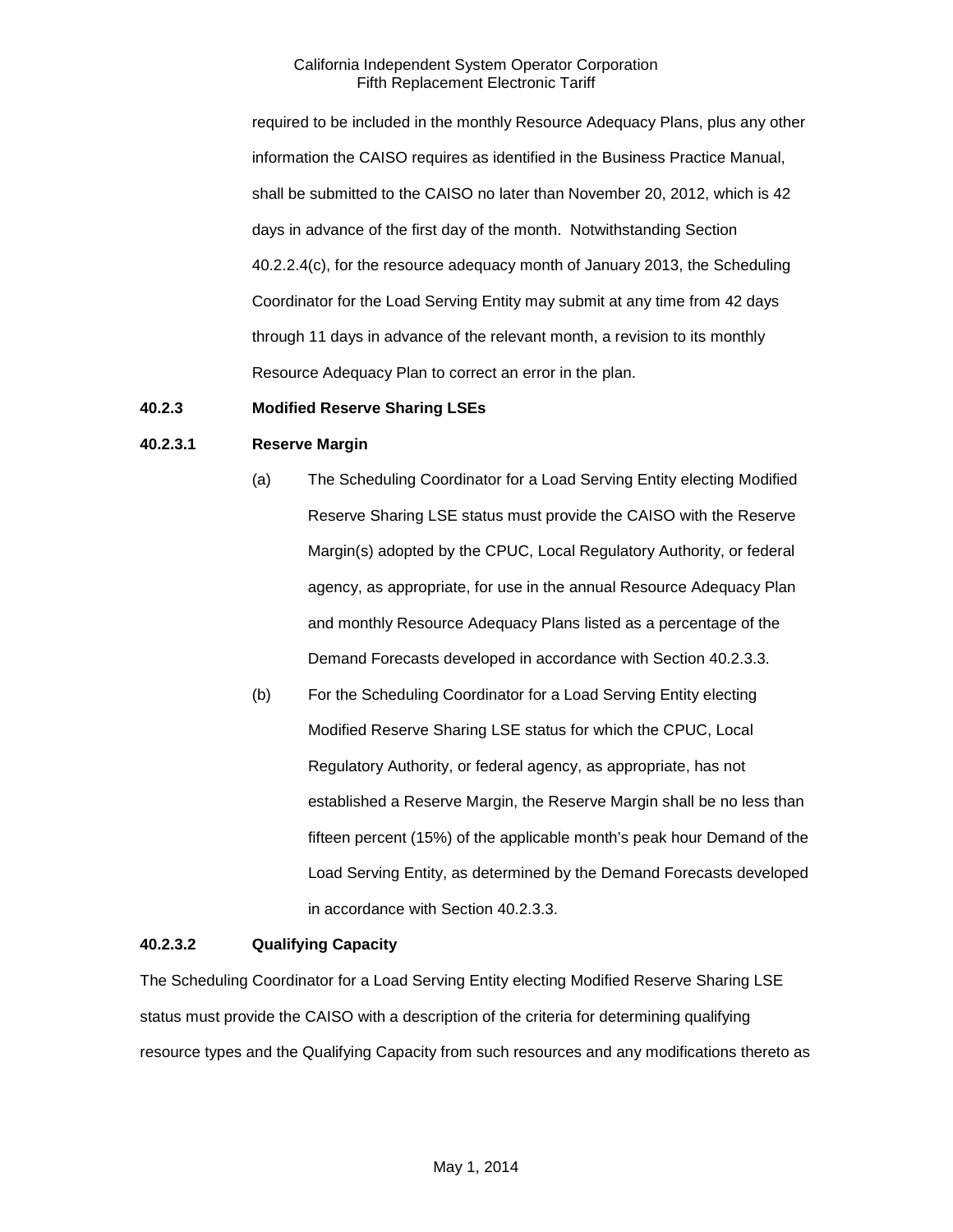they are implemented from time to time. The Modified Reserve Sharing LSE may elect to utilize the criteria set forth in Section 40.8.

#### **40.2.3.3 Demand Forecasts**

- (a) The Scheduling Coordinator for a Load Serving Entity electing Modified Reserve Sharing LSE status must provide annual and monthly Demand Forecasts on the schedule and in the reporting format(s) set forth in the Business Practice Manual. The annual and monthly Demand Forecasts shall utilize the annual and monthly coincident peak Demand determinations provided by the California Energy Commission for such Load Serving Entity, which will be calculated from Demand Forecast data submitted to the California Energy Commission by each Modified Reserve Sharing LSE; or (ii) if the California Energy Commission does not produce coincident peak Demand Forecasts for the Load Serving Entity, the annual and monthly coincident peak Demand Forecasts produced by the CAISO for such Load Serving Entity in accordance with its Business Practice Manual. Scheduling Coordinators must provide data and information, as may be requested by the CAISO, to develop or support the Demand Forecast required by this Section 40.2.3.3(b).
- (b) The Scheduling Coordinator for a Load Serving Entity electing Modified Reserve Sharing LSE status must submit, on the schedule and in the reporting format set forth in the Business Practice Manual, hourly Demand Forecasts for each Trading Hour of the next Trading Day for each Modified Reserve Sharing LSE represented. The Scheduling Coordinator for a Load Serving Entity electing Modified Reserve Sharing LSE status must provide data or supporting information, as requested by the CAISO, for the Demand Forecasts required by this Section 40.2.3.3(b) for each Modified Reserve Sharing LSE served by the Scheduling Coordinator and a description of the criteria upon which the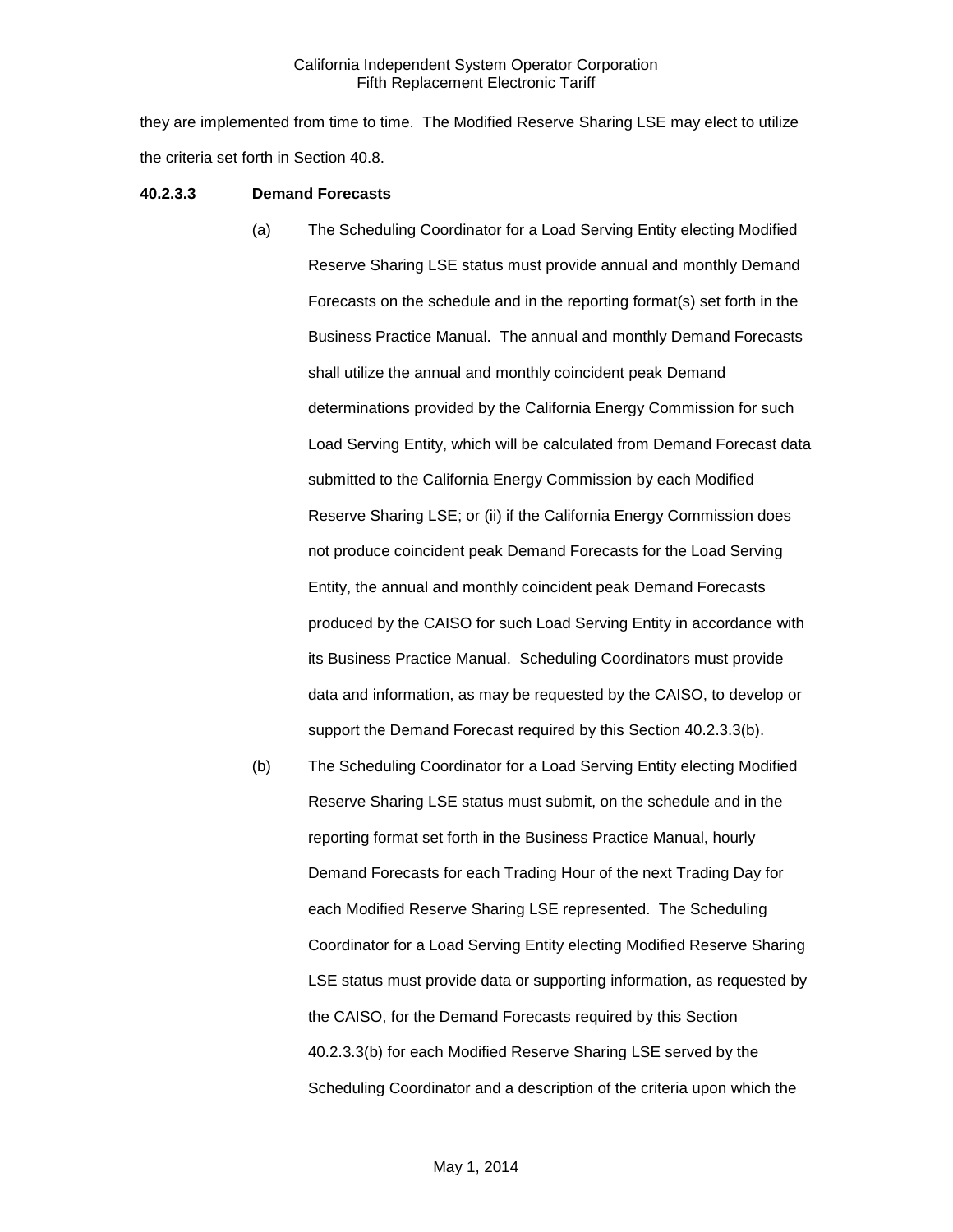Demand Forecast was developed, and any modifications thereto as they are implemented from time to time.

### **40.2.3.4 Annual and Monthly Resource Adequacy Plans**

The Scheduling Coordinator for a Load Serving Entity electing Modified Reserve Sharing LSE status must provide annual and monthly Resource Adequacy Plans, for each Modified Reserve Sharing LSE served by the Scheduling Coordinator, as follows:

- (a) Each annual Resource Adequacy Plan must be submitted to the CAISO on a schedule and in the reporting format(s) set forth in the Business Practice Manual. The annual Resource Adequacy Plan must, at a minimum, set forth the Local Capacity Area Resources, if any, procured by the Modified Reserve Sharing LSE as described in Section 40.3.
- (b) Each monthly Resource Adequacy Plan or the same information as required to be included in the monthly Resource Adequacy Plan, plus any other information the CAISO requires as identified in the Business Practice Manual, must be submitted to the CAISO at least 45 days in advance of the first day of the month covered by the plan, and in accordance with the schedule and in the reporting format(s) set forth in the Business Practice Manual. The monthly Resource Adequacy Plan must identify the resources the Modified Reserve Sharing LSE will rely upon to satisfy its forecasted monthly Demand and Reserve Margin as set forth in Section 40.2.3.1, for the relevant reporting period and must utilize the Net Qualifying Capacity requirements of Section 40.4.
- (c) The Scheduling Coordinator for the Load Serving Entity may submit, at any time from 45 days through 11 days in advance of the relevant month, a revision to its monthly Resource Adequacy Plan to correct an error in the plan. The CAISO will not accept any revisions to a monthly Resource Adequacy Plan from 10 days in advance of the relevant month through the end of the month, unless the Scheduling Coordinator for the Load Serving Entity demonstrates good cause for the change and explains why it was not possible to submit the change earlier.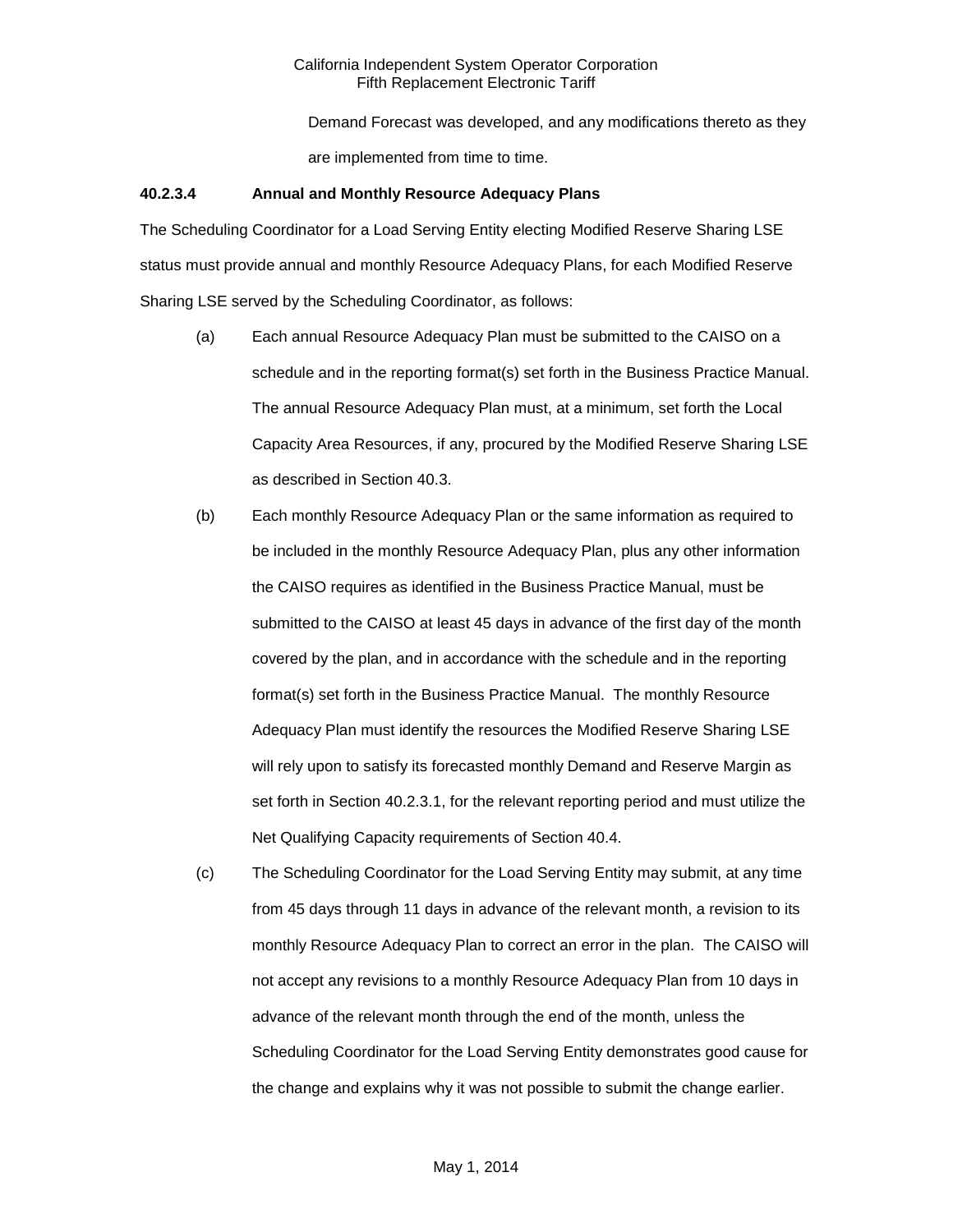- (d) In order to ensure that the CAISO's outage replacement determination remains accurate, the Scheduling Coordinator for the Load Serving Entity that submits a revision to its monthly Resource Adequacy Plan to correct an error must include in the revision a MW amount of Resource Adequacy Capacity for each day of month that is no less than the MW amount of Resource Adequacy Capacity included in its original plan for each day of the month.
- (e) In order to ensure that the Resource Adequacy Capacity required to be included in the Load Serving Entity's monthly Resource Adequacy Plan is operationally available to the CAISO throughout the resource adequacy month, the Load Serving Entity that submits the monthly Resource Adequacy Plan is subject to the replacement requirement in Section 9.3.1.3.1.
- (f) Notwithstanding Section 40.2.3.4(b), for the resource adequacy month of January 2013, the monthly Resource Adequacy Plans or the same information as required to be included in the monthly Resource Adequacy Plans, plus any other information the CAISO requires as identified in the Business Practice Manual, shall be submitted to the CAISO no later than November 20, 2012, which is 42 days in advance of the first day of the month. Notwithstanding Section 40.2.3.4(c), for the resource adequacy month of January 2013, the Scheduling Coordinator for the Load Serving Entity may submit at any time from 42 days through 11 days in advance of the relevant month, a revision to its monthly Resource Adequacy Plan to correct an error in the plan.

#### <span id="page-9-0"></span>**40.2.4 Load Following MSS**

A Scheduling Coordinator for a Load following MSS must provide an annual Resource Adequacy Plan that sets forth, at a minimum, the Local Capacity Area Resources, if any, procured by the Load following MSS as described in Section 40.3. The annual Resource Adequacy Plan shall utilize the annual coincident peak Demand determination provided by the California Energy Commission for such Load following MSS using Demand Forecast data submitted to the California Energy Commission by the Load following MSS, or, if the California Energy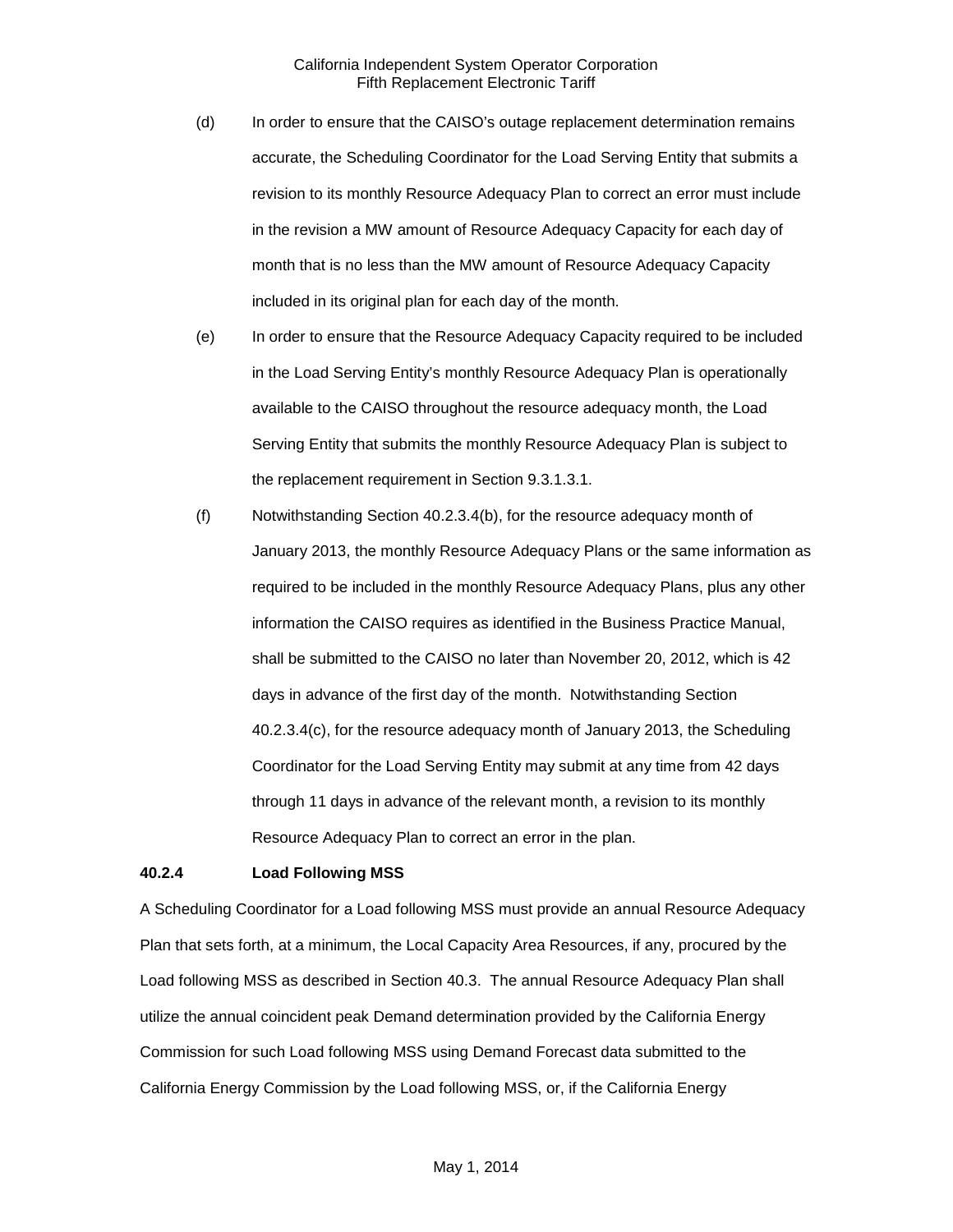Commission does not produce coincident peak Demand Forecasts for the Load following MSS, the annual coincident peak Demand Forecast produced by the CAISO for such Load following MSS in accordance with its Business Practice Manual using Demand Forecast data submitted to the CAISO by the Load following MSS. The Local Capacity Area Resources identified by the annual Resource Adequacy Plan submitted by the Load following MSS shall be subject to the Availability Standards, Non-Availability Charge, and Availability Incentive Payment specified in Section 40.9.

## <span id="page-10-0"></span>**40.3 Local Capacity Area Resource Requirements For SCs For LSEs**

## <span id="page-10-1"></span>**40.3.1 Local Capacity Technical Study**

On an annual basis, pursuant to the schedule set forth in the Business Practice Manual, the CAISO will, perform, and publish on the CAISO Website the Local Capacity Technical Study. The Local Capacity Technical Study shall identify Local Capacity Areas, determine the minimum amount of Local Capacity Area Resources in MW that must be available to the CAISO within each identified Local Capacity Area, and identify the Generating Units within each identified Local Capacity Area. The CAISO shall collaborate with the CPUC, Local Regulatory Authorities within the CAISO Balancing Authority Area, federal agencies, and Market Participants to ensure that the Local Capacity Technical Study is performed in accordance with this Section 40.3 and to establish for inclusion in the Business Practice Manual other parameters and assumptions applicable to the Local Capacity Technical Study and a schedule that provides for: (i) reasonable time for review of a draft Local Capacity Technical Study, (ii) reasonable time for Participating TOs to propose operating solutions, and (iii) release of the final Local Capacity Technical Study no later than 120 days prior to the date annual Resource Adequacy Plans must be submitted under this Section 40.

## **40.3.1.1 Local Capacity Technical Study Criteria**

The Local Capacity Technical Study will determine the minimum amount of Local Capacity Area Resources needed to address the Contingencies identified in Section 40.3.1.2. In performing the Local Capacity Technical Study, the CAISO will apply those methods for resolving Contingencies considered appropriate for the performance level that corresponds to a particular studied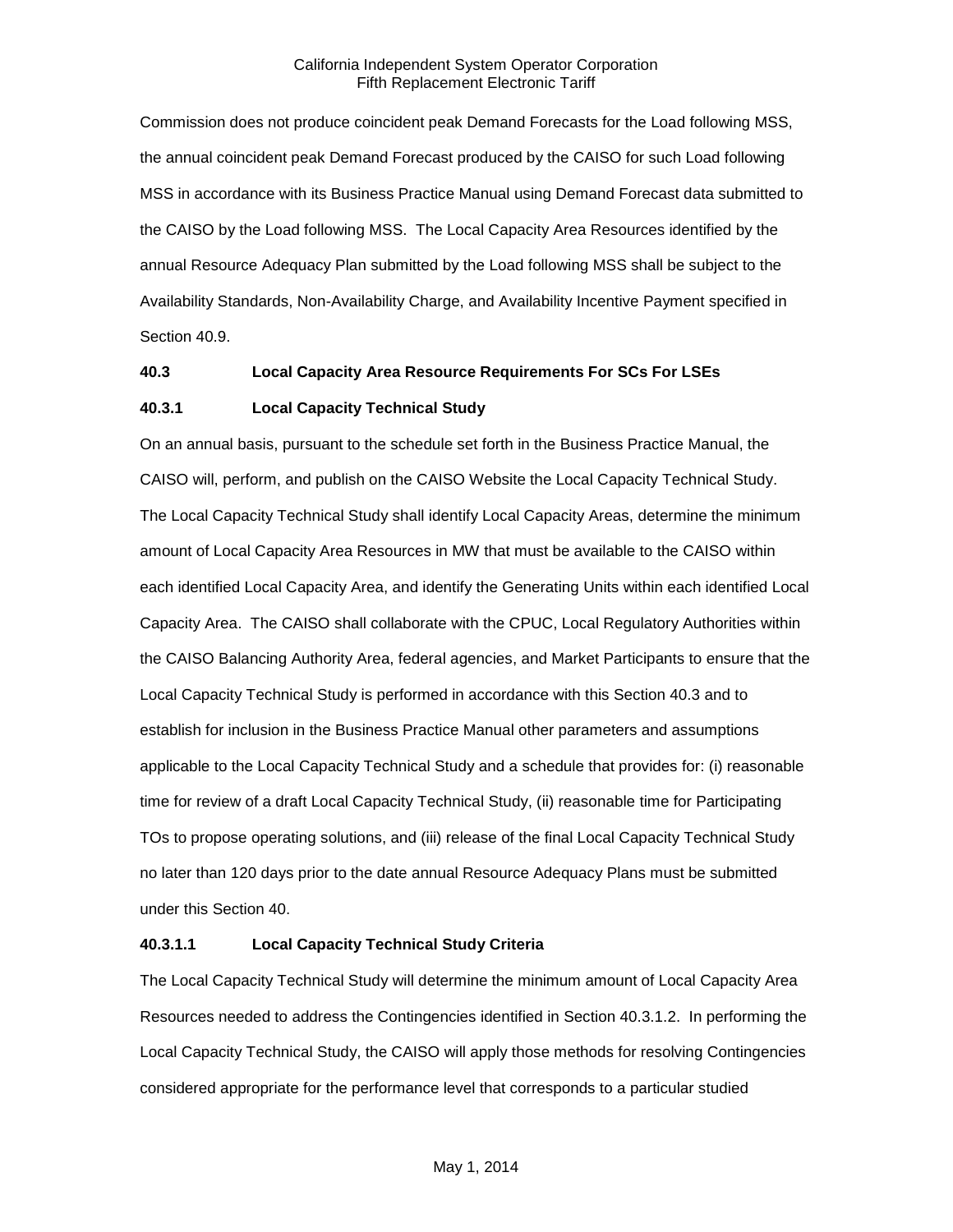Contingency, as provided in NERC Reliability Standards TPL-001-0, TPL-002-0, TPL-003-0, and TPL-004-0, as augmented by CAISO Reliability Criteria in accordance with the Transmission Control Agreement and Section 24.2.1. The CAISO Reliability Criteria shall include:

- (1) Time Allowed for Manual Readjustment: This is the amount of time required for the Operator to take all actions necessary to prepare the system for the next Contingency. This time should not be more than thirty (30) minutes.
- (2) No voltage collapse or dynamic instability shall be allowed for a Contingency in Category D – extreme event (any B1-4 system readjusted (Common Mode) L-2), as listed in Section 40.3.1.2.

## **40.3.1.2 Local Capacity Technical Study Contingencies.**

| The Local Capacity Technical Study shall assess the following |
|---------------------------------------------------------------|
| Contingencies:                                                |
| <b>Contingency Component(s)</b>                               |
| NERC/WECC Performance Level A - No Contingencies              |
| NERC/WECC Performance Level B - Loss of a single element      |
| 1. Generator (G-1)                                            |
| 2. Transmission Circuit (L-1)                                 |
| 3. Transformer (T-1)                                          |
| 4. Single Pole (dc) Line                                      |
| 5. G-1 system readjusted L-1                                  |
| NERC/WECC Performance Level C - Loss of two or more elements  |
| 3. L-1 system readjusted G-1                                  |
| 3. G-1 system readjusted T-1 or T-1 system readjusted G-1     |
| 3. L-1 system readjusted T-1 or T-1 system readjusted L-1     |
| 3. G-1 system readjusted G-1                                  |
| 3. L-1 system readjusted L-1                                  |
| 4. Bipolar (dc) Line                                          |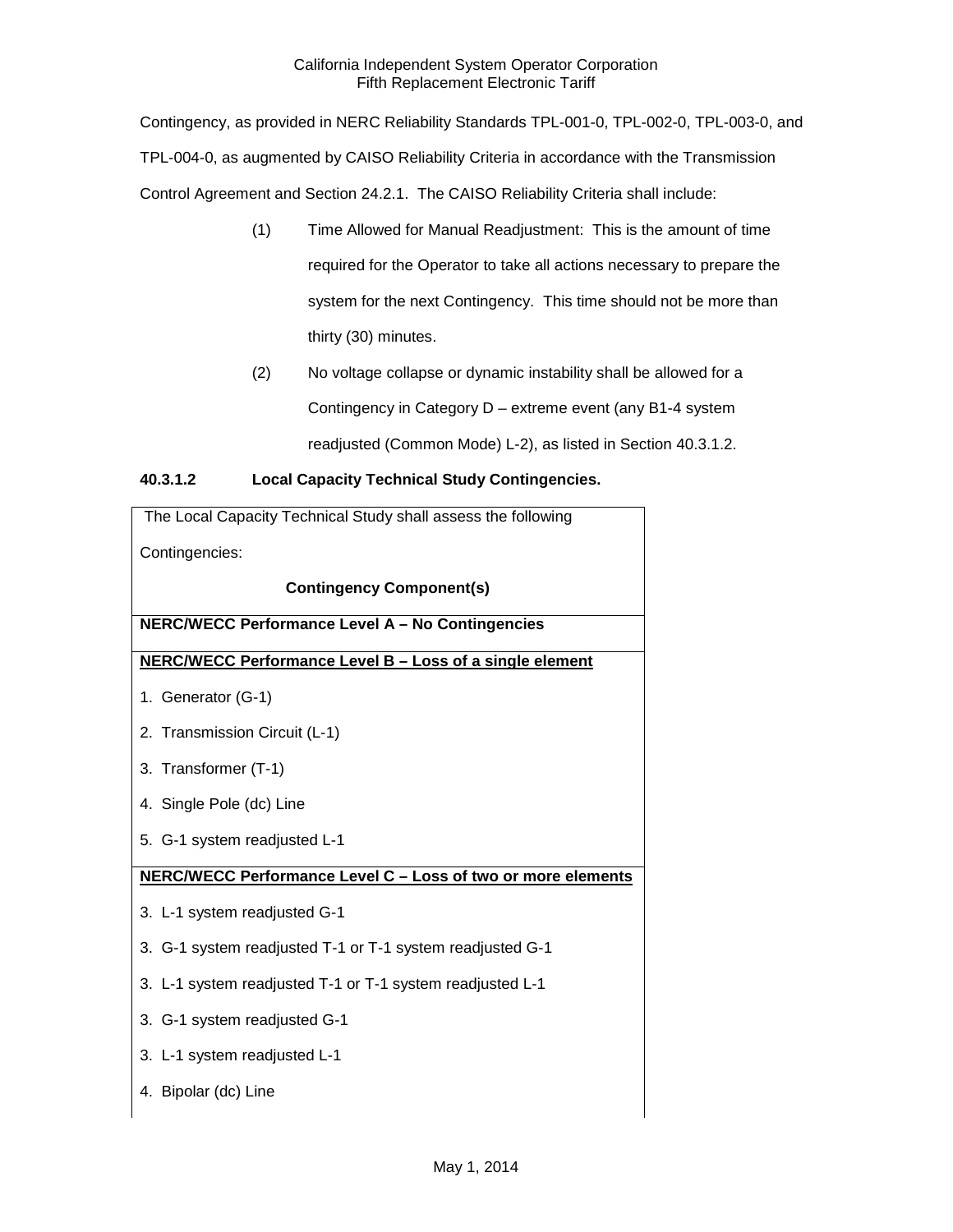5. Two circuits (Common Mode) L-2

WECC-S3. Two generators (Common Mode) G-2

## **D – Extreme event – loss of two or more elements**

Any B1-4 system readjusted (Common Mode) L-2

## <span id="page-12-0"></span>**40.3.2 Allocation Of Local Capacity Area Resource Obligations**

The CAISO will allocate responsibility for Local Capacity Area Resources to Scheduling Coordinators for Load Serving Entities in the following sequential manner:

> (a) The responsibility for the aggregate Local Capacity Area Resources required for all Local Capacity Areas within each TAC Area as determined by the Local Capacity Technical Study will be allocated to all Scheduling Coordinators for Load Serving Entities that serve Load in the TAC Area in accordance with the Load Serving Entity's proportionate share of the LSE's TAC Area Load at the time of the CAISO's annual coincident peak Demand set forth in the annual peak Demand Forecast for the next Resource Adequacy Compliance Year as determined by the California Energy Commission. Expressed as a formula, the allocation of Local Area Capacity Resource obligations will be as follows: (∑ Local Capacity Area MW in TAC Area from the Local Capacity Technical Study) \* (LSE Demand in TAC Area at CAISO annual coincident peak Demand)/(Total TAC Area Demand at the time of CAISO annual coincident peak Demand). This will result in a MW responsibility for each Load Serving Entity for each TAC Area in which the LSE serves Load. The LSE may meet its MW responsibility, as assigned under this Section, for each TAC Area in which the LSE serves Load by procurement of that MW quantity in any Local Capacity Area in the TAC Area.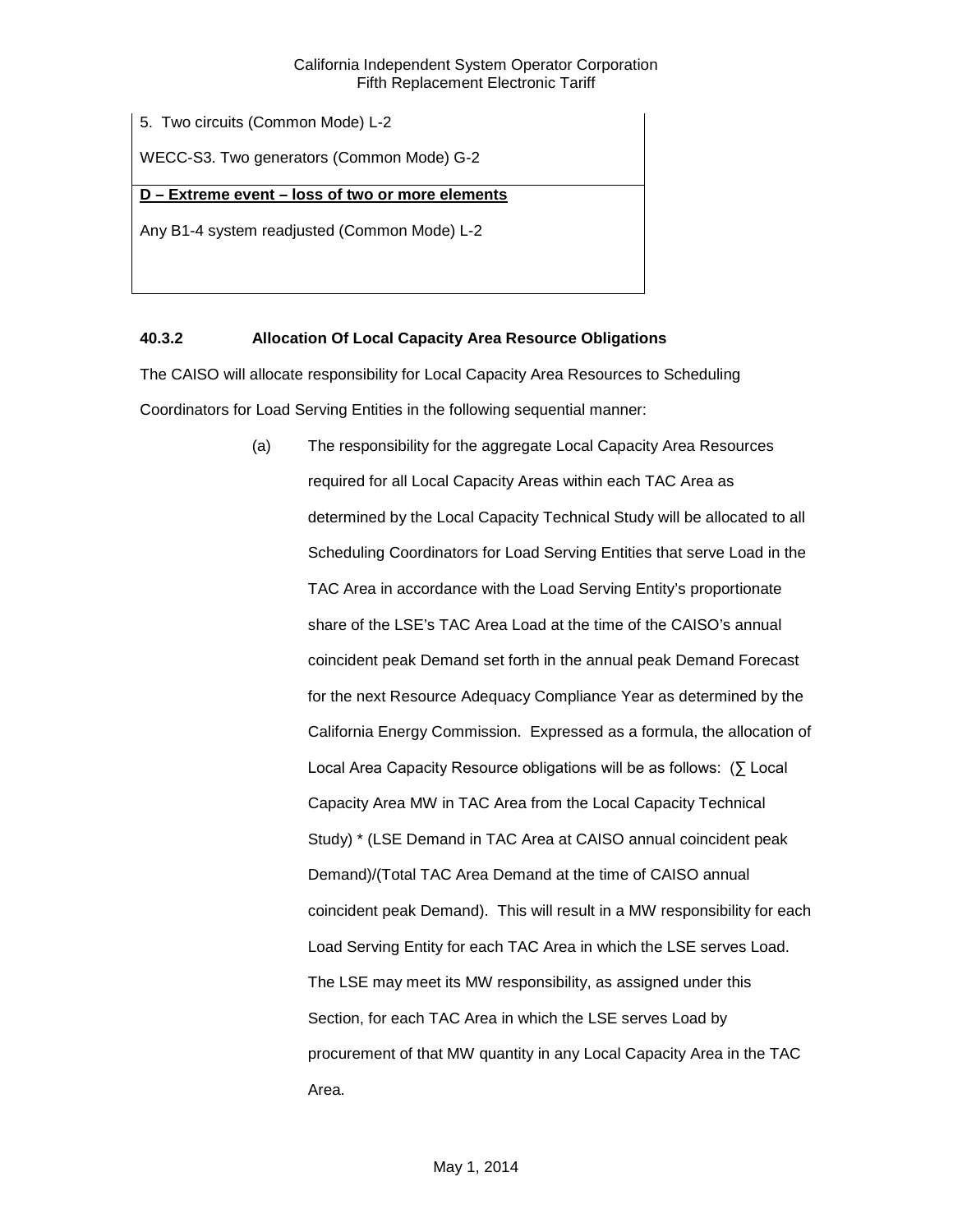- (b) For Scheduling Coordinators for Non-CPUC Load Serving Entities, the Local Capacity Area Resource obligation will be allocated based on Section 40.3.2(a) above.
- (c) For Scheduling Coordinators for CPUC Load Serving Entities, the CAISO will allocate the Local Capacity Area Resource obligation based on an allocation methodology, if any, adopted by the CPUC. However, if the allocation methodology adopted by the CPUC does not fully allocate the total sum of each CPUC Load Serving Entity's proportionate share calculated under Section 40.3.2(a), the CAISO will allocate the difference to all Scheduling Coordinators for CPUC Load Serving Entities in accordance with their proportionate share calculated under 40.3.2(a). If the CPUC does not adopt an allocation methodology, the CAISO will allocate Local Capacity Area Resources to Scheduling Coordinators for CPUC Load Serving Entities based on Section 40.3.2(a).

Once the CAISO has allocated the total responsibility for Local Capacity Area Resources, the CAISO will inform the Scheduling Coordinator for each LSE of the LSE's specific allocated responsibility for Local Capacity Area Resources in each TAC Area in which the LSE serves Load.

## <span id="page-13-0"></span>**40.3.3 Procurement Of Local Capacity Area Resources By LSEs**

Nothing in this Section 40 obligates any Scheduling Coordinator to demonstrate on behalf of a Load Serving Entity that the Load Serving Entity has procured Local Capacity Area Resources to satisfy capacity requirements for each Local Capacity Area identified in the technical study. Scheduling Coordinators for Load Serving Entities may aggregate responsibilities for procurement of Local Capacity Area Resources. If a Load Serving Entity has procured Local Capacity Area Resources that satisfy generation capacity requirements for Local Capacity Areas, the Scheduling Coordinator for such Load Serving Entity shall include this information in its annual and monthly Resource Adequacy Plan(s).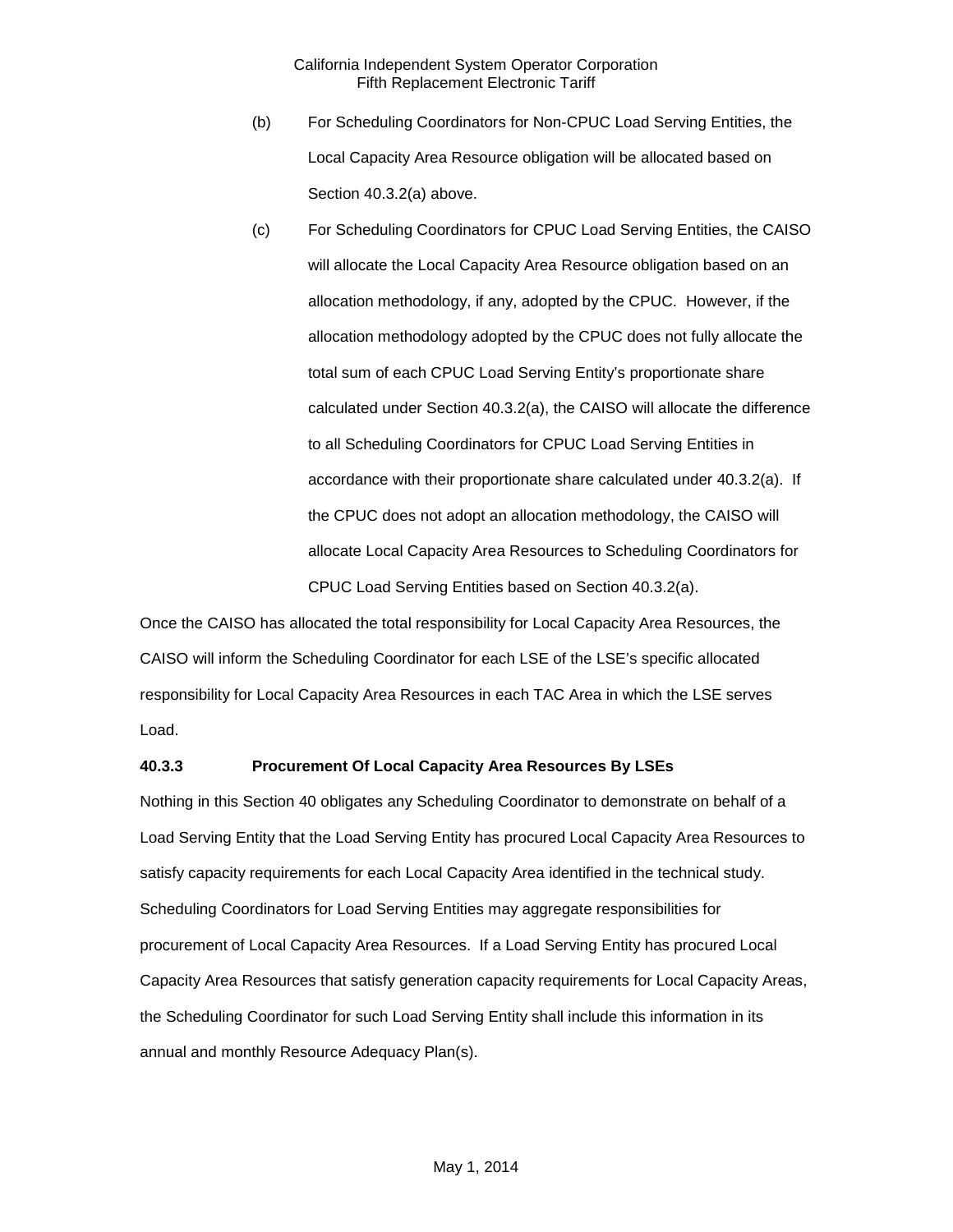## <span id="page-14-0"></span>**40.3.4 [NOT USED]**

## <span id="page-14-1"></span>**40.4 General Requirements On Resource Adequacy Resources**

## <span id="page-14-2"></span>**40.4.1 Eligible Resources And Determination Of Qualifying Capacity**

The CAISO shall use the criteria provided by the CPUC or Local Regulatory Authority to determine and verify, if necessary, the Qualifying Capacity of all Resource Adequacy Resources; however, to the extent a resource is listed by one or more Scheduling Coordinators in their Resource Adequacy Plans, which apply the criteria of more than one Local Regulatory Authority that leads to conflicting Qualifying Capacity values for that resource, the CAISO will accept the methodology that results in the highest Qualifying Capacity value. Only if the CPUC, Local Regulatory Authority, or federal agency has not established any Qualifying Capacity criteria, or chooses to rely on the criteria in this CAISO Tariff, will the provisions of Section 40.8 apply.

#### <span id="page-14-3"></span>**40.4.2 Net Qualifying Capacity Report**

The CAISO shall produce an annual report posted to the CAISO Website on the schedule set forth in the Business Practice Manual that sets forth the Net Qualifying Capacity of all Participating Generators. All other Resource Adequacy Resources may be included in the annual report under Section 40.4.2 upon their request. The Net Qualifying Capacity of any resource included in the annual report, once posted to the CAISO Website, shall not be reduced by the CAISO for the next Resource Adequacy Compliance Year. Any change proposed to be made to a Net Qualifying Capacity value for a resource included in a prior annual report shall be explained, and any test results or analyses underlying the change provided, to the Scheduling Coordinator within ten (10) days of the CAISO's determination that a change to the resource's Net Qualifying Capacity is appropriate, which also must be at least fifteen (15) days prior to the posting on the CAISO Website of the annual report. Any disputes as to the CAISO's determination regarding Net Qualifying Capacity shall be subject to the CAISO ADR Procedures.

## <span id="page-14-4"></span>**40.4.3 General Qualifications For Supplying Net Qualifying Capacity**

Resource Adequacy Resources included in a Resource Adequacy Plan submitted by a Scheduling Coordinator on behalf of a Load Serving Entity serving Load in the CAISO Balancing Authority Area must: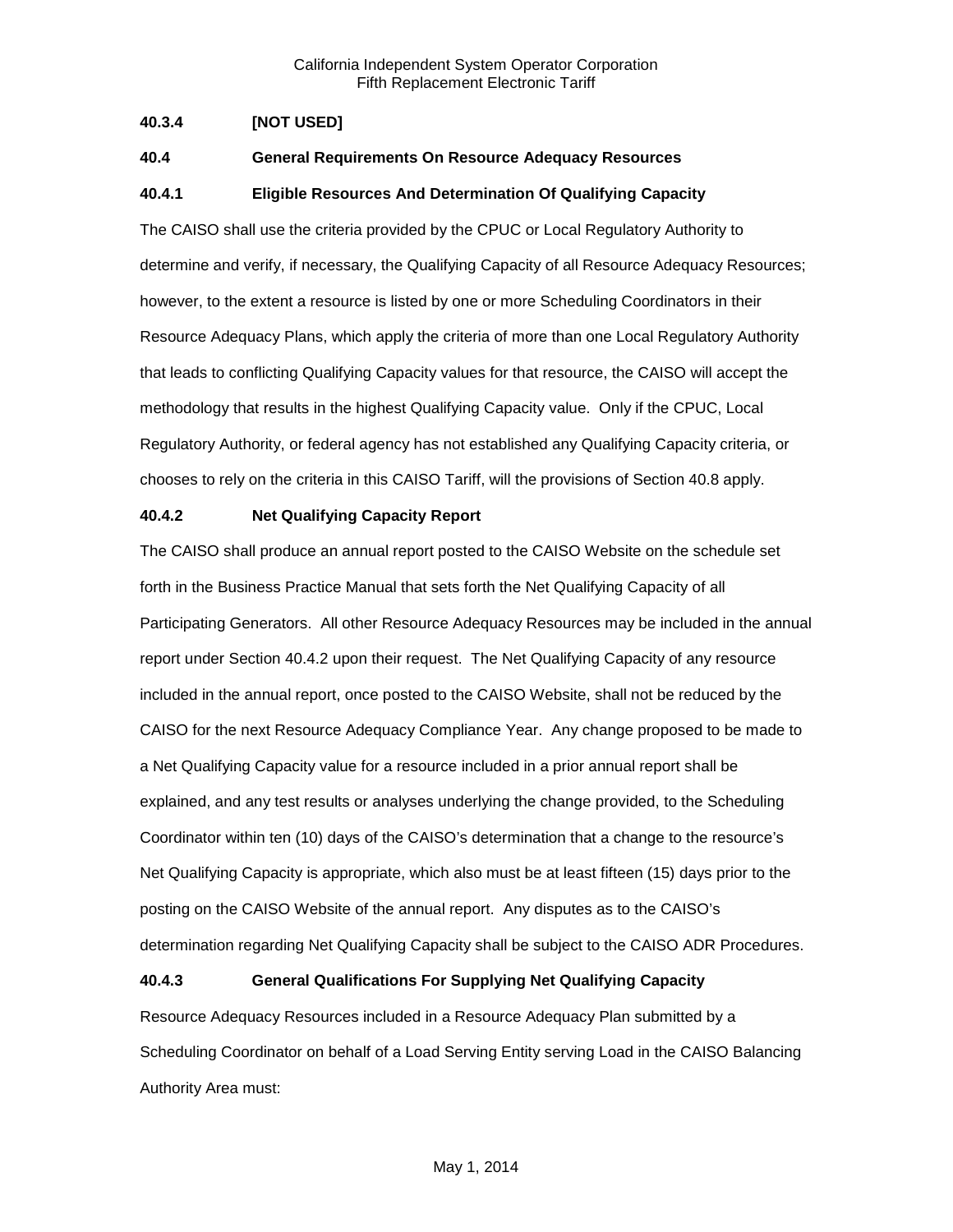- (1) Be available for testing by the CAISO to validate Qualifying Capacity, which can be no less than a resource's PMin even if the resource's contractual Resource Adequacy Capacity is less than its PMin, and determine Net Qualifying Capacity for the next Resource Adequacy Compliance Year;
- (2) Provide any information requested by the CAISO to apply the performance criteria to be adopted by the CAISO pursuant to Section 40.4.5;
- (3) Submit Bids into the CAISO Markets as required by this CAISO Tariff;
- (4) Be in compliance, as of the date that the CAISO performs any testing or otherwise determines Net Qualifying Capacity for the next Resource Adequacy Compliance Year, with the criteria for Qualifying Capacity established by the CPUC, relevant Local Regulatory Authority, or federal agency and provided to the CAISO; and
- (5) Be subject to Sanctions for non-performance as specified in the CAISO Tariff; and
- (6) For a resource with contractual Resource Adequacy Capacity less than PMin, make the PMin available to the CAISO for commitment or dispatch at PMin, subject to Section 11.8 provisions for Bid Cost Recovery, so that the resource's Resource Adequacy Capacity can be utilized as required by this CAISO Tariff.

## <span id="page-15-0"></span>**40.4.4 Reductions For Testing**

In accordance with the procedures specified in the Business Practice Manual, the Generating Unit of a Participating Generator or other Generating Units, System Units or Loads of Participating Loads, Reliability Demand Response Resources, or Proxy Demand Resources included in a Resource Adequacy Plan submitted by a Scheduling Coordinator on behalf of a Load Serving Entity can have its Qualifying Capacity reduced, for purposes of the Net Qualifying Capacity annual report under Section 40.4.2 for the next Resource Adequacy Compliance Year, if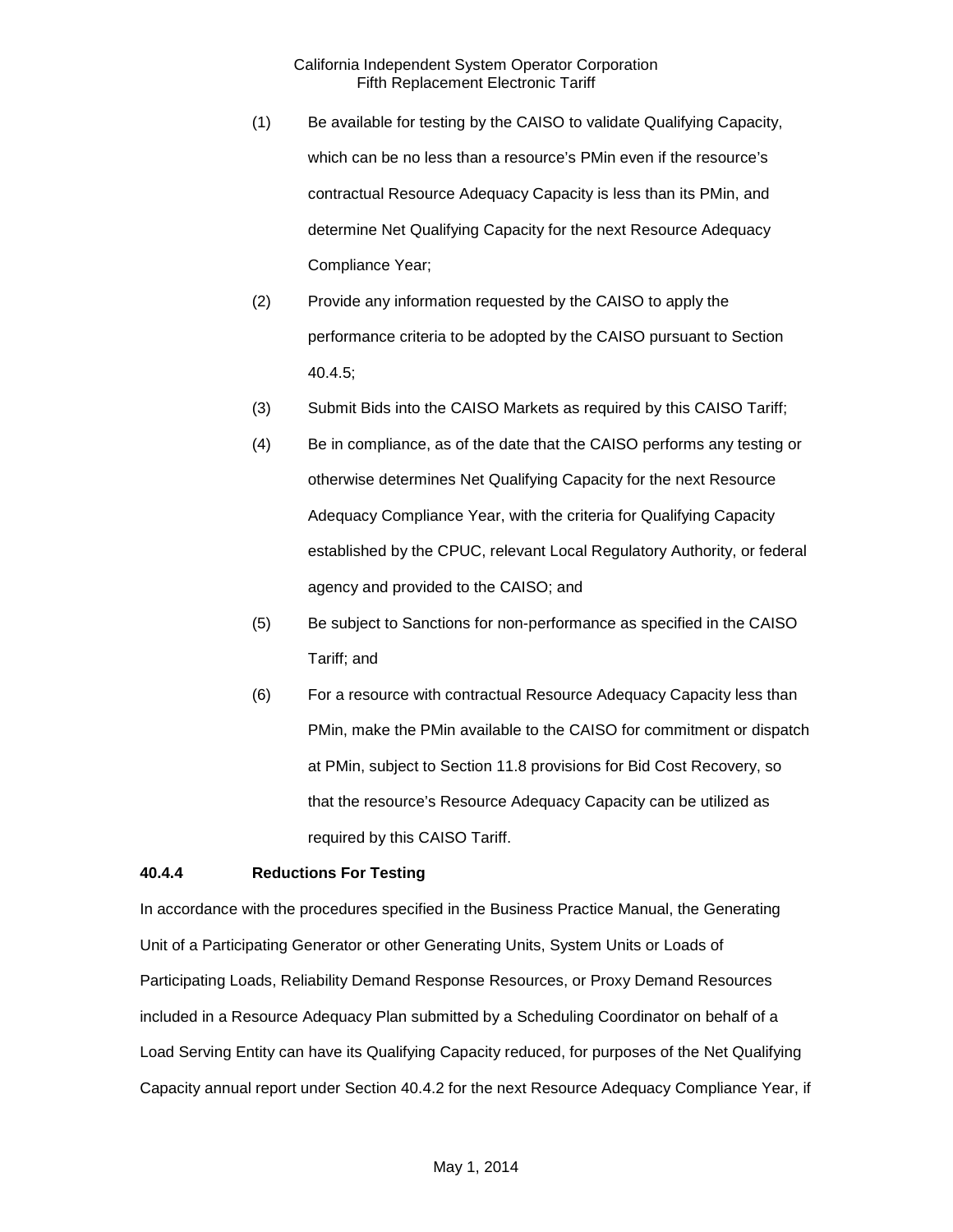a CAISO testing program determines that it is not capable of supplying the full Qualifying Capacity amount.

## <span id="page-16-0"></span>**40.4.5 Reductions For Performance Criteria**

No later than 12 months after the effective date of this Section 40, the CAISO will issue a report outlining a proposal with respect to performance criteria for Resource Adequacy Resources. The CAISO will collaborate with the CPUC and other Local Regulatory Authorities to develop the performance criteria to be submitted to FERC. The Scheduling Coordinator for a Resource Adequacy Resource shall provide or make available to the CAISO, subject to the confidentiality provisions of this CAISO Tariff, all documentation requested by the CAISO to determine, develop or implement the performance criteria, including, but not limited to, NERC Generating Availability Data System data.

## <span id="page-16-1"></span>**40.4.6 Reductions For Deliverability**

## **40.4.6.1 Deliverability Within the CAISO Balancing Authority Area**

In order to determine Net Qualifying Capacity from Resource Adequacy Resources subject to this Section 40.4, the CAISO will determine that a Resource Adequacy Resource is available to serve the aggregate of Load by means of a deliverability study. Documentation explaining the CAISO's deliverability analysis will be posted on the CAISO Website. The deliverability study will be performed annually and shall focus on peak Demand conditions. The results of the deliverability study shall be incorporated into the Net Qualifying Capacity annual report under Section 40.4.2 and will be effective for the next Resource Adequacy Compliance Year. To the extent the deliverability study shows that the Qualifying Capacity is not deliverable to the aggregate of Demand under the conditions studied, the Qualifying Capacity of the Resource Adequacy Resource will be reduced on a MW basis for the capacity that is undeliverable. Resources will be electrically grouped in a manner consistent with the CAISO Deliverability Assessment methodology posted on the CAISO Website. For Resource Adequacy Resources in the same electrical group which have identified deliverability constraints, the Qualifying Capacity of the Resource Adequacy Resources that obtained Full Capacity Deliverability Status or partial deliverability through Section 8.2 of Appendix Y to this CAISO Tariff will be reduced prior to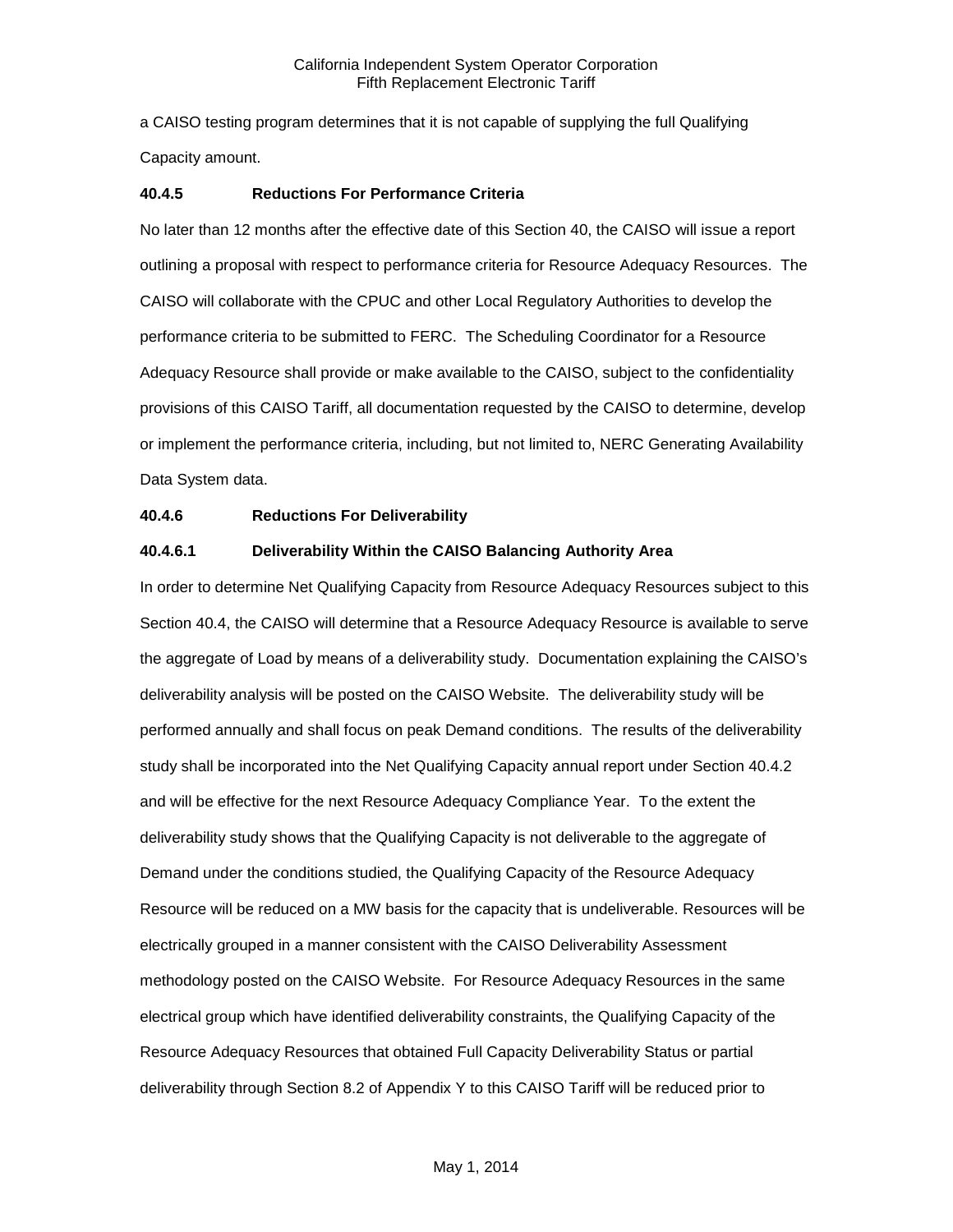reducing the Qualifying Capacity of those resources which were originally provided Full Capacity Deliverability Status pursuant to inclusion in an Interconnection Study Cycle under Appendix Y to this CAISO Tariff.

### **40.4.6.2 Deliverability of Imports**

### **40.4.6.2.1 Available Import Capability Assignment Process**

For Resource Adequacy Plans covering any period after December 31, 2007, total Available Import Capability will be assigned on an annual basis for a one-year term to Load Serving Entities serving Load in the CAISO Balancing Authority Area and other Market Participants through their respective Scheduling Coordinators, as described by the following sequence of steps. However, should the CPUC modify by decision its compliance period from January to December of the calendar year to May through April of the calendar year, the CAISO shall extend the effectiveness of the assignment for Resource Adequacy Compliance Year 2008 through April 2009.

Step 1: Determination of Maximum Import Capability on Interties into the CAISO Balancing Authority Area: The CAISO shall establish the Maximum Import Capability for each Intertie into the CAISO Balancing Authority Area, and will post those values on the CAISO Website in accordance with the schedule and process set forth in the Business Practice Manual. Step 2: Determination of Available Import Capability by Accounting for Existing Contracts and Transmission Ownership Rights Held by Out-of- Balancing Authority Area LSEs: For each Intertie, the Available Import Capability will be determined by subtracting from the Maximum Import Capability established in Step 1 for each Intertie the import capability on each Intertie associated with (i) Existing Contracts and (ii) Transmission Ownership Rights held by load serving entities that do not serve Load within the CAISO Balancing Authority Area. The remaining sum of all Intertie Available Import Capability is the Total Import Capability. Total Import Capability shall be used to determine the Load Share Quantity for each Load Serving Entity that serves Load within the CAISO Balancing Authority Area. Step 3: Determination of Existing Contract Import Capability by Accounting for Existing Contracts and Transmission Ownership Rights Held by CAISO Balancing Authority Area LSEs: From the Available Import Capability remaining on each Intertie after Step 2 above,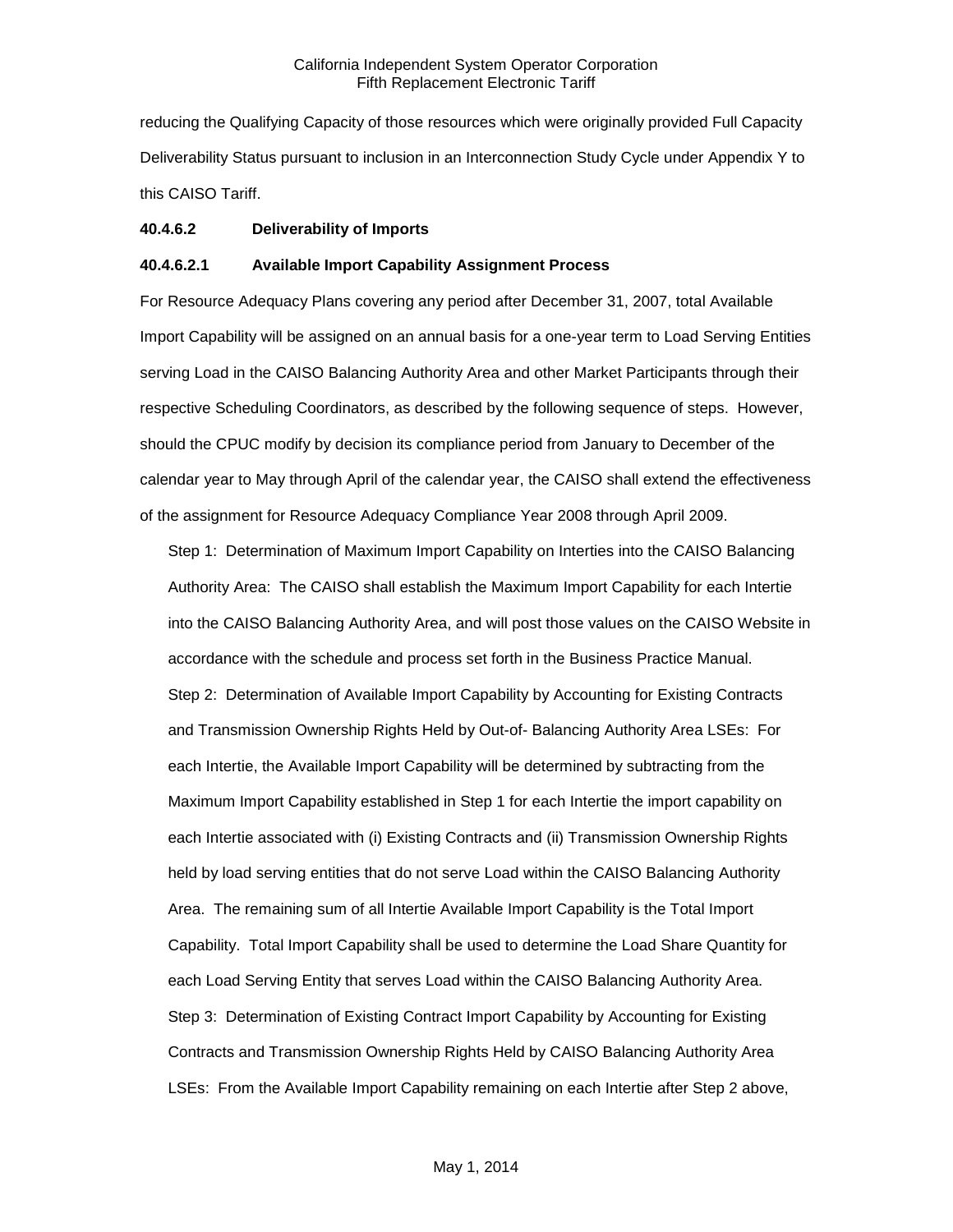Existing Contracts and Transmission Ownership Rights held by Load Serving Entities that serve Load within the CAISO Balancing Authority Area shall be reserved for the holders of such commitments and will not be subject to reduction under any subsequent steps in this Section. The import capability reserved pursuant to this Step 3 is the Existing Contract Import Capability.

Step 4: Assignment of Pre-RA Import Commitments: From the Available Import Capability remaining on each Intertie after reserving Existing Contract Import Capability under Step 3 above, the CAISO will assign to Load Serving Entities serving Load within the CAISO Balancing Authority Area Pre-RA Import Commitment Capability on a particular Intertie based on Pre-RA Import Commitments in effect (where a supplier has an obligation to deliver the Energy or make the capacity available) at any time during the Resource Adequacy Compliance Year for which the Available Import Capability assignment is being performed. The Pre-RA Import Commitment will be assigned to the Intertie selected by the Load Serving Entity during the Resource Adequacy Compliance Year 2007 import capability assignment process, which was required to be based on the Intertie upon which the Energy or capacity from the Pre-RA Import Commitment had been primarily scheduled or, for a Pre-RA Import Commitment without a scheduling history at the time of the Resource Adequacy Compliance Year 2007 import capability assignment process, the primary Intertie upon which the Energy or capacity was anticipated to be scheduled. To the extent a Pre-RA Import Commitment was not presented during the Resource Adequacy Compliance Year 2007 import capability assignment process, the Load Serving Entity shall select the Intertie upon which the Pre-RA Import Commitment is primarily anticipated to be scheduled during the term of the Pre-RA Import Commitment and that selection shall be utilized in future annual Available Import Capability assignment processes. If a Pre-RA Import Commitment submitted on behalf of a LSE with Existing Contract Import Capability is assigned under this Section to the same Intertie on which the LSE holds Existing Contract Import Capability, the Pre-RA Import Commitment will be assumed to deliver over the Existing Contract Import Capability until exhausted, unless the LSE can demonstrate otherwise.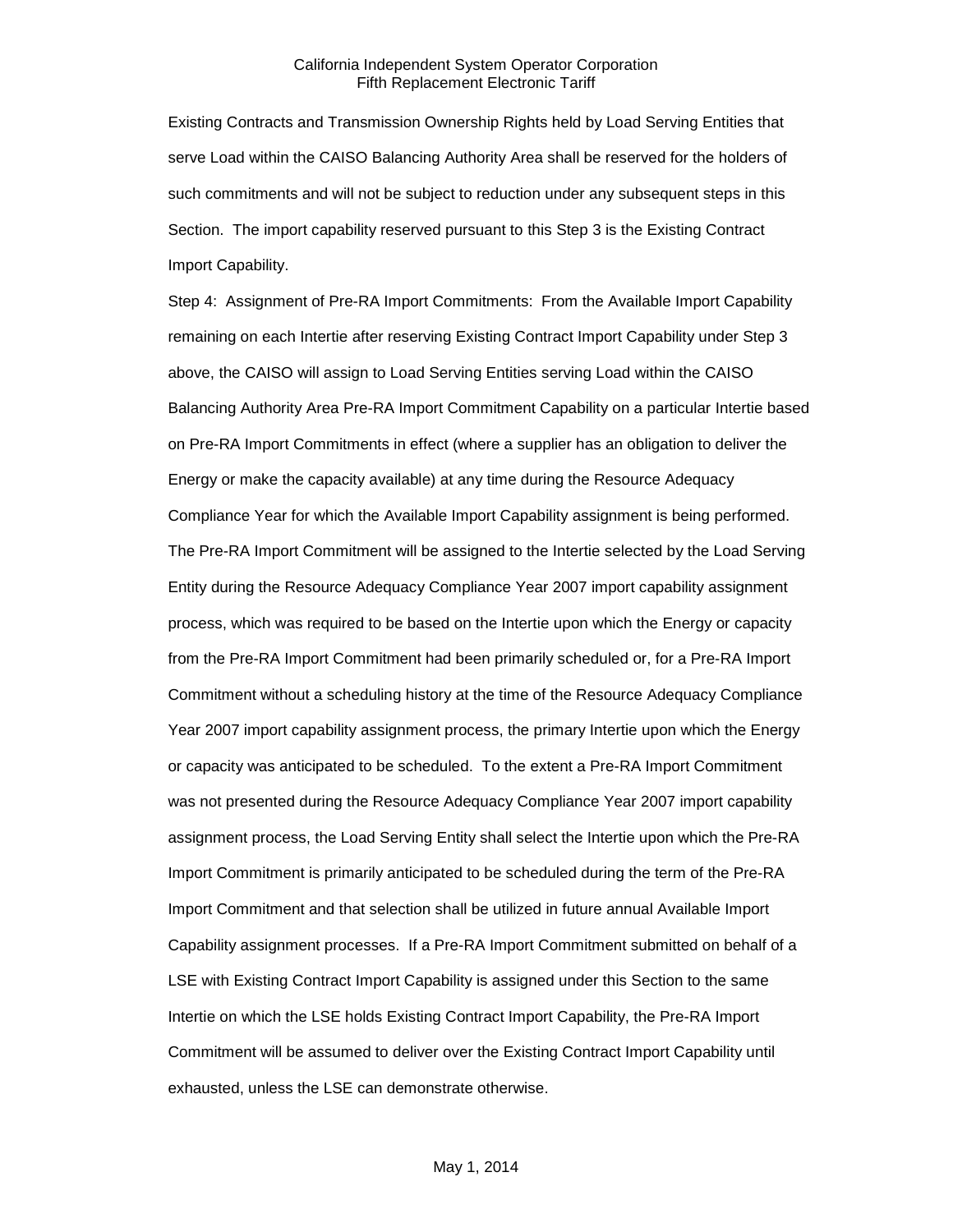To the extent a particular Intertie becomes over requested with Pre-RA Import Commitments due to either Pre-RA Import Commitments not included in the Resource Adequacy Compliance Year 2007 import capability assignment process or changes in system conditions that decrease the Maximum Import Capability of the Intertie, such that the MW represented in all Pre-RA Import Commitments utilizing the Intertie exceed the Intertie's Available Import Capability in excess of that reserved for Existing Contracts and Transmission Ownership Rights under Steps 2 and 3, the Pre-RA Import Commitments will be assigned Pre-RA Import Commitment Capability, based on the Import Capability Load Share Ratio of each Load Serving Entity submitting Pre-RA Import Commitments on the particular Intertie. To the extent this initial assignment of Pre-RA Import Commitment Capability has not fully assigned the Available Import Capability of the particular over requested Intertie, the remaining Available Import Capability on the over requested Intertie will be assigned until fully exhausted based on the Import Capability Load Share Ratio of each Load Serving Entity whose submitted Pre-RA Import Commitment has not been fully satisfied by the previous Import Capability Load Share Ratio assignment iteration. The Available Import Capability assigned pursuant to this Step 4 is the Pre-RA Import Commitment Capability. Step 5: Assignment of Remaining Import Capability Limited by Load Share Quantity: The Total Import Capability remaining after Step 4 will be assigned only to Load Serving Entities serving Load within the CAISO Balancing Authority Area that have not received Existing Contract Import Capability and Pre-RA Import Commitment Capability under Steps 3 and 4, that exceed the Load Serving Entity's Load Share Quantity. Only the MW quantity of any Pre-RA Import Commitment Capability assigned to Existing Contract Import Capability under Step 4 that exceeds the Existing Contract Import Capability on the particular Intertie will be counted for purposes of this Step 5. This Total Import Capability will be assigned until fully exhausted to those Load Serving Entities eligible to receive an assignment under this Step based on each Load Serving Entity's Import Capability Load Share Ratio up to, but not in excess of, its Load Share Quantity. The quantity of Total Import Capability assigned to the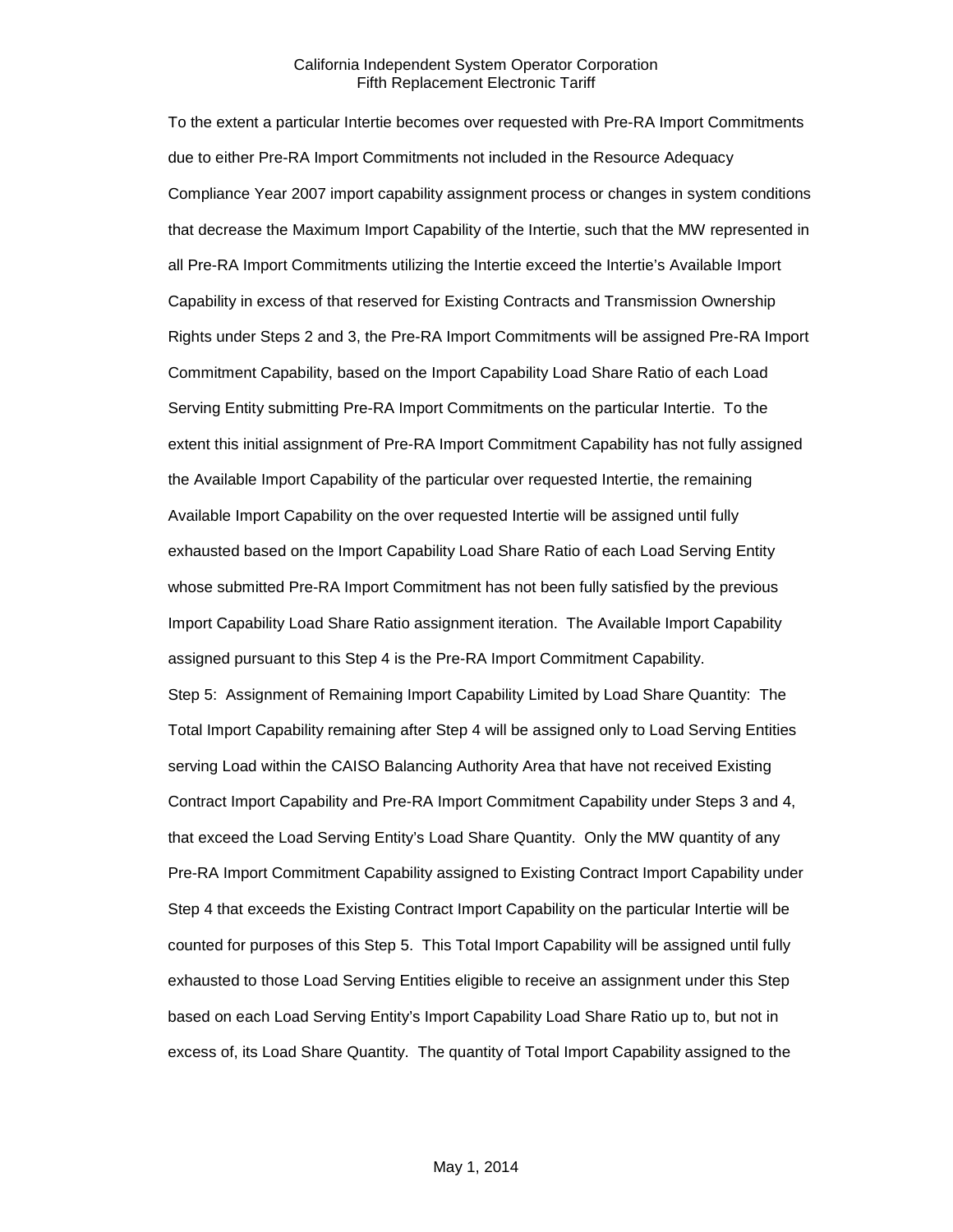Load Serving Entity under this Step is the Load Serving Entity's Remaining Import Capability. This Step 5 does not assign Remaining Import Capability on a specific Intertie. Step 6: CAISO Posting of Assigned and Unassigned Capability: Following the completion of Step 5, the CAISO will post to the CAISO Website, in accordance with the schedule set forth in the Business Practice Manual the following information:

- (a) The Total Import Capability;
- (b) The quantity in MW of Existing Contracts and Transmission Ownership Rights assigned to each Intertie, distinguishing between Existing Contracts and Transmission Ownership Rights held by Load Serving Entities within the CAISO Balancing Authority Area and those held by load serving entities outside the CAISO Balancing Authority Area;
- (c) The aggregate quantity in MW, and identity of the holders, of Pre-RA Import Commitments assigned to each Intertie; and
- (d) The aggregate quantity in MW of Available Import Capability after Step 4, the identity of the Interties with Available Import Capability, and the MW quantity of Available Import Capability on each such Intertie.

Step 7: CAISO Notification of LSE Assignment Information: Following the completion of Step 5, in accordance with the schedule set forth in the Business Practice Manual, the CAISO will notify the Scheduling Coordinator for each Load Serving Entity of:

- (a) The Load Serving Entity's Import Capability Load Share;
- (b) The Load Serving Entity's Load Share Quantity; and
- (c) The amount of, and Intertie on which, the Load Serving Entity's Existing Contract Import Capability and Pre-RA Import Commitment Capability, as applicable, has been assigned; and
- (d) The Load Serving Entity's Remaining Import Capability.

Step 8: Transfer of Import Capability: In accordance with the schedule set forth in the Business Practice Manual, a Load Serving Entity shall be allowed to transfer some or all of its Remaining Import Capability to any other Load Serving Entity or Market Participant. The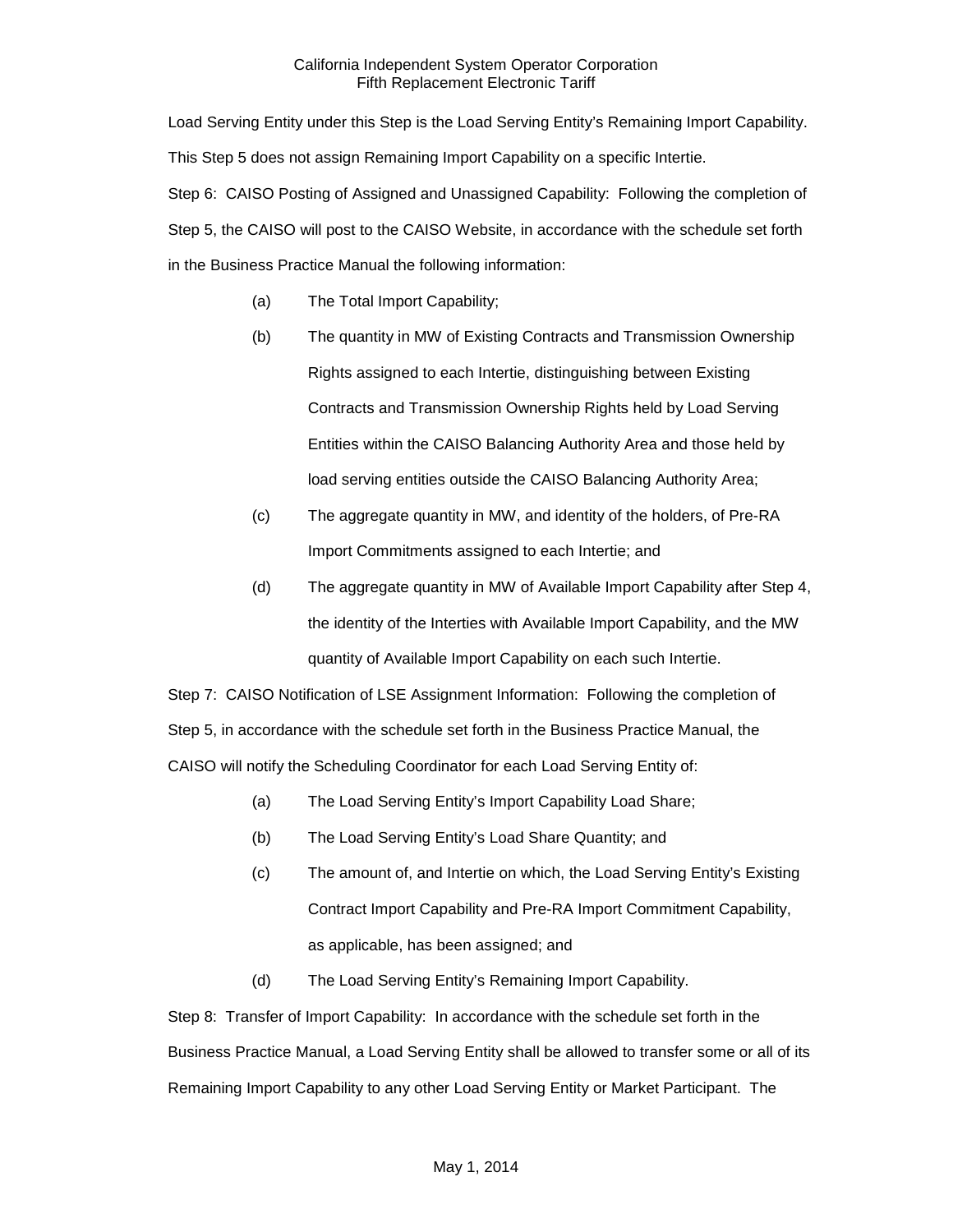CAISO will accept transfers among LSEs and Market Participants only to the extent such transfers are reported to the CAISO, in accordance with the schedule set forth in the Business Practice Manual and through the CAISO's Import Capability Transfer Registration Process, by the entity receiving the Remaining Import Capability who must set forth (1) the name of the counter-parties, (2) the MW quantity, (3) term of transfer, and (4) price on a per MW basis. The CAISO will post to the CAISO Website by August 8, 2007 for Resource Adequacy Compliance Year 2008 and for subsequent Resource Adequacy Compliance Years in accordance with the schedule set forth in the Business Practice Manual the information on transfers of Remaining Import Capability received under this Step 8. Step 9: Initial Scheduling Coordinator Request to Assign Remaining Import Capability by Intertie: In accordance with the schedule set forth in the Business Practice Manual, the Scheduling Coordinator for each Load Serving Entity or Market Participant shall notify the CAISO of its request to assign its post-trading Remaining Import Capability on a MW basis per available Intertie. Total requests for assignment of Remaining Import Capability by a Scheduling Coordinator cannot exceed the sum of the post-traded Remaining Import Capability of its Load Serving Entities. The CAISO will honor the requests to the extent an Intertie has not been over requested. If an Intertie is over requested, the requests for Remaining Import Capability on that Intertie will be assigned based on each Load Serving Entity's Import Capability Load Share Ratio in the same manner as set forth in Step 4. A Market Participant without an Import Capability Load Share will be assigned the Import Capability Load Share equal to the average Import Capability Load Share of those Load Serving Entities from which it received transfers of Remaining Import Capability. Step 10: CAISO Notification of Initial Remaining Import Capability Assignments and Unassigned Capability: In accordance with the schedule set forth in the Business Practice Manual, the CAISO will:

> (a) Notify the Scheduling Coordinator for each Load Serving Entity or Market Participant of the Load Serving Entity or Market Participant's accepted request(s) for assigning Remaining Import Capability under Step 9;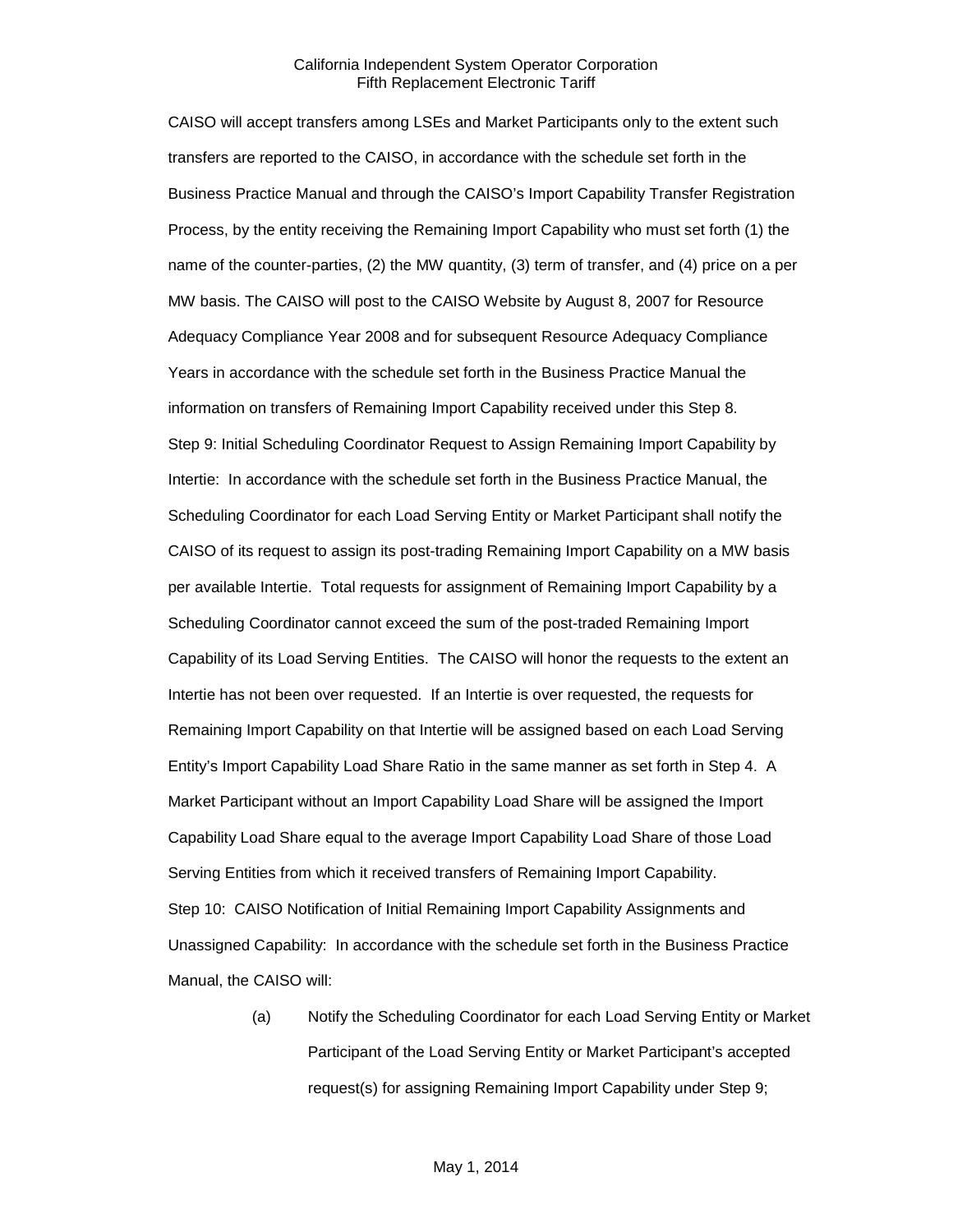- (b) Publish on the CAISO Website aggregate unassigned Available Import Capability, if any, the identity of the Interties with unassigned Available Import Capability, and the MW quantity of Available Import Capability, on each such Intertie; and
- (c) Issue a Market Notice to advise the Scheduling Coordinator for each Load Serving Entity or Market Participant that Step 10 is complete and to specify the time at which the ISO will begin accepting requests for the Remaining Import Capability for Step 11.

Step 11: Secondary Scheduling Coordinator Request to Assign Remaining Import Capability by Intertie: To the extent Remaining Import Capability remains unassigned as disclosed by Step 10, in accordance with the schedule set forth in the Business Practice Manual, Scheduling Coordinators for Load Serving Entities or Market Participants shall notify the CAISO of their requests to assign any Remaining Import Capability on a MW per available Intertie basis. Step 10 must be completed before a Scheduling Coordinator may submit a request under this step for any Remaining Import Capability. Any requests received prior to the time stated in the Market Notice issued at the completion of Step 10 will not be honored by the ISO. The CAISO will honor the timely requests received to the extent an Intertie has not been over requested. If an Intertie is over requested, the requests on that Intertie will be assigned based on each Load Serving Entity or Market Participant's Import Capability Load Share Ratio, as used in Steps 4 and 9.

Step 12: Notification of Secondary Remaining Import Capability Assignments and Unassigned Capability: In accordance with the schedule set forth in the Business Practice Manual, the CAISO will:

- (a) Notify the Scheduling Coordinator for each Load Serving Entity or Market Participant of the Load Serving Entity or Market Participant's accepted request(s) for assigning Remaining Import Capability under Step 11;
- (b) Publish on the CAISO Website unassigned aggregate Available Import Capability, if any, the identity of the Interties with Available Remaining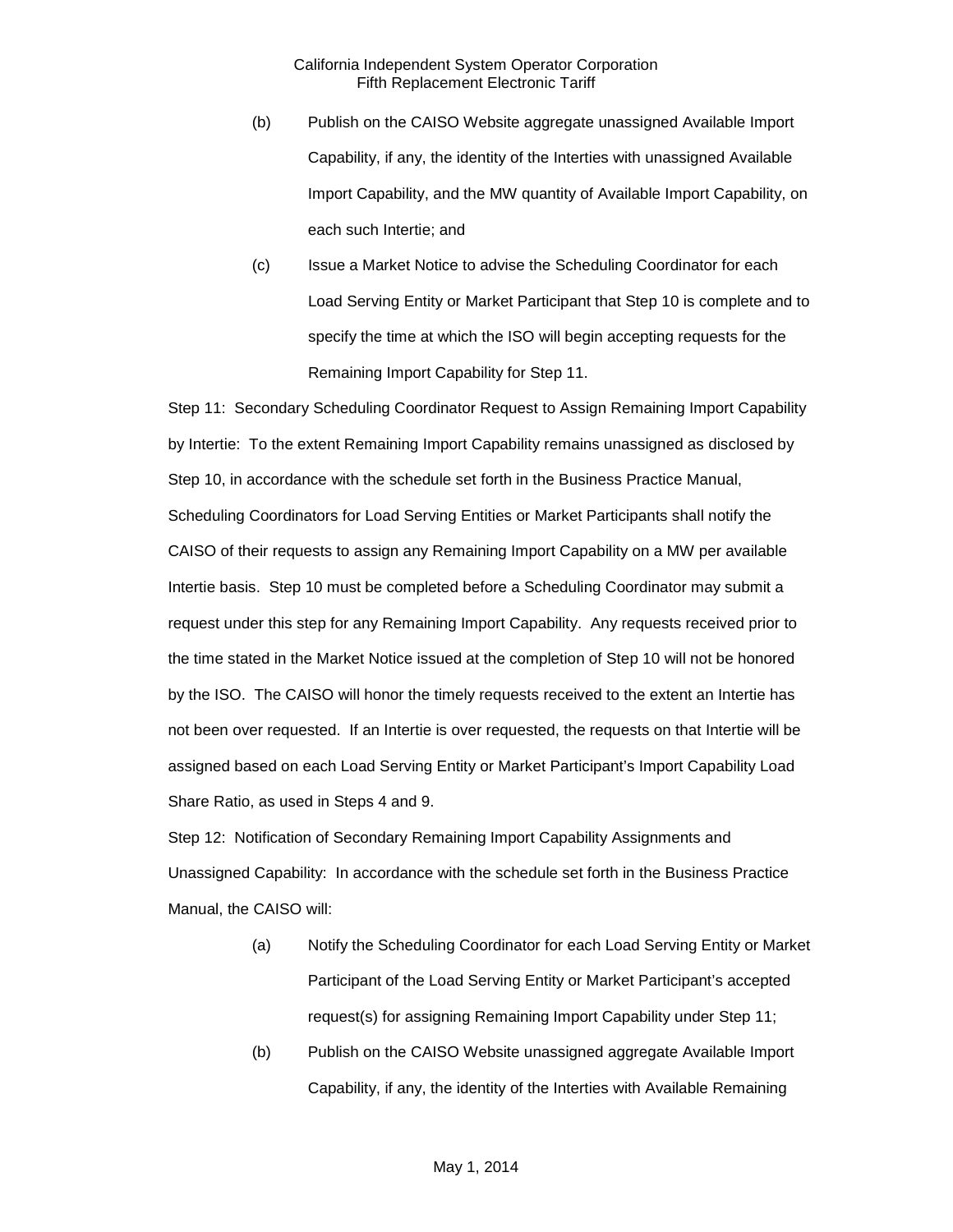Import Capability, and the MW quantity of Availability Import Capability on each such Intertie; and

(c) Issue a Market Notice to advise the Scheduling Coordinator for each Load Serving Entity or Market Participant that Step 12 is complete and to specify the time at which the ISO will begin accepting requests for the Balance of Year Unassigned Available Import Capability for Step 13.

Step 13: Requests for Balance of Year Unassigned Available Import Capability: To the extent total Available Import Capability remains unassigned as disclosed by Step 12, Scheduling Coordinators for Load Serving Entities or Market Participants may notify the CAISO of a request for unassigned Available Import Capability on a specific Intertie on a per MW basis. Step 12 must be completed before a Scheduling Coordinator may submit a request under this step for any remaining unassigned Import Capability. Any requests received prior to the time stated in the Market Notice issued at the completion of Step 12 will not be honored by the ISO. Each request must include the identity of Load Serving Entity or Market Participant on whose behalf the request is made. The CAISO will accept only two (2) requests per calendar week from any Scheduling Coordinator on behalf of a single Load Serving Entity or other Market Participant. The CAISO will honor timely requests in priority of the time requests from Scheduling Coordinators were received until the Intertie is fully assigned and without regard to any Load Serving Entity's Load Share Quantity. Any honored request shall be for the remainder of the Resource Adequacy Compliance Year; however, any notification by the CAISO of acceptance of the request in accordance with this Section after the 20th calendar day of any month shall not be permitted to be included in the Load Serving Entity's Resource Adequacy Plan submitted in the same month as the acceptance. The CAISO shall provide an electronic means, either through the Import Capability Transfer Registration Process or otherwise, of notifying the Scheduling Coordinator of the time the request was deemed received by the CAISO and, within seven (7) days of receipt of the request, whether the request was honored. If honored, it shall be the responsibility of the Scheduling Coordinator and its Load Serving Entity to notify the CPUC or applicable Local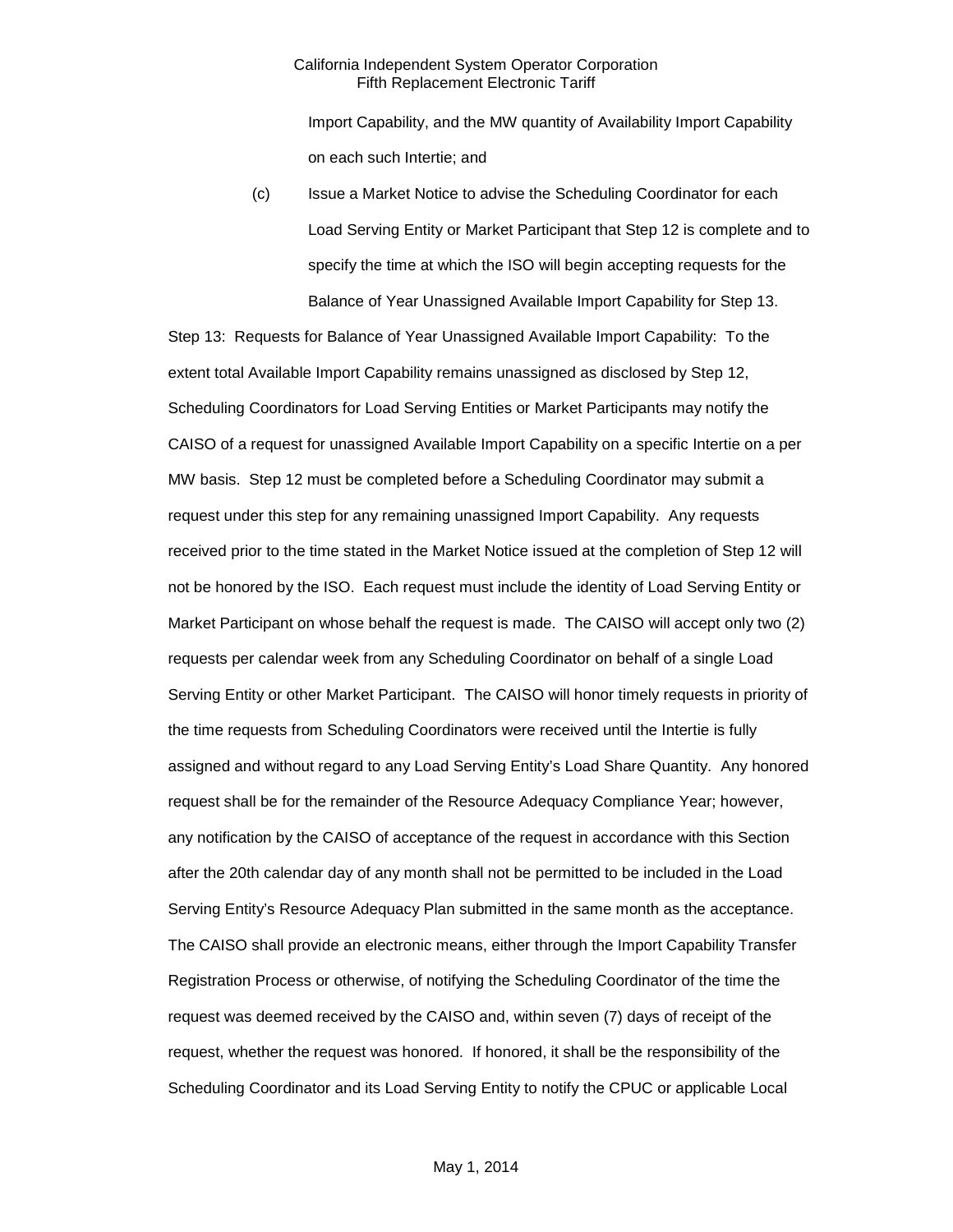Regulatory Authority of the acceptance of the request for unassigned Available Import Capability. If the request is not honored because the Intertie requested was fully assigned, the request will be deemed rejected and the Scheduling Coordinator, if it still seeks to obtain unassigned Available Import Capability, will be required to submit a new request for unassigned Available Import Capability on a different Intertie. The CAISO will update on its website the list of unassigned Available Import Capability by Intertie in accordance with the schedule set forth in the Business Practice Manual.

This multi-step process for assignment of Total Import Capability does not guarantee or result in any actual transmission service being assigned and is only used for determining the import capability that can be credited towards satisfying the Reserve Margin of a Load Serving Entity under this Section 40. Upon the request of the CAISO, Scheduling Coordinators must provide the CAISO with information on Pre-RA Import Commitments and any transfers or sales of assigned Total Import Capability.

## **40.4.6.2.2 Bilateral Import Capability Transfers and Registration Process**

### **40.4.6.2.2.1 Eligibility Registration for Bilaterial Import Capability Transfers**

To be eligible to engage in any bilateral assignment, sale, or other transfer of Remaining Import Capability under Step 8 of Section 40.4.6.2.1 or Section 40.4.6.2.2.2 or Existing Contract Import Capability, and Pre-RA Import Commitment Capability under Section 40.6.2.2.2, a Load Serving Entity or other Market Participant must provide the CAISO through the Import Capability Transfer Registration Process the following information:

- (a) Name of the Load Serving Entity or Market Participant
- (b) E-mail contact information

The CAISO will post to the CAISO Website the information received under this Section on a monthly basis in accordance with the schedule set forth in the Business Practice Manual. Any assignment, sale, or other transfer of Existing Contract Import Capability, Pre-RA Import Commitment Capability, or Remaining Import Capability may only be made by or to a Load Serving Entity or Market Participant whose information received under this Section has been posted to the CAISO Website prior to the date of the assignment, sale, or other transfer of the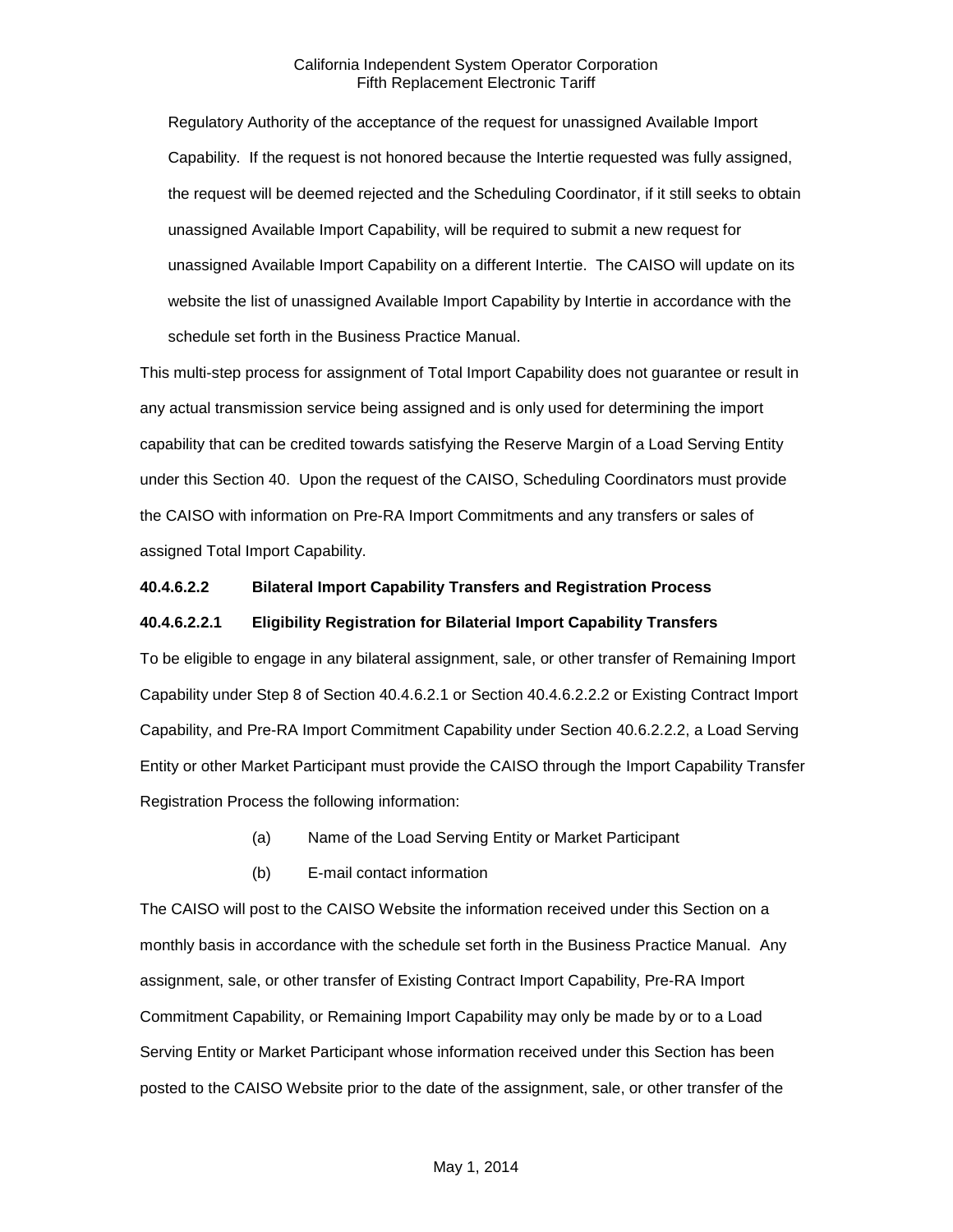Existing Contract Import Capability, Pre-RA Import Commitment Capability, or Remaining Import Capability. It shall be the exclusive responsibility of the Scheduling Coordinator for the Load Serving Entity or Market Participant to ensure that the information posted to the CAISO Website under this Section is accurate and up to date.

## **40.4.6.2.2.2 Reporting Process for Bilateral Import Capability Transfers**

This Section shall apply to all transfers of Existing Contract Import Capability, Pre-RA Import Commitment Capability, or Remaining Import Capability other than that provided for in Step 8 of Section 40.4.6.2.1. Any Load Serving Entity or other Market Participant that has obtained Existing Contract Import Capability, Pre-RA Import Commitment Capability, or Remaining Import Capability may assign, sell, or otherwise transfer such Existing Contract Import Capability, Pre-RA Import Commitment Capability, or Remaining Import Capability in MW increments. The import capability subject to each transfer shall remain on the Intertie assigned pursuant to Section 40.4.6.2.1.

The Scheduling Coordinator for the Load Serving Entity or Market Participant receiving the transferred Existing Contract Import Capability, Pre-RA Import Commitment Capability, or Remaining Import Capability must report the transfer to the CAISO through the CAISO's Import Capability Transfer Registration Process by providing the following information:

- (a) Identity of the counter-party(ies);
- (b) The MW quantity;
- (c) The Intertie on which the Existing Contract Import Capability, Pre-RA Import Commitment Capability, or Remaining Import Capability was assigned;
- (d) Term of the transfer;
- (e) Price on a per MW basis; and
- (f) Whether the import capability assignment being transferred is Existing Contract Import Capability, Pre-RA Import Commitment Capability, or Remaining Import Capability.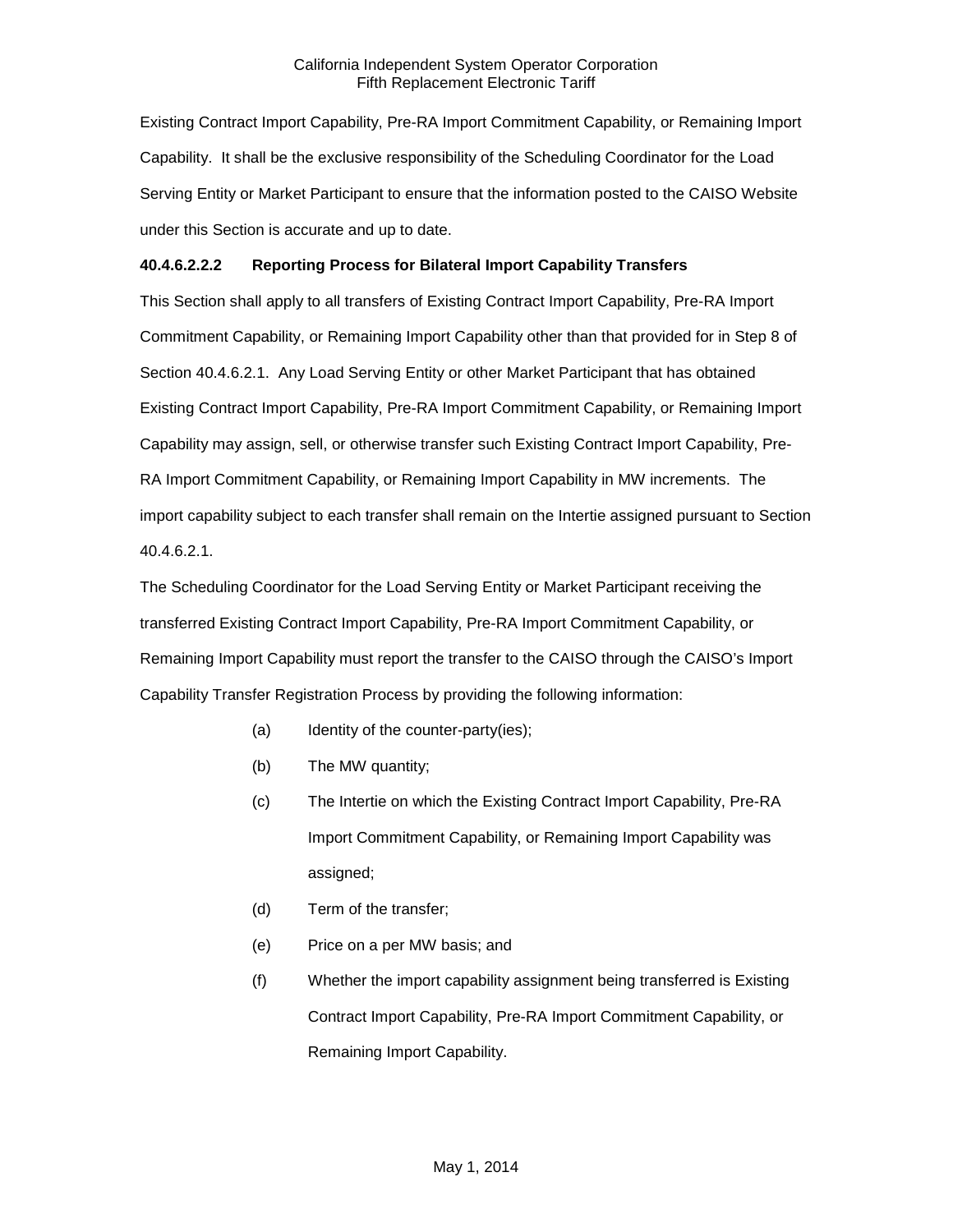The CAISO will promptly post to the CAISO Website the information on transfers received under this Section except for the information received pursuant to subpart (f) of this Section. On a quarterly basis, the CAISO shall also report to FERC the transfer information received under this Section and Step 8 of Section 40.4.6.2.1. Transfer information received in accordance with this Section after the 20th calendar day of any month shall not be permitted to be included in the Load Serving Entity's Resource Adequacy Plan submitted in the same month as the transfer submission.

## **40.4.6.2.2.3 Other Import Capability Information Postings**

The CAISO will post to the CAISO Website on a monthly basis in accordance with the schedule set forth in the Business Practice Manual, for each Intertie, the holder and that holder's quantity in MW of import capability assigned on the particular Intertie as of the reporting date.

The CAISO will also post to the CAISO Website following submission of the annual Resource Adequacy Plans under Sections 40.2.1.1, 40.2.2.4, 40.2.3.4, and 40.2.4, for each Intertie, by a "yes" or "no" designation, whether each holder of import capability assigned on the particular Intertie has fully included the assigned import capability in the holder's annual Resource Adequacy Plans.

## **40.4.6.3 Deliverability of Distributed Generation**

The CAISO will perform an annual Deliverability Assessment, as described in Section 40.4.6.3.1, to determine MW quantities of Potential DGD at specific Nodes of the CAISO Controlled Grid for assigning Deliverability Status to Distributed Generation Facilities interconnected or seeking interconnection to the Distribution System of a Utility Distribution Company or a Metered Subsystem pursuant to the interconnection procedures of the Utility Distribution Company or Metered Subsystem, where such interconnection and Potential Deliverability Status can be provided:

- (i) without any additional Delivery Network Upgrades (although Reliability Network Upgrades, Distribution Upgrades or other mitigation may be needed);
- (ii) without the need for the CAISO to conduct any further Deliverability Assessment; and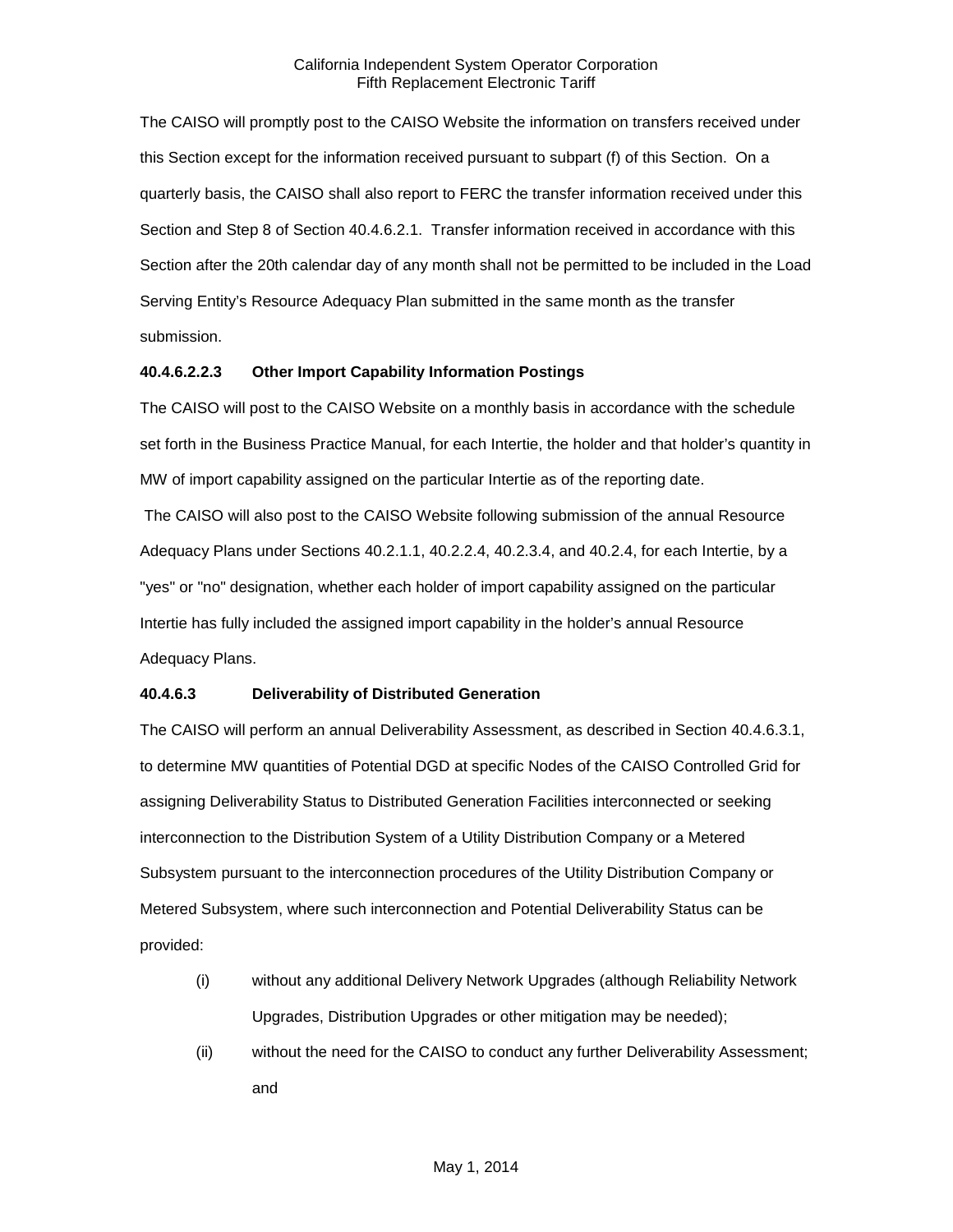(iii) without degrading the Deliverability Status of Generation in Commercial Operation, proposed Generating Facilities in the CAISO Interconnection queue, or the Distributed Generation Facilities of interconnection customers who have previously requested Full Capacity or Partial Capacity Deliverability Status.

Following the CAISO's publication of the nodal Potential DGD quantities resulting from the Deliverability Assessment, applicable Utility Distribution Companies and Metered Subsystems will assign Full Capacity Deliverability Status or Partial Capacity Deliverability Status to specific Distributed Generation Facilities pursuant to the rules set forth in Section 40.4.6.3.2.

This Section 40.4.6.3 is intended to supplement, and not to preclude or limit, the ability of an interconnection customer for a Distributed Generation Facility to seek and receive Full Capacity Deliverability Status or Partial Capacity Deliverability Status through applicable interconnection procedures. Nothing in this Section 40.4.6.3 is intended to relieve the interconnection customer for a Distributed Generation Facility from the requirements to request and achieve interconnection to the Distribution System through the applicable interconnection procedures. In addition, the amount of Resource Adequacy Capacity a Distributed Generation Facility may provide in any given Resource Adequacy Compliance Year is subject to the CAISO's annual Net Qualifying Capacity determination, as specified in Section 40.4.6.1.

#### **40.4.6.3.1 Deliverability Assessment to Determine Potential DGD**

This Section describes the annual DG Deliverability Assessment the CAISO will perform to determine nodal MW amounts of Potential DGD available to Utility Distribution Companies and Metered Subsystems for assigning Deliverability Status to Distributed Generation Facilities in accordance with Section 40.4.6.3.2. The DG Deliverability Assessment and its results will be based on the assumption that the Distributed Generation Facilities that are eventually assigned Deliverability Status under Section 40.4.6.3 complete all requirements for interconnection to the Distribution System under the applicable interconnection process and that these Distributed Generation Facilities will be supported by needed Reliability Network Upgrades, Distribution Upgrades or other mitigation that would be needed to safely and reliably interconnect to the Distribution System and deliver Energy from the Distribution System to the appropriate CAISO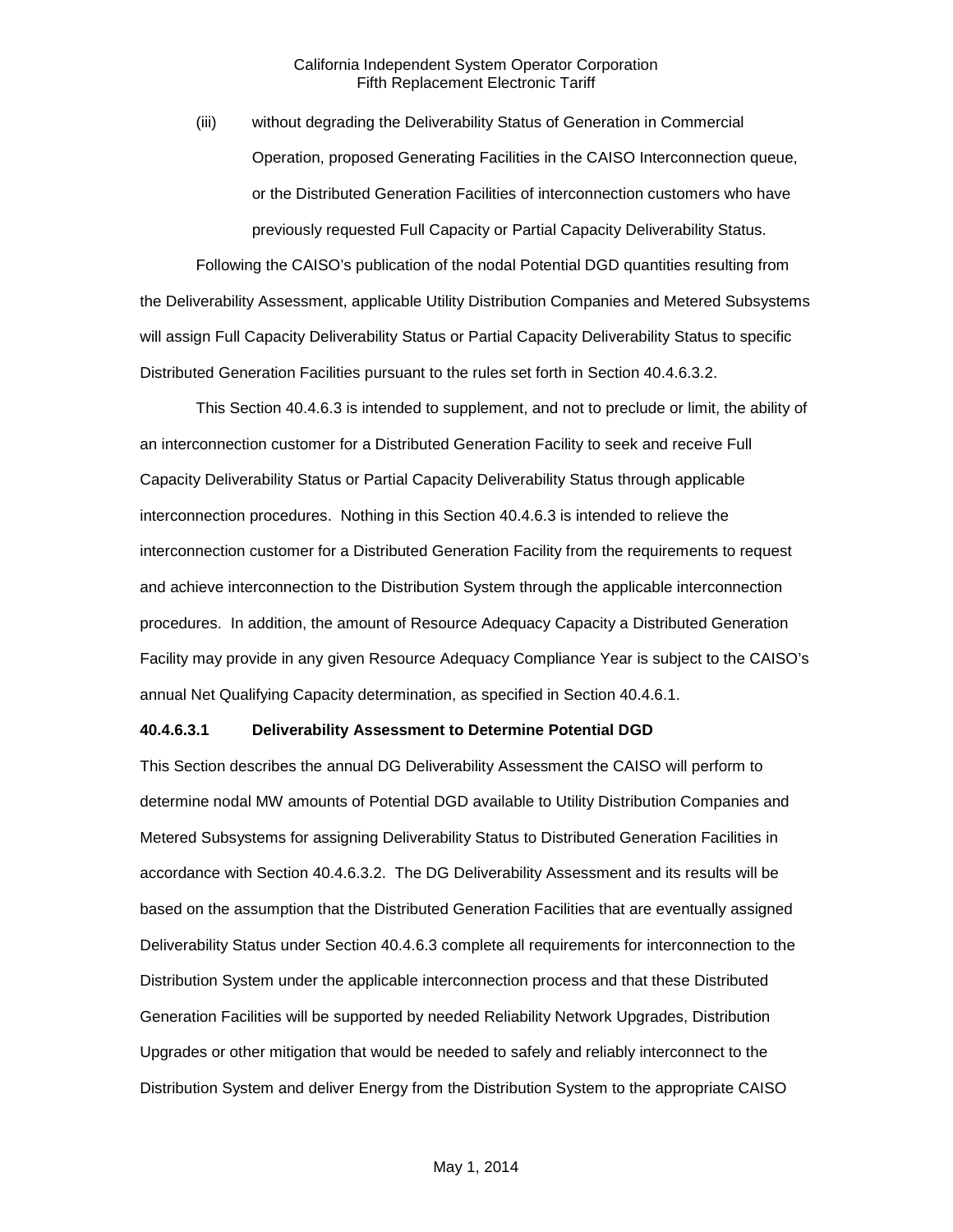Controlled Grid Node.

## **40.4.6.3.1.1 Developing the Assessment Model**

To develop the base case model for the DG Deliverability Assessment, the CAISO will include:

- (i) The most recent GIP or GIDAP Queue Cluster Phase II Interconnection Study deliverability power flow base case, which includes Distributed Generation Facilities of interconnection customers with active interconnection requests who have requested Full Capacity or Partial Capacity Deliverability Status;
- (ii) Those Generating Facilities that have obtained Deliverability using the annual full capacity deliverability option under either Section 8.2 of the GIP, Section 9.2 of the GIDAP, or equivalent process(es) under the applicable Utility Distribution Company tariffs;
- (iii) Transmission additions and upgrades approved in the final comprehensive Transmission Plan for the most recent Transmission Planning Process cycle;
- (iv) Any Generating Facilities in the most recent GIDAP Phase I Interconnection Study that have been determined to be deliverable in accordance with their requested Deliverability Status (including Distributed Generation Facilities of interconnection customers with active interconnection requests who have requested Full Capacity or Partial Capacity Deliverability Status) and were not assigned any Delivery Network Upgrade costs in the Phase I Interconnection Study;
- (v) Delivery Network Upgrades that have received governmental approvals or for which Construction Activities have commenced;
- (vi) The MW amounts of resources interconnected to the Distribution System below specific Nodes of the CAISO Controlled Grid contained in the most recent Transmission Planning Process base portfolio, except that the CAISO will remove each Node (by using a zero MW value) located within electrical areas for which the most recently completed GIP or GIDAP Phase I or Phase II Interconnection Study has identified a need for a Delivery Network Upgrade or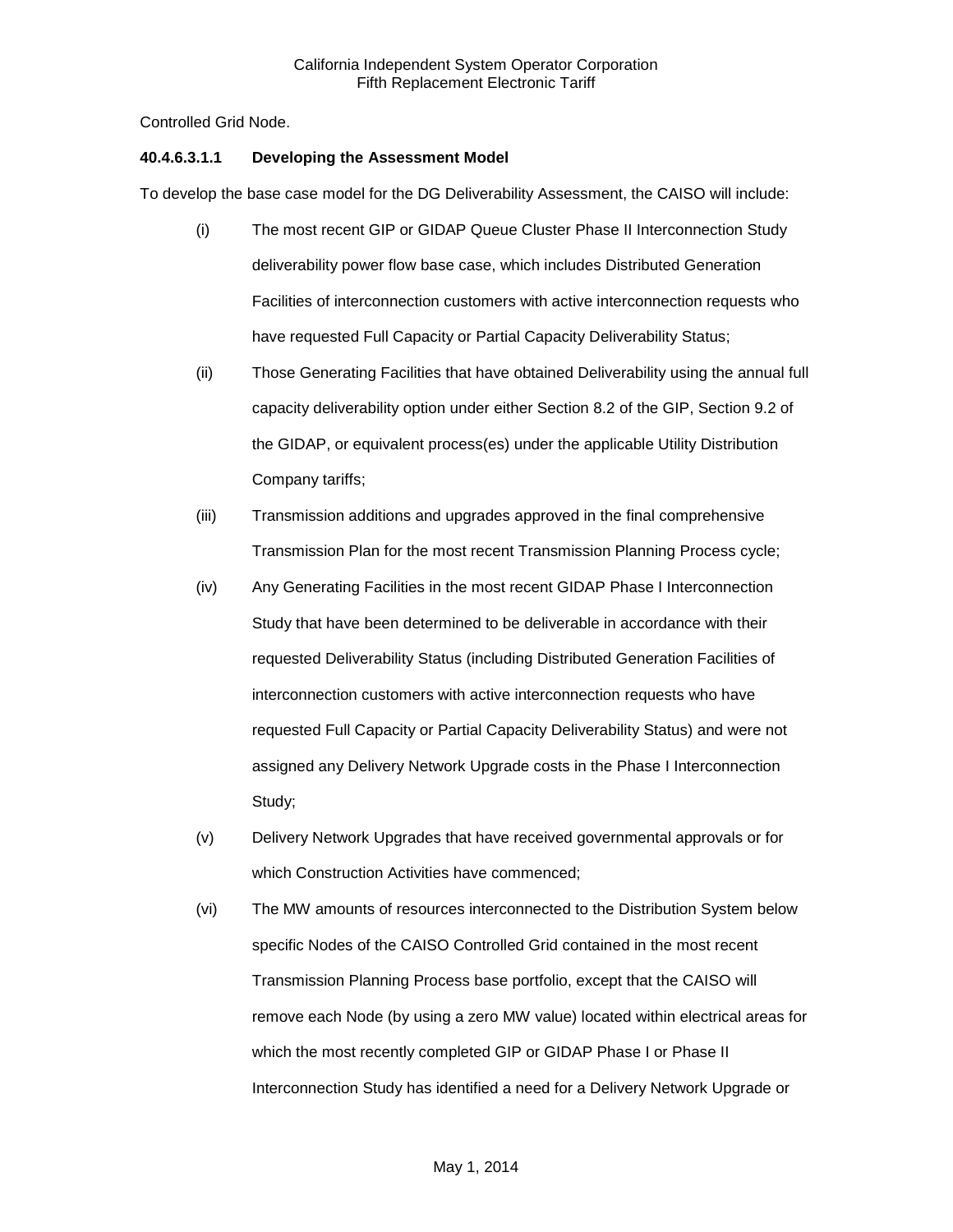for which the most recent Phase II Interconnection Study identified and then removed a Delivery Network Upgrade to support Deliverability for MW amounts in the Interconnection queue;

- (vii) Actual distributed generation development based on the MW amount of distributed generation in applicable Utility Distribution Company and Metered Subsystem interconnection queues including non-net-energy-metering resources requesting interconnection through state-jurisdictional interconnection processes;
- (viii) Any additional information provided by each Utility Distribution Company and Metered Subsystem regarding anticipated distributed generation development on its Distribution System; and
- (ix) Other information that the CAISO, in its reasonable discretion, determines is necessary.

## **40.4.6.3.1.2 Performing the DG Deliverability Assessment**

The CAISO will perform the DG Deliverability Assessment using the Deliverability Assessment procedures described in GIDAP Section 6.3.2 to determine the availability of transmission system capability, as reflected in the study model described above, to provide Deliverability Status for targeted amounts of additional distributed generation at given Nodes of the CAISO Controlled Grid. Except for Nodes that the CAISO removes by assigning a zero MW value pursuant to Section 40.4.6.3.1.1(vi), the targeted amounts of additional distributed generation at each Node shall be at least as large as the maximum of the corresponding nodal MW amounts determined in accordance with Sections 40.4.6.3.1.1(vi), 40.4.6.3.1.1(vii) or 40.4.6.3.1.1(viii). The CAISO may use larger targeted amounts as it deems appropriate to enhance the information provided by the DG Deliverability Assessment. The DG Deliverability Assessment will preserve modeled transmission system capability to provide requested levels of deliverability for the Generating Facilities of Interconnection Customers or the Distributed Generation Facilities of interconnection customers under a wholesale distribution access tariff who have previously requested Full Capacity or Partial Capacity Deliverability Status. Therefore, at each Node where all modeled Generating Facilities, including the distributed generation target amounts, cannot be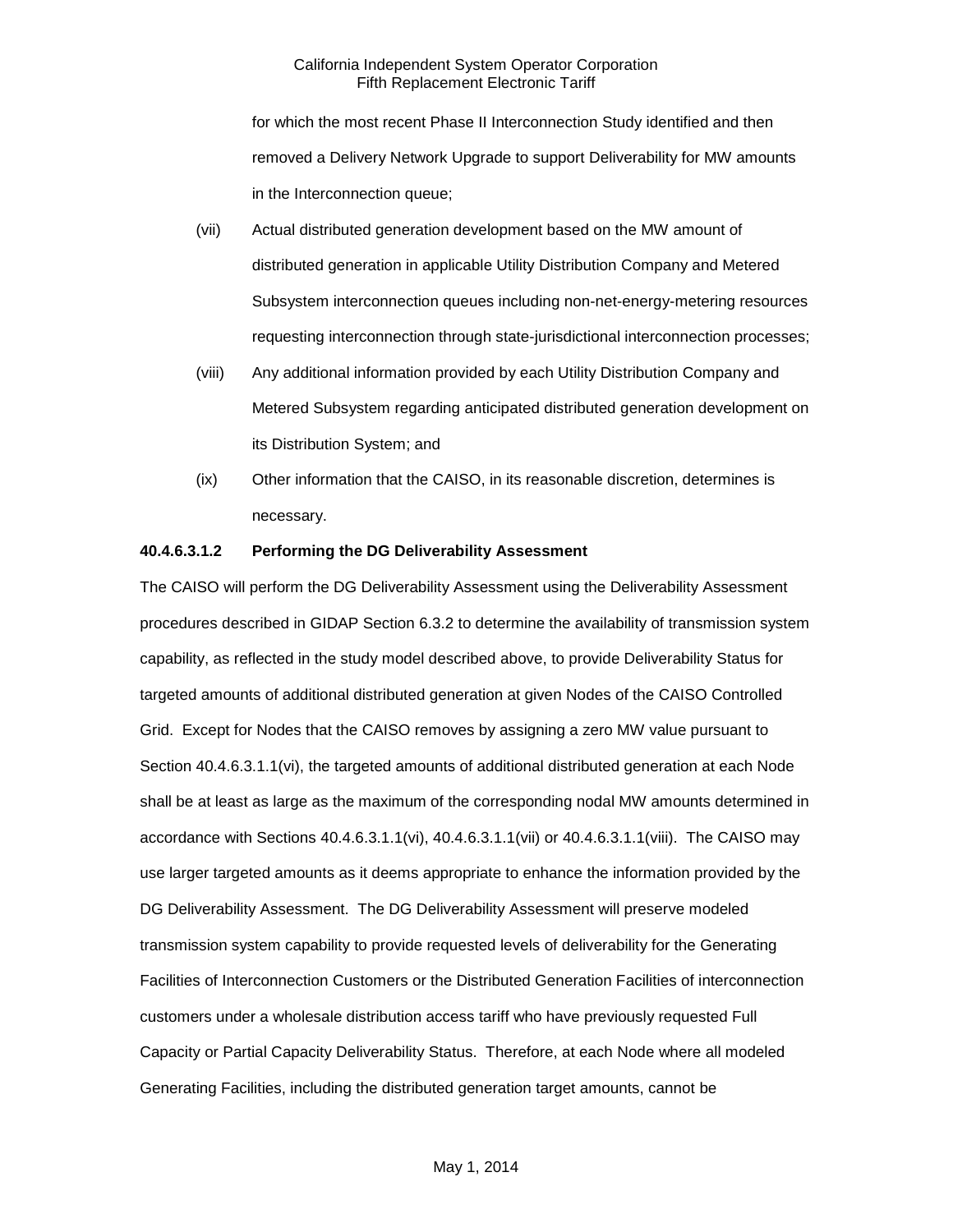simultaneously dispatched to the modeled output levels corresponding to their Full Capacity or Partial Capacity Deliverability Status without violating operating limits of the CAISO Controlled Grid, the CAISO will reduce the modeled distributed generation target amounts as needed to achieve a feasible Dispatch.

## **40.4.6.3.1.3 Publishing Results of the DG Deliverability Assessment**

The CAISO will publish the results of the DG Deliverability Assessment by posting on the CAISO Website. The results will identify all Nodes modeled in the assessment with the corresponding nodal MW amounts of Potential DGD that (a) were studied as targeted amounts in the DG Deliverability Assessment; (b) were found to be deliverable in the DG Deliverability Assessment; and (c) are available for use by Utility Distribution Companies and Metered Subsystems to assign Deliverability Status to Distributed Generation Facilities in accordance with Section 40.4.6.3.2. The nodal MW amounts of Potential DGD available for assignment of Deliverability Status by Utility Distribution Companies and Metered Subsystems to individual Distributed Generation Facilities will be denominated in 0.01 MW increments and will not exceed the maximum of the corresponding nodal MW amounts determined in accordance with Sections 40.4.6.3.1.1(vi), 40.4.6.3.1.1(vii) or 40.4.6.3.1.1(viii), even though the amounts that were studied and found to be deliverable may be larger.

With respect to those Nodes at which more than one Utility Distribution Company's or Metered Subsystem's Distribution System is connected, the CAISO will publish, at the same time it publishes the results of the DG Deliverability Assessment, each Utility Distribution Company's or Metered Subsystem's respective share of the Potential DGD available to provide Deliverability Status to Distributed Generation Facilities at these Nodes based on the ratio of Load served via the facilities of each affected Utility Distribution Company and Metered Subsystem at such Nodes.

#### **40.4.6.3.1.4 Bilateral Transfers of Potential DGD at Shared Nodes**

A Utility Distribution Company or Metered Subsystem shall be entitled to transfer all or a portion of its MW share of Potential DGD at a Node that is shared with the Distribution System of another Utility Distribution Company or Metered Subsystem, in quantities no smaller than 0.01 MW. A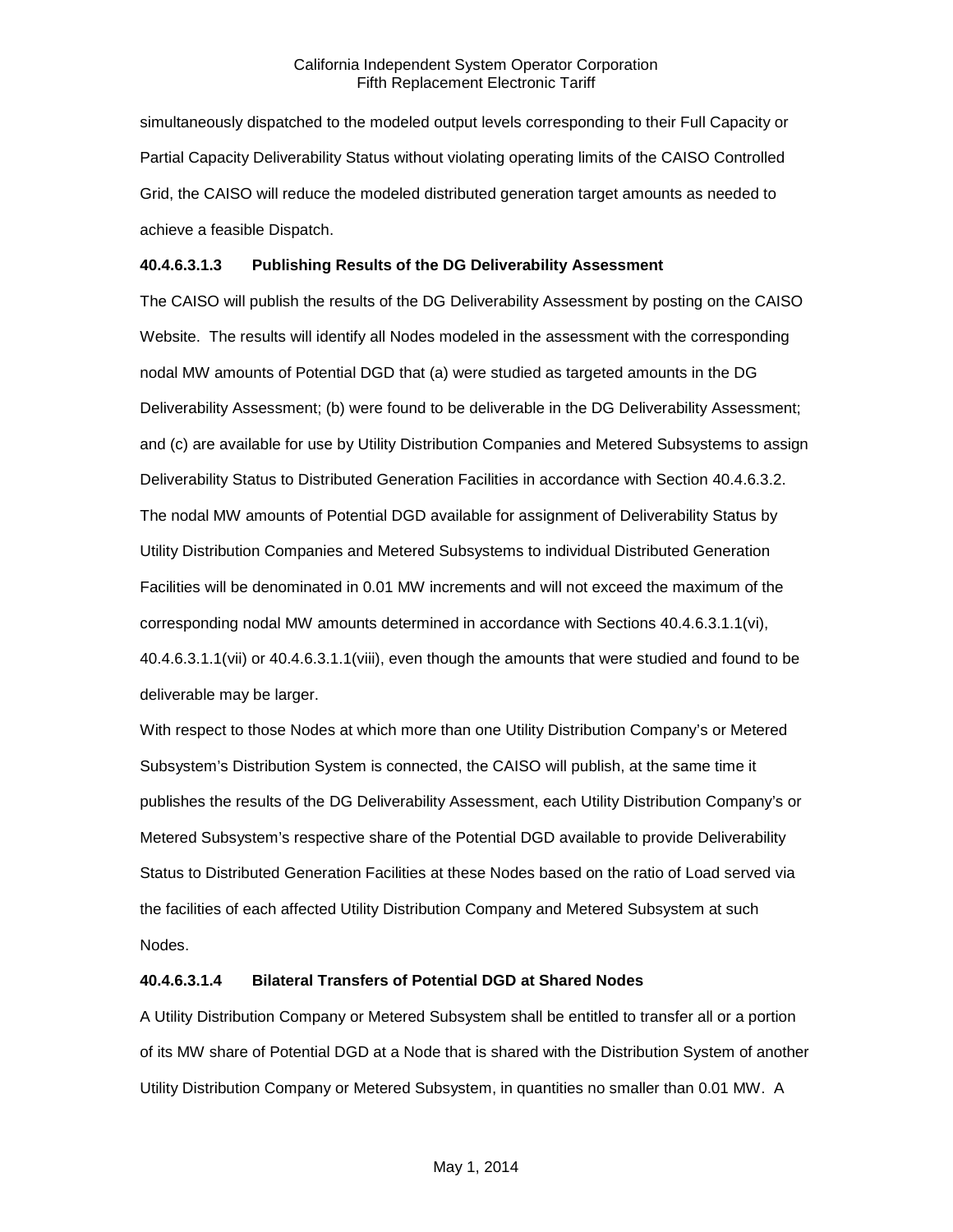Utility Distribution Company that is also an IOU Participating Transmission Owner shall be entitled to transfer a MW share of Potential DGD to another Utility Distribution Company or Metered Subsystem only to the extent that the total MW quantity associated with Distributed Generation Facilities connected or seeking interconnection to the IOU Participating Transmission Owner's Distribution System at the Node that are eligible to receive Deliverability Assignments pursuant to Section 40.4.6.3.2.2.1 is less than the available Potential DGD for that Node as indicated in the DG Deliverability Assessment for the current cycle. Both Utility Distribution Companies or Metered Subsystems participating in a transfer pursuant to this Section 40.4.6.3.1.4 shall notify the CAISO of the transfer. Utility Distribution Companies and Metered Subsystems may engage in such transfers during the period from the date they received notification of their shares of Potential DGD at shared Nodes under Section 40.4.6.3.1.3 through the date on which Deliverability Status assignments must be provided to the CAISO, pursuant to Section 40.4.6.3.2.

#### **40.4.6.3.2 Assignment of Deliverability Status to Distributed Generation Facilities**

After completion of the DG Deliverability Assessment associated with the current cycle of the process described in Section 40.4.6.3, and in accordance with a Market Notice setting out the schedule for the cycle, each Utility Distribution Company and Metered Subsystem will assign Deliverability Status to individual Distributed Generation Facilities interconnected, or seeking interconnection, to the Distribution System of the Utility Distribution Company or Metered Subsystem below each Node where the CAISO's DG Deliverability Assessment for the current cycle has indicated the availability of Potential DGD, consistent with the rules set forth in this Section 40.4.6.3.2, and will report all such assignments to the CAISO in accordance with the schedule for the cycle.

Upon receipt of this information the CAISO will validate that the Utility Distribution Company's or Metered Subsystem's assignments of Deliverability Status to specific Distributed Generation Facilities is consistent with (i) the MW quantities of Potential DGD available to that Utility Distribution Company or Metered Subsystem at specific Nodes; the CAISO's methodology for associating the Deliverability Status of a specific generating resource type with a MW quantity of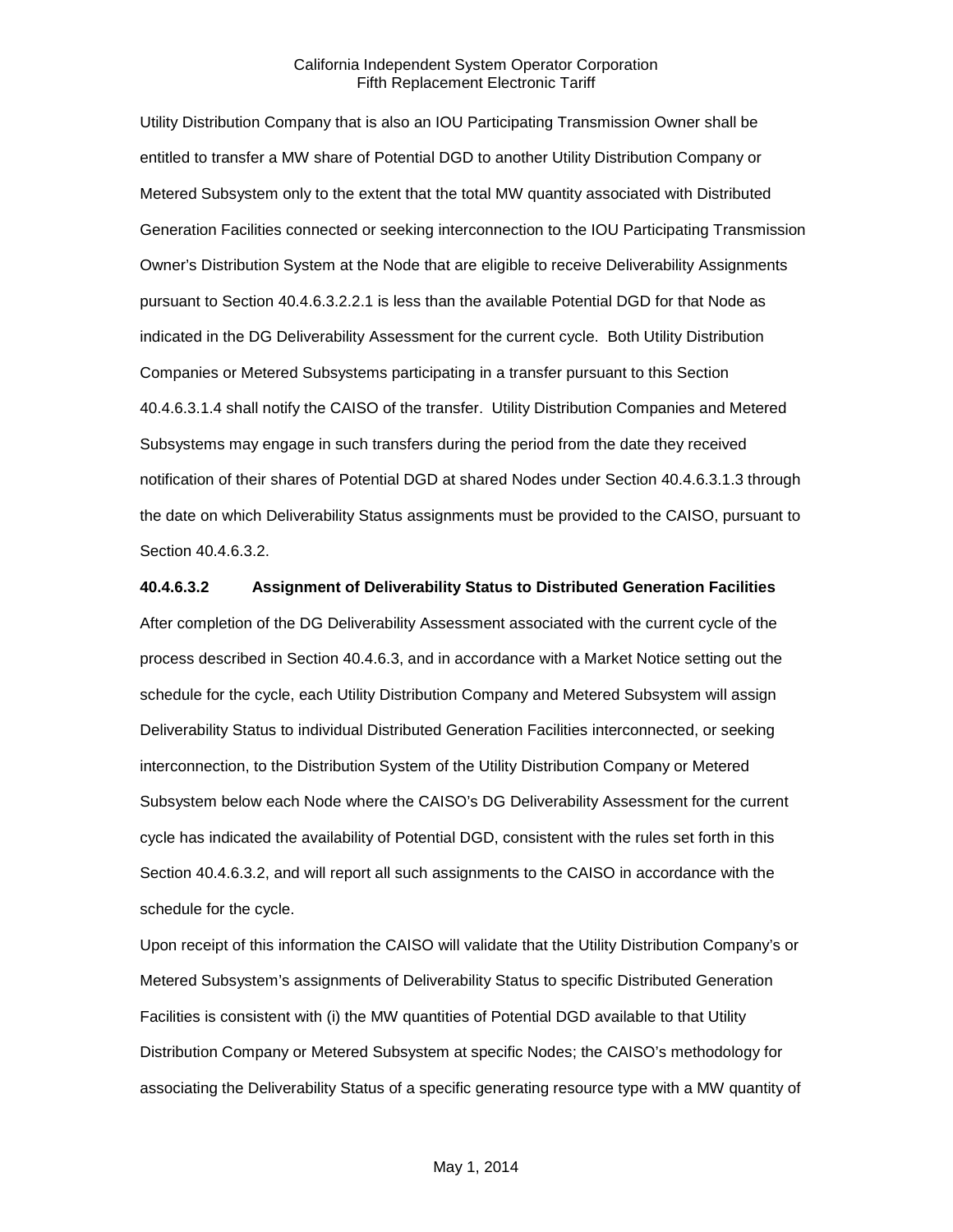Potential DGD, as set forth in Section 40.4.6.3.2.1; and (iii) the time limit on a Distributed Generation Facility's expected future Commercial Operation date, as set forth in Section 40.4.6.3.2.2. If the CAISO identifies an inconsistency between a Utility Distribution Company's or Metered Subsystem's assignment of Deliverability Status to a Distributed Generation Facility and any of these requirements, the CAISO will notify the Utility Distribution Company or Metered Subsystem, and the Utility Distribution Company or Metered Subsystem in consultation with the CAISO will adjust its assignments of Deliverability Status as needed. The CAISO will then inform the Utility Distribution Company or Metered Subsystem that the validation process has been completed, and the Utility Distribution Company or Metered Subsystem will notify the Distributed Generation Facilities of their Deliverability Status assignments.

## **40.4.6.3.2.1 Associating MW of Potential DGD with Deliverability Status of a Distributed Generation Facility**

As described further in a Business Practice Manual, Utility Distribution Company's or Metered Subsystem's association of a MW quantity of Potential DGD at a specific Node with the Deliverability Status of a specific Distributed Generation Facility shall be commensurate with the MW Energy production level appropriate to the type of generating resource comprising the facility modeled in the Deliverability Assessment, the qualifying capacity determination method for that resource type, the installed capacity of the facility, and the Deliverability Status (Full Capacity or Partial Capacity) to be assigned to the facility, and shall be consistent with the CAISO's methodology for modeling resources in its deliverability studies.

## **40.4.6.3.2.2 Eligibility of Distributed Generation Facilities to Obtain Deliverability Status Assignment**

To be eligible to receive a Deliverability Status assignment, a Distributed Generation Facility must satisfy the requirements of the applicable application process pursuant to this Section 40.4.6.3.2.2 and, if the Distributed Generation Facility is not in Commercial Operation, it must have an expected Commercial Operation date set forth in its current interconnection request or interconnection agreement that is no later than three (3) years from the last date on which applications may be submitted for the current DG Deliverability Assessment cycle.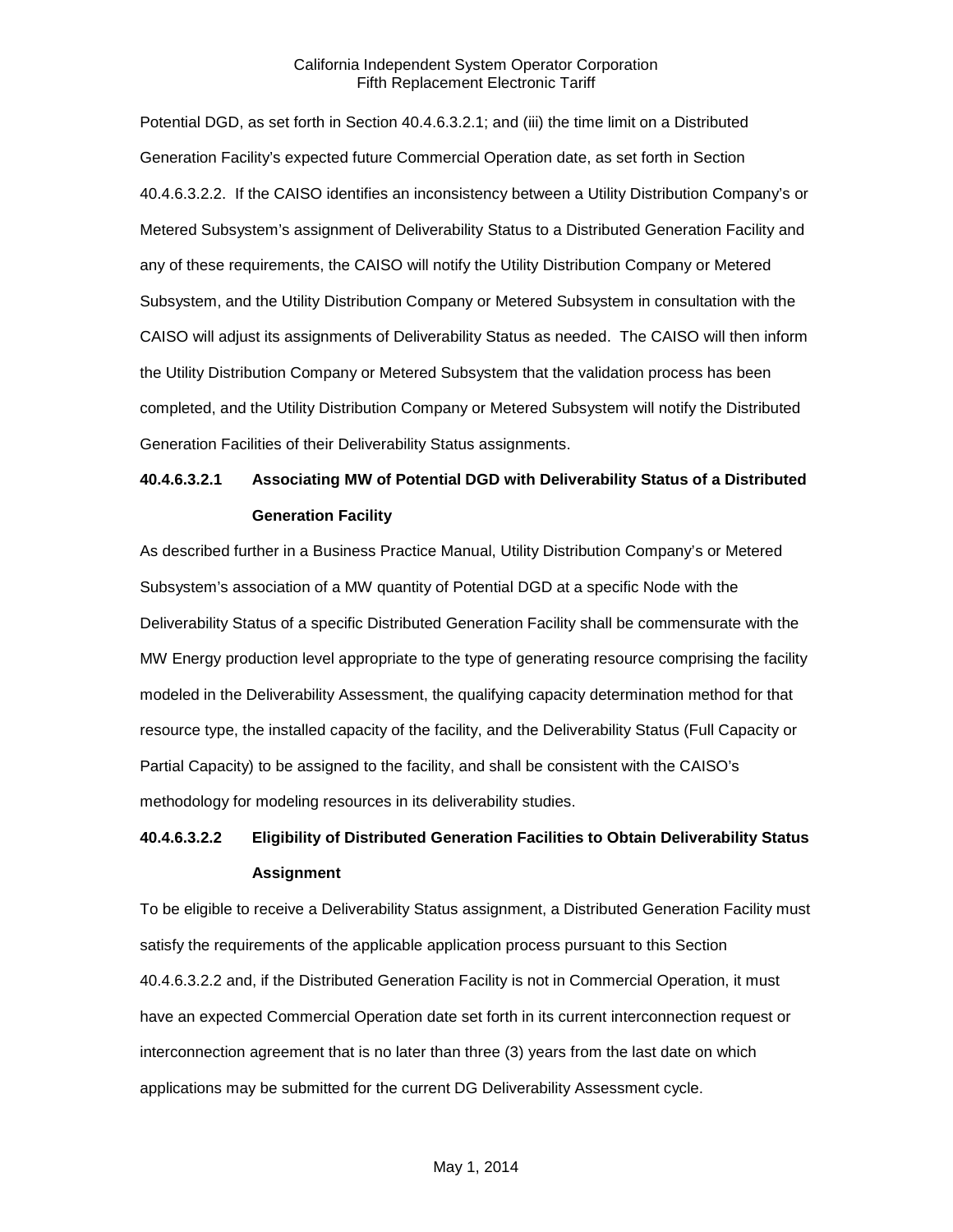# **40.4.6.3.2.2.1 Eligibility to Obtain Deliverability Status Assignment from IOU Participating Transmission Owners**

Distributed Generation Facilities interconnected, or seeking interconnection, to the Distribution System of an IOU Participating Transmission Owner may apply to the applicable IOU Participating Transmission Owner to be eligible to receive a Deliverability Status assignment in the current DG Deliverability Assessment cycle as follows:

- (i) Distributed Generation Facilities that are already in Commercial Operation and interconnected to the Distribution System of an IOU Participating Transmission Owner that do not have Deliverability Status may submit an application to be eligible for Full or Partial Capacity Deliverability Status, and those that have Partial Capacity Deliverability Status may apply to be eligible for a higher level of Partial Capacity Deliverability Status or Full Capacity Deliverability Status.
- (ii) Distributed Generation Facilities with an active interconnection request in the interconnection queue of an IOU Participating Transmission Owner that have not requested Deliverability Status in the underlying interconnection process but have received their Phase I interconnection study results or the equivalent thereof may submit an application to be eligible to receive Partial Capacity Deliverability Status or Full Capacity Deliverability Status.
- (iii) Distributed Generation Facilities with an active interconnection request in the interconnection queue of an IOU Participating Transmission Owner that have not received their Phase I interconnection study results or the equivalent thereof, irrespective of whether they requested Deliverability Status in their interconnection request, may submit an application to be eligible to receive Partial Capacity Deliverability Status or Full Capacity Deliverability Status.

Distributed Generation Facilities with an active interconnection request in the interconnection queue of an IOU Participating Transmission Owner that have requested Deliverability Status in the underlying interconnection process and have already received Phase I interconnection study results or the equivalent thereof are not eligible to be assigned Deliverability Status pursuant to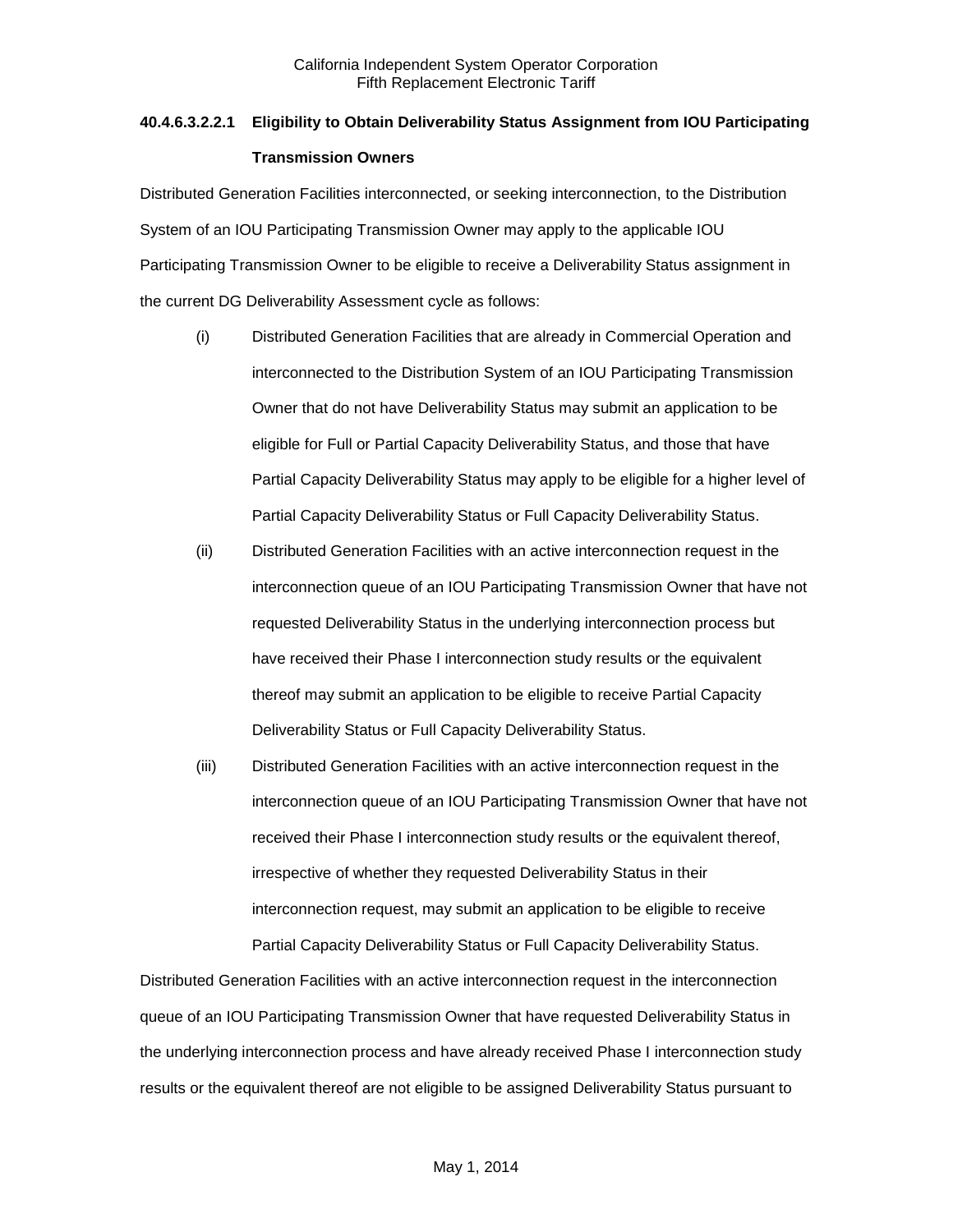Section 40.4.6.3 because their Deliverability Status is protected in accordance with the provisions of Section 40.4.6.3.1 and will be assigned through the applicable IOU Participating Transmission Owner's interconnection process.

Applications from Distributed Generation Facilities in the eligible categories specified above must be submitted by the deadline specified in the schedule for the current DG Deliverability Assessment cycle in order for the Distributed Generation Facility to be treated as eligible to receive a Deliverability Status assignment in the current cycle. Distributed Generation Facilities that fail to apply in a timely manner will be assumed not to be seeking Deliverability Status in the current cycle. The CAISO will issue a Market Notice announcing the deadline for submitting applications. The deadline will be no earlier than thirty (30) days after the CAISO publishes the results of the DG Deliverability Assessment. The form of the application shall be specified in a Business Practice Manual. The application shall be submitted to the applicable Participating Transmission Owner, which shall provide a copy of the application to the CAISO within five (5) Business Days after the application was submitted.

# **40.4.6.3.2.2.2 Eligibility to Obtain Deliverability Status Assignment from Utility Distribution Companies and Metered Subsystems that are Not IOU Participating Transmission Owners**

Distributed Generation Facilities interconnected, or seeking interconnection, to the Distribution System of a Utility Distribution Company or Metered Subsystem that is not an IOU Participating Transmission Owner may apply to the applicable Utility Distribution Company or Metered Subsystem to be eligible to receive a Deliverability Status assignment in the current DG Deliverability Assessment cycle pursuant to individual interconnection procedures of the Utility Distribution Company or Metered Subsystem.

## **40.4.6.3.2.3 Assignment of Deliverability Status to Distributed Generation Facilities by IOU Participating Transmission Owners**

Utility Distribution Companies that are also IOU Participating Transmission Owners will assign Deliverability Status on a first-come, first-served basis to those Distributed Generation Facilities either interconnected or seeking interconnection to their Distribution Systems at each applicable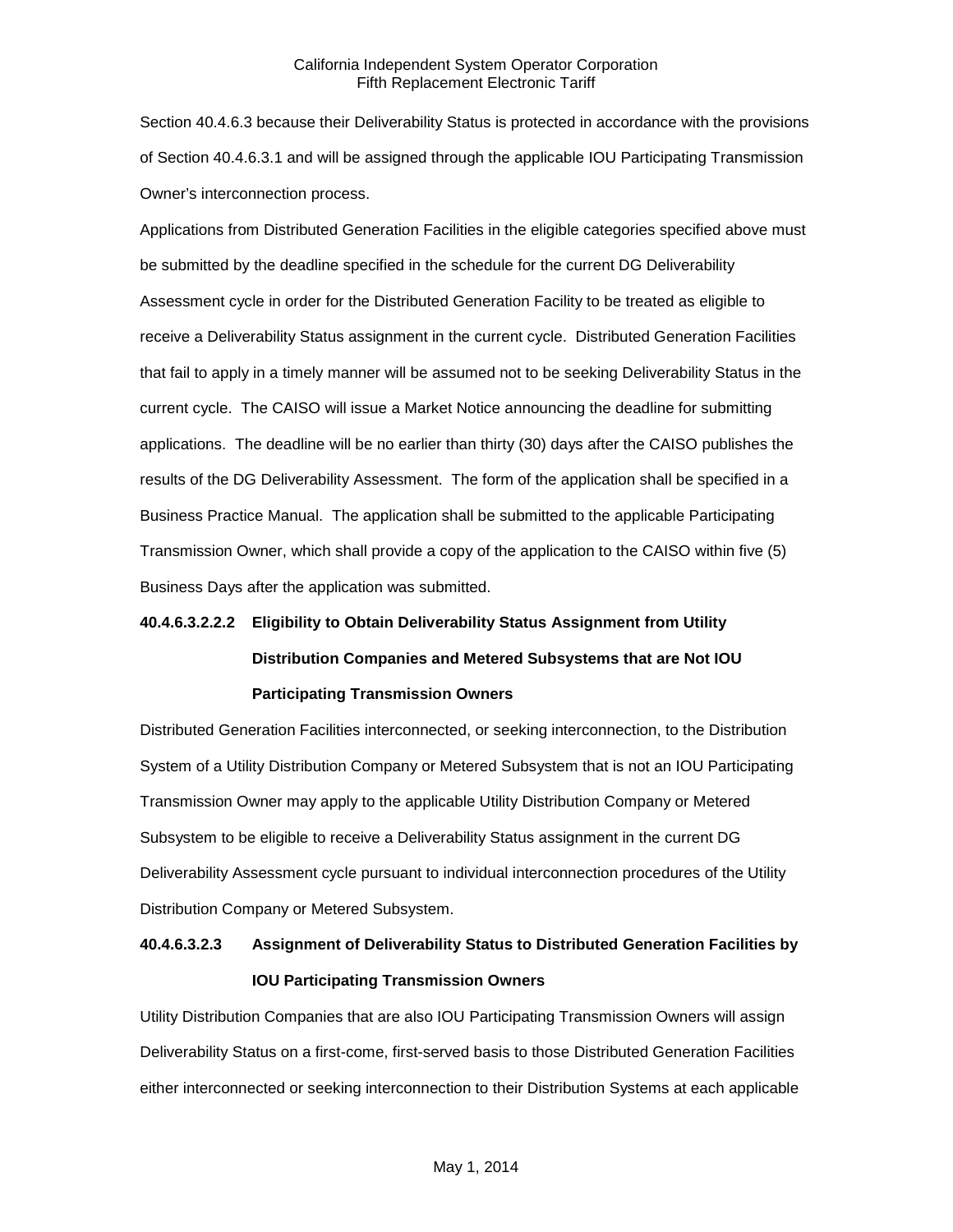Node, and that are eligible for assignment pursuant to Section 40.4.6.3.2.2.1, in the following priority order:

- (1) Distributed Generation Facilities already in Commercial Operation and interconnected to the Distribution System of the applicable IOU Participating Transmission Owner as of the deadline for submitting applications pursuant to Section 40.4.6.3.2.2.1, in order of the date they achieved Commercial Operation, from earliest to most recent. At Nodes where there is insufficient Potential DGD indicated in the DG Deliverability Assessment to fulfill all Deliverability Status applications received during the current cycle from Distributed Generation Facilities already in Commercial Operation, and two or more such Distributed Generation Facilities next in order to obtain the last remaining increment of Potential DGD at a Node have the same Commercial Operation date, each such resource shall receive a pro rata share of the remaining Potential DGD in proportion to its MW Energy production level as modeled by the CAISO for the purpose of the CAISO's Deliverability Assessment methodology, in accordance with the level of Deliverability Status applied for in the current cycle.
- (2) Distributed Generation Facilities with an active interconnection request in the interconnection queue of the applicable IOU Participating Transmission Owner that have submitted an application pursuant to Section 40.4.6.3.2.2.1 to obtain Deliverability Status through the process set forth in Section 40.4.6.3, in order of their queue position in the applicable interconnection process. At Nodes where there is insufficient Potential DGD indicated in the DG Deliverability Assessment to provide Deliverability Status to eligible Distributed Generation Facilities with active interconnection requests, and two or more such Distributed Generation Facilities next in order to obtain the last remaining increment of Potential DGD have the same interconnection queue position, the remaining amount of Potential DGD will be allocated in order of expected Commercial Operation date, from earliest to furthest in the future. For purposes of this determination, the expected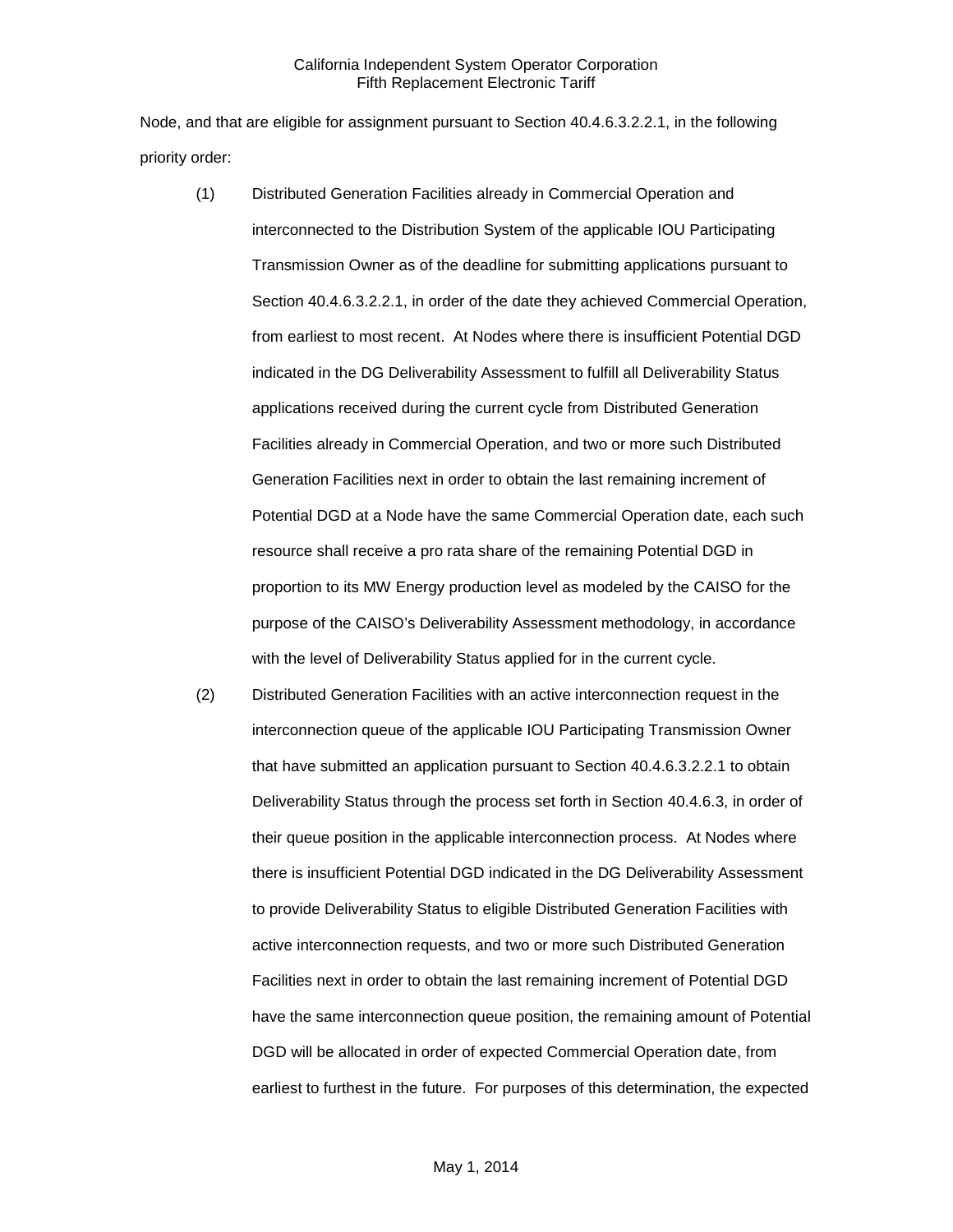Commercial Operation date shall be the Commercial Operation date specified in the Distributed Generation Facility's interconnection agreement, or if no interconnection agreement has yet been executed, the Distributed Generation Facility's application submitted pursuant to Section 40.4.6.3.2.2.1. If two or more such Distributed Generation Facilities have the same expected Commercial Operation date, each such resource shall receive a pro rata share of the remaining Potential DGD in proportion to its expected MW Energy production level as modeled by the CAISO for the purpose of the CAISO's Deliverability Assessment methodology, in accordance with the level of Deliverability Status requested in the current cycle.

Pursuant to this process, an IOU Participating Transmission Owner shall, during each cycle, fully utilize the maximum amount of Potential DGD available at each Node to provide Deliverability Status to eligible Distributed Generation Resources. If, however, the total MW quantity associated with eligible Distributed Generation Resources at a particular Node is less than the available Potential DGD for that Node as indicated in the DG Deliverability Assessment for the current cycle, then the excess quantity of Potential DGD shall be treated as unassigned Potential DGD in accordance with Section 40.4.6.3.3.

# **40.4.6.3.2.4 Assignment of Deliverability Status to Distributed Generation Facilities by Utility Distribution Companies and Metered Subsystems that are not IOU Participating Transmission Owners**

Utility Distribution Companies and Metered Subsystems that are not IOU Participating Transmission Owners will assign Deliverability Status to individual Distributed Generating Facilities interconnected, or seeking interconnection, to the Distribution System of such Utility Distribution Company or Metered Subsystem based on the Potential DGD available at applicable Nodes pursuant to their individual interconnection procedures. Such Utility Distribution Companies and Metered Subsystems may report assignments of Deliverability Status to the CAISO at any time. However, only those assignments of Deliverability Status that are reported to the CAISO in accordance with the assignment schedule established by the CAISO for the current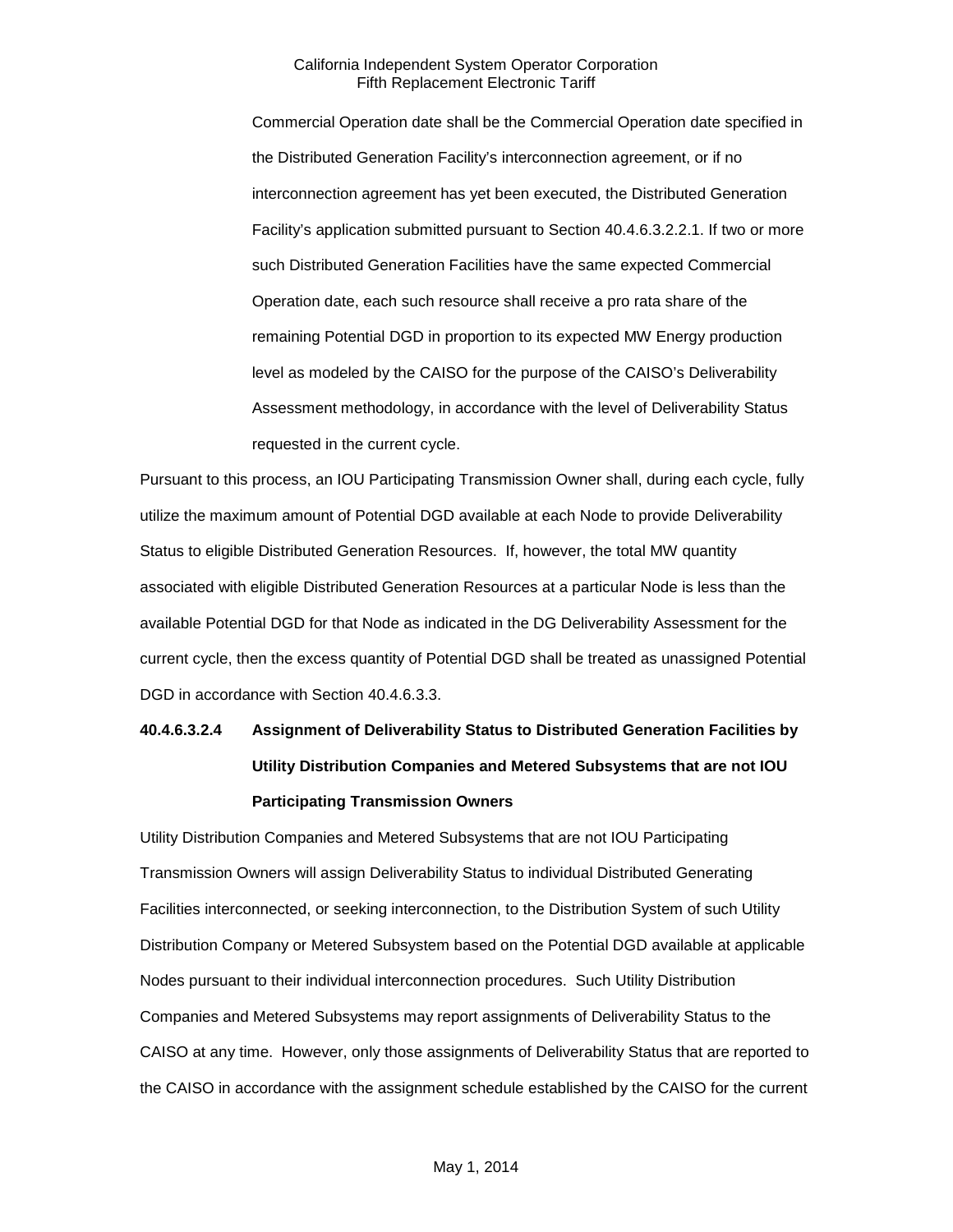DG Deliverability Assessment cycle will be eligible for inclusion in the CAISO's annual Net Qualifying Capacity determination as specified in Section 40.4.6.1 and thereby eligible to be designated as Resource Adequacy Resources for the next Resource Adequacy Compliance Year.

# **40.4.6.3.3 Unassigned Potential DGD**

If a Utility Distribution Company or Metered Subsystem does not fully utilize the MW quantity of Potential DGD available to assign Deliverability Status to specific Distributed Generation Facilities during an annual DG Deliverability Assessment cycle, the CAISO will preserve the unassigned Potential DGD for that Utility Distribution Company or Metered Subsystem through the next cycle.

#### **40.4.6.3.4 Deliverability Status of Distributed Generation Facilities**

Once a Utility Distribution Company or Metered Subsystem has assigned Deliverability Status to a specific Distributed Generation Facility and reported such assignment to the CAISO, and the CAISO has validated and accepted the reported information as specified under Section 40.4.6.3.2, the Deliverability Status becomes an attribute of the Distributed Generation Facility to which it was assigned. A Distributed Generation Facility assigned Deliverability Status pursuant to an application submitted under Section 40.4.6.3.2.2.1(iii) will be subject to the provisions of Section 40.4.6.3 with regard to its assigned Deliverability Status and will continue through the interconnection process for all other purposes as a request for Energy-Only Deliverability Status. Distributed Generation Facilities that are assigned Deliverability Status pursuant to Section 40.4.6.3 prior to achieving Commercial Operation must, in order to retain such assignment, achieve Commercial Operation no later than six months after the Commercial Operation date specified in the Distributed Generation Facility's interconnection agreement, or if no interconnection agreement had been executed at the time the assignment was made, the Distributed Generation Facility's application submitted pursuant to Section 40.4.6.3.2.2. However, if the Distributed Generation Facility submitted its application pursuant to Section 40.4.6.3.2.2.1(ii), such assignment shall not be revoked if the Distributed Generation Facility's failure to achieve Commercial Operation within six months of its indicated Commercial Operation date is due to a delay in the Utility Distribution Company's or Metered Subsystem's completion of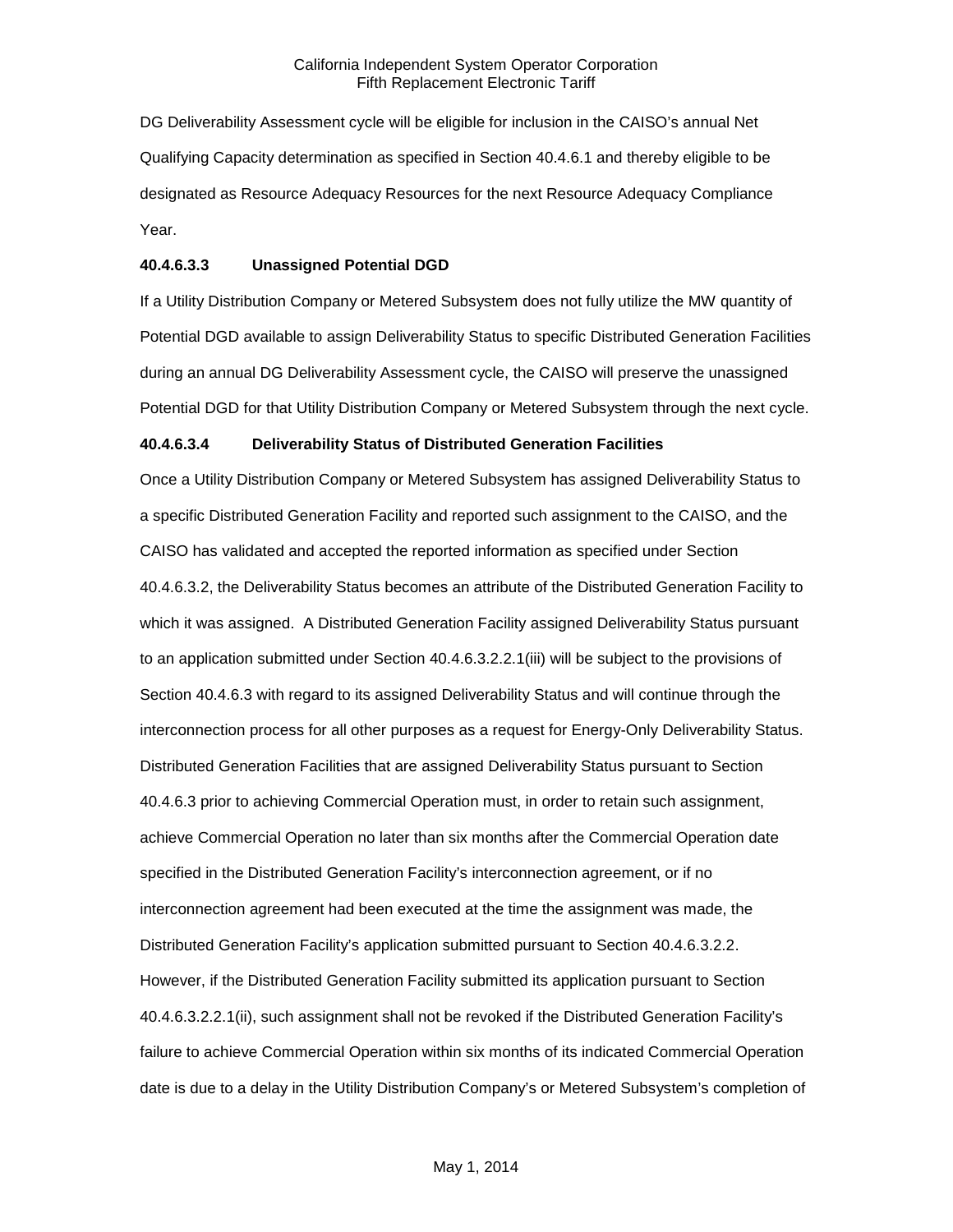the upgrades necessary for the Distributed Generation Facility's interconnection. The applicable Utility Distribution Company or Metered Subsystem must report any such revocations and delays to the CAISO in accordance with the date set forth in a Business Practice Manual or in a Market Notice establishing the schedule for the annual DG Deliverability Assessment cycle. With respect to a Distributed Generation Facility that meets this retention requirement, once that Distributed Generation Facility has achieved Commercial Operation, it will retain its assigned Deliverability Status for as long it remains in Commercial Operation. This also applies to Distributed Generation Facilities that were already in Commercial Operation at the time the assignment was made.

Any loss of Deliverability Status granted pursuant to Section 40.4.6.3, due to either permanent cessation of commercial operation of a Distributed Generation Facility or revocation due to failure to meet the Commercial Operation date requirement set forth above, will be appropriately modeled by the CAISO in the next DG Deliverability Assessment cycle. Depending on other changes that may have occurred on the CAISO Controlled Grid and connected Distribution Systems, or in associated interconnection queues, additional Potential DGD may be available in the next cycle for assignment of Deliverability Status in accordance with the process set forth in Section 40.4.6.3.

#### **40.4.7 Submission Of Supply Plans**

## **40.4.7.1 Schedule for Submission of Supply Plans**

Scheduling Coordinators representing Resource Adequacy Resources supplying Resource Adequacy Capacity shall provide the CAISO with annual and monthly Supply Plans, as follows:

- (a) The annual Supply Plan shall be submitted to the CAISO on the schedule set forth in the Business Practice Manual and shall verify their agreement to provide Resource Adequacy Capacity during the next Resource Adequacy Compliance Year.
- (b) The monthly Supply Plans or the same information as required to be included in the monthly Supply Plan, plus any other information the CAISO requires as identified in the Business Practice Manual, shall be submitted to the CAISO at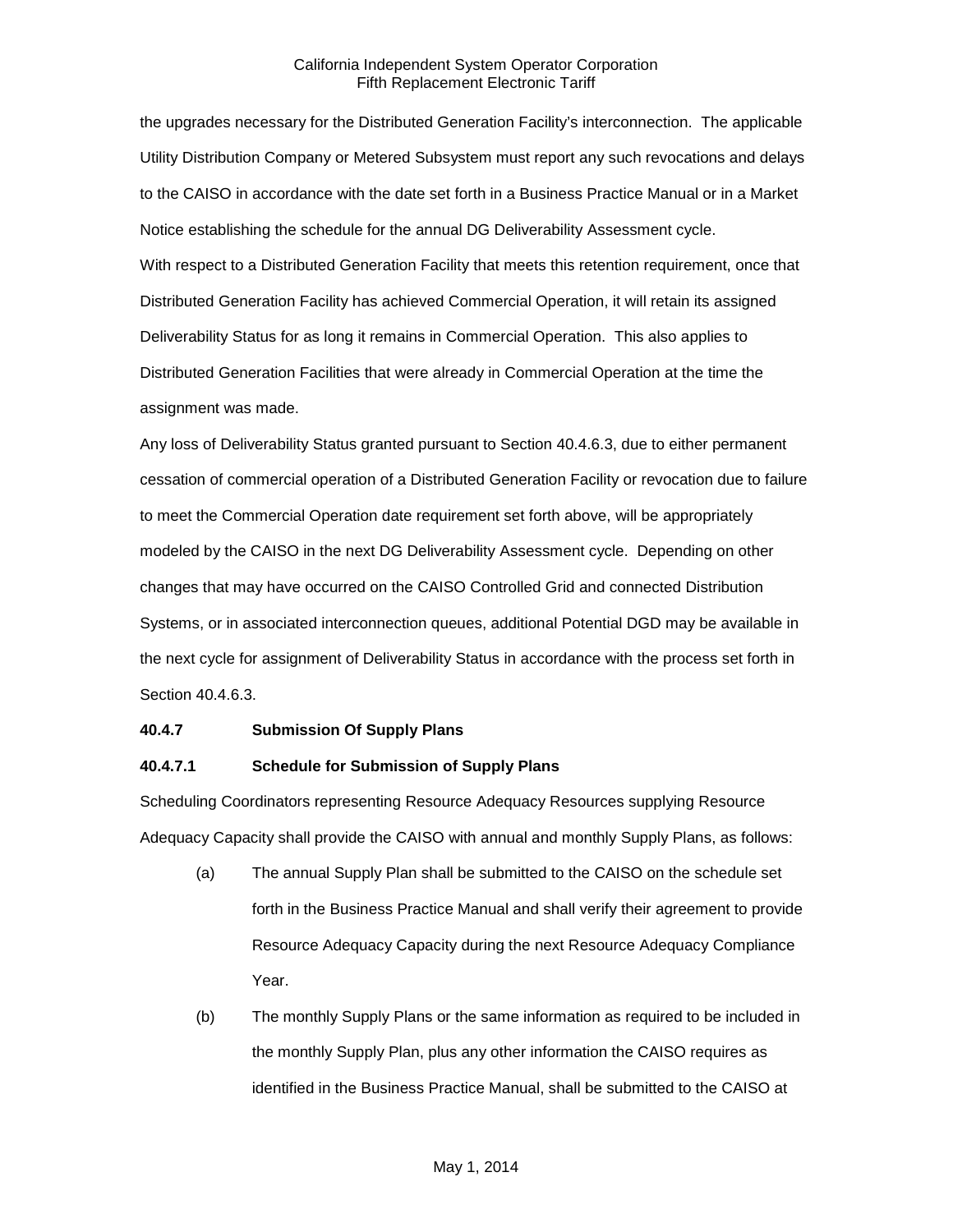least 45 days in advance of the first day of the month covered by the plan, and in accordance with the schedule and in the reporting format(s) set forth in the Business Practice Manual, and shall verify their agreement to provide Resource Adequacy Capacity during that resource adequacy month.

- (c) The Scheduling Coordinator for the Resource Adequacy Resource may submit, at any time from 45 days through 11 days in advance of the relevant month, a revision to its monthly Supply Plan to correct an error in the plan. The CAISO will not accept any revisions to a monthly Supply Plan from 10 days in advance of the relevant month through the end of the month, unless the Scheduling Coordinator for the Resource Adequacy Resource demonstrates good cause for the change and explains why it was not possible to submit the change earlier.
- (d) The monthly Supply Plan may indicate the willingness of the resource to offer capacity for procurement as backstop capacity under the Capacity Procurement Mechanism pursuant to Section 43, and provide the identity of the resource, the available capacity amount, the time periods when the capacity is available, and other information as may be specified in the Business Practice Manual.
- (e) Notwithstanding Section 40.4.7.1(b), for the resource adequacy month of January 2013, the monthly Supply Plans or the same information as required to be included in the monthly Supply Plans, plus any other information the CAISO requires as identified in the Business Practice Manual, shall be submitted to the CAISO no later than November 20, 2012, which is 42 days in advance of the first day of the month. Notwithstanding Section 40.2.2.4(c), for the resource adequacy month of January 2013, the Scheduling Coordinator for the resource adequacy resource may submit at any time from 42 days through 11 days in advance of the relevant month, a revision to its monthly Supply Plan to correct an error in the plan.

#### **40.4.7.2 Form of Supply Plans**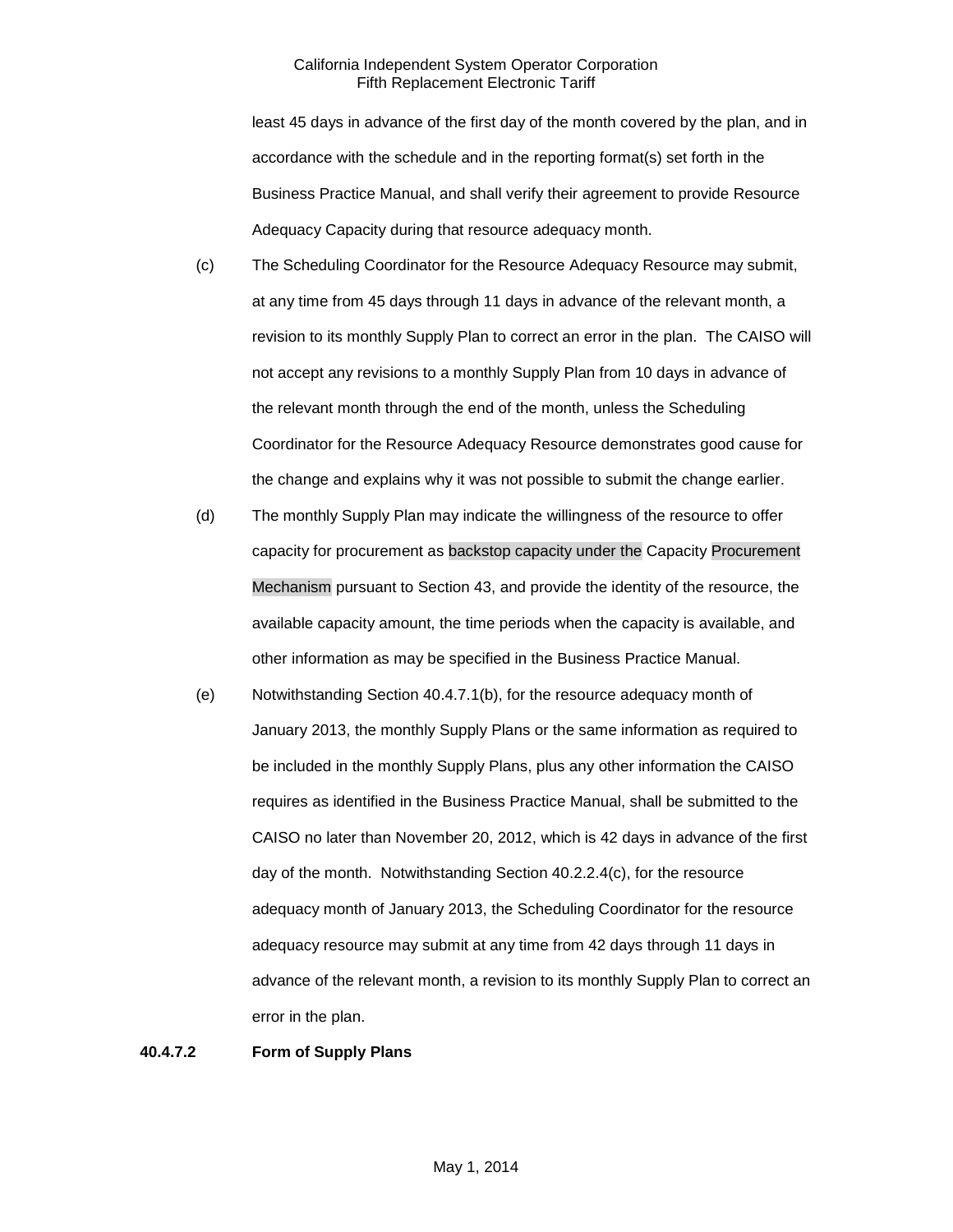The Supply Plan must be in the form of the template provided on the CAISO Website, which shall include an affirmative representation by the Scheduling Coordinator submitting the Supply Plan that the CAISO is entitled to rely on the accuracy of the information provided in the Supply Plan to perform those functions set forth in this Section 40.

### **40.4.7.3 Validation of Supply Plans**

The CAISO shall be entitled to take reasonable measures to validate the accuracy of the information submitted in Supply Plans under this Section. Supply Plan validation measures may include the following:

- (a) The CAISO may compare a Resource Adequacy Resource's Resource Adequacy Capacity against the Resource Adequacy Resource's Net Qualifying Capacity, if applicable. To the extent the Resource Adequacy Capacity of a Resource Adequacy Resource included in a Supply Plan is greater than the Resource Adequacy Resource's Net Qualifying Capacity, the CAISO will notify the respective Scheduling Coordinators for the Resource Adequacy Resource and each Load Serving Entity that has included the Resource Adequacy Resource in its Resource Adequacy Plan that the Resource Adequacy Capacity from the Resource Adequacy Resource shall be reduced to the Resource Adequacy Resource's Net Qualifying Capacity and that it will be considered a mismatch under Section 40.7. If the CAISO is not advised as to how the reduction in Resource Adequacy Capacity to conform with the Resource Adequacy Resource's Net Qualifying Capacity shall be allocated among each Load Serving Entity that included the Resource Adequacy Resource on its Resource Adequacy Plan, the CAISO will apply a pro rata reduction based on the Supply Plan.
- (b) The CAISO may verify whether the Resource Adequacy Capacity listed in the monthly Supply Plan is scheduled to take an Approved Maintenance Outage during the month. To the extent the Resource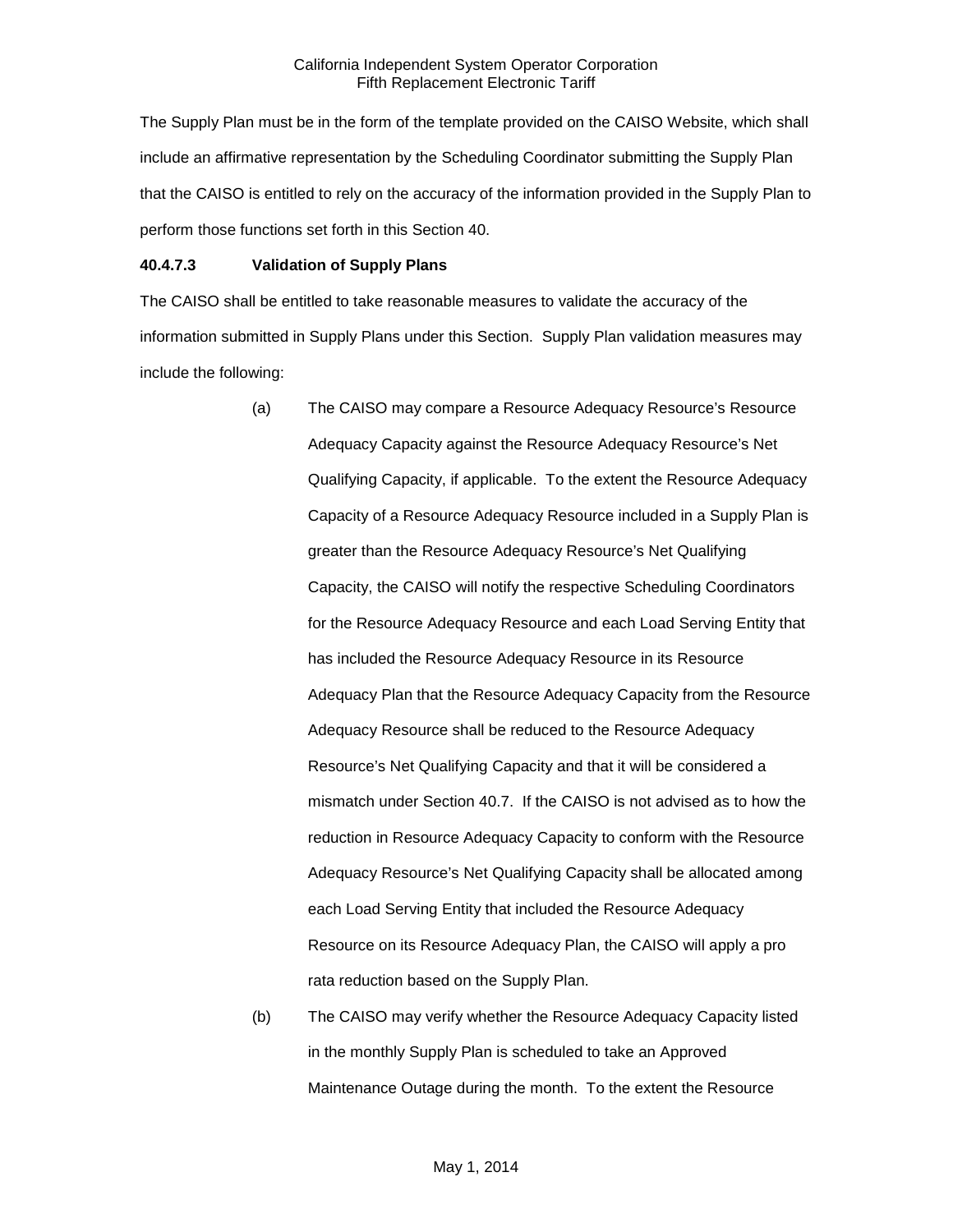Adequacy Capacity of a Resource Adequacy Resource included in a Supply Plan is greater than the Resource Adequacy Capacity designated for the resource in the Resource Adequacy Plan, or includes Resource Adequacy Capacity that is scheduled to take an Approved Maintenance Outage during the month, the CAISO will notify the Scheduling Coordinator for the Resource Adequacy Resource and the respective Scheduling Coordinators for each Load Serving Entity that has included the Resource Adequacy Resource in its Resource Adequacy Plan that there is a discrepancy, which will be treated as a mismatch under Section 40.7. To the extent the Resource Adequacy Capacity of a Resource Adequacy Resource included in a Supply Plan is less than the Resource Adequacy Capacity designated for the resource in the Resource Adequacy Plan, or includes Resource Adequacy Capacity that is scheduled for an Approved Maintenance Outage during the month, the CAISO will notify the Local Regulatory Authority, the Scheduling Coordinator for the Resource Adequacy Resource, and the respective Scheduling Coordinators for each Load Serving Entity that has included the Resource Adequacy Resource in its Resource Adequacy Plan that there is a discrepancy, which will be treated as a mismatch under Section 40.7.

(c) Other errors or inaccuracies identified by the CAISO in a Supply Plan shall be treated as a mismatch under Section 40.7.

Disputes regarding the CAISO's determination of Net Qualifying Capacity shall be subject to Section 40.5.2. The provisions of this Section shall not affect a Resource Adequacy Resource's Net Qualifying Capacity posted by the CAISO under Section 40.5.2.

# **40.5 Requirements Applying To Modified Reserve Sharing LSEs Only 40.5.1 Day Ahead Scheduling And Bidding Requirements**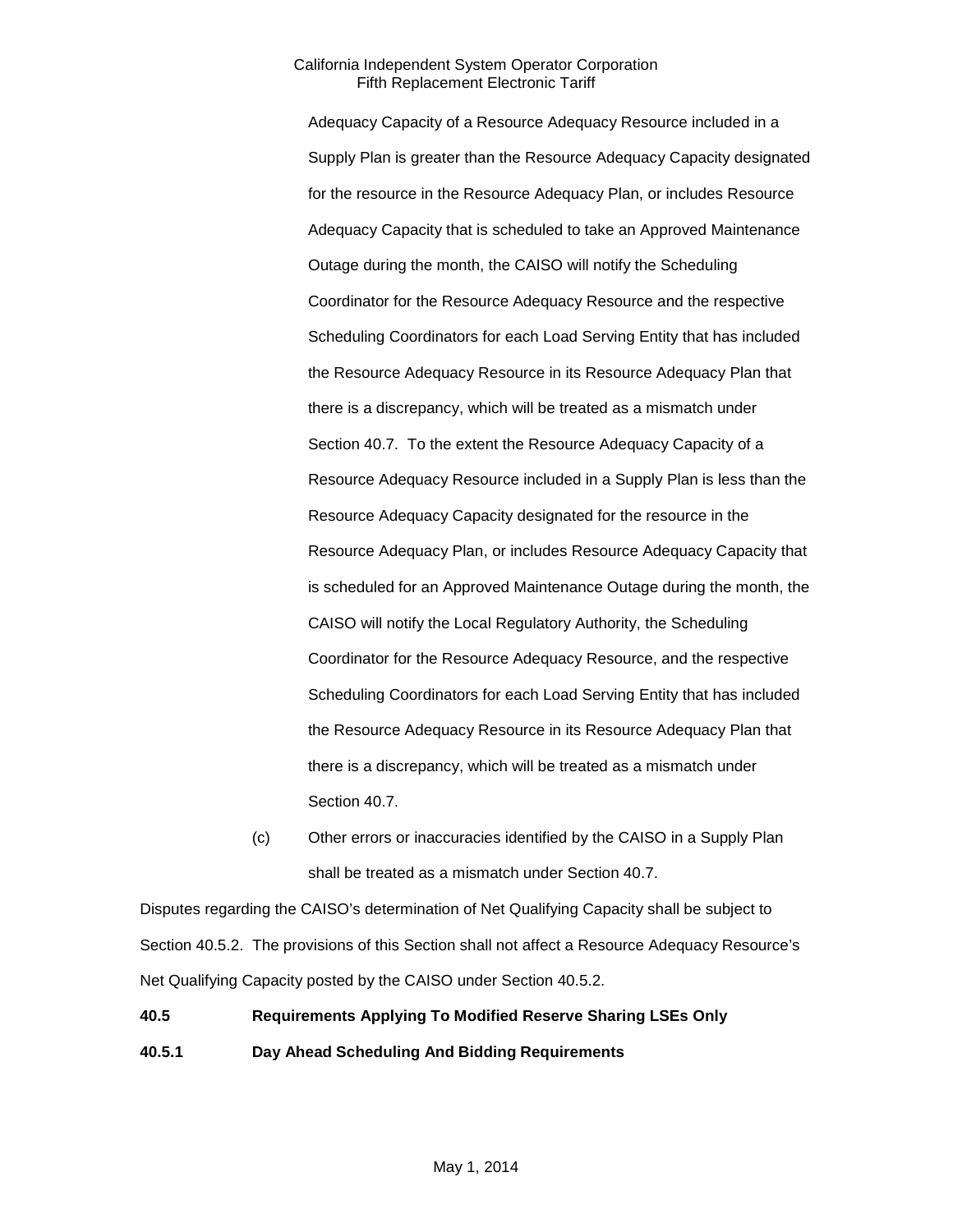- (1) Scheduling Coordinators on behalf of Modified Reserve Sharing LSEs serving Load within the CAISO Balancing Authority Area for whom they submit Demand Bids shall submit into the IFM Bids or Self-Schedules for Demand equal to one hundred (100) percent and for Supply equal to one hundred and fifteen (115) percent of the hourly Demand Forecasts for each Modified Reserve Sharing LSE it represents for each Trading Hour for the next Trading Day. Subject to Section 40.5.5, the resources included in a Self-Schedule or a Bid in each Trading Hour to satisfy one hundred and fifteen (115) percent of the Modified Reserve Sharing LSE's hourly Demand Forecasts will be deemed Resource Adequacy Resources and (a) shall be comprised of those resources listed in the Modified Reserve Sharing LSE's monthly Resource Adequacy Plan and (b) shall include all Local Capacity Area Resources listed in the Modified Reserve Sharing LSE's annual Resource Adequacy Plan, if any, except to the extent the Local Capacity Area Resources, if any, are unavailable due to any Outages or reductions in capacity reported to the CAISO in accordance with this CAISO Tariff.
	- (i) Local Capacity Area Resources physically capable of operating must submit: (a) Economic Bids for Energy and/or Self- Schedules for all their Resource Adequacy Capacity and (b) Economic Bids for Ancillary Services and/or a Submission to Self-Provide Ancillary Services for all of their Resource Adequacy Capacity that is certified to provide Ancillary Services. For Local Resource Adequacy Capacity that is certified to provide Ancillary Services and is not covered by a Submission to Self-Provide Ancillary Services, the resource must submit Economic Bids for each Ancillary Service for which the resource is certified. For Resource Adequacy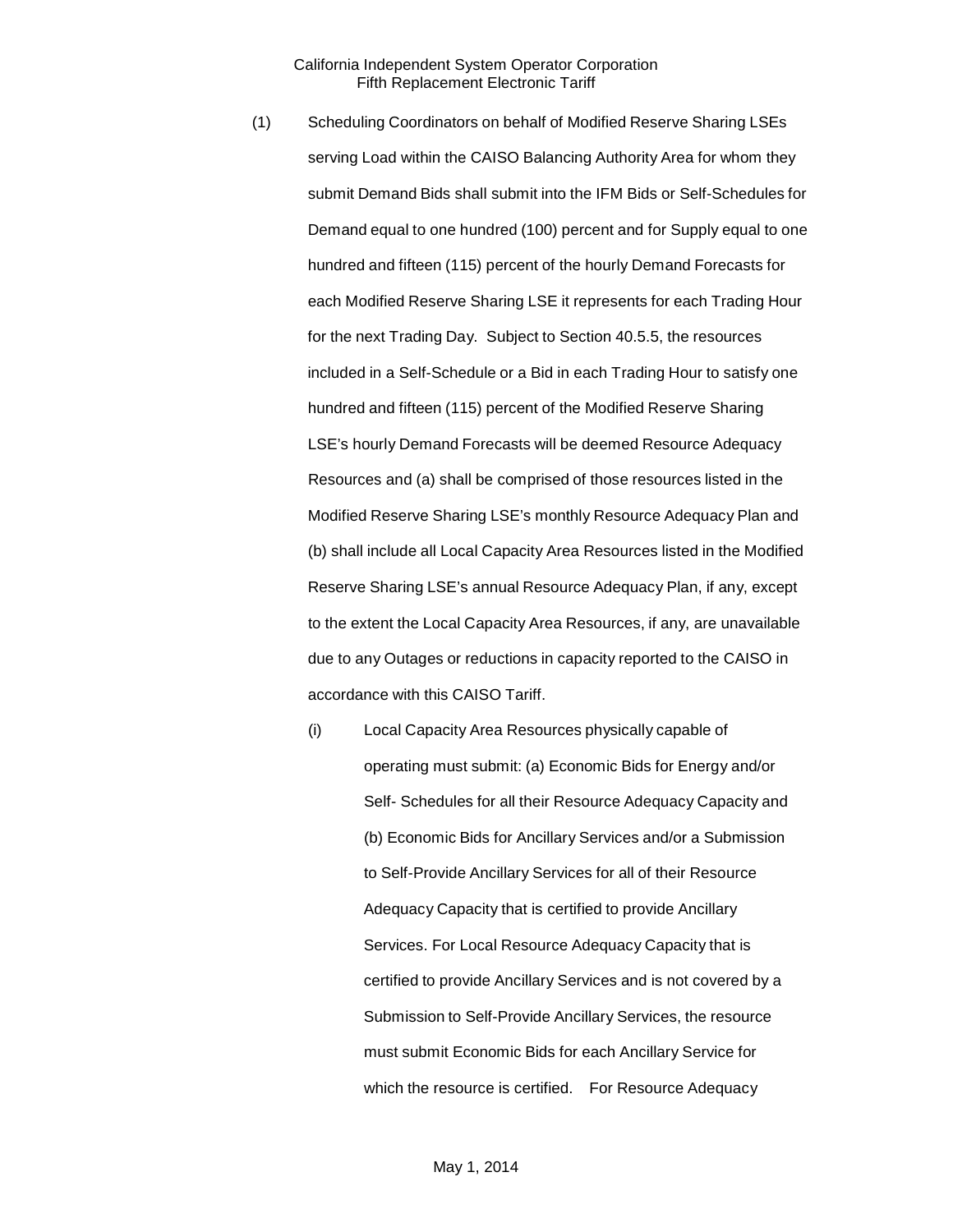Capacity subject to this requirement for which no Economic Energy Bid or Self-Schedule has been submitted, the CAISO shall insert a Generated Bid in accordance with Section 40.6.8. For Resource Adequacy Capacity subject to this requirement for which no Economic Bids for Ancillary Services or Submissions to Self-Provide Ancillary Services have been submitted, the CAISO shall insert a Generated Bid in accordance with Section 40.6.8 for each Ancillary Service the resource is certified to provide. However, to the extent the Generating Unit providing Local Capacity Area Resource capacity constitutes a Use-Limited Resource under Section 40.6.4, the provisions of Section 40.6.4 will apply.

(ii) Resource Adequacy Resource must participate in the RUC to the extent that the resource has available Resource Adequacy Capacity that was offered into the IFM and is not reflected in an IFM Schedule. Resource Adequacy Capacity participating in RUC will be optimized using zero dollar (\$0/MW-hour) RUC Availability Bid.

- (iii) Capacity from Resource Adequacy Resources selected in RUC will not be eligible to receive a RUC Availability Payment.
- (iv) Through the IFM co-optimization process, the CAISO will utilize available Local Capacity Area Resource Adequacy Capacity to provide Energy or Ancillary Services in the most efficient manner to clear the Energy market, manage congestion and procure required Ancillary Services. In so doing the IFM will honor submitted Energy Self-Schedules of the Local Capacity Area Resource Adequacy Capacity of the Modified Reserve Sharing LSE unless the CAISO is unable to satisfy one hundred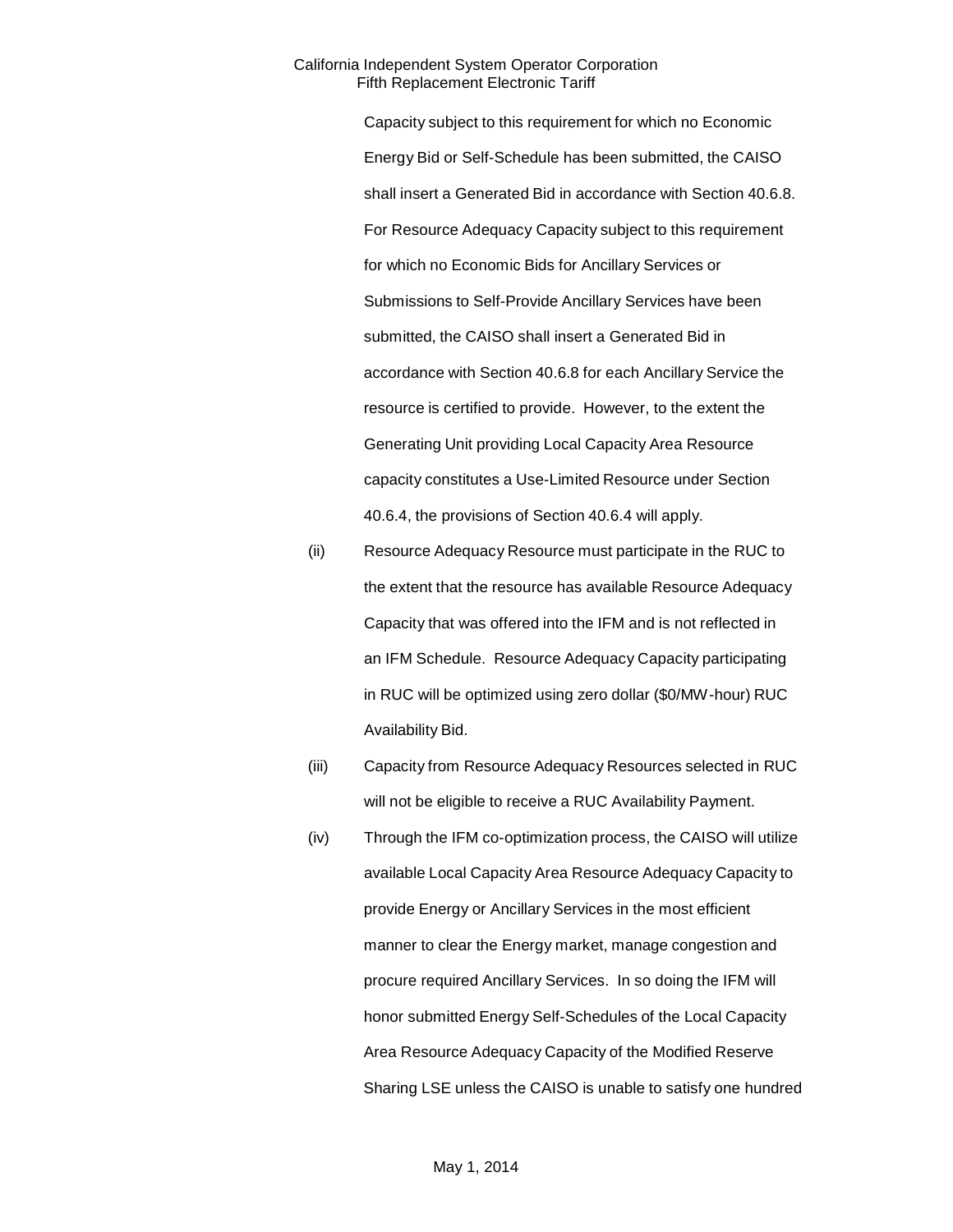(100) percent of the Ancillary Services requirements. In such cases the CAISO may curtail all or a portion of a submitted Energy Self-Schedule to allow Ancillary Service-certified Local Capacity Area Resource Adequacy Capacity to be used to meet the Ancillary Service requirements. The CAISO will not curtail for the purpose of meeting Ancillary Service requirements a Self-Schedule of a resource internal to a Metered Subsystem that was submitted by the Scheduling Coordinator for that Metered Subsystem. If the IFM reduces the Energy Self-Schedule of Resource Adequacy Capacity to provide an Ancillary Service, the Ancillary Service Marginal Price for that Ancillary Service will be calculated in accordance with Section 27.1.2 using the Ancillary Service Bids submitted by the Scheduling Coordinator for the Resource Adequacy Resource or inserted by the CAISO pursuant to this Section 40.5.1, and using the resource's Generated Energy Bid to determine the Resource Adequacy Resource's opportunity cost of Energy. If the Scheduling Coordinator for the Modified Reserve Sharing LSE's Resource Adequacy Resource believes that the opportunity cost of Energy based on the Resource Adequacy Resource's Generated Energy Bid is insufficient to compensate for the resource's actual opportunity cost, the Scheduling Coordinator may submit evidence justifying the increased amount to the CAISO and to the FERC no later than seven (7) days after the end of the month in which the submitted Energy Self-Schedule was reduced by the CAISO to provide an Ancillary Service. The CAISO will treat such information as confidential and will apply the procedures in Section 20.4 of this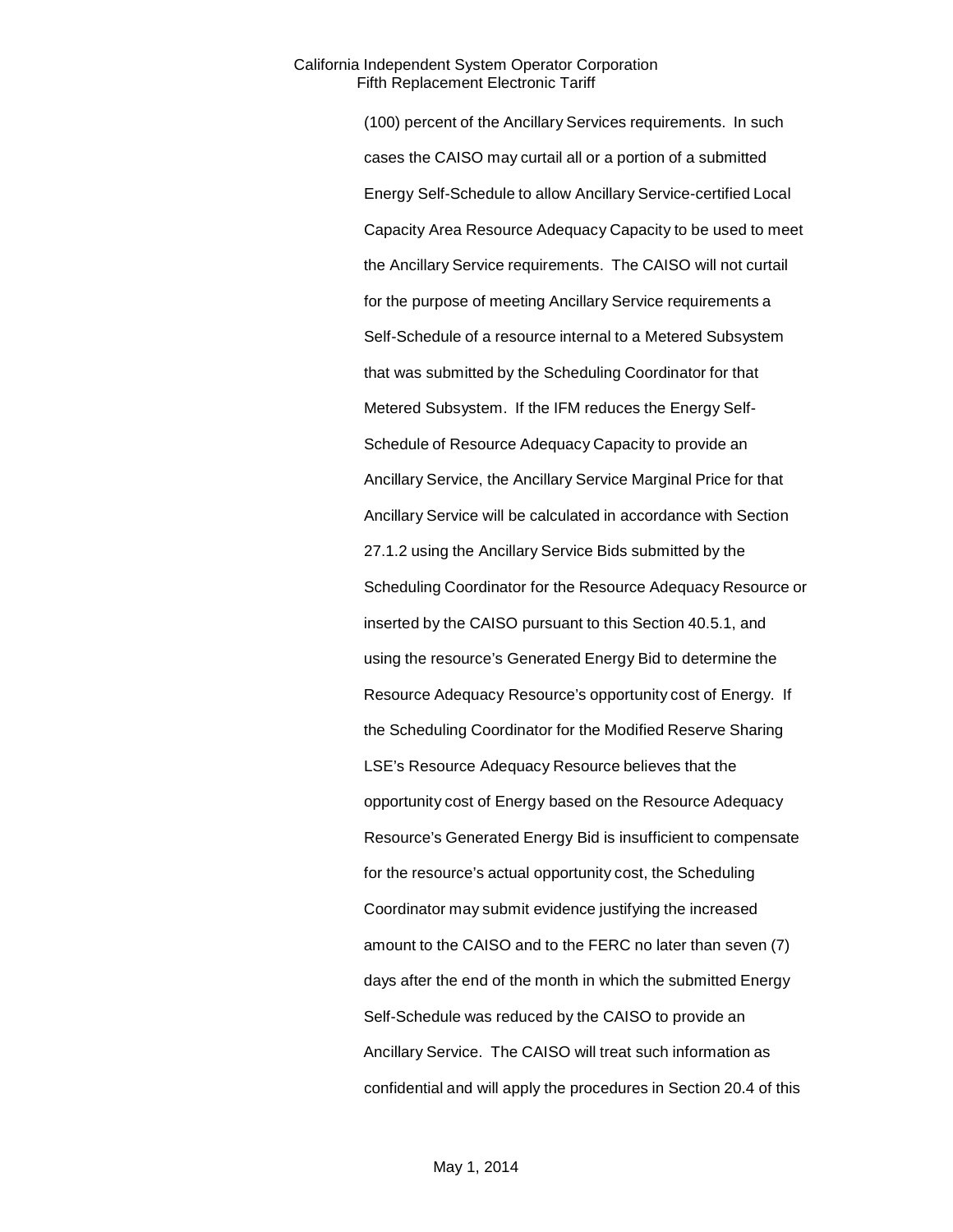CAISO Tariff with regard to requests for disclosure of such information. The CAISO shall pay the higher opportunity costs after those amounts have been approved by FERC.

- (2) Resource Adequacy Resources of Modified Reserve Sharing LSEs that do not clear in the IFM or are not committed in RUC shall have no further offer requirements in the RTM, except under System Emergencies as provided in this CAISO Tariff.
- (3) Resource Adequacy Resources committed by the CAISO must maintain that commitment through Real-Time. In the event of a Forced Outage on a Resource Adequacy Resource committed in the Day-Ahead Market to provide Energy, the Scheduling Coordinator for the Modified Reserve Sharing LSE will have up to the next RTM bidding opportunity, plus one hour, to replace the lesser of: (i) the committed resource suffering the Forced Outage, (ii) the quantity of Energy committed in the Day-Ahead Market, or (iii) one hundred and seven (107) percent of the hourly forecast Demand.

## **40.5.2 Demand Forecast Accuracy**

On a monthly basis, the CAISO will review Meter Data to evaluate the accuracy or quality of the hourly Day-Ahead Demand Forecasts submitted by the Scheduling Coordinator on behalf of Modified Reserve Sharing LSEs. If the CAISO determines, based on its review, that one or more Demand Forecasts materially under-forecasts the Demand of the Modified Reserve Sharing LSEs for whom the Scheduling Coordinator schedules, after accounting for weather adjustments, the CAISO will notify the Scheduling Coordinator of the deficiency and will cooperate with the Scheduling Coordinator and Modified Reserve Sharing LSE(s) to revise its Demand Forecast protocols or criteria. If the material deficiency affects ten (10) hourly Demand Forecasts over a minimum of two (2) non-consecutive Business Days within a month, the CAISO may: (i) inform State of California authorities including, but not necessarily limited to, the California Legislature, and identify the Modified Reserve Sharing LSE(s) represented by the Scheduling Coordinator and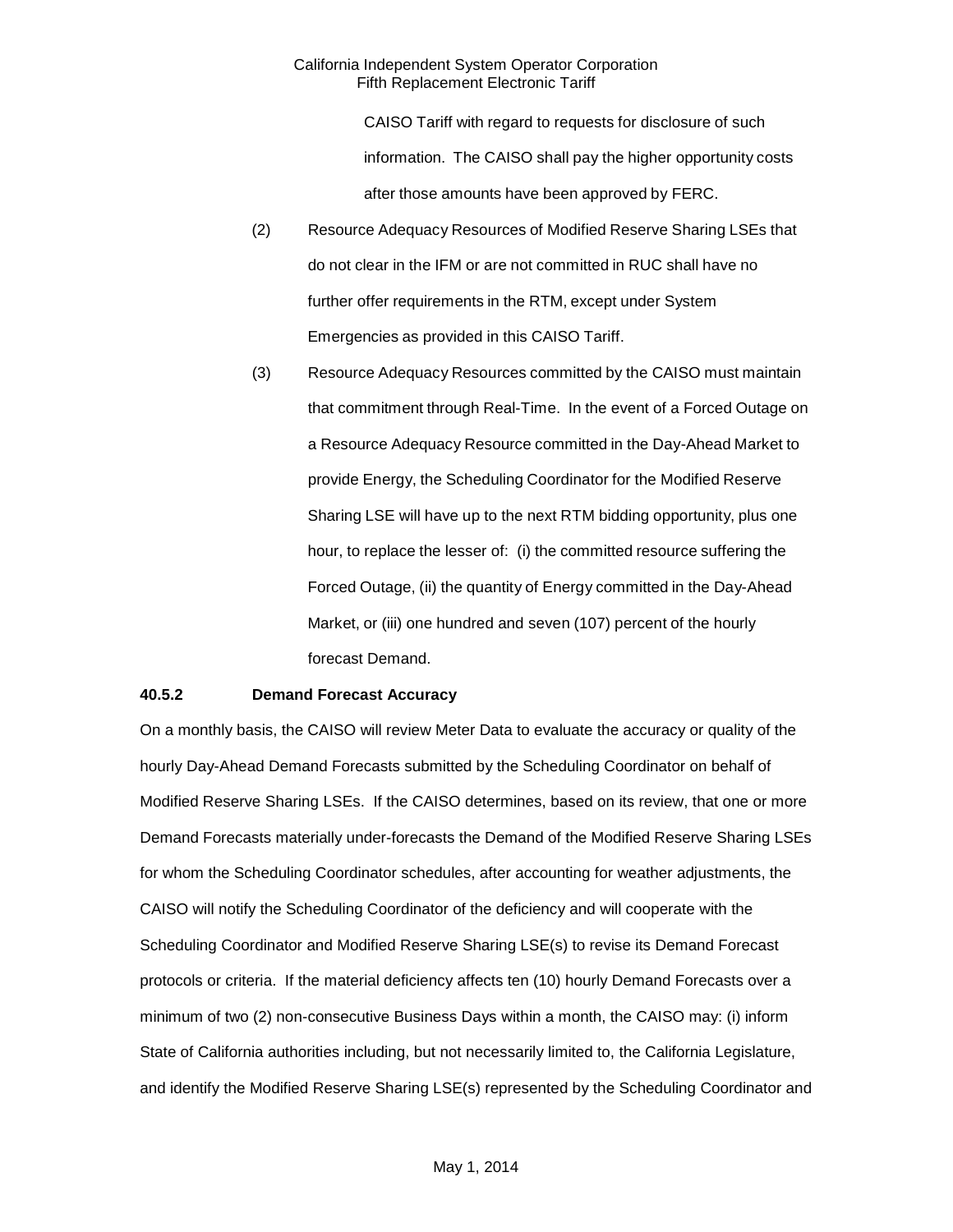(ii) assign to the Scheduling Coordinator responsibility for all tier 1 RUC charges as specified in Section 11.8.6.5 to address the uncertainty caused by the Scheduling Coordinator's deficient hourly Demand Forecasts until the deficiency is addressed.

# **40.5.3 Requirement To Make Resources Available In System Emergency**

Scheduling Coordinators for Modified Reserve Sharing LSEs that are MSS Operators shall make resources available to the CAISO during a System Emergency in accordance with the provisions of their Metered Subsystem Agreement. Scheduling Coordinators for all other Modified Reserve Sharing LSEs shall make available to the CAISO upon a warning or emergency notice of an actual or imminent System Emergency all resources that have not submitted a Self-Schedule or Economic Bid in the IFM that were listed in the Modified Reserve Sharing LSE's monthly Resource Adequacy Plan that are physically capable of operating without violation of any applicable law.

# **40.5.4 Consequence Of Failure To Meet Scheduling Obligation**

- (1) If the Scheduling Coordinator for the Modified Reserve Sharing LSE fails to submit a Self-Schedule or submit Bids equal to 115% of its hourly Demand Forecasts for each Trading Hour for the next Trading Day in the IFM and RUC, the Scheduling Coordinator will be charged a capacity surcharge of three times the price of the relevant Day-Ahead Hourly LAP LMP in the amount of the shortfall. To the extent the Scheduling Coordinator for the Modified Reserve Sharing LSE schedules imports on one or more Scheduling Points in an aggregate megawatt amount greater than its aggregate import deliverability allocation under Section 40.4.6.2, the quantity of megawatts in excess of its import deliverability allocation will not count toward satisfying the Modified Reserve Sharing LSE's scheduling obligation, unless it clears the Day-Ahead Market.
- (2) If the Scheduling Coordinator for the Modified Reserve Sharing LSE cannot fulfill its obligations under Section 40.5.1(3), the Scheduling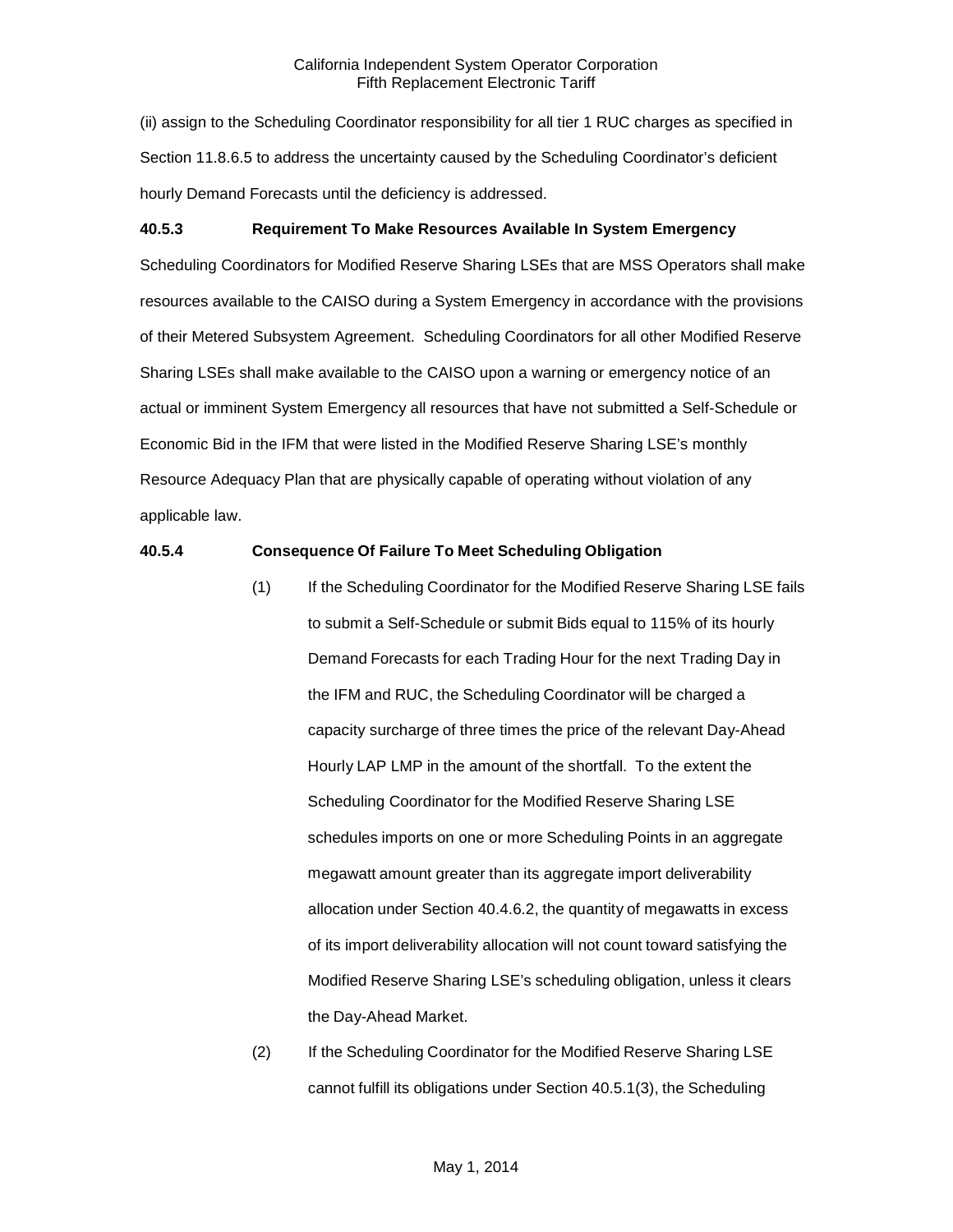Coordinator for the Modified Reserve Sharing LSE will be charged a capacity surcharge of two times the average of the six (6) Settlement Interval LAP prices for the hour in the amount of the shortfall. Energy scheduled in the RTM will not net against, or be used as a credit to correct, any failure to fulfill the Day-Ahead IFM hourly scheduling and RUC obligation in Section 40.5.1(1).

(3) Any Energy surcharge received by the CAISO pursuant to this Section 40.5.4 shall be allocated to Scheduling Coordinators representing other Load Serving Entities in proportion to each such Scheduling Coordinator's Measured Demand during the relevant Trading Hour(s) to the aggregate CAISO Measured Demand during the relevant Trading Hour(s).

# **40.5.5 Substitution Of Resources**

Subject to the provisions of this Section 40.5, the Scheduling Coordinator for a Modified Reserve Sharing LSE may substitute for its Resource Adequacy Resources listed in its monthly Resource Adequacy Plan provided:

- (1) Substitutions must occur no later than the close of the IFM; and
- (2) Resources eligible for substitution are either imports or capacity from non-Resource Adequacy Resources or Resource Adequacy Resources with additional available capacity defined as Net Qualifying Capacity in excess of previously sold Resource Adequacy Capacity; however a Local Capacity Area Resource may be substituted only with capacity from non-Resource Adequacy Resources located in the same Local Capacity Area.

# **40.6 Requirements For SCs And Resources For Reserve Sharing LSEs**

This Section 40.6 does not apply to Resource Adequacy Resources of Load following MSSs and those entities that participate in the Modified Reserve Sharing LSE program under Section 40.5. Scheduling Coordinators supplying Resource Adequacy Capacity shall make the Resource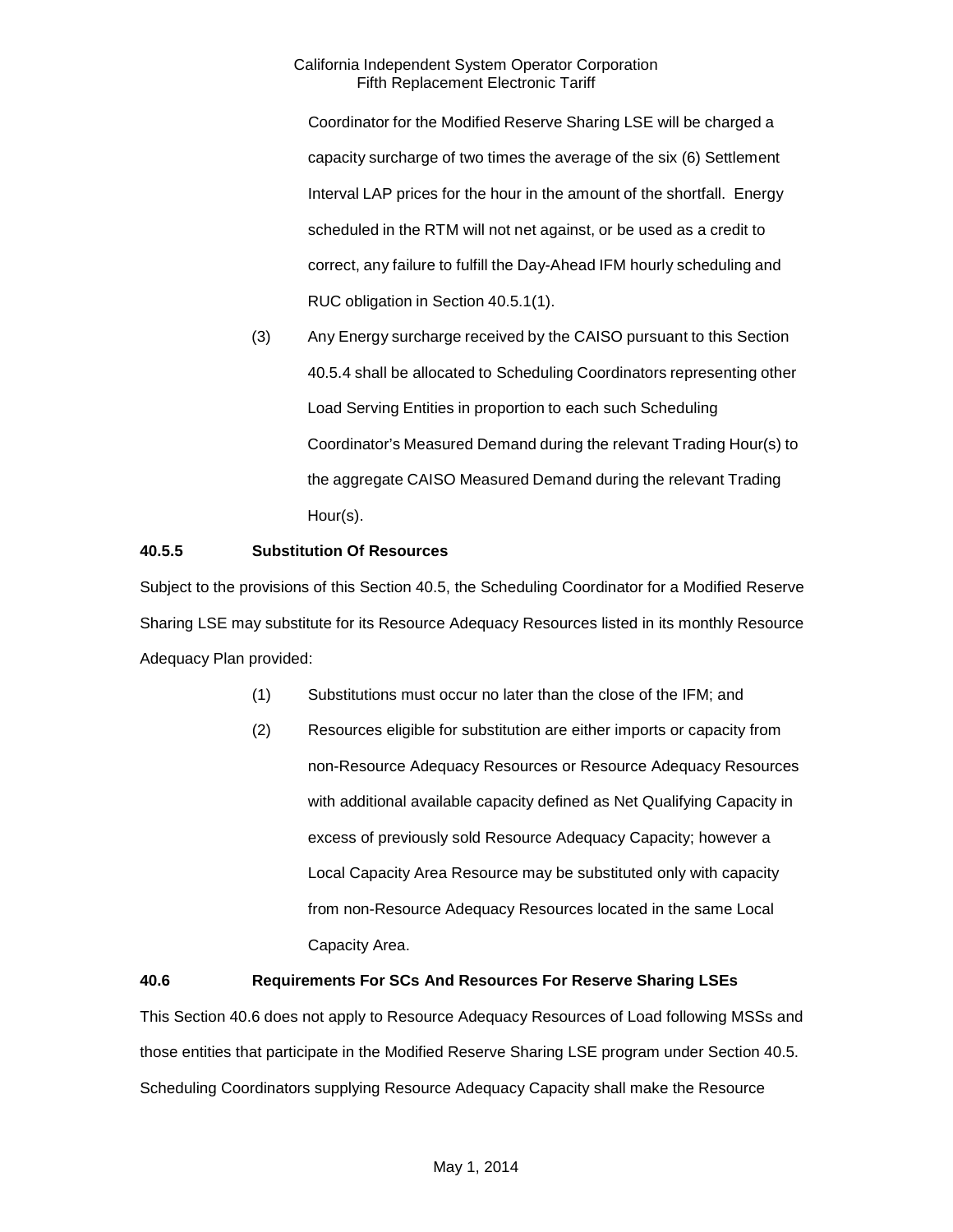Adequacy Capacity listed in the Scheduling Coordinator's monthly Supply Plans under Section 40.4.7 available to the CAISO each hour of each day of the reporting month in accordance with this Section 40.6 and Section 9.3.1.3.

#### **40.6.1 Day-Ahead Availability**

Scheduling Coordinators supplying Resource Adequacy Capacity shall make the Resource Adequacy Capacity, except for that subject to Section 40.6.4, available Day-Ahead to the CAISO as follows:

- (1) Resource Adequacy Resources physically capable of operating must submit: (a) Economic Bids for Energy and/or Self-Schedules for all their Resource Adequacy Capacity and (b) Economic Bids for Ancillary Services and/or a Submission to Self-Provide Ancillary Services in the IFM for all of their Resource Adequacy Capacity that is certified to provide Ancillary Services. For Resource Adequacy Capacity that is certified to provide Ancillary Services and is not covered by a Submission to Self-Provide Ancillary Services, the resource must submit Economic Bids for each Ancillary Service for which the resource is certified. For Resource Adequacy Capacity subject to this requirement for which no Economic Energy Bid or Self-Schedule has been submitted, the CAISO shall insert a Generated Bid in accordance with Section 40.6.8. For Resource Adequacy Capacity subject to this requirement for which no Economic Bids for Ancillary Services or Submissions to Self-Provide Ancillary Services have been submitted, the CAISO shall insert a Generated Bid in accordance with Section 40.6.8 for each Ancillary Service the resource is certified to provide.
- (2) Resource Adequacy Resources that are Extremely Long-Start Resources must make themselves available to the CAISO by complying with the Extremely Long-Start Commitment Process under Section 31.7 or otherwise committing the ELS Resource upon instruction from the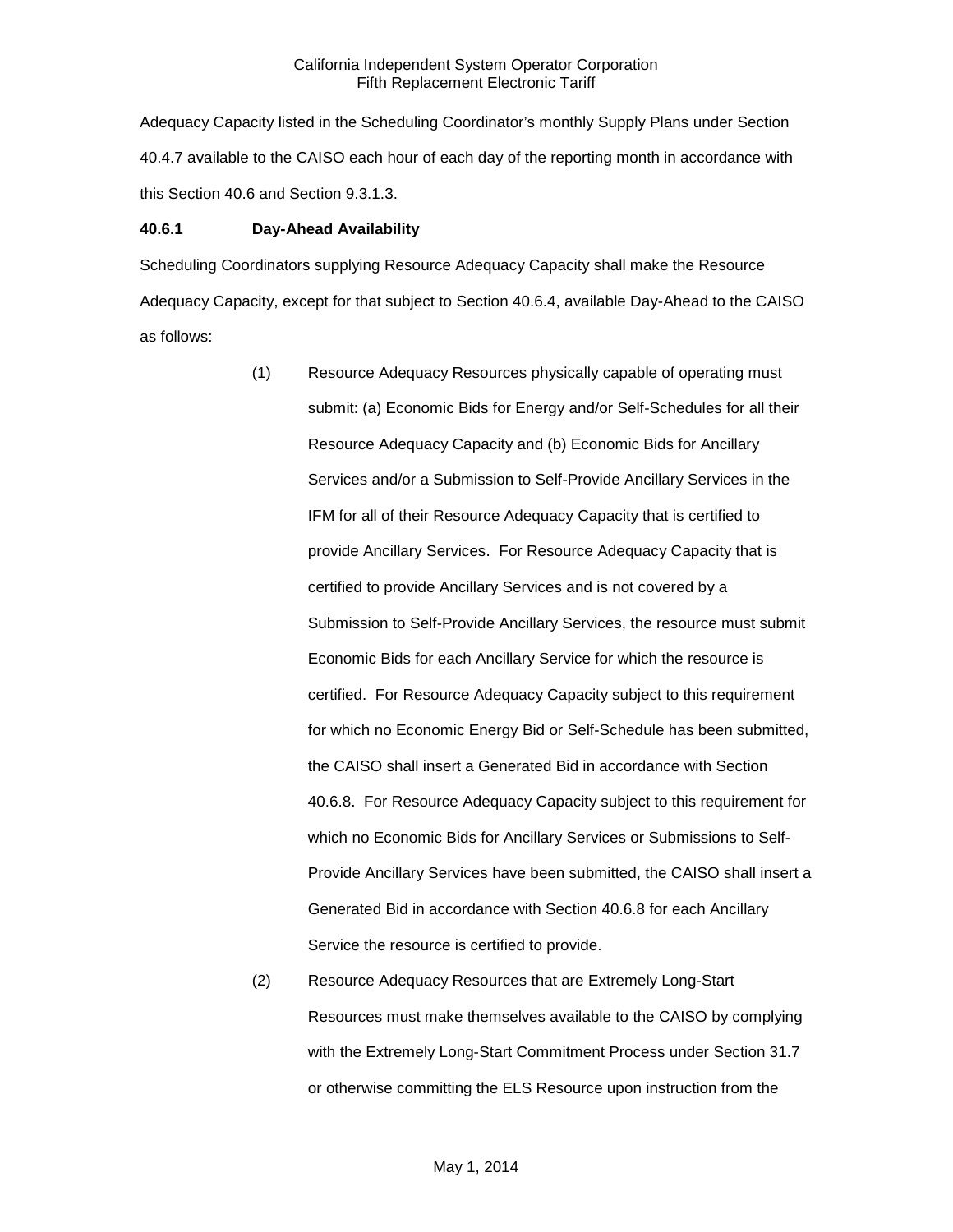CAISO, if physically capable. Once the ELS Resource is committed by the CAISO, it is subject to the provisions of this Section 40.6.1 regarding Day-Ahead Availability and Section 40.6.2 regarding Real-Time Availability for the Trading Days for which it was committed.

- (3) Resource Adequacy Resources must be available except for limitations specified in the Master File, legal or regulatory prohibitions or as otherwise required by this CAISO Tariff or by Good Utility Practice.
- (4) Through the IFM co-optimization process, the CAISO will utilize available Resource Adequacy Capacity to provide Energy or Ancillary Services in the most efficient manner to clear the Energy market, manage congestion and procure required Ancillary Services. In so doing, the IFM will honor submitted Energy Self-Schedules of Resource Adequacy Capacity unless the CAISO is unable to satisfy one hundred percent (100%) of the Ancillary Services requirements. In such cases, the CAISO may curtail all or a portion of a submitted Energy Self-Schedule to allow Ancillary Service-certified Resource Adequacy Capacity to be used to meet the Ancillary Service requirements. The CAISO will not curtail for the purpose of meeting Ancillary Service requirements a Self-Schedule of a resource internal to a Metered Subsystem that was submitted by the Scheduling Coordinator for that Metered Subsystem. If the IFM reduces the Energy Self-Schedule of Resource Adequacy Capacity to provide an Ancillary Service, the Ancillary Service Marginal Price for that Ancillary Service will be calculated in accordance with Section 27.1.2 using the Ancillary Service Bids submitted by the Scheduling Coordinator for the Resource Adequacy Resource or inserted by the CAISO pursuant to this Section 40.6.1, and using the resource's Generated Energy Bid to determine the Resource Adequacy Resource's opportunity cost of Energy. If the Scheduling Coordinator for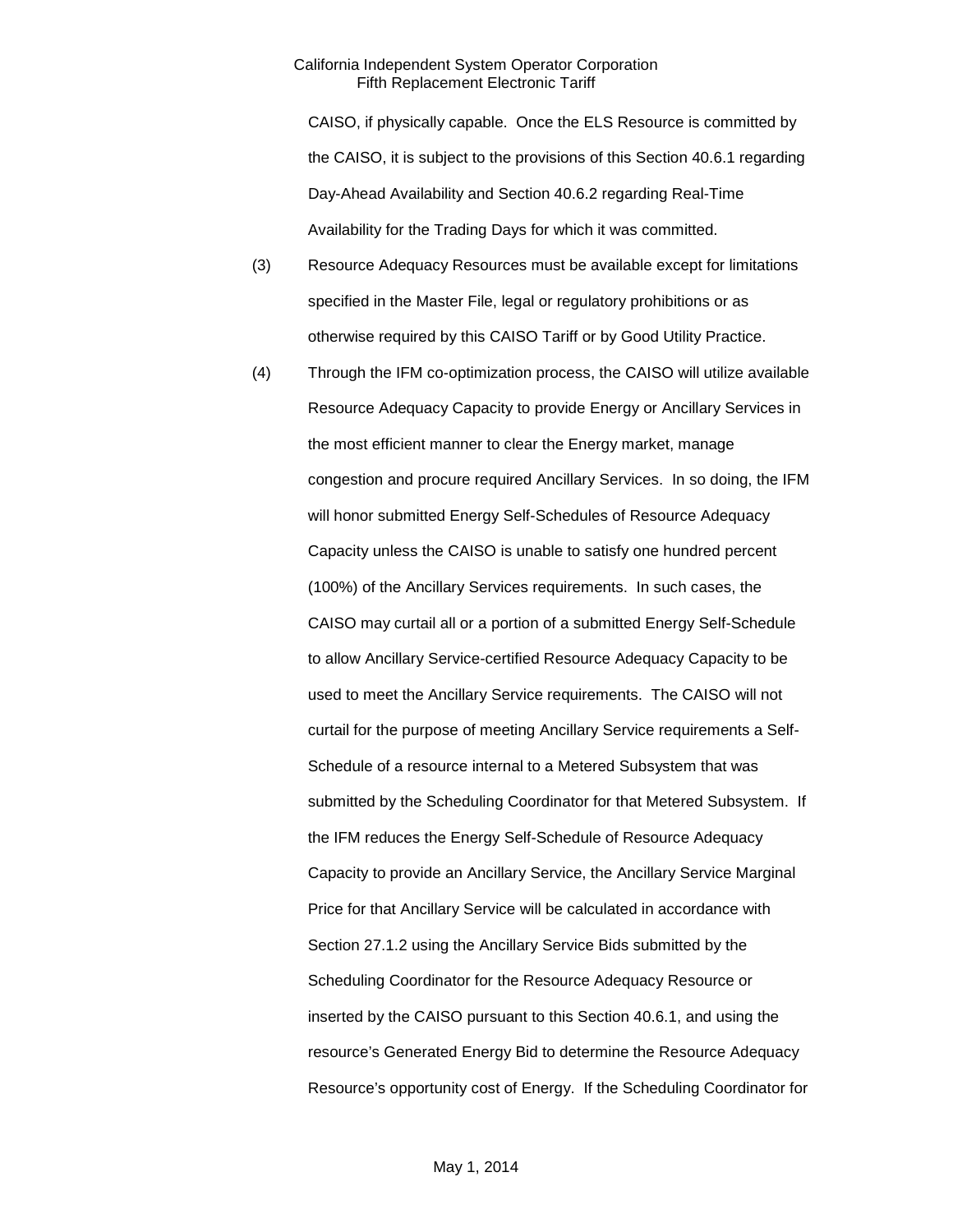the Resource Adequacy Resource believes that the opportunity cost of Energy based on the Resource Adequacy Resource's Generated Energy Bid is insufficient to compensate for the resource's actual opportunity cost, the Scheduling Coordinator may submit evidence justifying the increased amount to the CAISO and to the FERC no later than seven (7) days after the end of the month in which the submitted Energy Self-Schedule was reduced by the CAISO to provide an Ancillary Service. The CAISO will treat such information as confidential and will apply the procedures in Section 20.4 of this CAISO Tariff with regard to requests for disclosure of such information. The CAISO shall pay any higher opportunity costs approved by FERC.

- (5) A Resource Adequacy Resources must participate in the RUC to the extent that the resource has available Resource Adequacy Capacity that is not reflected in an IFM Schedule. Resource Adequacy Capacity participating in RUC will be optimized using a zero dollar (\$0/MW-hour) RUC Availability Bid.
- (6) Capacity from Resource Adequacy Resources selected in RUC will not be eligible to receive a RUC Availability Payment.

## **40.6.2 Real-Time Availability**

Resource Adequacy Resources that have received an IFM Schedule for Energy or Ancillary Services or a RUC Schedule for all or part of their Resource Adequacy Capacity must remain available to the CAISO through Real-Time for Trading Hours for which they receive an IFM or RUC Schedule, including any Resource Adequacy Capacity of such resources that is not included in an IFM Schedule or RUC Schedule, except for Resource Adequacy Capacity that is subject to Section 40.6.4.

Short Start Units or Long Start Units that are Resource Adequacy Resources that do not have an IFM Schedule or a RUC Schedule for any of their Resource Adequacy Capacity for a given Trading Hour may be required to be available to the CAISO through Real-Time as specified in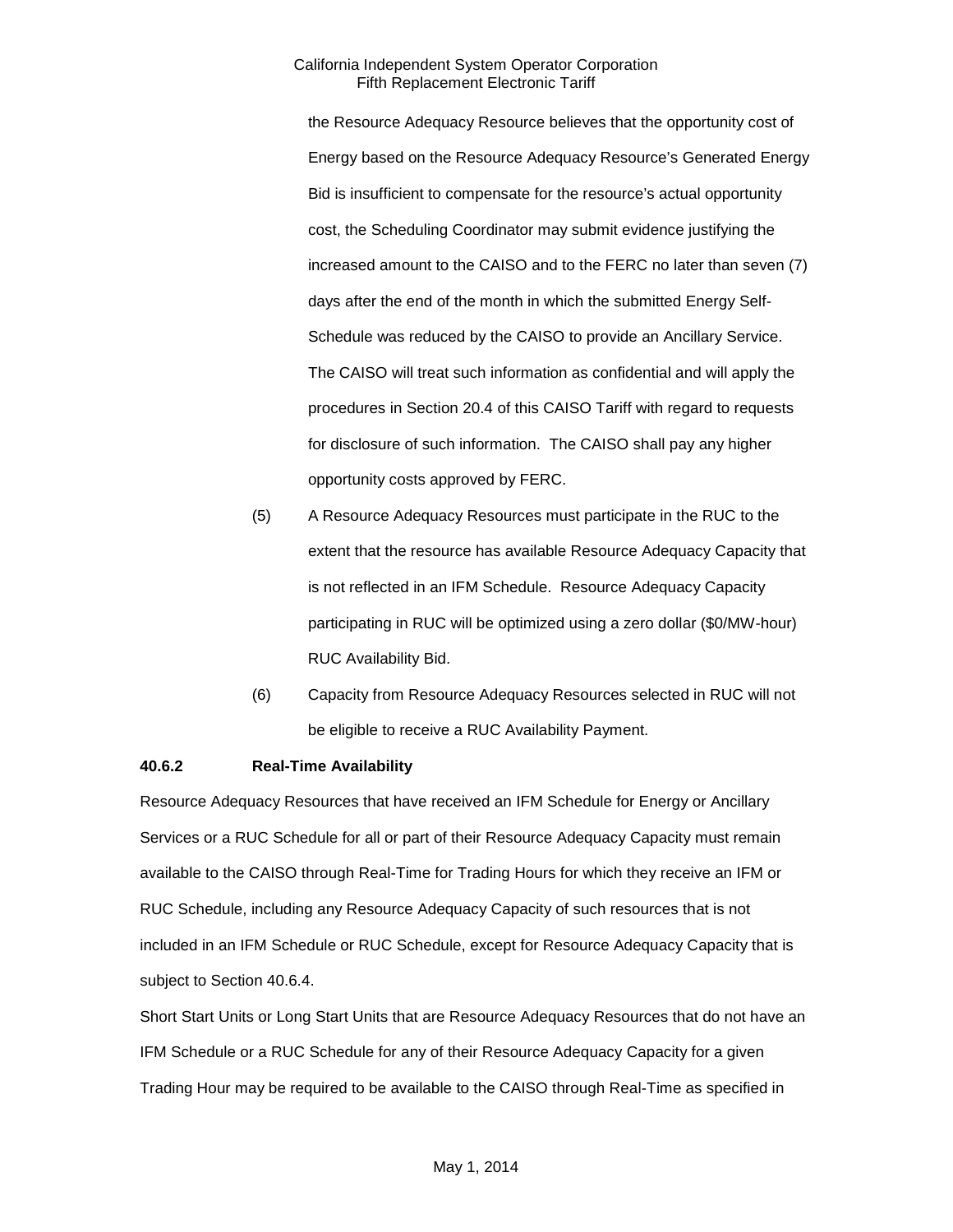Sections 40.6.3 and 40.6.7. Resource Adequacy Resources with Resource Adequacy Capacity that is required to be available to the CAISO through Real-Time and does not have an IFM Schedule or a RUC Schedule for a given Trading Hour must submit to the RTM for that Trading hour: (a) Energy Bids and Self-Schedules for the full amount of the available Resource Adequacy Capacity, including capacity for which it has submitted Ancillary Services Bids or Submissions to Self-Provide Ancillary Services; and (b) Ancillary Services Bids and Submissions to Self-Provide Ancillary Services for the full amount of the available Ancillary Service-certified Resource Adequacy Capacity and for each Ancillary Service for which the resource is certified, including capacity for which it has submitted Energy Bids and Self-Schedules. The CAISO will insert Generated Bids in accordance with Section 40.6.8 for any Resource Adequacy Capacity subject to the above requirements for which the resource has failed to submit the appropriate bids to the RTM.

The CAISO will honor submitted Energy Self-Schedules of Resource Adequacy Capacity unless the CAISO is unable to satisfy one hundred (100) percent of its Ancillary Services requirements. In such cases, the CAISO may curtail all or a portion of a submitted Energy Self-Schedule to allow Ancillary Service-certified Resource Adequacy Capacity to be used to meet the Ancillary Service requirements, as long as such curtailment does not lead to a real-time shortfall in energy supply. If the CAISO reduces a submitted Real-Time Energy Self-Schedule for Resource Adequacy Capacity when that capacity is needed to meet an Ancillary Services requirement, the Ancillary Service Marginal Price for that capacity will be calculated in accordance with Sections 27.1.2 and 40.6.1.

#### **40.6.3 Additional Availability Requirements For Short Start Units**

A Short Start Unit that is a Resource Adequacy Resource and that does not have an IFM Schedule or a RUC Schedule for any of its capacity for a given Trading Hour is required to participate in the Real Time Market in accordance with Section 40.6.2. Such a resource that is also a Use-Limited Resource subject to Section 40.6.4 is required, consistent with their applicable use plan, to submit Economic Bids or Self Schedules for Resource Adequacy Capacity into the Real Time Market.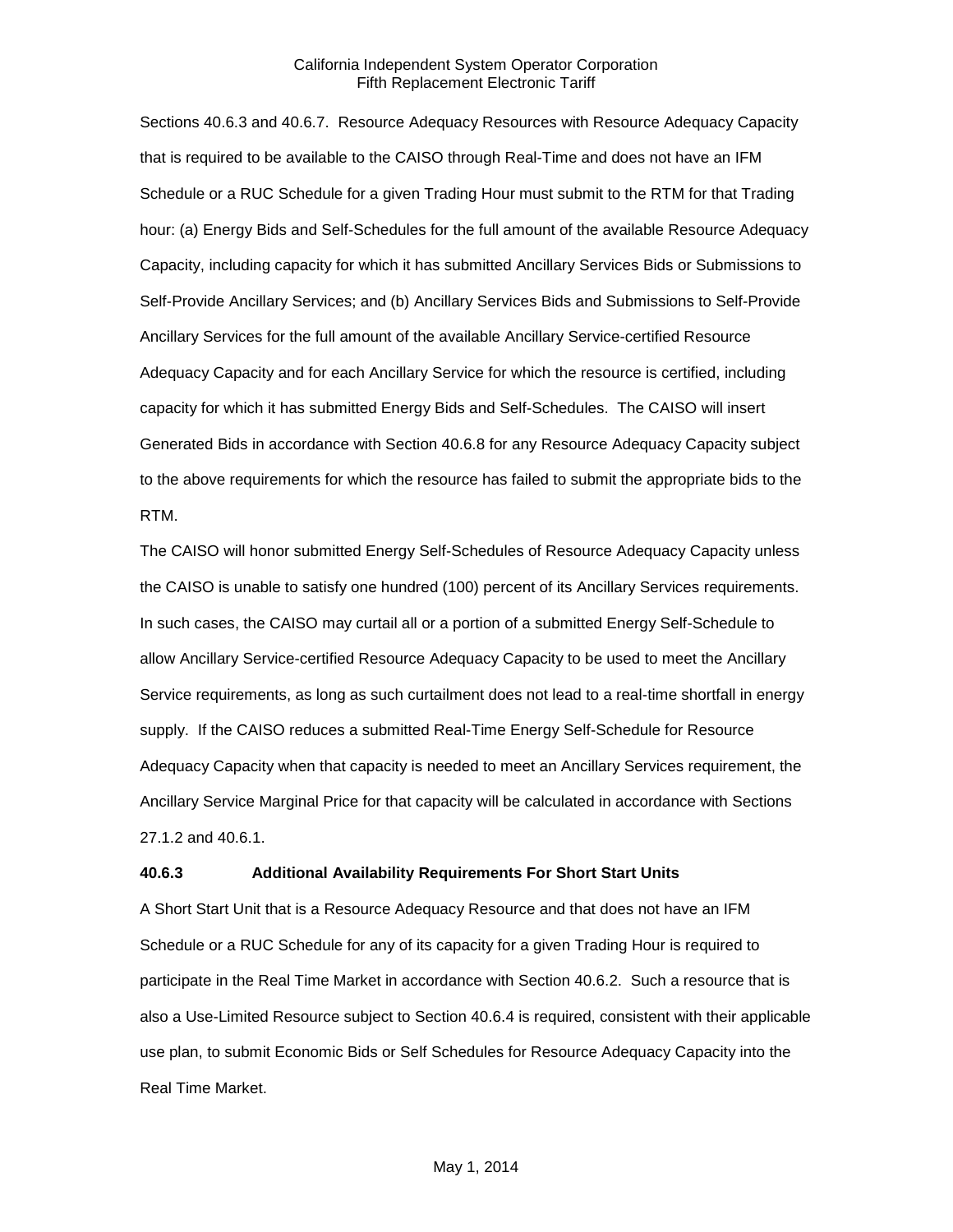The CAISO may waive these availability obligations for a Short Start Unit that does not have an IFM Schedule or a RUC Schedule based on the procedure to be published on the CAISO Website.

# **40.6.4 Use-Limited Resources Additional Availability Requirements**

# **40.6.4.1 Registration of Use-Limited Resources**

Hydroelectric Generating Units, Proxy Demand Resources, Reliability Demand Response Resources, and Participating Load, including Pumping Load, are deemed to be Use-Limited Resources for purposes of this Section 40 and are not required to submit the application described in this Section 40.6.4.1. Scheduling Coordinators for other Use-Limited Resources must provide the CAISO an application in the form specified on the CAISO Website requesting registration of a specifically identified resource as a Use-Limited Resource. This application shall include specific operating data and supporting documentation including, but not limited to:

- (1) a detailed explanation of why the resource is subject to operating limitations;
- (2) historical data to show attainable MWhs for each 24-hour period during the preceding year, including, as applicable, environmental restrictions for NOx, SOx, or other factors; and
- (3) further data or other information as may be requested by the CAISO to understand the operating characteristics of the unit.

Within five (5) Business Days after receipt of the application, the CAISO will respond to the Scheduling Coordinator as to whether or not the CAISO agrees that the facility is eligible to be a Use-Limited Resource. If the CAISO determines the facility is not a Use-Limited Resource, the Scheduling Coordinator may challenge that determination in accordance with the CAISO ADR Procedures.

## **40.6.4.2 Use Plan**

The Scheduling Coordinator shall provide for the following Resource Adequacy Compliance Year a proposed annual use plan for each Use-Limited Resource that is a Resource Adequacy Resource. For each Use-Limited Resource that is a Resource Adequacy Resource but is not a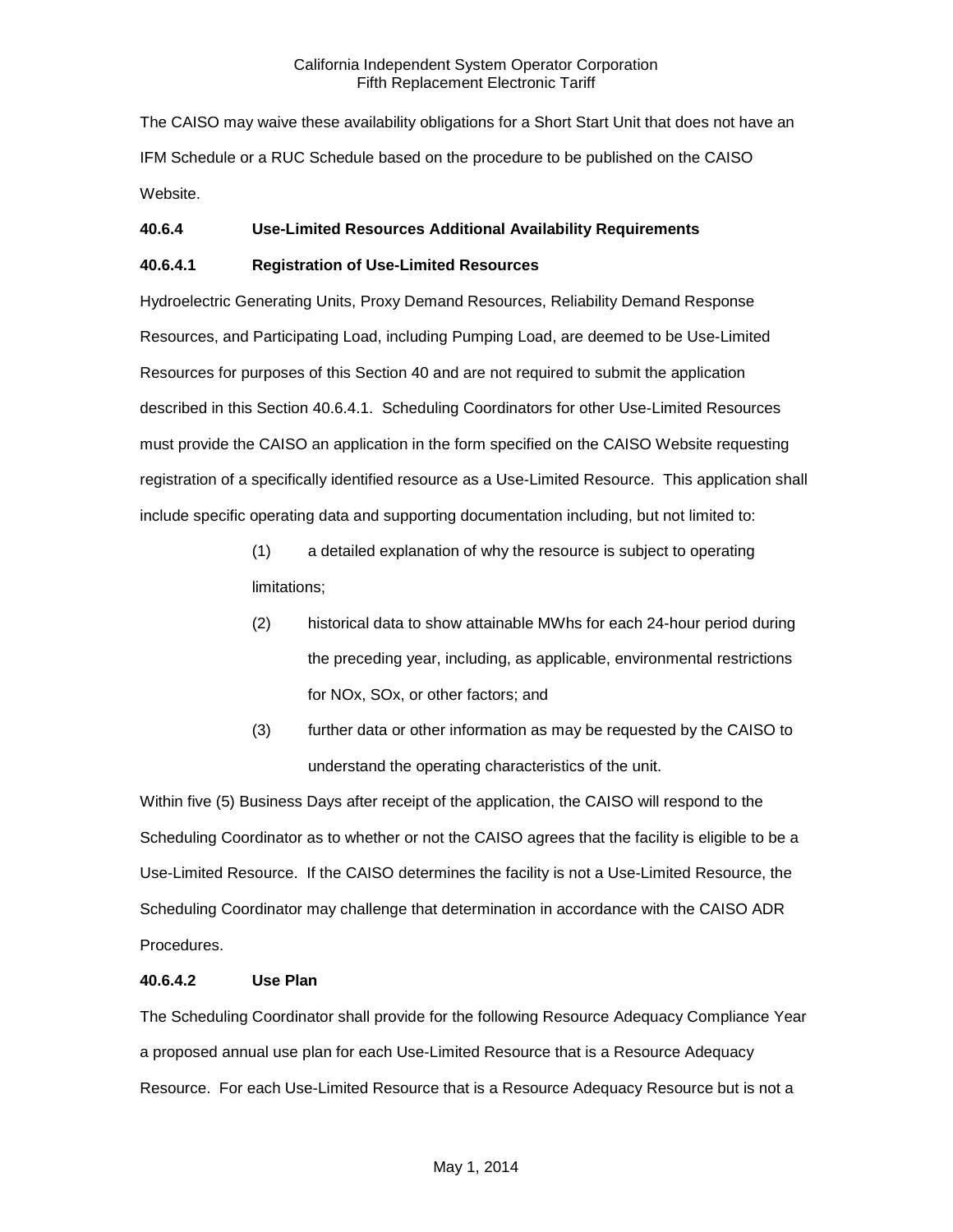Reliability Demand Response Resource, the proposed annual use plan will delineate on a monthby-month basis the total MWhs of Generation, total run hours, expected daily supply capability (if greater than four hours) and the daily Energy limit, operating constraints, and the timeframe for each constraint. The CAISO will have an opportunity to discuss the proposed annual use plan with the Scheduling Coordinator and suggest potential revisions to meet reliability needs of the system. The Scheduling Coordinator shall then submit its final annual use plan. Scheduling Coordinators for Use-Limited Resources must submit the proposed and final annual use plans in accordance with the schedule set forth in the Business Practice Manual. The Scheduling Coordinator will be able to update the projections made in the annual use plan in the monthly Resource Adequacy Plans. Hydroelectric Generating Units and Pumping Load will be able to update use plans intra-monthly as necessary to reflect evolving hydrological and meteorological conditions. The annual use plan must reflect the potential operation of the Use-Limited Resource at a level no less than the minimum criteria set forth by the Local Regulatory Authority for qualification of the resource.

#### **40.6.4.3 Bidding Requirements on Use-Limited Resources**

#### **40.6.4.3.1 Non-Hydro, Non-RDRR, and Dispatchable Use-Limited Resources**

Use-Limited Resources, other than those subject to the provisions of 40.6.4.3.2, must submit a Supply Bid or Self-Schedule for their Resource Adequacy Capacity in the Day-Ahead Market whenever the Use-Limited Resources are physically capable of operating in accordance with their operating criteria, including environmental or other regulatory requirements. Use-Limited Resources will also provide a daily Energy limit as part of their Day-Ahead Market offer to enable the CAISO to schedule them for the period in which they are capable of providing the Energy. To the extent that the daily Energy limit has been reached through Self-Schedules, no further action will be taken by the CAISO, unless rescheduling of the Energy is necessary for System Reliability. Use-Limited Resources will attempt to reschedule the Energy in recognition of the System Reliability concern, to the extent that the change is possible without violating a Use-Limited Resource's operating criteria.

#### **40.6.4.3.2 Hydro, RDRR, and Non-Dispatchable Use-Limited Resources**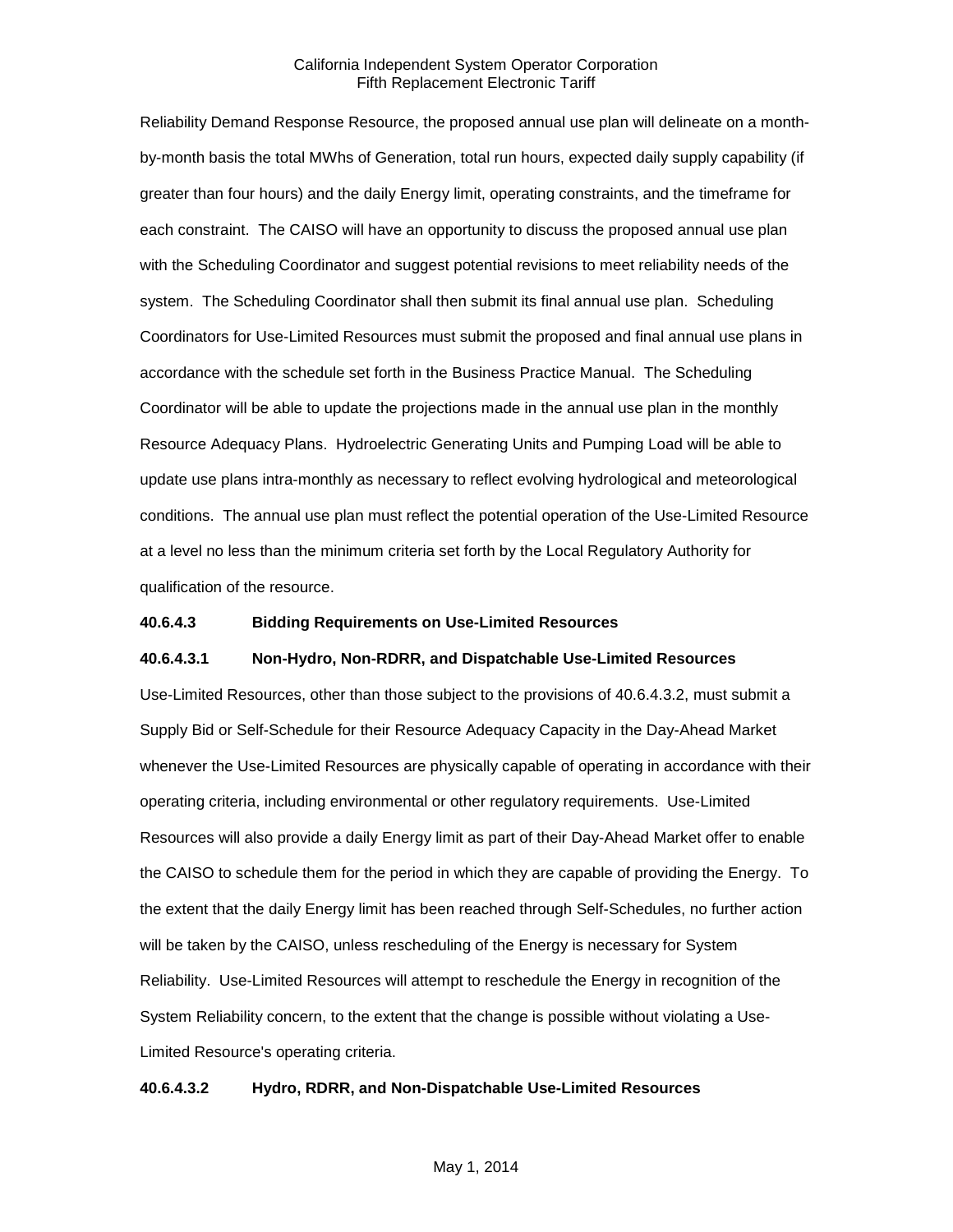Hydroelectric Generating Units, Pumping Load, and Non-Dispatchable Use-Limited Resources, but not Reliability Demand Response Resources, shall submit Self-Schedules or Bids in the Day-Ahead Market for their expected available Energy or their expected as-available Energy, as applicable, in the Day-Ahead Market and RTM. Such resources shall also revise their Self-Schedules or submit additional Bids in RTM based on the most current information available regarding Expected Energy deliveries. Hydroelectric Generating Units, Pumping Load, Reliability Demand Response Resources, and Non-Dispatchable Use-Limited Resources will not be subject to commitment in the RUC process. The CAISO will retain discretion as to whether a particular resource should be considered a Non-Dispatchable Use-Limited Resource, and this decision will be made in accordance with the provisions of Section 40.6.4.1.

#### **40.6.4.3.3 Availability of Use-Limited Resources During System Emergencies**

All Use-Limited Resources remain subject to Section 7.7.2.3 regarding System Emergencies to the extent the Use-Limited Resource is owned or controlled by a Participating Generator.

#### **40.6.4.3.4 Availability of Intermittent Resources**

Any Eligible Intermittent Resource that provides Resource Adequacy Capacity may, but is not required to, submit Bids in the Day-Ahead Market.

#### **40.6.5 Additional Availability Requirements For System Resources**

In the IFM, the multi-hour block constraints of a System Resource, other than a System Resource capable of submitting a Dynamic Schedule or a Resource-Specific System Resource, are honored in the optimization. Such a resource that is also a Resource Adequacy Resource must be capable of hourly scheduling by the CAISO in RUC if it is not fully scheduled in the IFM. If such a Resource Adequacy Resource is scheduled in the RUC, the CAISO will schedule the resource in the RTM for each hour of the resource's RUC schedule without regard to the multihour block constraint that was submitted to the IFM. For an existing System Resource that provides Resource Adequacy Capacity through a call-option that expires prior to the close of the IFM, such a System Resource listed on a Resource Adequacy Plan must be reported to the CAISO for consideration in the Extremely Long-Start Commitment Process.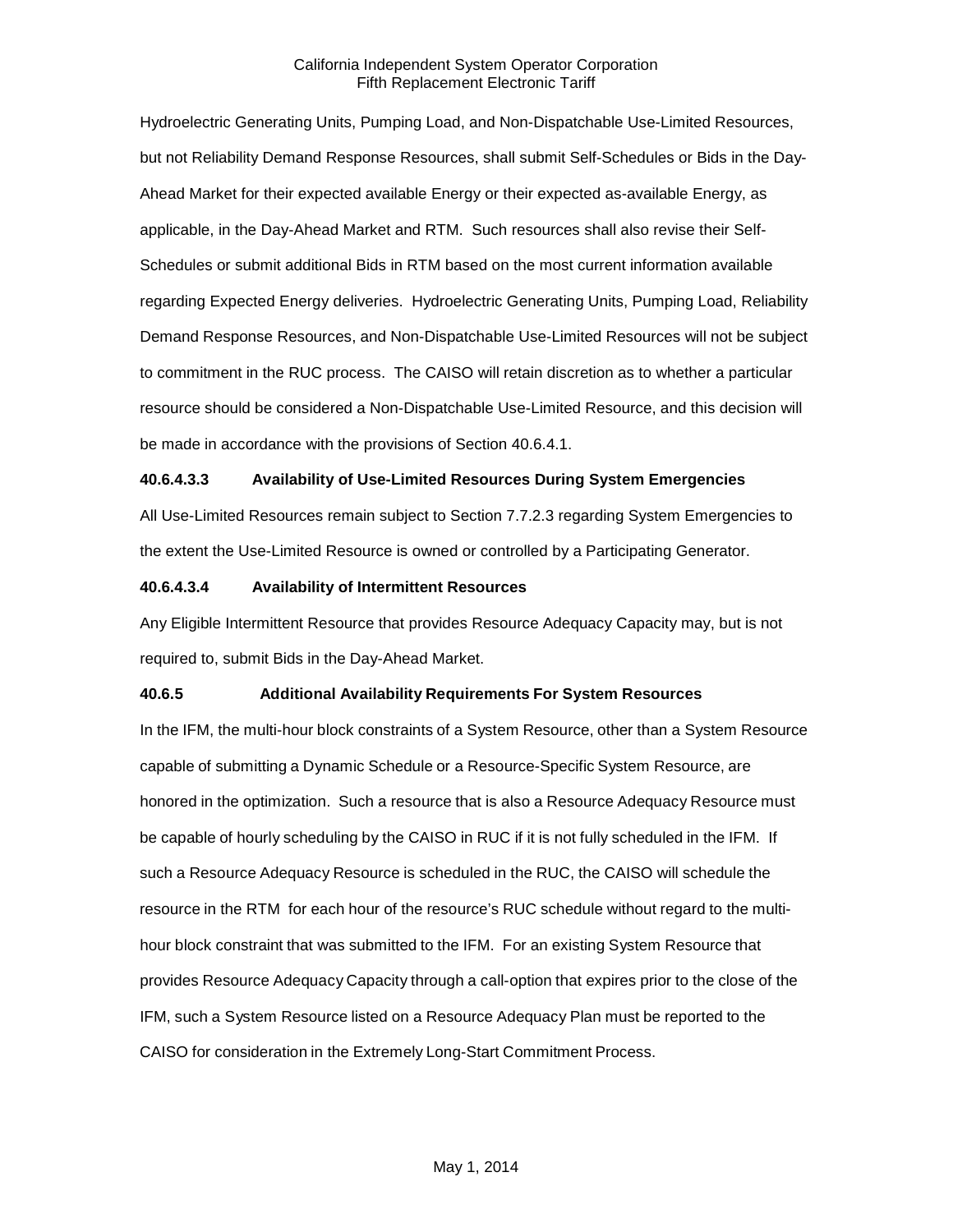# **40.6.5.1 Additional Availability Requirements for Dynamic and Non-Dynamic Resource-Specific System Resources**

A Dynamic or Non-Dynamic Resource-Specific System Resource that supplies Resource Adequacy Capacity, and is not otherwise a Use-Limited Resource under Section 40.6.4, will be subject to the requirements of Sections 40.6.1, 40.6.2 and either Section 40.6.3 as a Short Start Unit or Section 40.6.7 as a Long Start Unit based upon the Dynamic Resource-Specific System Resource's registered physical operating characteristics.

# **40.6.5.2 Dynamic Non-Resource-Specific System Resources**

A Dynamic non-Resource-Specific System Resource that provides Resource Adequacy Capacity will be subject to the provisions of 40.6.1 and 40.6.2.

# **40.6.6 Requirements For Partial Resource Adequacy Resources**

Only that output of a Partial Resource Adequacy Resource that is designated by a Scheduling Coordinator as Resource Adequacy Capacity in its monthly or annual Supply Plan shall have an availability obligation to the CAISO. Exports being supported by non-Resource Adequacy Capacity from a Partial Resource Adequacy Resource that becomes unavailable or unusable shall be considered as an export of non-Resource Adequacy Capacity based on the pro-rata allocation of derated capacity of the Partial Resource Adequacy Resource as follows:

- (a) Resource Adequacy Capacity [(Resource Adequacy Capacity/PMax Capacity of Resource Adequacy Resource) x MW Derate or Outage]; or
- (b) [1- (Resource Adequacy Capacity/PMax Capacity of Resource Adequacy Resource)] x De-rated PMax].

# **40.6.7 Release Of Long Start Units**

Long Start Units not committed in the Day-Ahead Market will be released from any further obligation to submit Self-Schedules or Bids for the relevant Operating Day. Scheduling Coordinators for Long Start Units are not precluded from self-committing the unit after the Day-Ahead Market and submitting a Self-Schedule for Wheeling-Out in the RTM, unless precluded by terms of their contracts.

# **40.6.8 Use Of Generated Bids**

Prior to completion of the Day-Ahead Market, the CAISO will determine if Resource Adequacy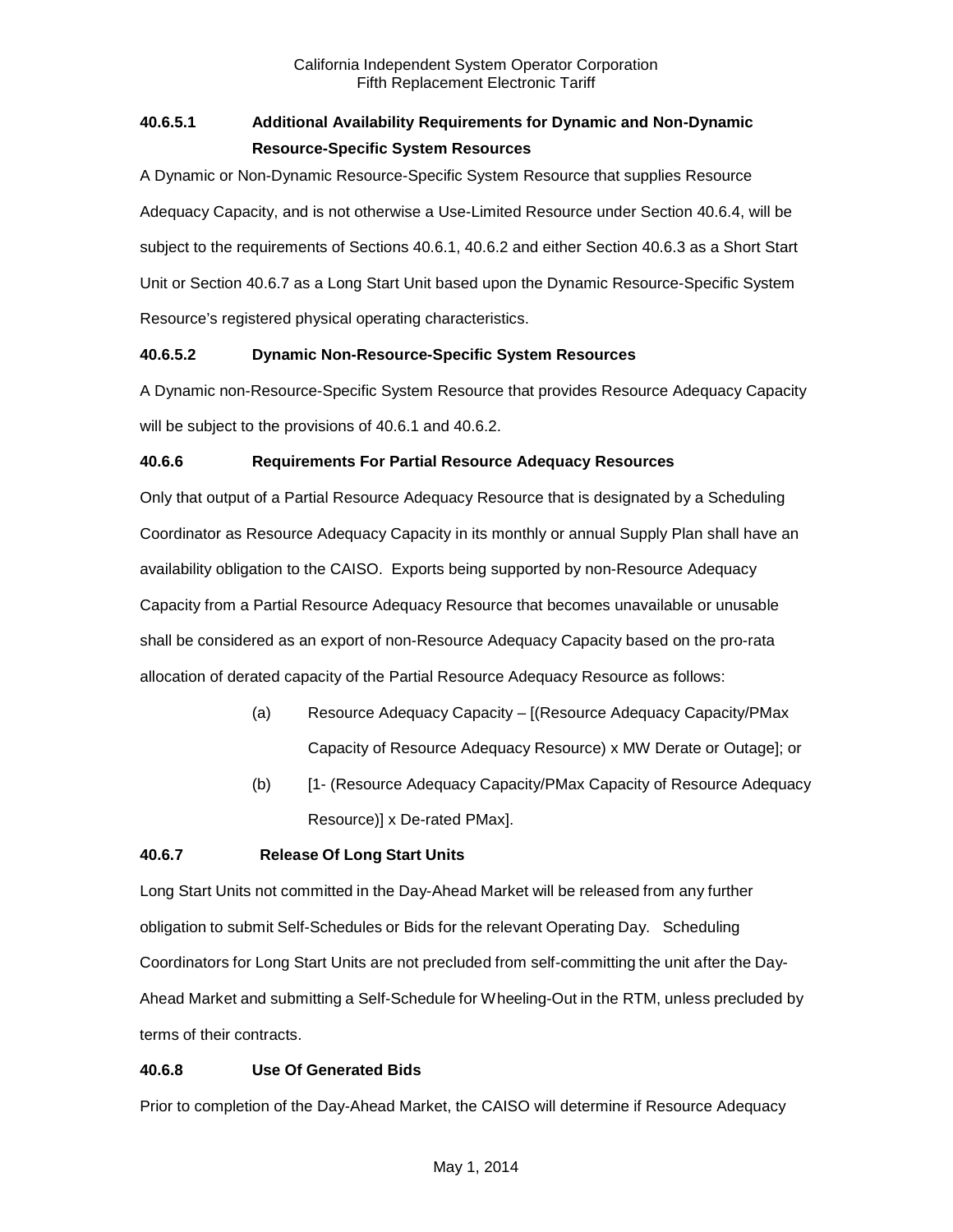Capacity subject to the requirements of Sections 40.5.1 or 40.6.1 and for which the CAISO has not received notification of an Outage has not been reflected in a Bid and will insert a Generated Bid for such capacity into the CAISO Day-Ahead Market. Prior to running the Real-Time Market, the CAISO will determine if Resource Adequacy Capacity subject to the requirements of Section 40.6.2 and for which the CAISO has not received notification of an Outage has not been reflected in a Bid and will insert a Generated Bid for such capacity into the Real-Time Market. If a Scheduling Coordinator for an RA Resource submits a partial bid for the resource's RA Capacity, the CAISO will insert a Generated Bid only for the remaining RA Capacity. In addition, the CAISO will determine if all dispatchable Resource Adequacy Capacity from Short Start Units, not otherwise selected in the IFM or RUC, is reflected in a Bid into the Real-Time Market and will insert a Generated Bid for any remaining dispatchable Resource Adequacy Capacity for which the CAISO has not received notification of an Outage. As provided in the Business Practice Manuals, a Generated Bid for Energy will be calculated and will include: (i) a greenhouse gas cost adder for a resource registered with the California Air Resources Board as having a greenhouse gas compliance obligation; and (ii) a volumetric Grid Management Charge adder that consists of: (i) the Market Services Charge; (ii) the System Operations Charge; and (iii) the Bid Segment Fee divided by the MW in the Bid segment. A Generated Bid for Ancillary Services will equal zero dollars (\$0/MW-hour). Notwithstanding any of the provisions of Section 40.6.8 set forth above, the CAISO will not insert any Bid in the Real-Time Market required under this Section 40 for a Resource Adequacy Resource that is a Use-Limited Resource unless the resource submits an Energy Bid and fails to submit an Ancillary Service Bid.

# **40.6.8.1 Generated Bids for NRS-RA Resources**

Generated Bids to be submitted by the CAISO pursuant to Section 40.6.8 for non-Resource-Specific System Resources that provide Resource Adequacy capacity shall be calculated in accordance with this Section.

## **40.6.8.1.1 Calculation Options for Generated Bids**

The Scheduling Coordinator for each non-Resource Specific System Resource that provides Resource Adequacy Capacity shall select the price taker option, LMP-based option, or negotiated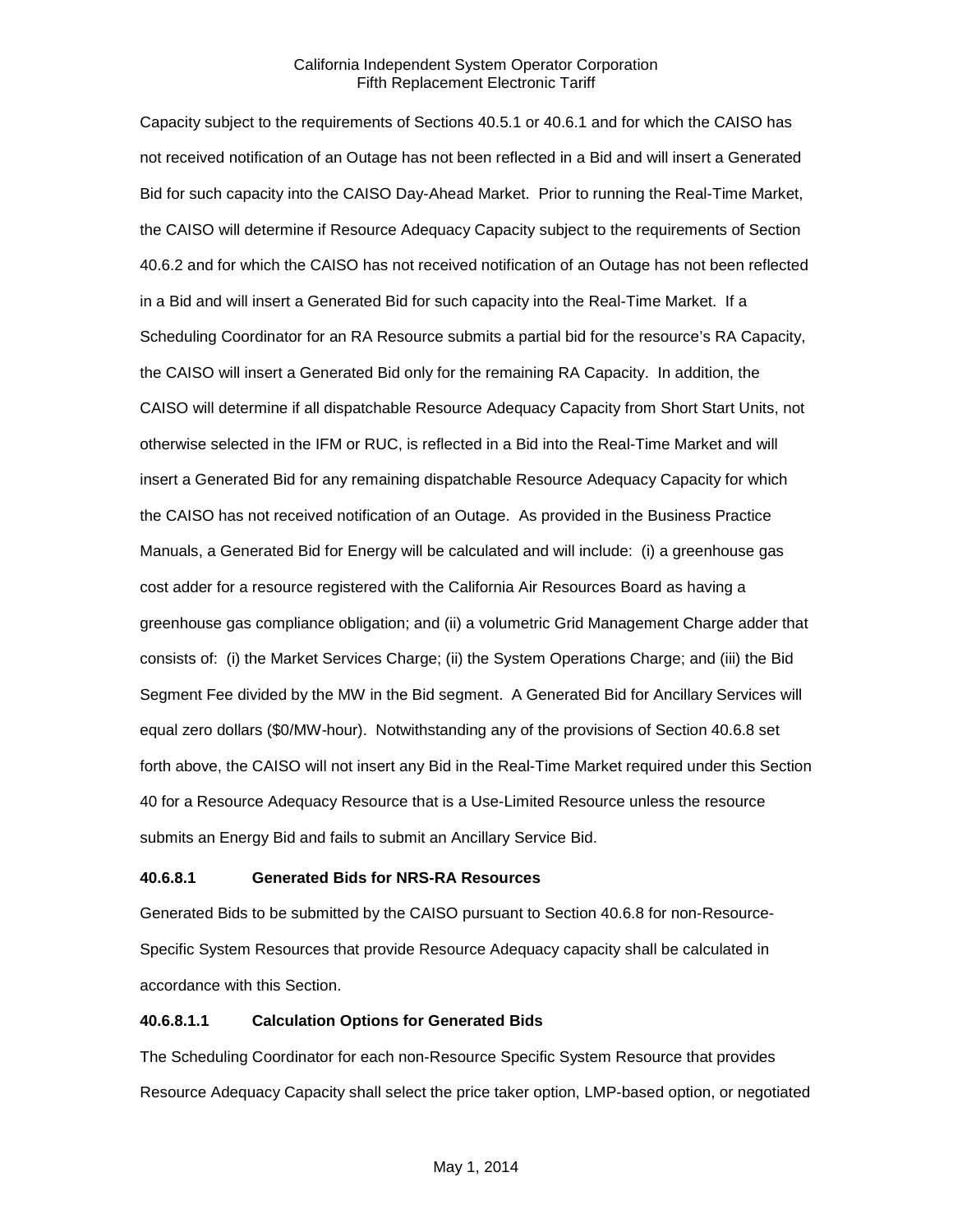price option as the methodology for calculating the Generated Bids to be submitted by the CAISO under Section 40.6.8 for both the DAM and RTMs. If no selection is made, the CAISO will apply the price taker option to calculate the Generated Bids. For the first ninety (90) days after a resource becomes a non-Resource-Specific System Resource, the calculation of Generated Bids for Resource Adequacy capacity is limited to the price taker option or negotiated price option.

# **40.6.8.1.2 Price Taker Option**

The price taker option is a Generated Bid of \$0/MWh plus the CAISO's estimate of the applicable grid management charge per MWh based on the gross amount of MWh scheduled in the DAM and RTM.

# **40.6.8.1.3 LMP-Based Option**

The LMP-based option calculates the Generated Bid as the weighted average of the lowest quartile of LMPs, at the Intertie point designated for the non-Resource-Specific System Resource's Resource Adequacy Capacity in the Supply Plan, during periods in which the resource was dispatched in the preceding ninety (90) days for which LMPs that have passed the price validation and correction process set forth in Section 35 are available. The weighted average will be calculated based on the quantities Dispatched within each segment of the Generated Bid curve. Each Bid segment created under the LMP-based option for Generated Bids will be subject to a feasibility test, as set forth in a Business Practice Manual, to determine whether there are a sufficient number of data points to allow for the calculation of an LMP-based Generated Bid. The feasibility test is designed to avoid excessive volatility of the Generated Bid under the LMP-based option that could result when calculated based on a relatively small number of prices. If the Scheduling Coordinator for the non-Resource Specific System Resource elects the LMP-based method, it must additionally select either the price-taker method or the negotiated-rate method as the alternative calculation method for the Generated Bids in the event that the feasibility test fails for the LMP-based method.

## **40.6.8.1.4 Negotiated Price Option**

Under the negotiated price option, a Scheduling Coordinator shall submit a proposed Generated Bid along with supporting information and documentation as described in a Business Practice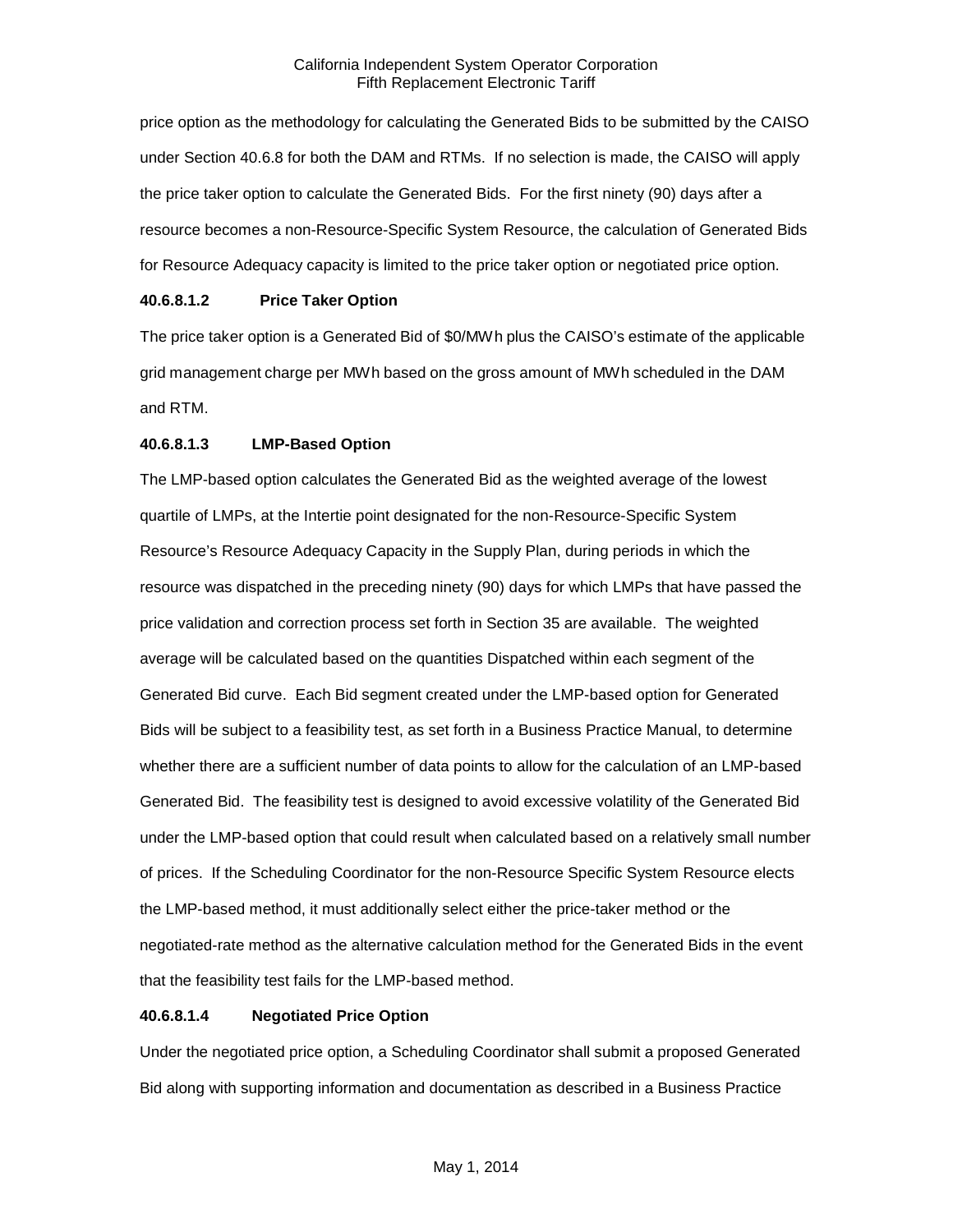Manual. Within ten (10) Business Days of receipt, the CAISO or an Independent Entity selected by the CAISO will provide a written response. If the CAISO or Independent Entity accepts the proposed Generated Bid, it will become effective within three (3) Business Days from the date of acceptance by the CAISO and remain in effect until: (1) the Generated Bid is modified by FERC; (2) the Generated Bid is modified by mutual agreement of the CAISO and the Scheduling Coordinator; or (3) the Generated Bid expires, is terminated or is modified pursuant to any agreed upon term or condition or pertinent FERC order.

If the CAISO or Independent Entity selected by the CAISO does not accept the proposed Generated Bid, the CAISO or Independent Entity selected by the CAISO and the Scheduling Coordinator shall enter a period of good faith negotiations that terminates sixty (60) days following the date of submission of a proposed Generated Bid by a Scheduling Coordinator. If at any time during this period, the CAISO or Independent Entity selected by the CAISO and the Scheduling Coordinator agree upon the Generated Bid, it will be become effective within three (3) Business Days of the date of agreement and remain in effect until: (1) the Generated Bid is modified by FERC; (2) the Generated Bid is modified by mutual agreement of the CAISO and the Scheduling Coordinator; or (3) the Generated Bid expires, is terminated or is modified pursuant to any agreed upon term or condition or pertinent FERC order.

If by the end of the sixty (60) day period the CAISO or Independent Entity selected by the CAISO and the Scheduling Coordinator fail to agree on the Generated Bid to be used under the negotiated price option, the Scheduling Coordinator has the right to file a proposed Generated Bid with FERC pursuant to Section 205 of the Federal Power Act.

During the sixty (60) day period following the submission of a proposed negotiated Generated Bid by a Scheduling Coordinator, and pending FERC's acceptance in cases where the CAISO or Independent Entity selected by the CAISO fail to agree on the Generated Bid for use under the negotiated price option and the Scheduling Coordinator filed a proposed Generated Bid with FERC pursuant to Section 205 of the Federal Power Act, the Scheduling Coordinator has the option of electing to use any of the other options available pursuant to this Section.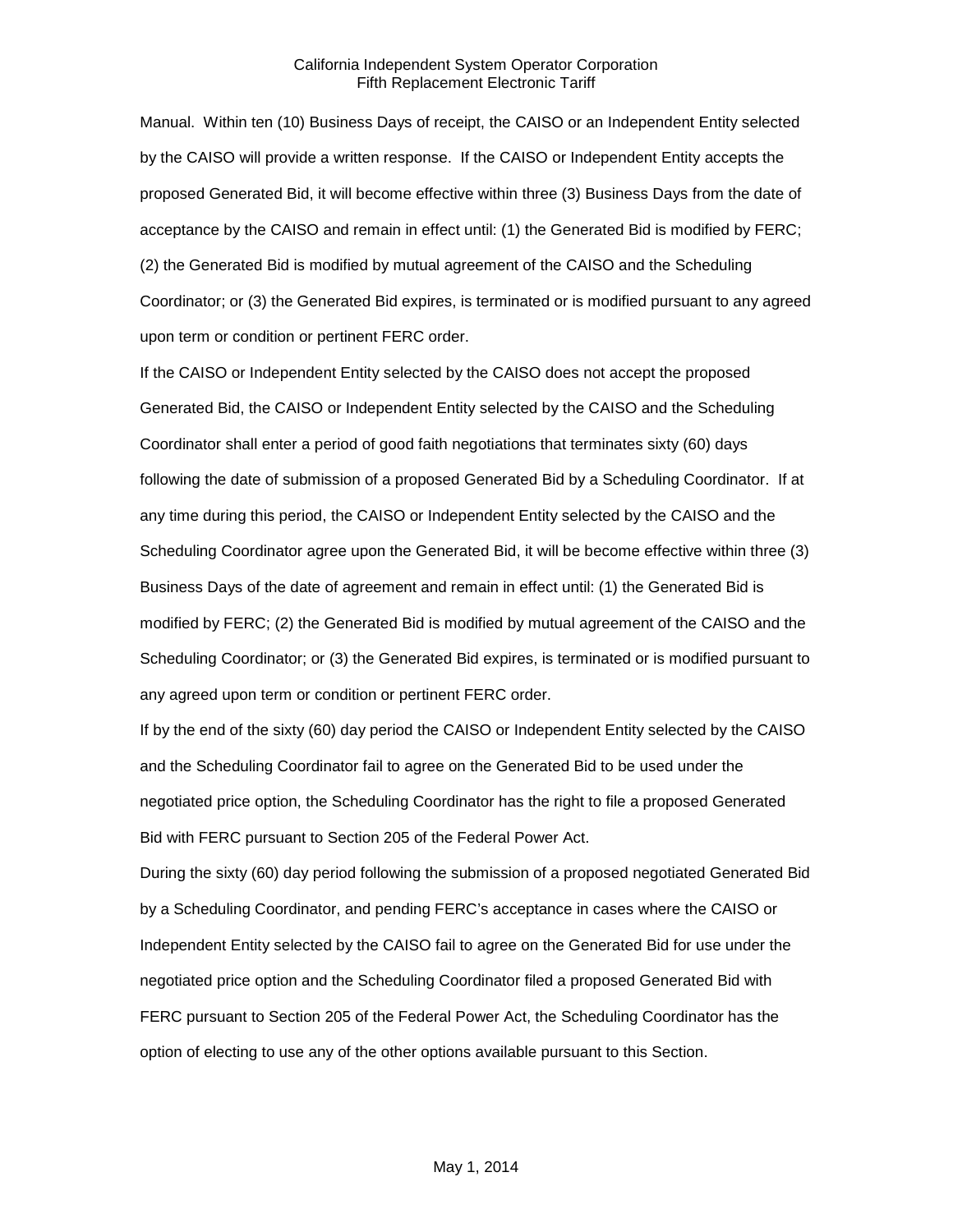The CAISO shall make an informational filing with FERC of any Generated Bids negotiated pursuant to this Section no later than seven (7) days after the end of the month in which the Generated Bids were established.

## **40.6.8.1.5 Partial Bids**

If a Scheduling Coordinator for a non-Resource-Specific System Resource that provides Resource Adequacy Capacity submits a bid for a MW quantity less than the Resource Adequacy Capacity identified in the resource's Supply Plan, the CAISO will insert a Generated Bid only for the remaining Resource Adequacy Capacity by extending the last segment of the resource's bid curve to the full quantity (MWh) of the Resource Adequacy obligation.

#### **40.6.8.1.6 Subset-of-Hours Contracts**

The CAISO will submit Generated Bids for non-Resource-Specific System Resources that provide Resource Adequacy Capacity subject to a Subset-of-Hours Contract during only those hours in which the resource is contractually obligated to make the Resource Adequacy Capacity available and the CAISO has not received either notification of an Outage or a Bid for such capacity. If the Scheduling Coordinator for the non-Resource Specific System Resource submits a Bid for part of the Resource Adequacy Capacity subject to a Subset-of-Hours Contract for any hour the resource is contractually obligated to provide the Resource Adequacy Capacity, the CAISO will insert a Generated Bid only for the remaining Resource Adequacy Capacity. Non-Resource-Specific System Resources that provide Resource Adequacy Capacity subject to a Subset-of-Hours Contract must meet the technical interface specifications and submit contractual information as required by a Business Practice Manual.

# **40.6.9 Grandfathered Firm Liquidated Damages Contracts Requirements**

Resource Adequacy Capacity represented by a Firm Liquidated Damages Contract and relied upon by a Scheduling Coordinator in a monthly or annual Resource Adequacy Plan shall be submitted as a Self-Schedule or Bid in the Day-Ahead IFM to the extent such scheduling right exists under the Firm Liquidated Damages Contract.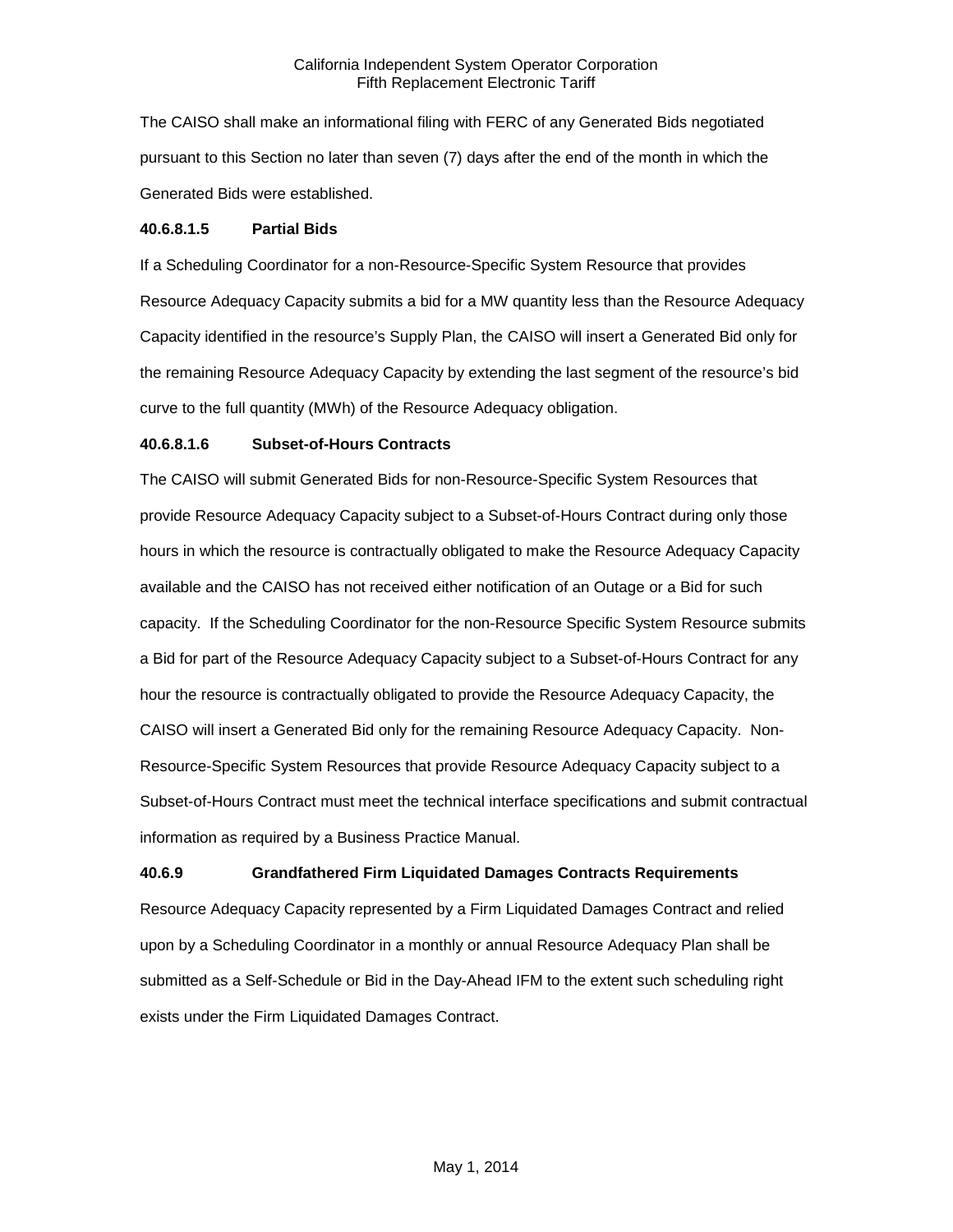# **40.6.10 Exports Of Energy From Resource Adequacy Capacity**

Resource Adequacy Capacity may be utilized to serve an Export Bid. An Export Bid may be submitted into the CAISO Markets and be cleared by the Energy being provided by Resource Adequacy Capacity.

# **40.6.11 Curtailment Of Exports In Emergency Situations**

At its sole discretion, the CAISO may curtail exports from Resource Adequacy Capacity to prevent or alleviate a System Emergency. An Export Bid or a Self-Schedule to provide exports included in a binding Schedule accepted in the IFM or RTM will not be distinguished from a Demand Bid or Self-Schedule to serve Load within the CAISO Balancing Authority Area included in a binding Schedule accepted in the IFM or RTM for purposes of curtailment under this Section, except as consistent with Good Utility Practice.

# **40.6.12 Participating Loads, PDRs, and RDRRs**

Participating Loads, Reliability Demand Response Resources, or Proxy Demand Resources that are included in a Resource Adequacy Plan and Supply Plan, if the Scheduling Coordinator for the Participating Loads, Reliability Demand Response Resources, or Proxy Demand Resources is not the same as that for the Load Serving Entity, will be administered by the CAISO in accordance with the terms and conditions established by the CPUC or the Local Regulatory Authority.

# **40.7 Compliance**

The CAISO will evaluate Resource Adequacy Plans and Supply Plans as follows:

(a) The CAISO will evaluate whether each annual and monthly Resource Adequacy Plan submitted by a Scheduling Coordinator on behalf of a Load Serving Entity demonstrates Resource Adequacy Capacity sufficient to satisfy the Load Serving Entity's (i) allocated responsibility for Local Capacity Area Resources under Section 40.3.2 and (ii) applicable Demand and Reserve Margin requirements. If the CAISO determines that a Resource Adequacy Plan does not demonstrate Local Capacity Area Resources sufficient to meet its allocated responsibility under Section 40.3.2, compliance with applicable Demand and Reserve Margin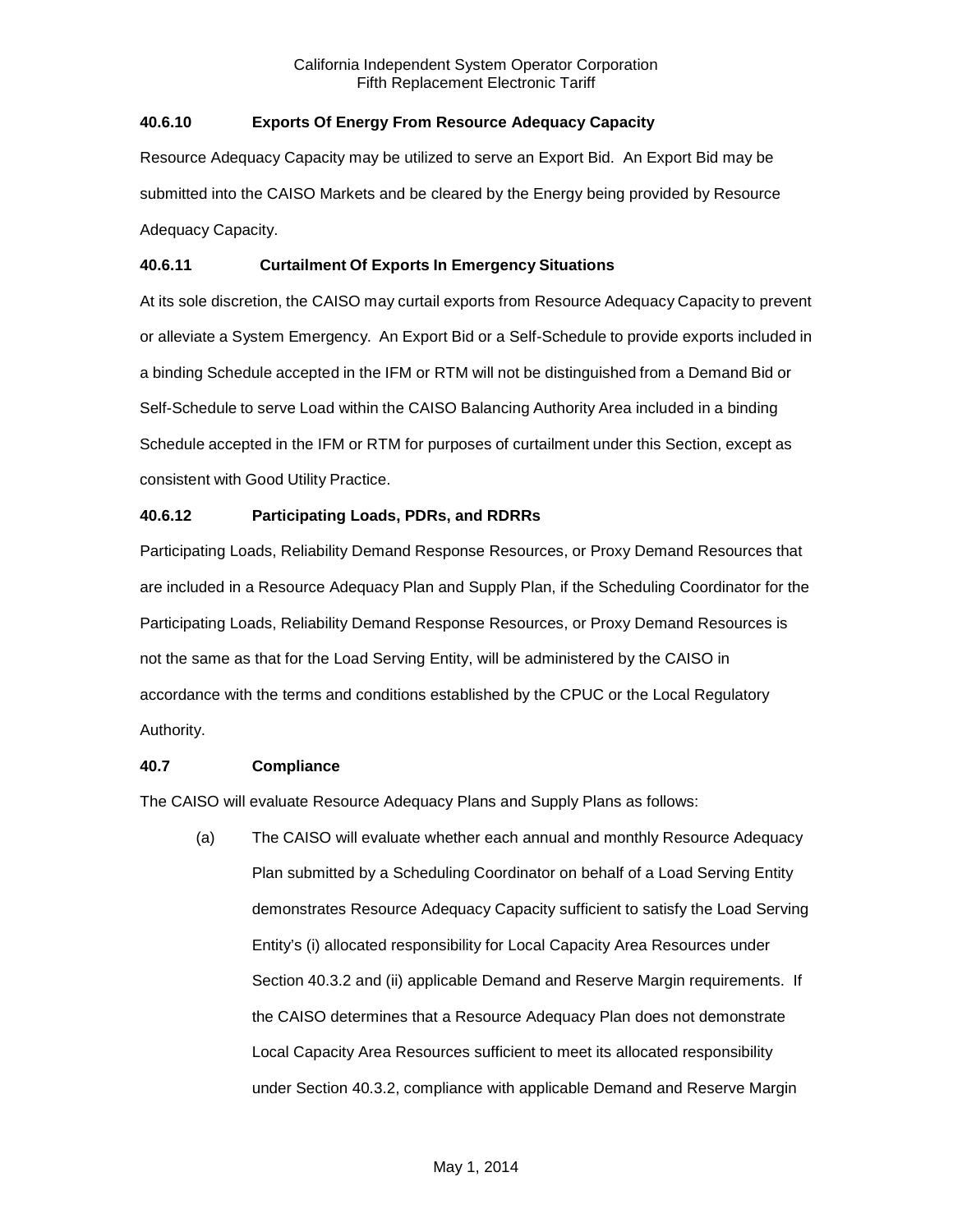requirements, or compliance with any other resource adequacy requirement in this Section 40 or adopted by the CPUC, Local Regulatory Authority, or federal agency, as applicable, the CAISO will notify the relevant Scheduling Coordinator, CPUC, Local Regulatory Authority, or federal agency with jurisdiction over the relevant Load Serving Entity, or in the case of a mismatch between Resource Adequacy Plan(s) and Supply Plan(s), the relevant Scheduling Coordinators, in an attempt to resolve any deficiency in accordance with the procedures set forth in the Business Practice Manual. The notification will be made at least 25 days in advance of the first day of the month covered by the plan and will include the reasons the CAISO believes a deficiency exists. If the deficiency relates to the demonstration of Local Capacity Area Resources in a Load Serving Entity's annual Resource Adequacy Plan, and the CAISO does not provide a written notice of resolution of the deficiency as set forth in the Business Practice Manual, the Scheduling Coordinator for the Load Serving Entity may demonstrate that the identified deficiency is cured by submitting a revised annual Resource Adequacy Plan within thirty (30) days of the beginning of the Resource Adequacy Compliance Year. For all other identified deficiencies, at least ten (10) days prior the effective month of the relevant Resource Adequacy Plan, the Scheduling Coordinator for the Load Serving Entity shall (i) demonstrate that the identified deficiency is cured by submitting a revised Resource Adequacy Plan or (ii) advise the CAISO that the CPUC, Local Regulatory Authority, or federal agency, as appropriate, has determined that no deficiency exists.

(b) The CAISO will evaluate whether each monthly Resource Adequacy Plan submitted by a Scheduling Coordinator on behalf of a Load Serving Entity demonstrates operationally available Resource Adequacy Capacity, excluding capacity scheduled to take an Approved Maintenance Outage during the resource adequacy month, that is equal to or greater than the Load Serving Entity's applicable forecasted monthly Demand and Reserve Margin. For each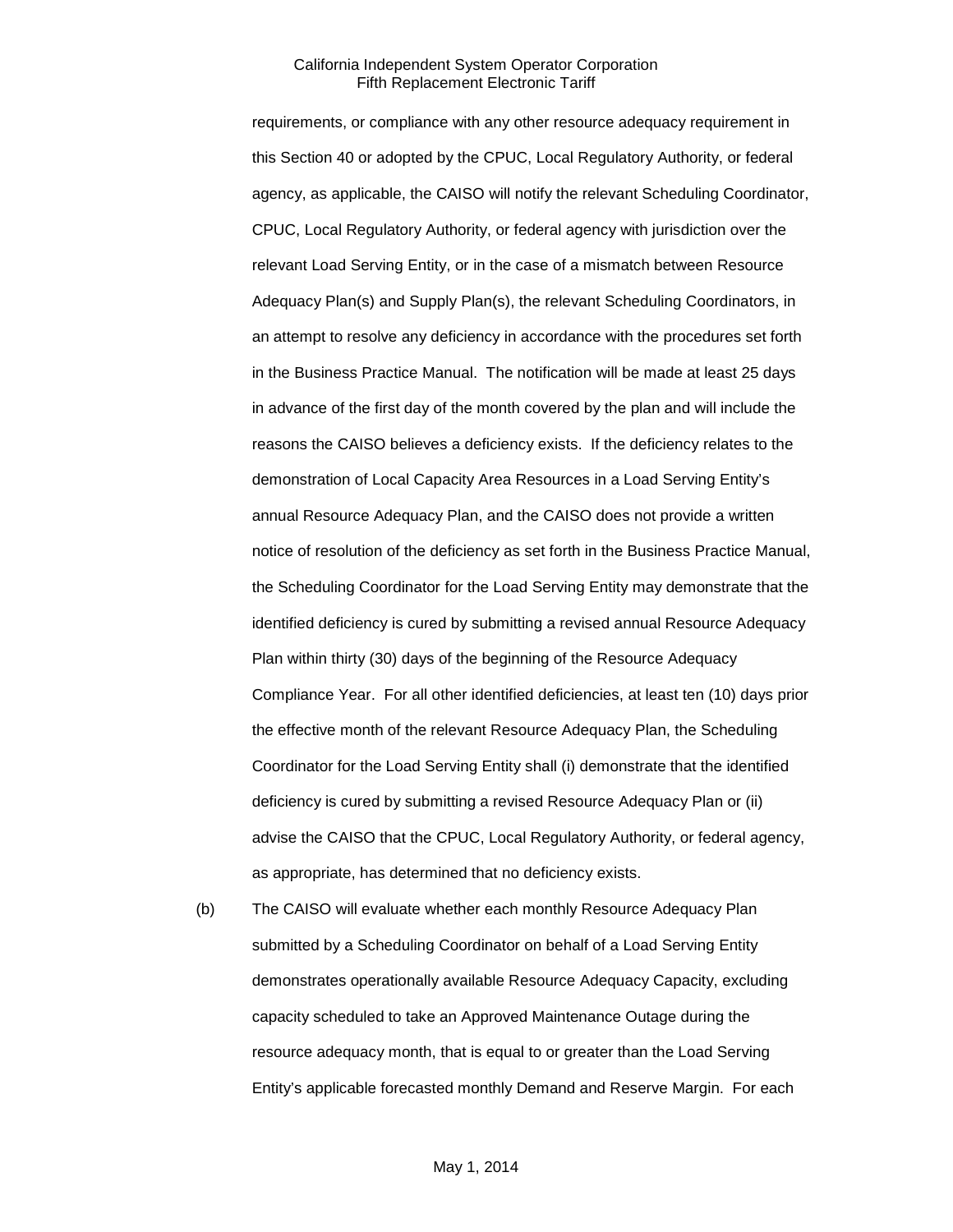day of the month where the CAISO determines that the criteria set forth in Section 9.3.1.3.2.3(b) is not met, if a monthly Resource Adequacy Plan (i) includes capacity scheduled to take an Approved Maintenance Outage on that day that has not been replaced pursuant to Sections 9.3.1.3.1, or 9.3.1.3.2, and (ii) does not demonstrate operationally available Resource Adequacy Capacity equal to or greater than the Load Serving Entity's applicable forecasted monthly Demand and Reserve Margin, the CAISO will require outage replacement and will provide notice of the outage replacement requirement to the Local Regulatory Authority, the Scheduling Coordinator for the Load Serving Entity, and the Scheduling Coordinator for the Resource Adequacy Resource scheduled to take the Approved Maintenance Outage. The notification will be made at least 25 days in advance of the first day of the month covered by the plan and will include the reasons why the CAISO believes an outage replacement requirement exists. At least eleven (11) days prior to the resource adequacy month, the Scheduling Coordinator for either the Load Serving Entity or the Resource Adequacy Resource may demonstrate that the identified outage replacement requirement is cured by submitting to the CAISO a revision or update to the monthly Resource Adequacy Plan or Supply Plan, as applicable. If neither the Scheduling Coordinator for the Load Serving Entity nor the Scheduling Coordinator for the Resource Adequacy Resource timely advises the CAISO that the identified outage replacement requirement is cured, the CAISO may exercise its authority to procure backstop capacity under the Capacity Procurement Mechanism pursuant to Section 43.

(c) In the case of a mismatch between Resource Adequacy Plan(s) and Supply Plan(s), if resolved, the relevant Scheduling Coordinator(s) must provide the CAISO with revised Resource Adequacy Plan(s) or Supply Plans, as applicable, at least ten (10) days prior to the effective month. If the CAISO is not advised that the deficiency or mismatch is resolved at least ten (10) days prior to the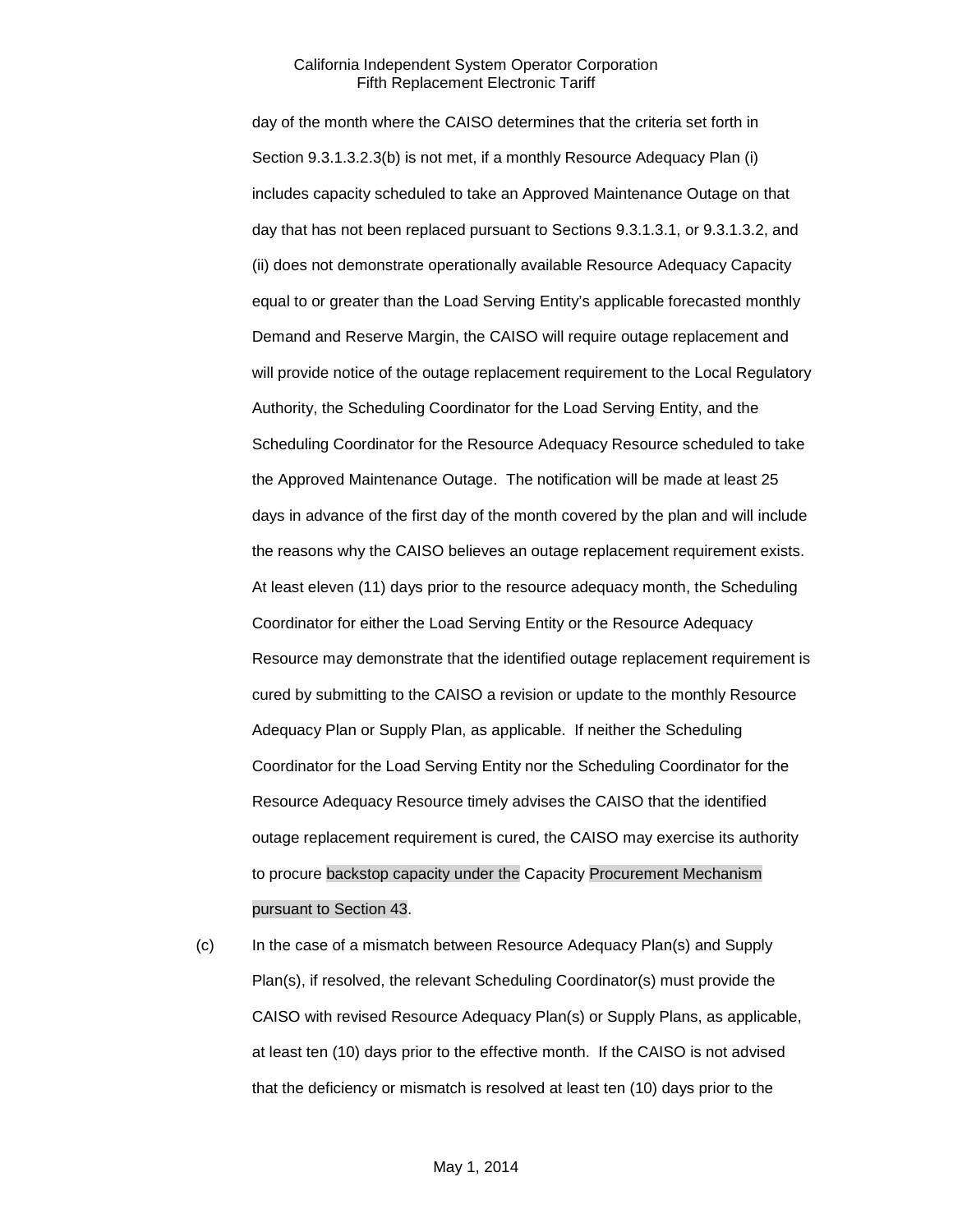effective month, the CAISO will use the information contained in the Supply Plan to set the obligations of Resource Adequacy Resources under this Section 40 and/or to assign any costs incurred under this Section 40 and Section 43.

#### **40.7.1 Other Compliance Issues**

Scheduling Coordinators representing Generating Units, System Units or System Resources supplying Resource Adequacy Capacity that fail to provide the CAISO with an annual or monthly Supply Plan, as applicable, as set forth in Section 40.7, shall be subject to Section 37.6.1. Further, Scheduling Coordinators representing Generating Units, System Units or System Resources supplying Resource Adequacy Capacity that fail to provide the CAISO with information required for the CAISO to determine Net Qualifying Capacity shall not be eligible for inclusion in the Net Qualifying Capacity annual report under Section 40.4.2 for the next Resource Adequacy Compliance Year and shall be subject to any applicable Sanctions under Section 37.6.1.

# **40.7.2 Penalties For Non-Compliance**

The failure of a Resource Adequacy Resource or Resource Adequacy Capacity to be available to the CAISO in accordance with the requirements of this Section 40 or Section 9.3.1.3, and the failure to operate a Resource Adequacy Resource by placing it online or in a manner consistent with a submitted Bid or Generated Bid shall be subject to the applicable Sanctions set forth in Section 37.2.4. However, any failure of the Resource Adequacy Resource to satisfy any obligations prescribed under this Section 40 or Section 9.3.1.3 during a Resource Adequacy Compliance Year for which Resource Adequacy Capacity has been committed to a Load Serving Entity shall not limit in any way, except as otherwise established under Section 40.4.5 or requirements of the CPUC, Local Regulatory Authority, or federal agency, as applicable, the ability of the Load Serving Entity to whom the Resource Adequacy Capacity has been committed to use such Resource Adequacy Capacity for purposes of satisfying the resource adequacy requirements of the CPUC, Local Regulatory Authority, or federal agency, as applicable. In addition, a Reserve Sharing LSE shall not be subject to any sanctions, penalties, or other compensatory obligations under this Section 40 on account of a Resource Adequacy Resource's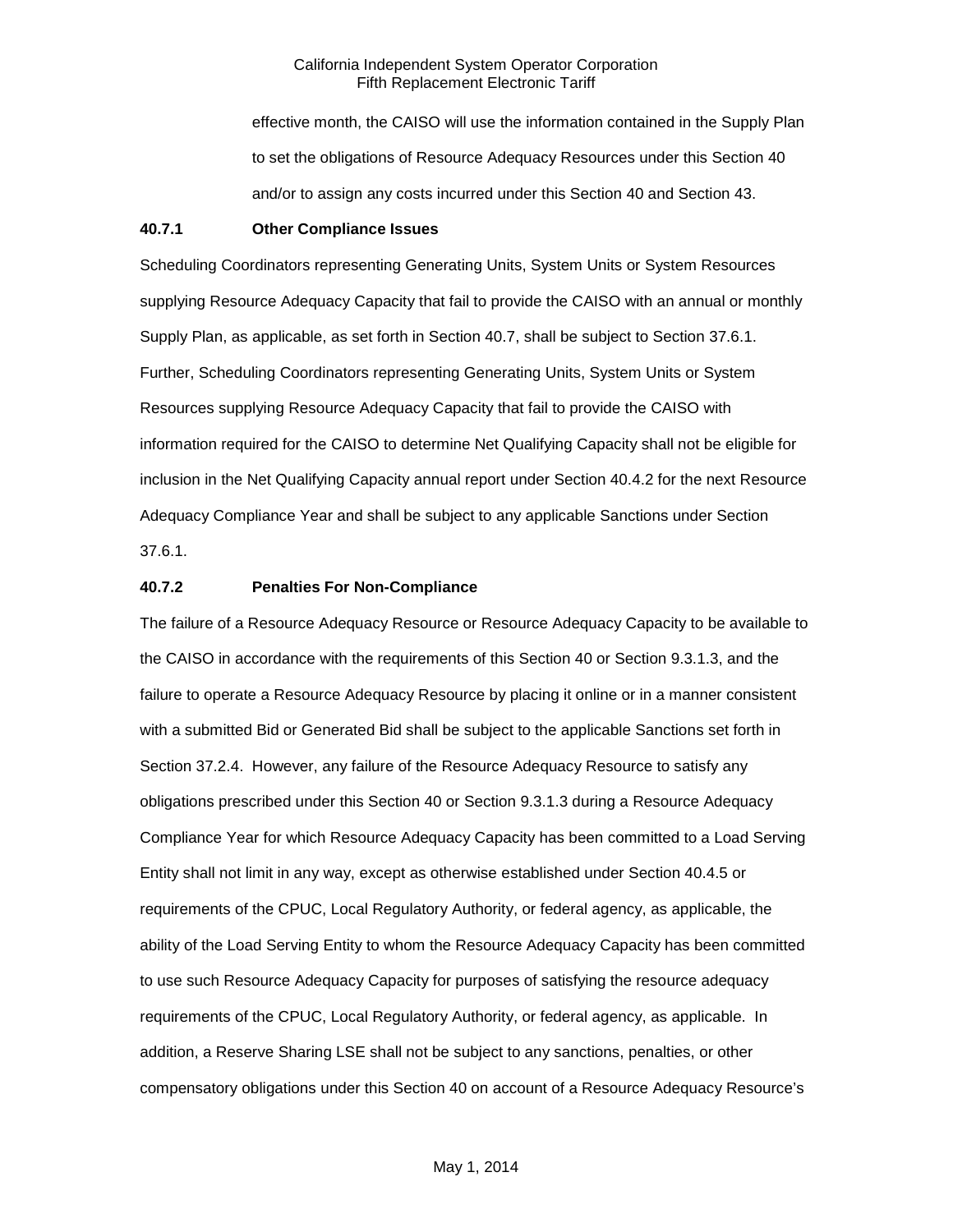satisfaction or failure to satisfy its obligations under this Section 40 or Section 9.3.1.3.

## **40.8 CAISO Default Qualifying Capacity Criteria**

#### **40.8.1 Applicability**

The criteria in this Section 40.8 shall apply only: (i) where the CPUC or Local Regulatory Authority has not established and provided to the CAISO criteria to determine the types of resources that may be eligible to provide Qualifying Capacity and for calculating Qualifying Capacity for such eligible resource types and (ii) until the CAISO has been notified in writing by the CPUC of its intent to overturn, reject or fundamentally modify the capacity-based framework in CPUC Decisions 04-01-050 (Jan. 10, 2004), 04-10-035 (Oct. 28, 2004), and 05-10-042 (Oct. 31, 2005). The types of resources specified in this Section 40.8.1 will be eligible to provide Qualifying Capacity to the extent they meet the criteria for each type of resource set forth in this Section 40.8.1.

#### **40.8.1.2 Nuclear and Thermal**

Nuclear and thermal Generating Units, other than Qualifying Facilities with Existing QF Contracts addressed in Section 40.8.1.8 below, must be a Participating Generator or a System Unit. The Qualifying Capacity of nuclear and thermal units, other than Qualifying Facilities addressed in Section 40.8.1.8, will be based on net dependable capacity defined by NERC Generating Availability Data System information.

### **40.8.1.3 Hydro**

Hydroelectric Generating Units, other than Qualifying Facilities with Existing QF Contracts, must be either Participating Generators or System Units. The Qualifying Capacity of a pond or Pumped-Storage Hydro Unit, other than a QF, will be determined based on net dependable capacity defined by NERC GADS minus variable head derate based on an average dry year reservoir level. The Qualifying Capacity of a pond or Pumped-Storage Hydro Unit that is a QF will be determined based on historic performance during the hours of noon to 6:00 p.m., using a three-year rolling average.

The Qualifying Capacity of all run-of-river hydro units, including Qualifying Facilities, will be based on net dependable capacity defined by NERC GADS minus an average dry year conveyance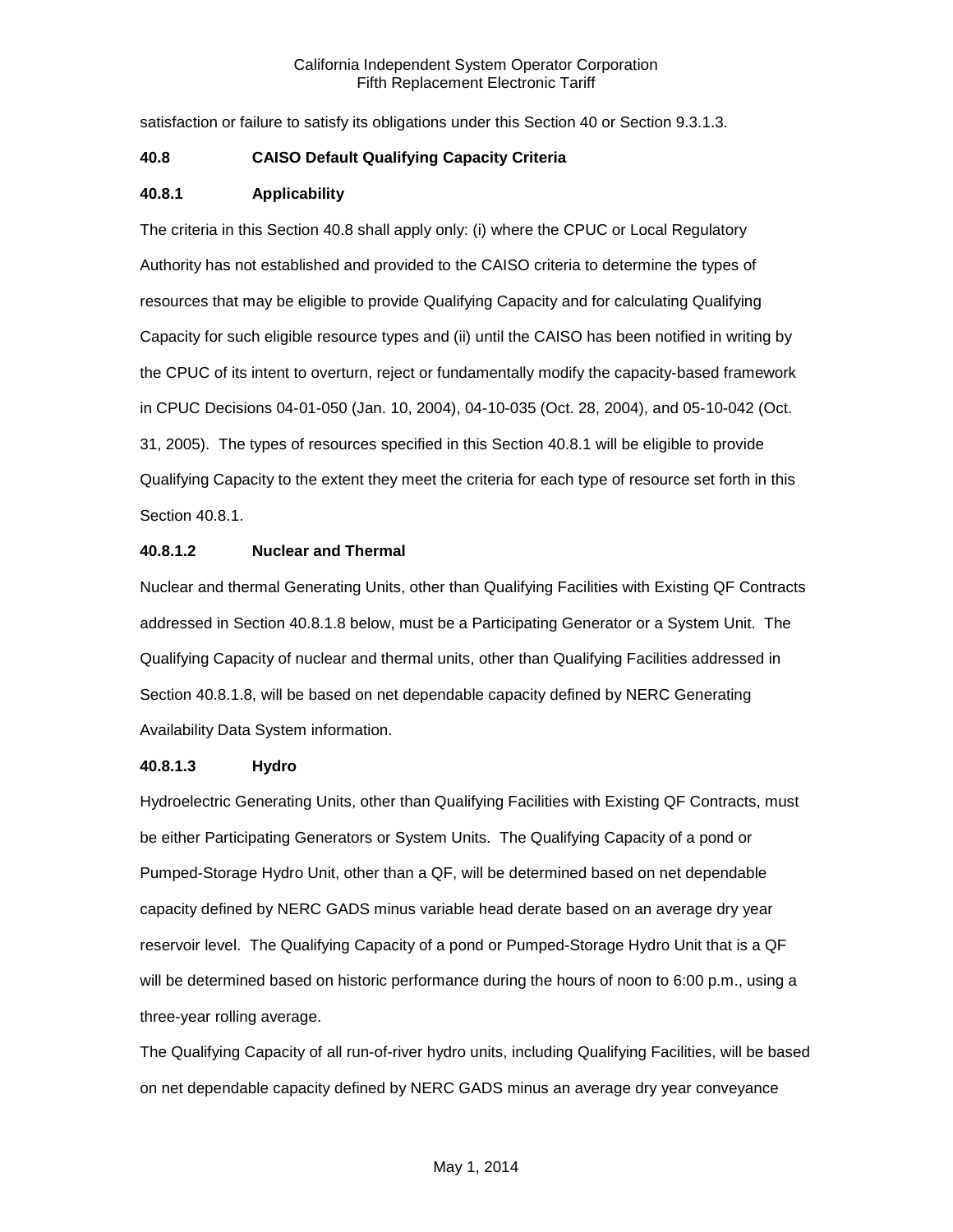flow, stream flow, or canal head derate. As used in this section, average dry year reflects a onein-five year dry hydro scenario (for example, using the 4th driest year from the last 20 years on record).

## **40.8.1.4 Unit-Specific Contracts**

Unit-specific contracts with Participating Generators or System Units will qualify as Resource Adequacy Capacity subject to the verification that the total MW quantity of all contracts from a specific unit do not exceed the total Net Qualifying Capacity (MW) consistent with the Net Qualifying Capacity determination for that unit.

## **40.8.1.5 Contracts with Liquidated Damage Provisions**

Firm Energy contracts with liquidated damages provisions, as generally reflected in Service Schedule C of the Western Systems Power Pool Agreement or the Firm LD product of the Edison Electric Institute pro forma agreement, or any other similar firm Energy contract that does not require the seller to source the Energy from a particular unit, and specifies a delivery point internal to the CAISO Balancing Authority Area entered into before October 27, 2005 shall be eligible to count as Qualifying Capacity until the end of 2008. A Scheduling Coordinator, however, cannot have more than twenty-five percent (25%) of its portfolio of Qualifying Capacity met by contracts with liquidated damage provisions for 2008.

#### **40.8.1.6 Wind and Solar**

As used in this Section, wind units are those wind Generating Units without backup sources of Generation and solar units are those solar Generating Units without backup sources of Generation. Wind and solar units, other than Qualifying Facilities with Existing QF Contracts, must be Participating Intermittent Resources or subject to availability provisions of Section 40.6.4.3.4.

The Qualifying Capacity of all wind or solar units, including Qualifying Facilities, for each month will be based on their monthly historic performance during that same month during the hours of noon to 6:00 p.m., using a three-year rolling average. For wind or solar units with less than three years operating history, all months for which there is no historic performance data will utilize the monthly average production factor of all units (wind or solar, as applicable) within the TAC Area,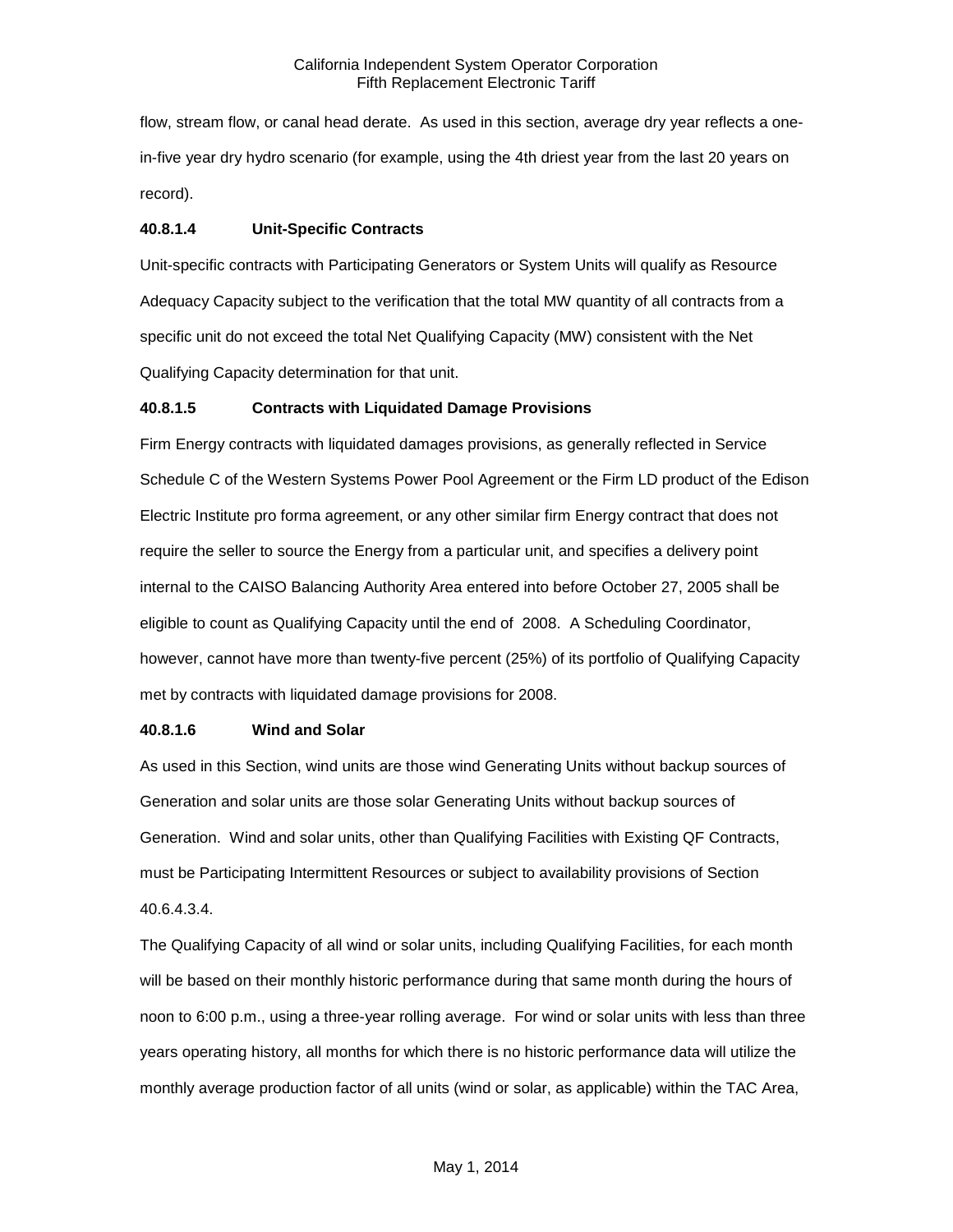or other production data from another area determined by the CAISO to be appropriate if the unit is not within a TAC Area, in which the Generating Unit is located.

# **40.8.1.7 Geothermal**

Geothermal Generating Units, other than Qualifying Facilities with Existing QF Contracts addressed in Section 40.8.1.8, must be Participating Generators or System Units. The Qualifying Capacity of geothermal units, other than Qualifying Facilities addressed in Section 40.8.1.8, will be based on NERC GADS net dependable capacity minus a derate for steam field degradation.

# **40.8.1.8 Treatment of Qualifying Capacity for Qualifying Facilities**

Qualifying Facilities must be subject to an effective Participating Generator Agreement or Net Scheduled Participating Generator Agreement or must be System Units, unless they have an Existing QF Contract. Except for hydro, wind, and solar Qualifying Facilities addressed pursuant to Sections 40.8.1.3 and 40.8.1.6, the Qualifying Capacity of Qualifying Facilities under Existing QF Contracts, will be based on historic monthly Generation output during the hours of noon to 6:00 p.m. (net of Self-provided Load) during a three-year rolling average.

# **40.8.1.9 Participating Loads**

The Qualifying Capacity of Participating Loads shall be the average reduction in Demand over a three-year period on a per Dispatch basis or, if the Load does not have three years of performance history, based on comparable evaluation data using similar programs. Loads of Participating Loads must be available at least 48 hours, and if the Loads can only be dispatched for a maximum of two hours per event, then only 0.89 percent of a Scheduling Coordinator's portfolio may be made up of such Loads.

## **40.8.1.10 Jointly-Owned Facilities**

A jointly-owned facility must be either a Participating Generator or a System Unit. The Qualifying Capacity for the entire facility will be determined based on the type of resource as described elsewhere in this Section 40.8.1. In addition, the Scheduling Coordinator must provide the CAISO with a demonstration of its entitlement to the output of the jointly-owned facility's Qualified Capacity and an explanation of how that entitlement may change if the facility's output is restricted.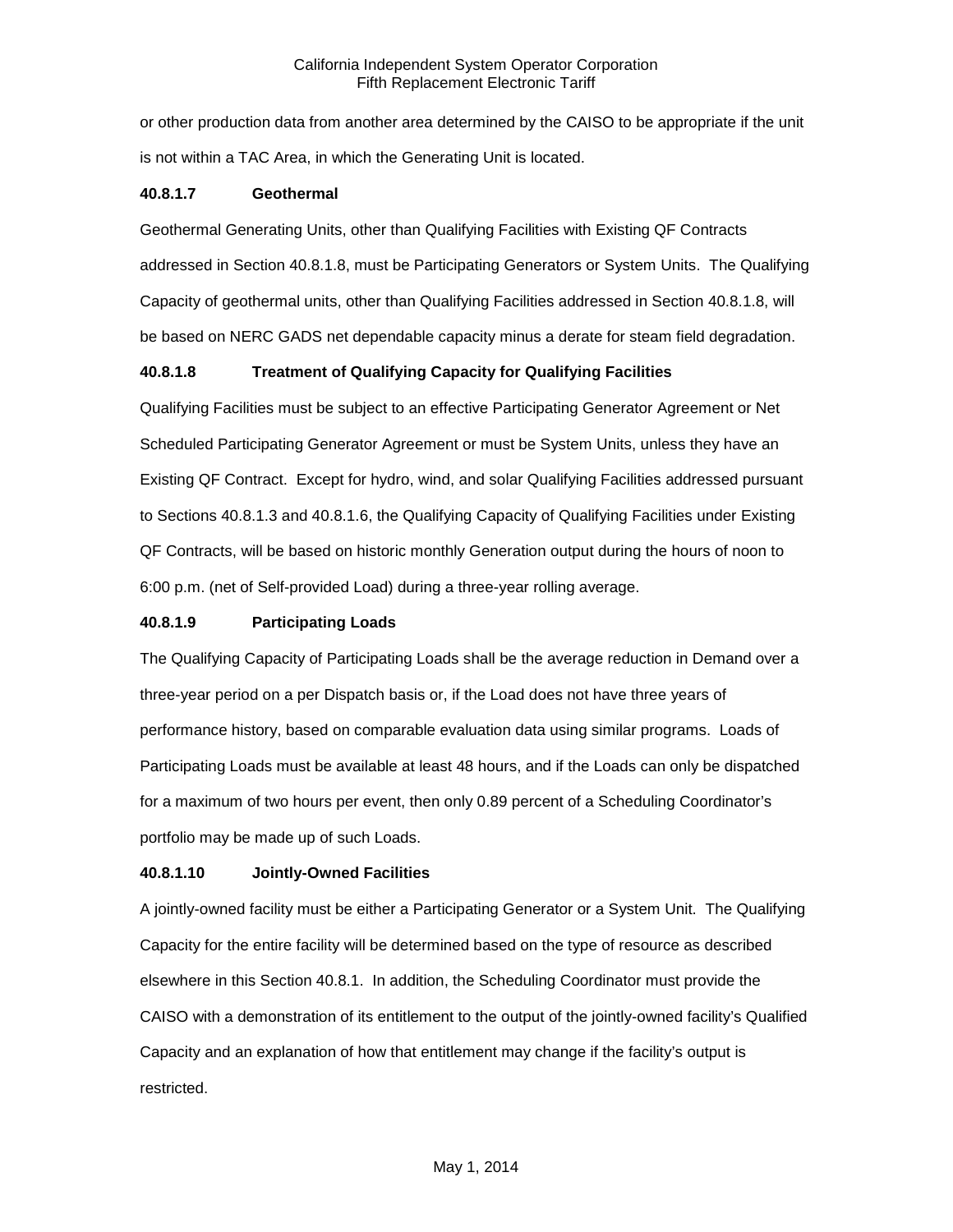# **40.8.1.11 Facilities under Construction**

The Qualifying Capacity for facilities under construction will be determined based on the type of resource as described elsewhere in this Section 40.8. In addition, the facility must have been in commercial operation for no less than one month to be eligible to be included as a Resource Adequacy Resource in a Scheduling Coordinator's monthly Resource Adequacy Plan.

## **40.8.1.12 System Resources and Pseudo-Ties**

## **40.8.1.12.1 Dynamic System Resources and Pseudo-Ties**

Dynamic System Resources and Pseudo-Ties of Generating Units to the CAISO Balancing Authority Area shall be treated similar to resources within the CAISO Balancing Authority Area, except with respect to the deliverability screen under Section 40.4.6.1 and with respect to the limitation on the Qualifying Capacity of wind and solar resources set forth in Section 40.8.1.6. However, eligibility as a Resource Adequacy Resource is contingent upon a showing by the Scheduling Coordinator that the Dynamic System Resource or Pseudo-Tie of a Generating Unit to the CAISO Balancing Authority Area has secured transmission through any intervening Balancing Authority Areas for the Operating Hours that cannot be curtailed for economic reasons or bumped by higher priority transmission and that the Load Serving Entity for which the Scheduling Coordinator is submitting Demand Bids has an allocation of import capacity at the import Scheduling Point under Section 40.4.6.2 that is not less than the Resource Adequacy Capacity provided by the Dynamic System Resource or Pseudo-Tie of a Generating Unit to the CAISO Balancing Authority Area.

# **40.8.1.12.2 Non-Dynamic System Resources**

For Non-Dynamic System Resources, the Scheduling Coordinator must demonstrate that the Load Serving Entity for which the Scheduling Coordinator is scheduling Demand has an allocation of import capacity at the import Scheduling Point under Section 40.4.6.2 that is not less than the Resource Adequacy Capacity from the Non-Dynamic System Resource. The Scheduling Coordinator must also demonstrate that the Non-Dynamic System Resource is covered by Operating Reserves, unless unit contingent, in the sending Balancing Authority Area. Eligibility as Resource Adequacy Capacity is contingent upon a showing by the Scheduling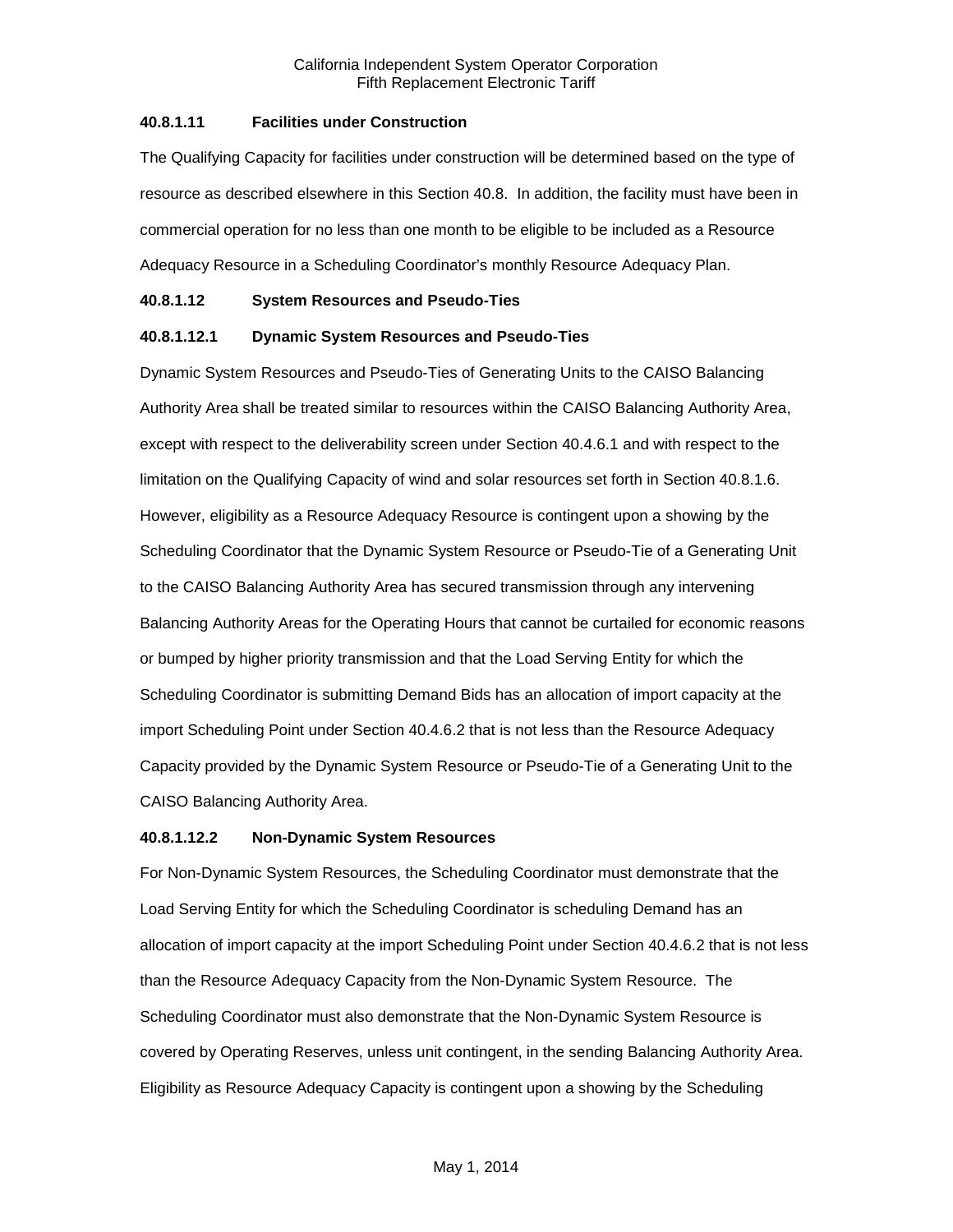Coordinator of the System Resource that it has secured transmission through any intervening Balancing Authority Areas for the Operating Hours that cannot be curtailed for economic reasons or bumped by higher priority transmission. With respect to Non-Dynamic System Resources, any inter-temporal constraints, such as multi-hour run blocks, must be explicitly identified in the monthly Resource Adequacy Plan, and no constraints may be imposed beyond those explicitly stated in the plan.

#### **40.8.1.13 Proxy Demand Resources**

The Qualifying Capacity of a Proxy Demand Resource, for each month, will be based on the resource's average monthly historic demand reduction performance during that same month during the Availability Assessment Hours, as described in Section 40.9.3, using a three-year rolling average. For a Proxy Demand Resource with fewer than three years of performance history, for all months for which there is no historic data, the CAISO will utilize a monthly megawatt value as certified and reported to the CAISO by the Demand Response Provider; otherwise, where available, the CAISO will use the average of historic demand reduction performance data available, by month, for a Proxy Demand Resource. Proxy Demand Resources must be available at least four (4) hours per month in which they are eligible to provide RA Capacity and must be dispatchable for a minimum of thirty (30) minutes per event within each of those months.

# **40.8.1.14 Reliability Demand Response Resources**

The Net Qualifying Capacity of a Reliability Demand Response Resource, for each month, will be based on the resource's average monthly historic demand reduction performance during that same month during the Availability Assessment Hours, as described in Section 40.9.3, using a three-year rolling average. For a Reliability Demand Response Resource with fewer than three years of performance history, for all months for which there is no historic data, the CAISO will use a monthly megawatt value as certified and reported to the CAISO by the Demand Response Provider; otherwise, where available, the CAISO will use the average of historic demand reduction performance data available, by month, for a Reliability Demand Response Resource.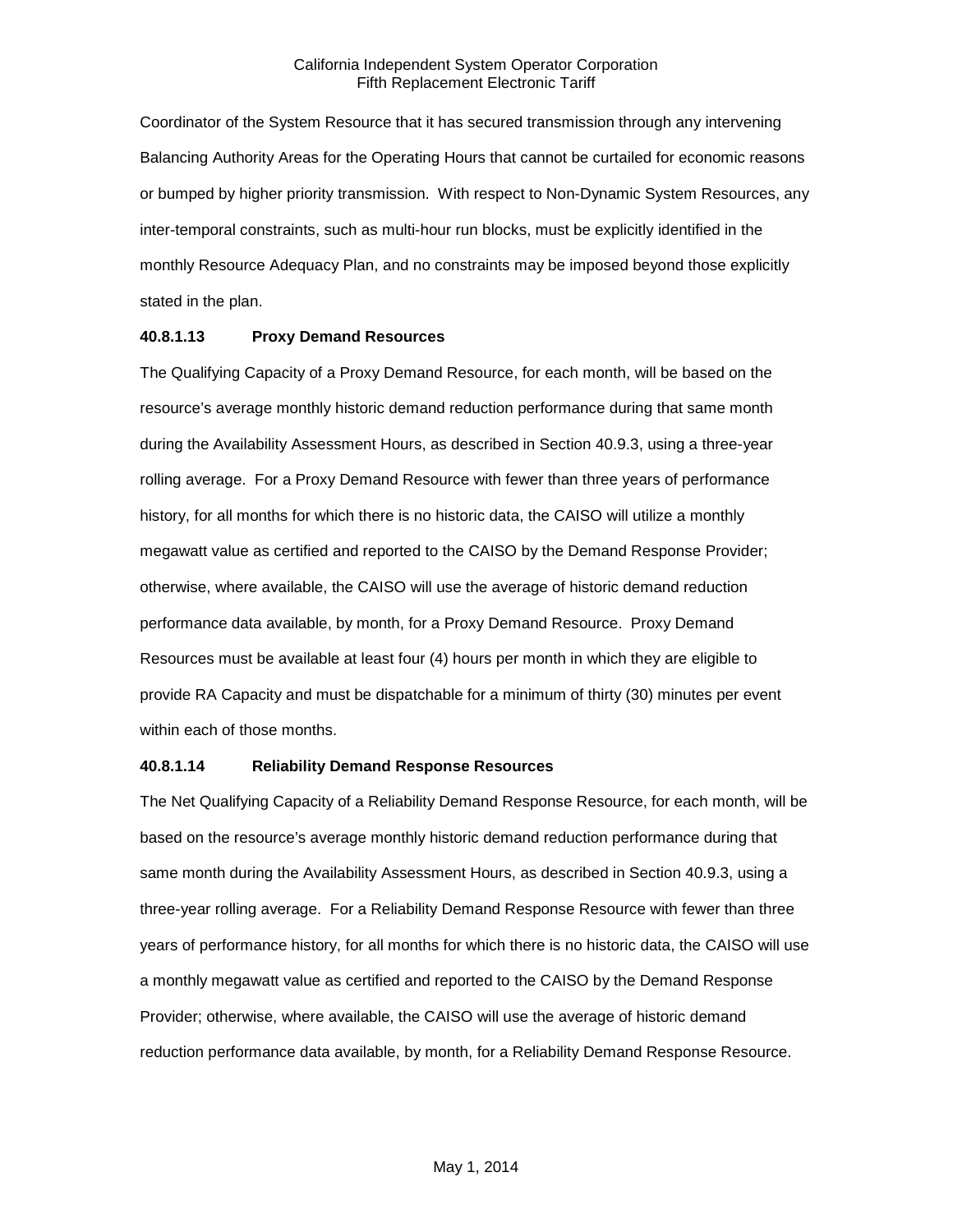# **40.9. Availability Standards And Payment; Non-Availability Charges**

### **40.9.1 General**

Except for the exemptions specified in Section 40.9.2, the CAISO will track the availability of Resource Adequacy Capacity during the Availability Assessment Hours of each month, as specified in Section 40.9.3, in order to determine the amount of Resource Adequacy Capacity that was available to the CAISO. Each non-exempt Resource Adequacy Resource will be subject to the Availability Standards determined in accordance with either Section 40.9.4 or 40.9.7, whichever is applicable, for each month during each Resource Adequacy Compliance Year, starting with the 2010 Resource Adequacy Compliance Year. Scheduling Coordinators for Resource Adequacy Resources will be subject to Non-Availability Charges or Availability Incentive Payments as specified in either Section 40.9.4 or Section 40.9.7, whichever is applicable. MW values or percentages used by the CAISO in this Section 40.9 will be calculated to no less than two decimal places.

## **40.9.2 Exemptions**

The following exemptions apply to the CAISO's Availability Standards program of this Section 40.9:

- (1) Resources with a PMax less than one (1.0) MW will not be used to determine Availability Standards, will not be subject to Non-Availability Charges or Availability Incentive Payments, and will not be subject to the additional Outage reporting requirements of this Section 40.9.
- (2) Capacity under a resource specific power supply contract that existed prior to June 28, 2009 and Resource Adequacy Capacity that was procured under a contract that was either executed or submitted to the applicable Local Regulatory Authority for approval prior to June 28, 2009, and is associated with specific Generating Units or System Resources, will not be subject to Non-Availability Charges or Availability Incentive Payments. Such contracted Resource Adequacy Capacity, except for non Resource-Specific System Resources, will be included in the development of Availability Standards and will be subject to any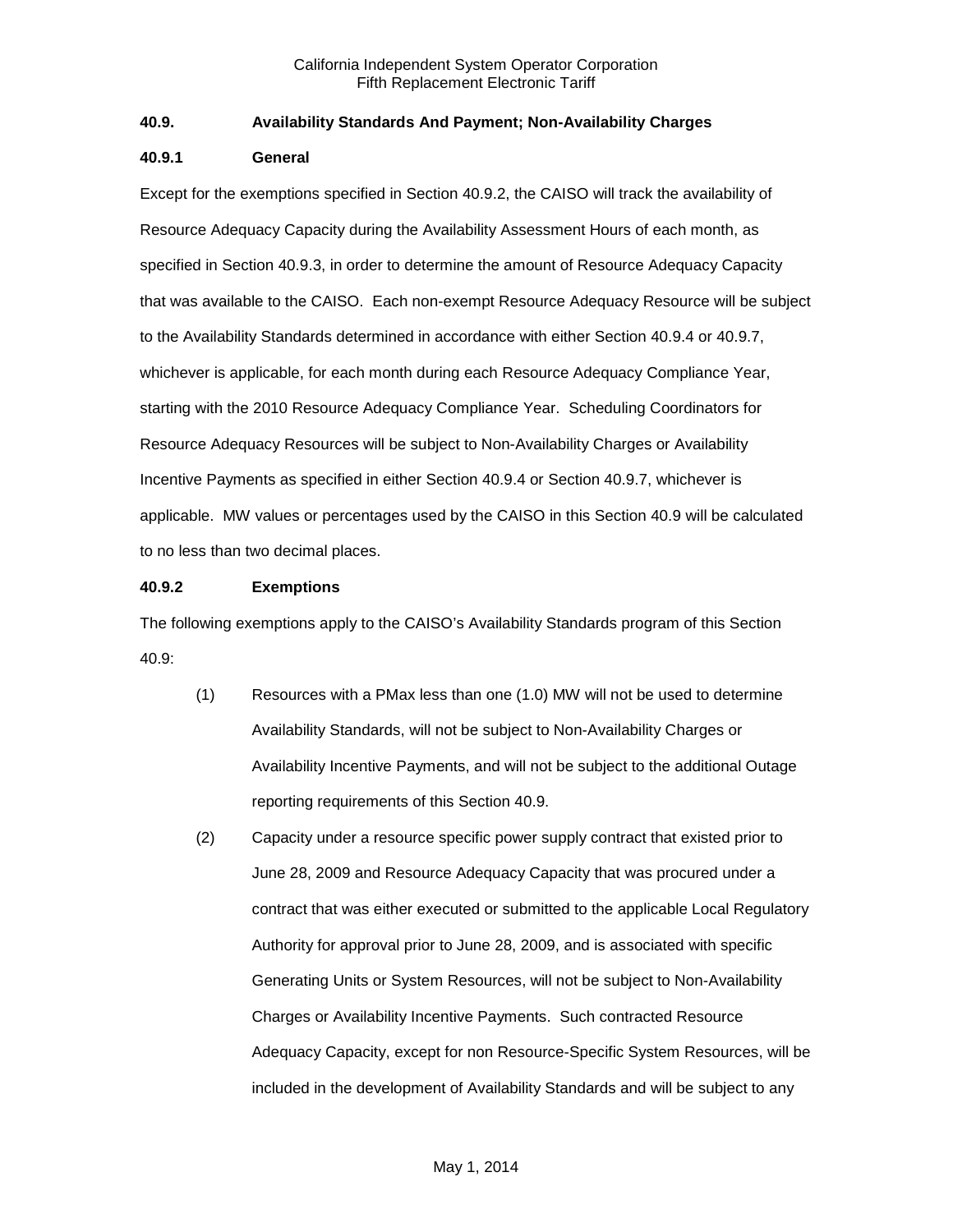Outage reporting requirements necessary for this purpose. The exemption will apply only for the initial term of the contract and to the MW capacity quantity and Resource Adequacy Resources specified in the contract prior to June 28, 2009. The exemption shall terminate upon the conclusion of the initial contract term. Exempt contracts may be re-assigned or undergo novation on or after June 28, 2009, but the exemption shall not apply for any extended contract term, increased capacity quantity or additional resource(s) beyond those specified in the contract prior to June 28, 2009, except as provided in Section 40.9.2(7) or 40.9.2(8). Scheduling Coordinators for Resource Adequacy Resources subject to these contracts will be required to certify the start date of the contract, the expiration date, the Resource ID(s), and the amount of Resource Adequacy Capacity associated with each Resource ID included in the contract. For Resource Adequacy Resources whose Qualifying Capacity value is determined by historical output, the capacity under a resource specific power supply contract or Resource Adequacy Capacity that was procured under a contract that was either executed or submitted to the applicable Local Regulatory Authority for approval that meets the requirements in this subsection (2) will not be subject to Non-Availability Charges or Availability Incentive Payments, except that the deadline date for either type of contract shall be August 22, 2010 instead of June 28, 2009.

(3) For a contract entered into prior to June 28, 2009 that provides for the amount of Resource Adequacy Capacity to increase during the original term of the contract, based on a ratio of the Resource Adequacy Resource's output or due to an addition of capacity, the exemption provided in subsection (2) of this Section 40.9.2 will apply to the additional capacity allowed under the contract; provided that the capacity increase (i) is expressly contained in the provisions of the contract, (ii) occurs during the primary term of the contract; and (iii) does not result from contract extensions or other amendments to the original terms and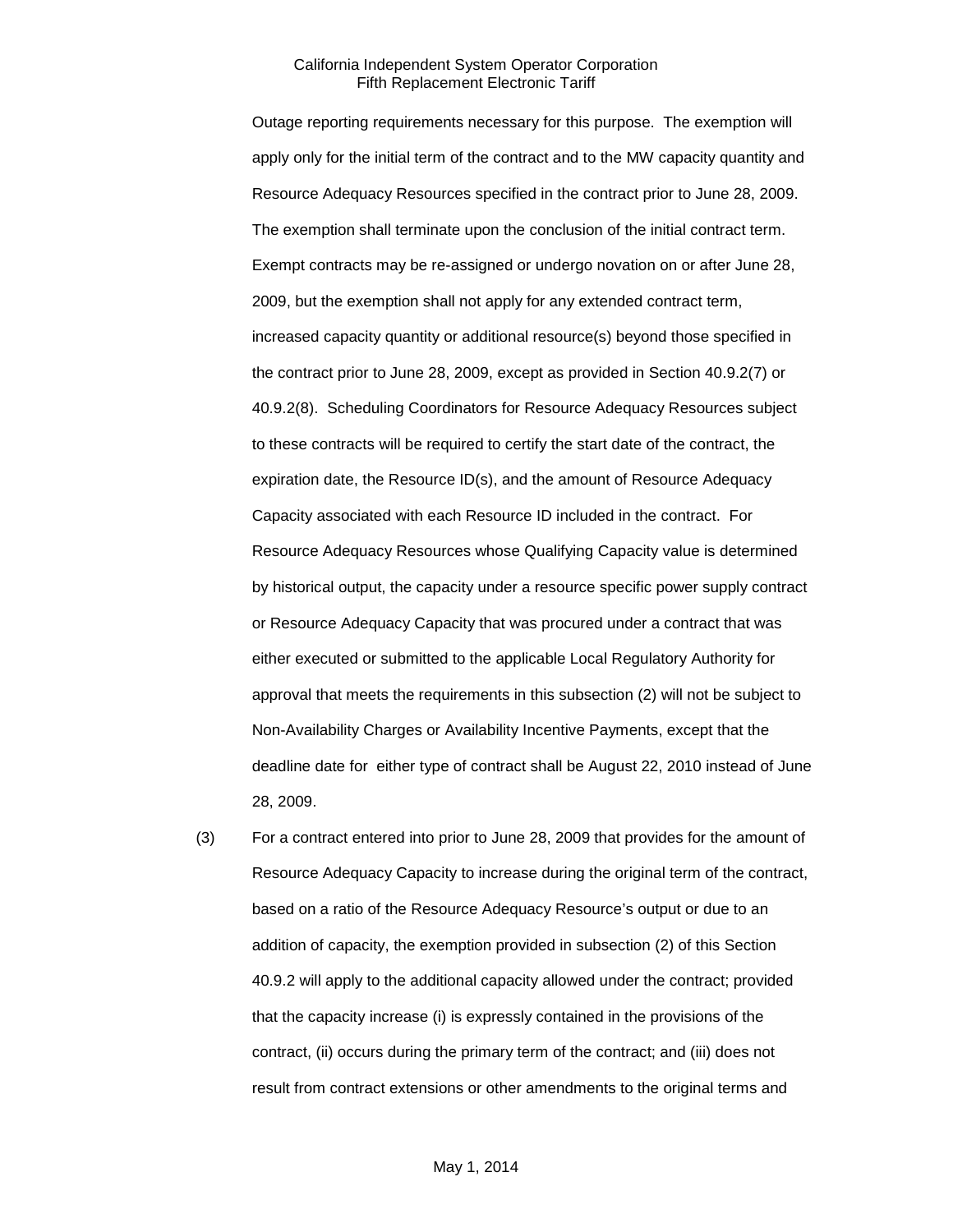conditions of the contract, except as provided in Section 40.9.2(7) or 40.9.2(8). Scheduling Coordinators for Resource Adequacy Resources subject to contracts that provide for such capacity increases or additions must include in their certification, in addition to the requirements of subsection (2) of this Section 40.9.2, (i) the citation to any contract provisions that might entitle them to increased exempt Resource Adequacy Capacity from the contracted resources during the primary term of the contract; (ii) the amount of additional capacity to which they might be entitled; and (iii) the actual effective date of the capacity increase. If the actual amount of capacity and/or the actual effective date of the capacity increase is not known at the time of the initial certification, the Scheduling Coordinator shall provide a supplemental certification(s) when this information becomes known. For Resource Adequacy Resources whose Qualifying Capacity value is determined by historical output the exemption provided in subsection (2) of this Section 40.9.2 will apply to an increase in the capacity under a resource specific power supply contract or Resource Adequacy Capacity that was procured under a contract that was either executed or submitted to the applicable Local Regulatory Authority for approval that meets the requirements in this subsection (3), except that the deadline date for either type of contract to be exempt shall be August 22, 2010 instead of June 28, 2009.

- (4) Demand response resources will not be used to determine Availability Standards, will not be subject to Non-Availability Charges or Availability Incentive Payments, and will not be subject to the additional Outage reporting requirements of this Section 40.9.
- (5) Resource Adequacy Capacity provided through contracts for Energy from nonspecified resources delivered within the CAISO Balancing Authority Area will not be used to determine Availability Standards, will not be subject to Non-Availability Charges or Availability Incentive Payments, and will not be subject to the additional Outage reporting requirements of this Section 40.9.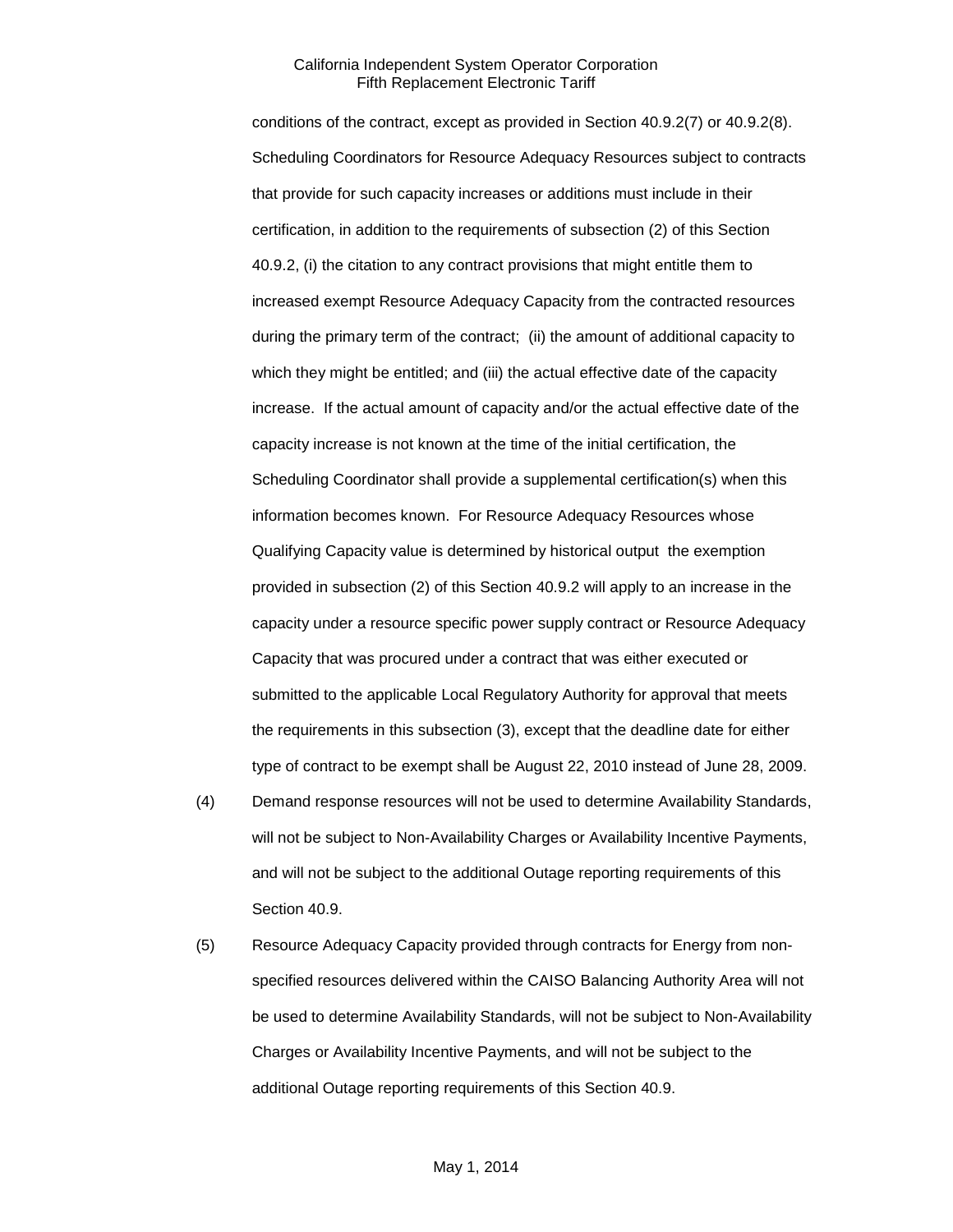- (6) Resource Adequacy Resources of a Modified Reserve Sharing LSE or a Load following MSS will be used to determine the Availability Standards and will be subject to any Outage reporting requirements necessary for this purpose. Non-Local Capacity Area Resource Adequacy Resources of a Modified Reserve Sharing LSE or a Load following MSS will not be subject to Non-Availability Charges or Availability Incentive Payments, but those entities shall remain responsible for any other applicable deficiency payments under this CAISO Tariff or the applicable MSS Agreement.
- (7) Scheduling Coordinators for resources with Existing QF Contracts or Amended QF Contracts that are Resource Adequacy Resources shall be exempt from the Outage reporting requirements of Section 40.9 if the resource previously provided Resource Adequacy Capacity under an Existing QF Contract that was exempt from the application of Non-Availability Charges and Availability Incentive Payments pursuant to Section 40.9.2(2) or 40.9.2(3). This exemption from the Outage reporting requirements of Section 40.9 shall end for each resource when the Existing QF Contract or Amended QF Contract terminates or it is no longer eligible for exemption under Section 40.9.2(2) or 40.9.2(3), or if requested by the Scheduling Coordinator for the resource, whichever is earlier.
- (8) Scheduling Coordinators for resources with Existing QF Contracts or Amended QF Contracts that are Resource Adequacy Resources shall be exempt from the Outage reporting requirements of Section 40.9, and will not be subject to Non-Availability Charges or Availability Incentive Payments, if the QF resource previously provided Resource Adequacy Capacity pursuant to an Existing QF Contract that was executed prior to the August 22, 2010 deadline for exemption under Section 40.9.2(2), and remained in effect pursuant to California Public Utilities Commission Decision 07-09-040 that extended the term of expiring contracts until such time as the new contracts resulting from that decision are available. This exemption from the Outage reporting requirements of Section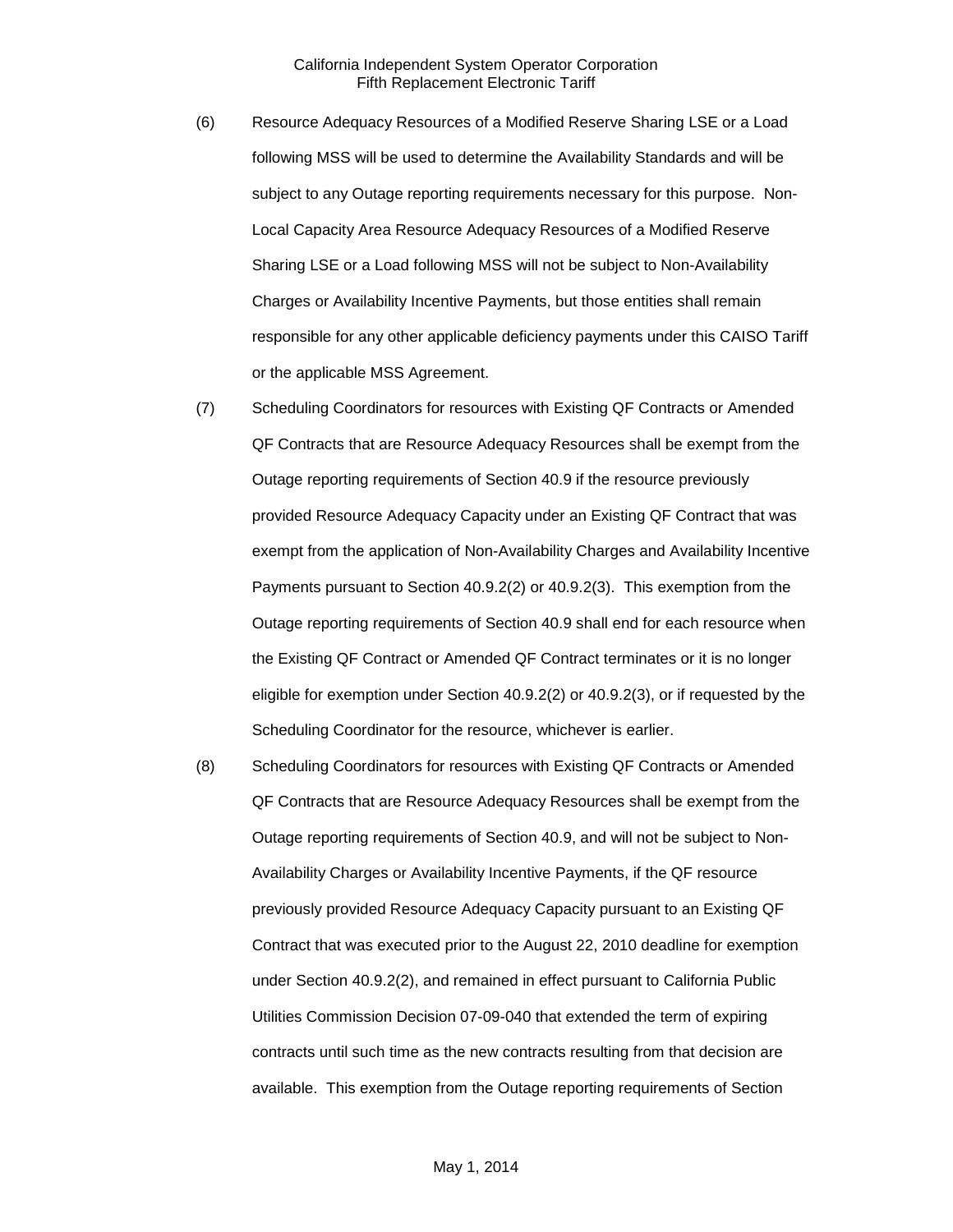40.9, and the Availability Incentive Payments and Non-Availability Charges, shall end for each resource when its Existing QF Contract or Amended QF Contract terminates or if requested by the Scheduling Coordinator for the resource, whichever is earlier.

Exclusions from the Availability Standards and Outage reporting requirements established in this Section 40.9 are for this Section 40.9 alone and do not affect any other obligation arising under the CAISO Tariff.

#### **40.9.3 Availability Assessment Hours**

The CAISO shall establish Availability Assessment Hours applicable for each month of each Resource Adequacy Compliance Year, which shall be applied starting with Resource Adequacy Compliance Year 2010, in order to assess the extent to which each Resource Adequacy Resource has met the Availability Standards of this Section 40.9. The Availability Assessment Hours shall be a pre-defined set of hours in each month corresponding to the operating periods when high demand conditions typically occur and when the availability of Resource Adequacy Capacity is most critical to maintaining system reliability. The Availability Assessment Hours shall be comprised of five consecutive hours of each non-weekend, non-federal holiday day. The five hour period will vary by season as necessary such that, based on historical actual load data, the coincident peak load hour typically falls within the five-hour range each day during the month. The CAISO shall annually determine the five hour range for the Availability Assessment Hours for each month of the next Resource Adequacy Compliance year prior to the start of each Resource Adequacy Compliance Year and shall specify them in the Business Practice Manual.

#### **40.9.4 Availability Determinations**

This Section 40.9.4 addresses availability assessment for all Resource Adequacy Capacity, including the Resource Adequacy Capacity of Resource-Specific System Resources, subject to the Section 40.9 Availability Standards program; however, this Section 40.9.4 does not apply to Resource Adequacy Capacity provided by non-Resource-Specific System Resources which are addressed in Section 40.9.7.

#### **40.9.4.1 Availability Standard**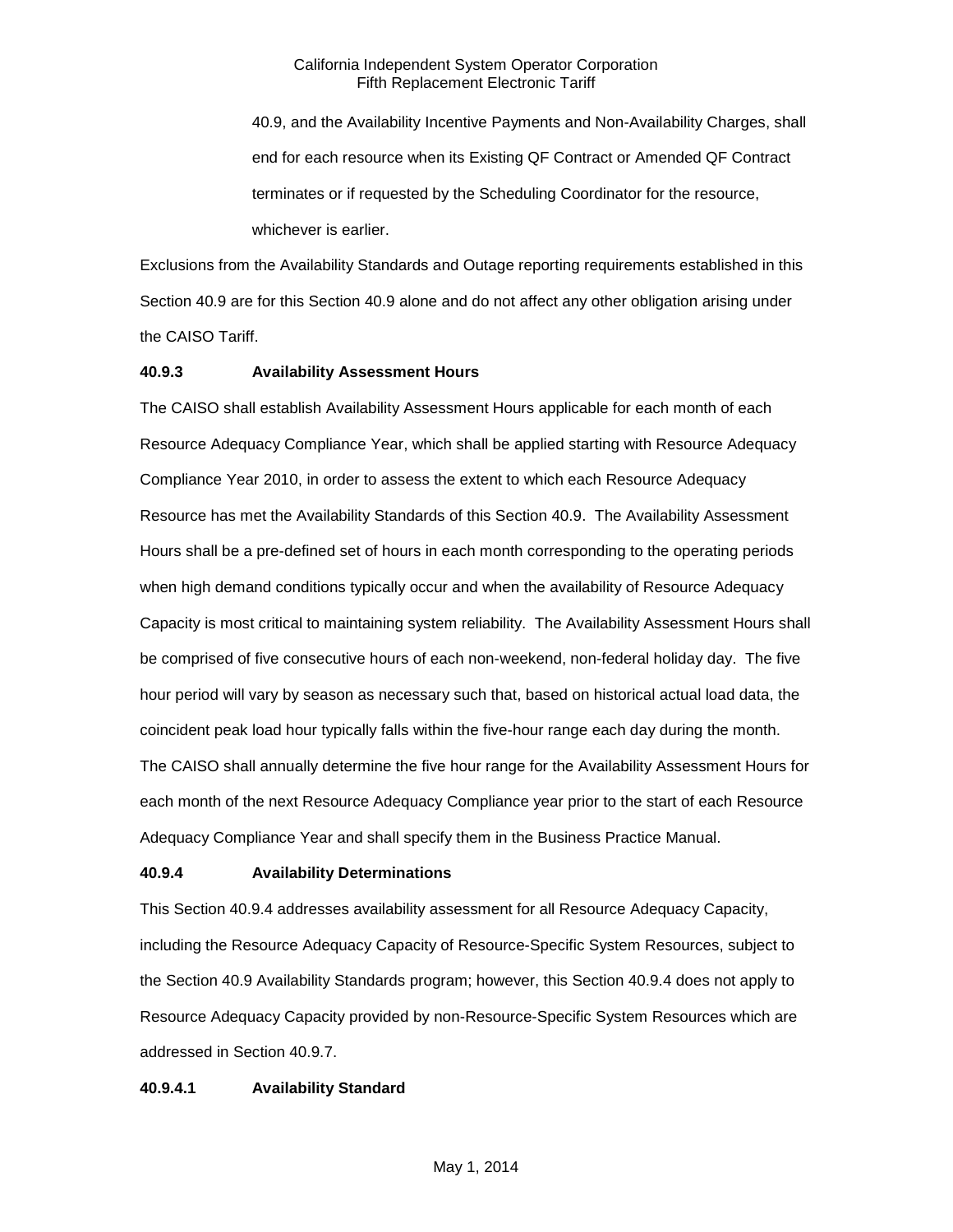The CAISO shall calculate and publish the monthly Availability Standards for Resource Adequacy Compliance Year 2010 no later than forty five (45) days after a FERC order approving this section and by July 1 prior to each Resource Adequacy Compliance Year thereafter. For Resource Adequacy Compliance Year 2010, the monthly Availability Standards applicable to Resource Adequacy Resources subject to this Section 40.9.4 will be based on the historical availability of Resource Adequacy Resources during the Availability Assessment Hours of the corresponding months during the period from June 2006 through December 2008. For subsequent years, the monthly Availability Standards will be based on historical availability for the Availability Assessment Hours over the previous three years. Each monthly Availability Standard will be calculated as the sum of the available Resource Adequacy Capacity of the included Resource Adequacy Resources across all the Availability Assessment Hours of the month, divided by the sum of the designated Resource Adequacy Capacity for the same set of hours and resources, and multiplied by 100 to obtain a number between zero (0) and one hundred percent (100%). For the purpose of determining the available Resource Adequacy Capacity in each month, the CAISO will use the Outage information reported in SLIC and, when available, the Outage reports submitted pursuant to Section 40.9.5. To ensure consistency between the calculation of the monthly Availability Standard and the calculation of each resource's monthly availability, the data utilized for both calculations will be in accordance with the provisions of Sections 40.9.4.2. All Resource Adequacy Resources except for the following will be included in the calculation of the Availability Standards:

- (1) Resource Adequacy Resources exempted in Section 40.9.2;
- (2) Non-Resource-Specific System Resources;
- (3) Resources between one (1) MW and ten (10) MW subject to the reporting requirements of Section 40.9.5, until such time that the CAISO has received the outage reports and can begin to utilize the data; and
- (4) Use-Limited Resources for Compliance Year 2010 and 2011.

#### **40.9.4.2 Availability Calculation for a Resource Adequacy Resource**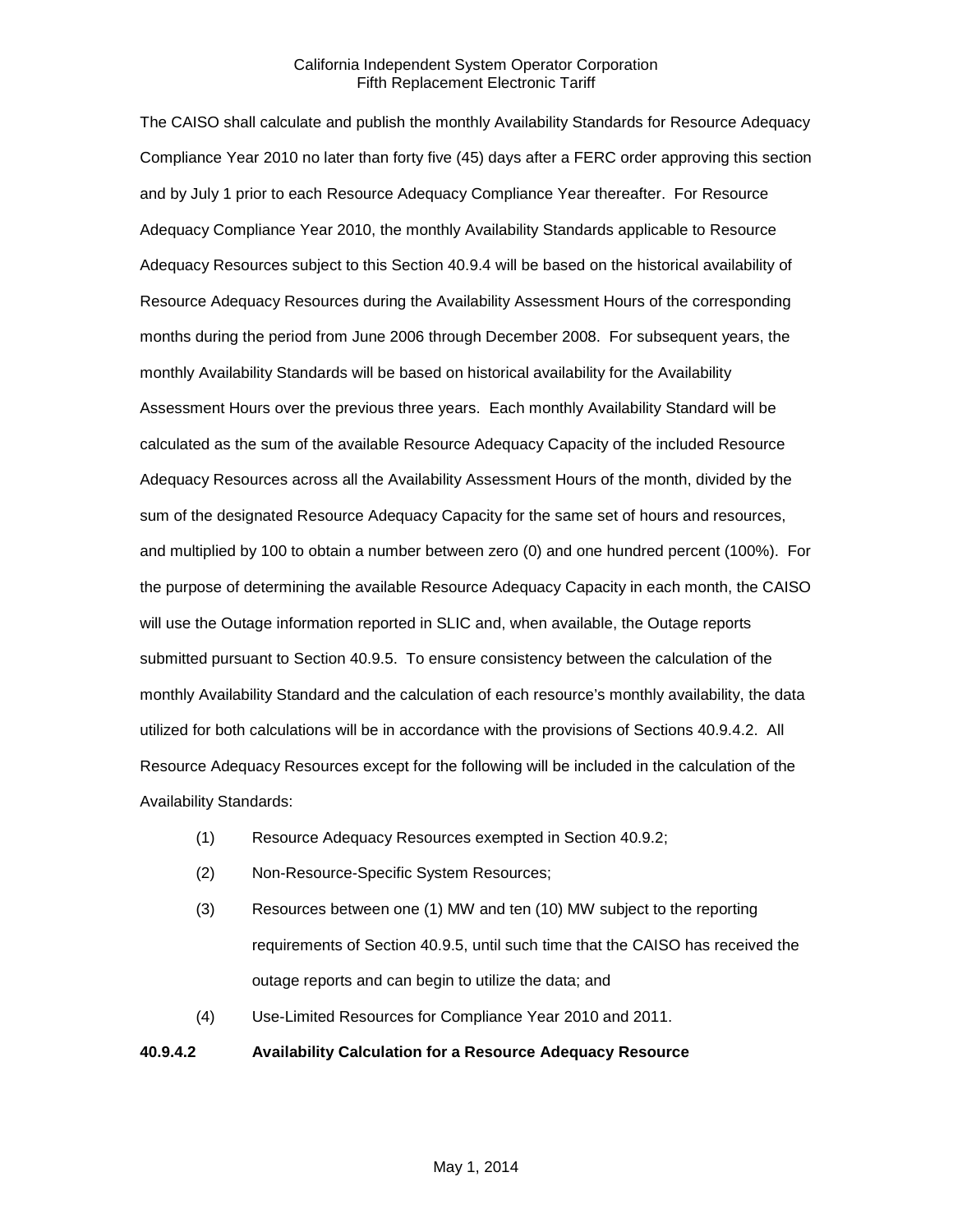The CAISO will calculate the monthly availability for each Resource Adequacy Resource subject to this Section 40.9.4 as follows:

The sum of the hourly available Resource Adequacy Capacity of the resource over all Availability Assessment Hours of the month, divided by the sum of the hourly Resource Adequacy Capacity of the resource as designated in the Supply Plan for the resource for those hours, and multiplied by 100 to obtain a number between zero percent (0%) and one hundred percent (100%).

- (c) A Resource Adequacy Resource will be determined to be less than one hundred percent (100%) available in a given month if it has any Forced Outages or temperature-related ambient de-rates that impact the availability of its designated Resource Adequacy Capacity during the Availability Assessment Hours of that month.
- (d) For Resource Adequacy Resources whose Qualifying Capacity value is determined by historical output, its hourly available Resource Adequacy Capacity for each Availability Assessment Hour will be determined from three components: the total actual amount of Energy the resource delivered during that hour; Resource Adequacy Capacity of the resource as designated in its Supply Plan; and the resource's Net Qualifying Capacity as reduced for that hour by the same percentage by which any Forced Outages or temperature-related ambient derates reduced the resource's capacity from its PMax capacity. If the total actual amount of Energy delivered by the resource in an Availability Assessment Hour is greater than or equal to the amount of Resource Adequacy Capacity designated in the Supply Plan, the hourly available Resource Adequacy Capacity for the hour will equal the resource's Resource Adequacy Capacity as designated in its Supply Plan. If the total actual amount of Energy delivered by the resource in an Availability Assessment Hour is less than the amount of Resource Adequacy Capacity designated in the Supply Plan, the available Resource Adequacy Capacity of the resource for that hour will be the higher of the total actual Energy the resource delivered in that hour or the resource's Net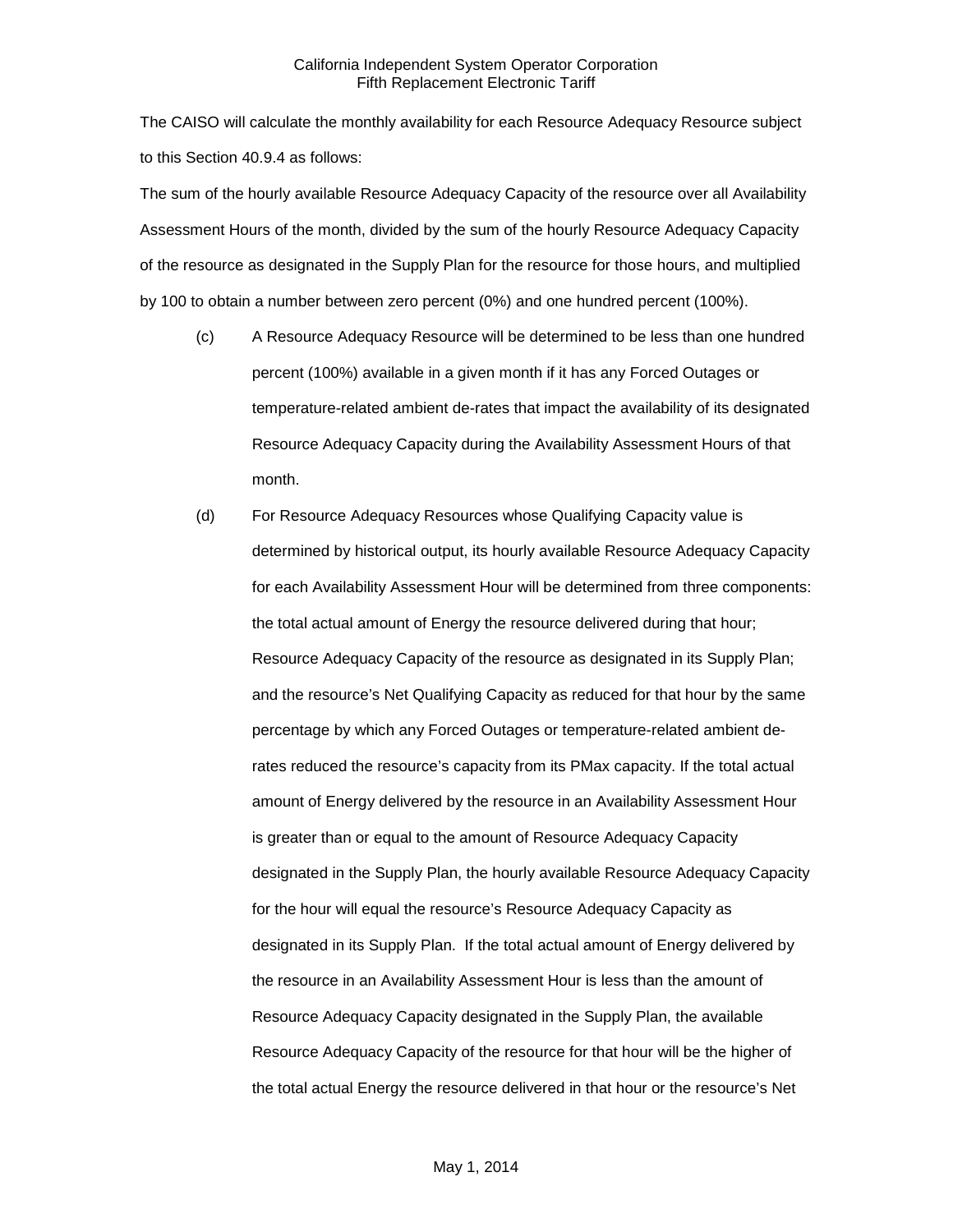Qualifying Capacity as reduced for that hour by the same percentage by which any Forced Outages or temperature-related ambient de-rates reduced the resource's capacity from its PMax capacity. The Resource Adequacy Capacity for each resource will be determined in accordance with the following formula:

Hourly Available Resource Adequacy Capacity = Min (RA Capacity, Max (Actual Energy, Proportional Derated Capacity))

Where:

RA Capacity = Resource Adequacy Capacity designated in the Supply Plan

Actual Energy = Total actual Energy delivered by the resource in the Availability Assessment Hour

Proportional Derated Capacity = Resource's Net Qualifying Capacity as reduced for that hour by the same percentage by which any Forced Outages or temperature-related ambient de-rates reduced the resource's capacity from its PMax capacity

If the SC for the Resource Adequacy Resource requests to convert from a Forced Outage to a Maintenance Outage in accordance with Section 9.3.3, the SC must terminate the existing Forced Outage and submit a new request for a Maintenance Outage. In the event the CAISO rejects the request to convert from a Forced Outage to a Maintenance Outage due to reliability criteria, the Outage will not be converted and the Forced Outage will continue. Outages properly submitted for temperature-related ambient derates for a Use Limited Resource will be counted against its availability only until such time as the Use Limited Resource reaches its energy limit constraint, at which time such Outages or derates will no longer count against the availability of the Use Limited Resource for the relevant month.

The start and end times used in calculating the availability of each resource each month will be the Outage time reported in the SLIC system or through the alternative reporting process of Section 40.9.5 for resources not included in the SLIC system.

#### **40.9.4.2.1 RA Substitute Capacity**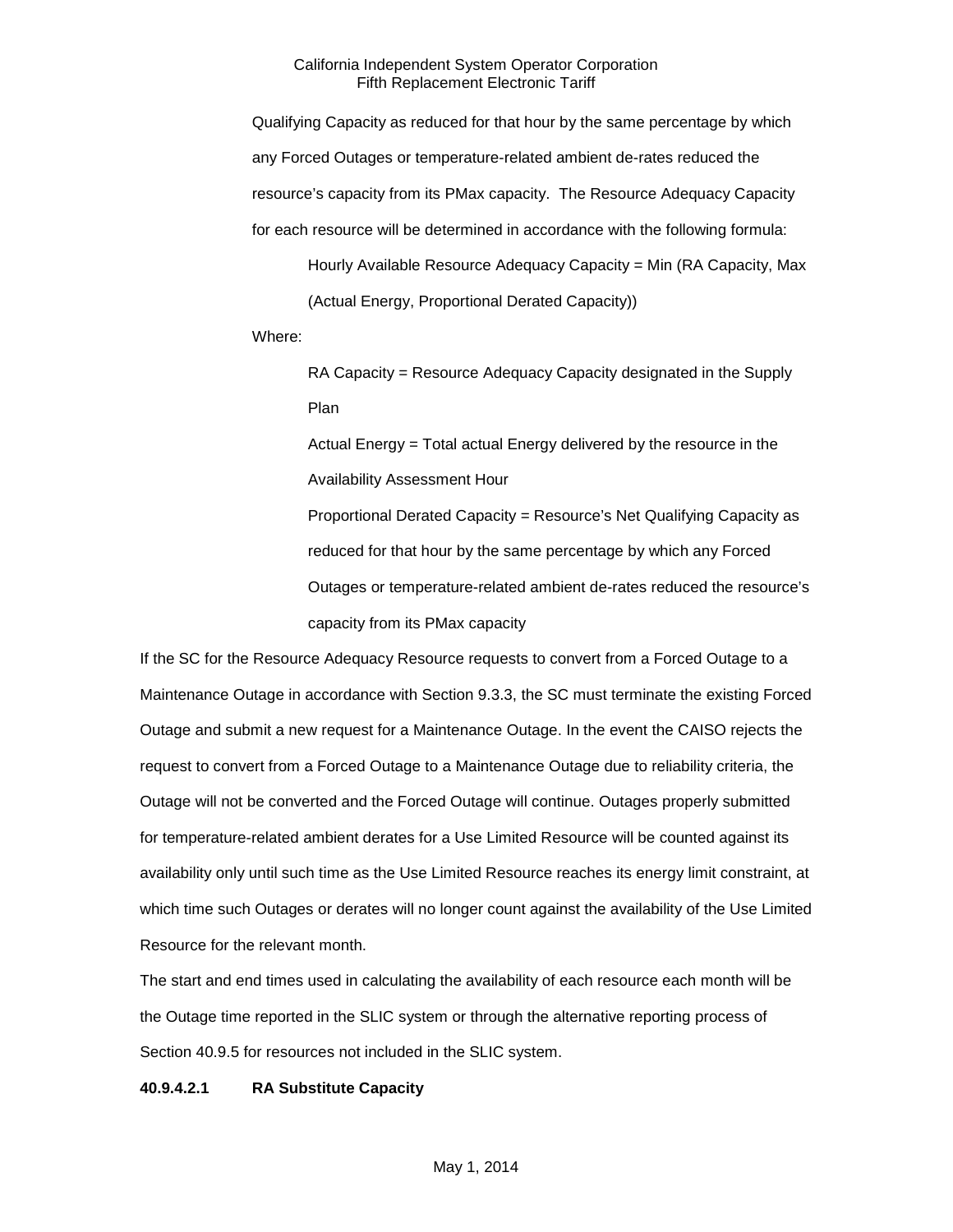(a) **Substitution Option.** A Scheduling Coordinator may provide RA Substitute Capacity for its Resource Adequacy Capacity that is on a Forced Outage or de-rate in order to mitigate the impact of the Forced Outage or de-rate on its Resource Adequacy Resource's availability calculation.

#### (b) **RA Substitute Capacity Availability.**

- (1) RA Substitute Capacity must be operationally available to the CAISO:
- (2) Capacity on, or scheduled to be on, a Forced Outage, Approved Maintenance Outage, or de-rate, is not operationally available and shall not qualify to be RA Substitute Capacity for the duration of the period that it is unavailable.
- (3) RA Replacement Capacity, RMR Capacity, CPM Capacity, and capacity committed to be Resource Adequacy Capacity in a monthly Supply Plan shall not qualify to be RA Substitute Capacity for the duration of that commitment.
- (4) RA Substitute Capacity shall not qualify to be RA Replacement Capacity, RMR Capacity, CPM Capacity, or Resource Adequacy Capacity in a monthly Supply Plan, for the duration of the substitution.
- (5) If a resource provides RA Substitute Capacity for multiple Resource Adequacy Resources under Section 40.9.4.2.1(f), the same capacity committed as RA Substitute Capacity for one Resource Adequacy Resource shall not qualify as RA Substitute Capacity for a different Resource Adequacy Resource during the same substitution period.
- (6) RA Substitute Capacity will be treated as Resource Adequacy Capacity during the period of substitution for purposes of a Forced Outage or de-rate allocation.
- (c) **Local Capacity Area Resource Substitution.**
	- (1) **Pre-Qualification.** A Scheduling Coordinator for a Local Capacity Area Resource Adequacy Resource may pre-qualify alternate resources for substitution by submitting a prequalification request to the CAISO in accordance with the form and schedule specified in the Business Practice Manual. If the alternate resource is located at the same bus as the Local Capacity Area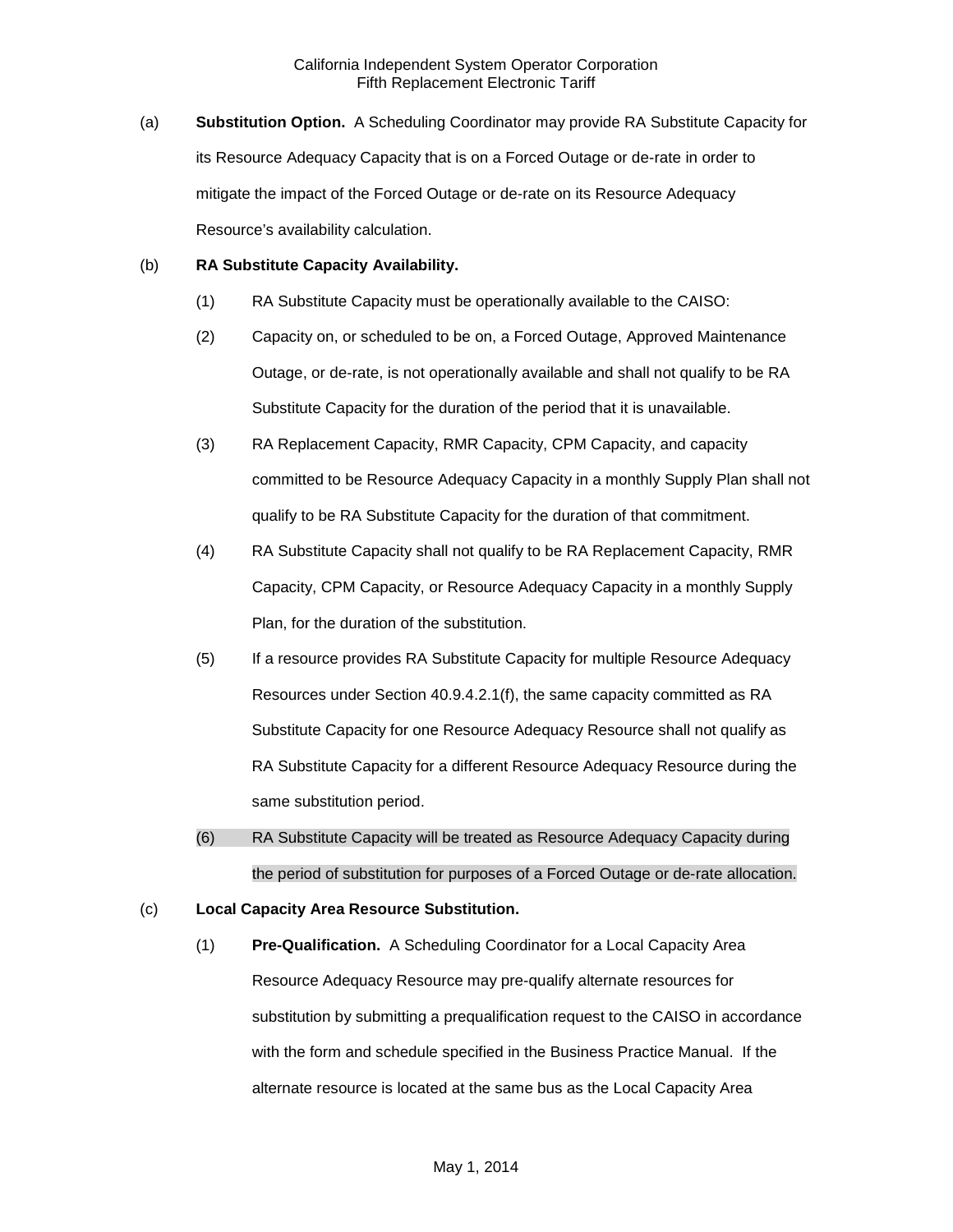Resource Adequacy Resource for which it would substitute and has similar operational characteristics, the CAISO will approve the pre-qualification request for use of the substitute resource in the subsequent Resource Adequacy Compliance Year. To use a pre-qualified resource as RA Substitute Capacity, the Scheduling Coordinator for the Local Capacity Area Resource Adequacy Resource must submit a substitution request prior to or in real time, and the resource must meet the requirements in Section 40.9.4.2.1(b).

- (2) **Non-Pre-Qualified Substitution.** A Scheduling Coordinator for a Local Capacity Area Resource Adequacy Resource that has a Forced Outage or de-rate may, prior to the close of the Day-Ahead Market for the next Trading Day, request to provide RA Substitute Capacity from a non-pre-qualified resource. The CAISO will grant the request if the alternate resource meets the requirements in Section 40.9.4.2.1(b) and (i) is located at the same bus as the Local Capacity Area Resource Adequacy Resource and meets the CAISO's operational needs, or (ii) if not located at the same bus, is located in the same Local Capacity Area, and meets the CAISO's effectiveness and operational needs, including size of resource, as determined by the CAISO in its reasonable discretion.
- (d) **Non-Local Capacity Area Resource Substitution.** A Scheduling Coordinator for a non-Local Capacity Area Resource Adequacy Resource that has a Forced Outage or de-rate that would count against its availability under Section 40.9.4.2, may, prior to the close of the Day-Ahead Market for the next Trading Day, request to provide RA Substitute Capacity from an alternate resource. A Scheduling Coordinator for an NRS-RA Resource that has a Forced Outage or de-rate that would count against its availability under Section 40.9.4.2, may, prior to the close of the Day-Ahead Market for the next Trading Day, request to provide RA Substitute Capacity from an alternate resource that is internal to the CAISO Balancing Area Authority (which does not include a Pseudo-Tie of a Generating Unit to the CAISO Balancing Authority Area) to be used in the place of the original resource. The CAISO will grant the request if the alternative resource (i) has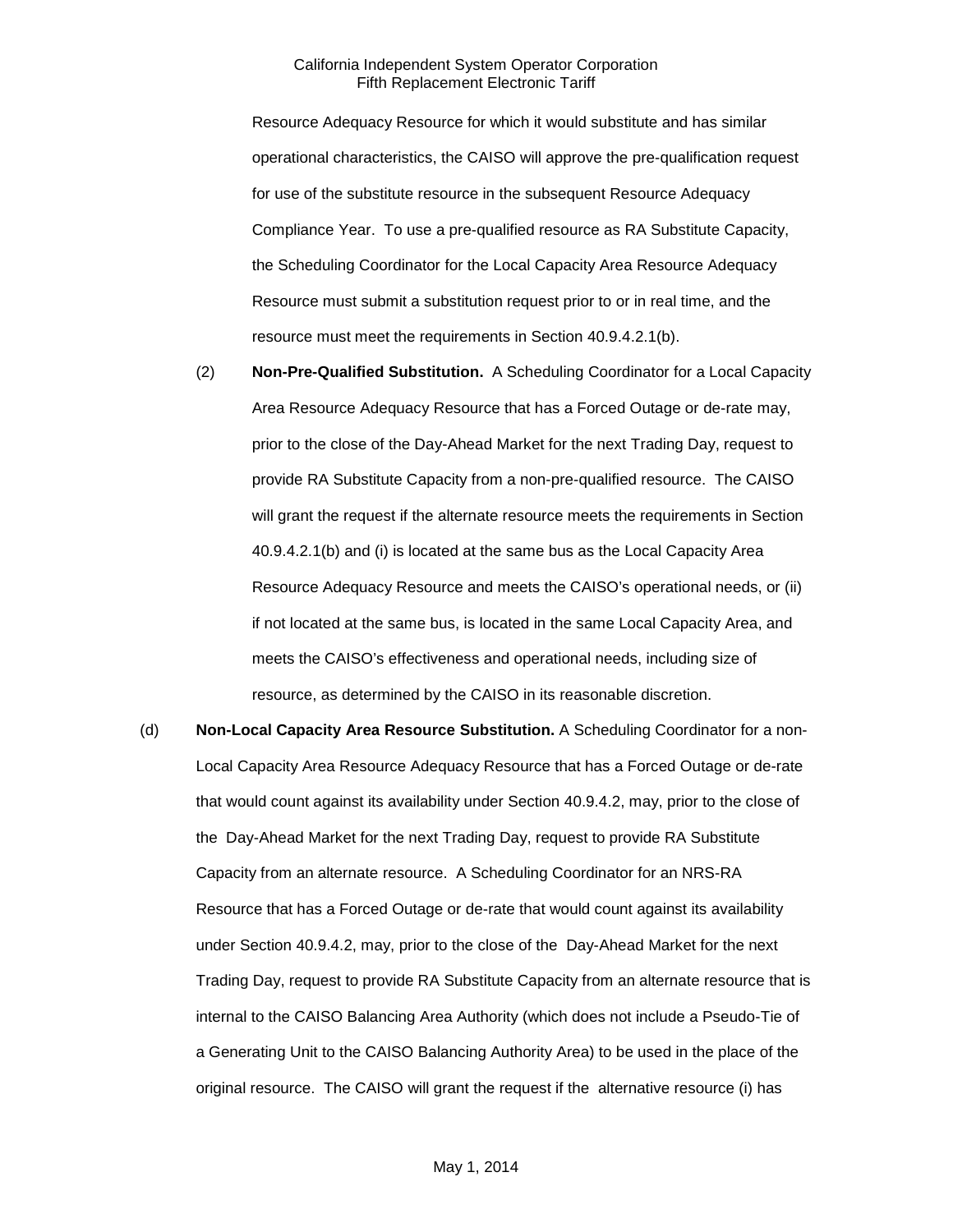adequate deliverable capacity to provide the RA Substitute Capacity, (ii) meets the requirements in Section 40.9.4.2.1(b), and (iii) meets the CAISO's effectiveness and operational needs, as determined by the CAISO in its reasonable discretion.

- (e) **RA Substitute Capacity From Multiple Resources.** The Scheduling Coordinator for Resource Adequacy Capacity on a Forced Outage or de-rate may request to substitute that capacity with RA Substitute Capacity from multiple alternate resources, including a resource already providing RA Substitute Capacity for one or more different Resource Adequacy Resources. The request must be submitted prior to the close of the Day-Ahead Market for the next Trading Day; except that, if each alternate resource is prequalified to provide RA Substitute Capacity for that Resource Adequacy Resource and if none of the alternate resources are already providing RA Substitute Capacity for another Resource Adequacy Resource, then the substitution request may be submitted in real time. If the request incudes an alternate resource providing RA Substitute Capacity for another resource adequacy resource during the same period, that alternate resource must submit a request to provide RA Substitute Capacity in accordance with Section 40.9.4.2.1(f).
	- (1) **Local Capacity Area Resources.** If the Scheduling Coordinator for an RA Local Capacity Area Resource on a Forced Outage or de-rate requests to substitute that capacity with RA Substitute Capacity from multiple resources, the CAISO will grant the request if the alternate resources are (i) located at the same bus as the Local Capacity Area Resource Adequacy Resource and pre-qualified under Section 40.9.4.2.1(c)(1), or (ii) if not located at the same bus, are located in the same Local Capacity Area and meet the CAISO's effectiveness and operational needs, as determined by the CAISO in its reasonable discretion.
	- (2) **Non-Local Capacity Area Resources.** If the Scheduling Coordinator for a non-Local Capacity Area Resource Adequacy Resource or an NRS-RA Resource on a Forced Outage or de-rate requests to substitute that capacity with RA Substitute Capacity from multiple resources, the CAISO will grant the request if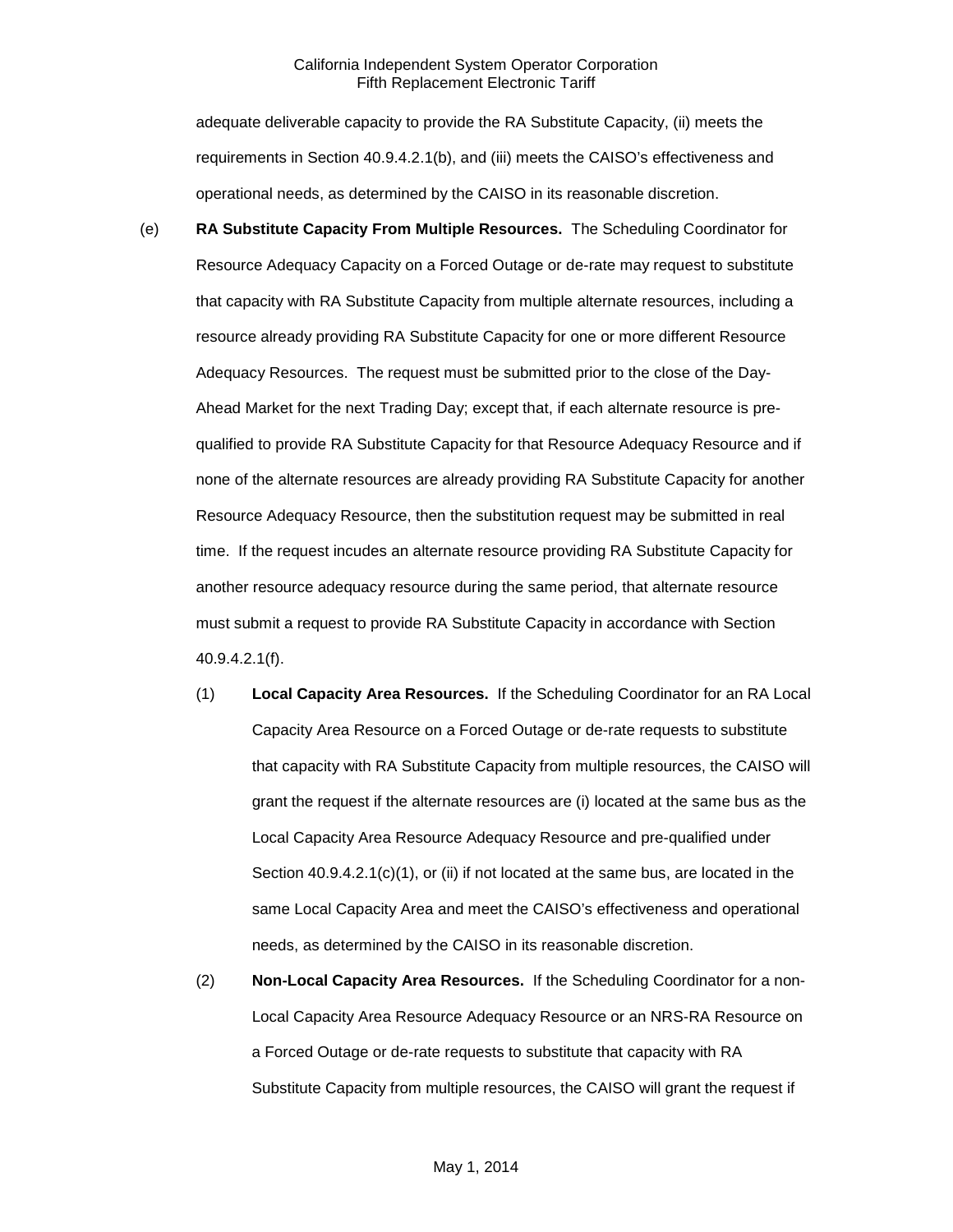the alternate resources are located within the CAISO Balancing Authority Area, meet the requirements in Section 40.9.4.2.1(b), and meet the CAISO's effectiveness and operational needs, as determined by the CAISO in its reasonable discretion.

(f) **Multiple Substitution By One Resource.** A resource may provide RA Substitute Capacity for no more than two Resource Adequacy Resources at the same time. The Scheduling Coordinator for a resource already providing RA Substitute Capacity may request approval to provide RA Substitute Capacity for a second Resource Adequacy Resource on a Forced Outage or de-rate through the CAISO's manual process. The request must be submitted prior to the close of the Day-Ahead Market for the next Trading Day. The CAISO will approve the request if the alternate resources are located within the CAISO Balancing Authority Area, meet the requirements in Section 40.9.4.2.1(b), and meet the CAISO's effectiveness and operational needs, as determined by the CAISO in its reasonable discretion.

#### (g) **Approval of Multiple Substitution By One Resource.**

Within five Business Days of receiving the substitution request through the manual process, the CAISO will respond to the request and include approved substitutions in CAISO systems. Approved substitutions shall be effective on the start date requested for the substitution.

- (h) **Resource Adequacy Obligation.** To the extent a resource provides RA Substitute Capacity, the resource must meet and comply with all requirements in Section 40 applicable to RA Substitute Capacity for the duration of the substitution.
- (i) **Treatment of Unbid Capacity.** If the Scheduling Coordinator for RA Substitute Capacity does not submit bids or Self-Schedules for all or a portion of that capacity in accordance with Section 40.6, the CAISO --
	- (1) will treat the unbid capacity as unavailable for purposes of Section 40.9;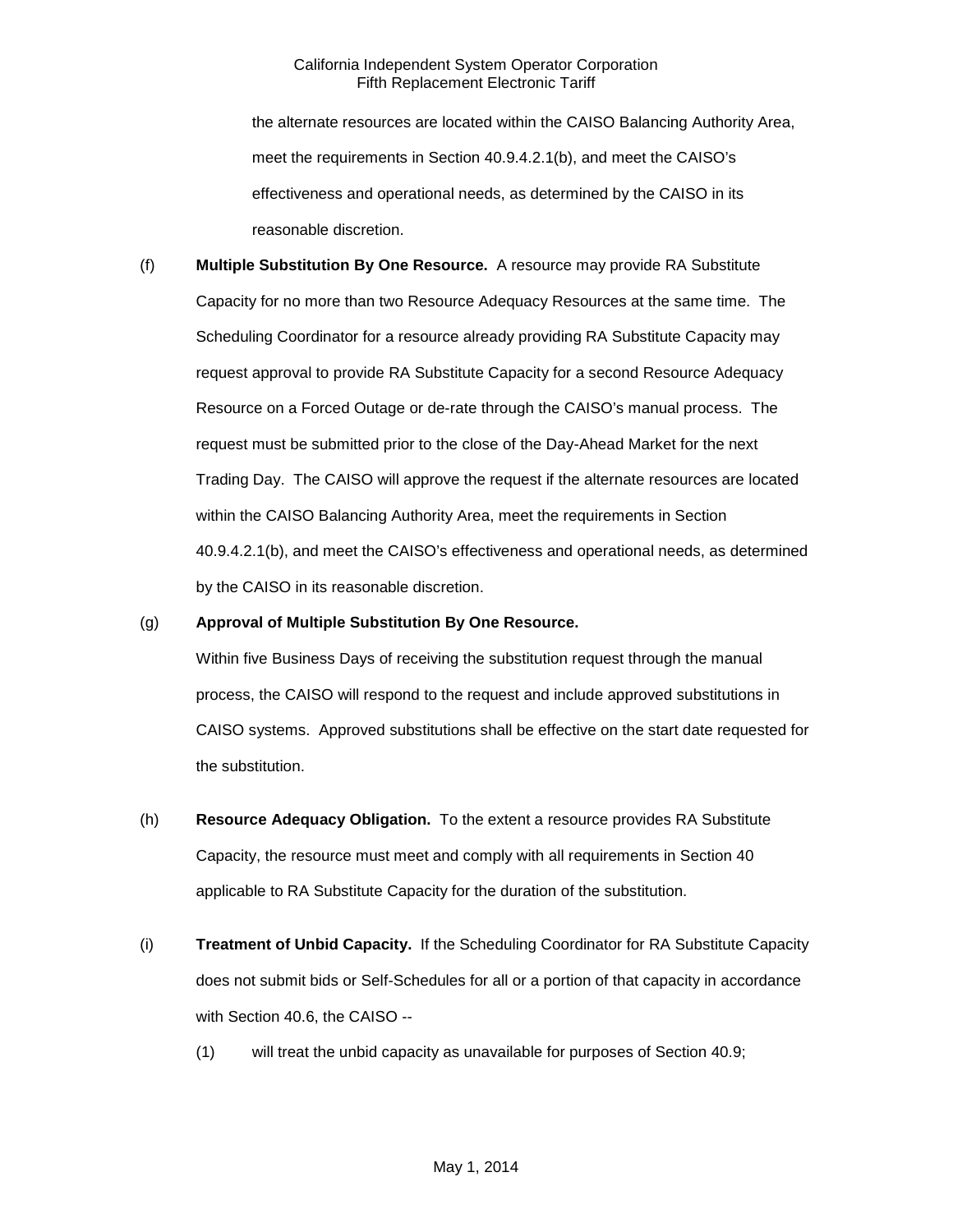- (2) will reflect that unavailability in the availability calculation under Section 40.9.4.2 for the Resource Adequacy Resource for which the RA Substitute Capacity is substituting; and
- (3) will not submit Generated Bids for unbid RA Substitute Capacity; however, if a resource providing both RA Capacity and RA Substitute Capacity has a partial Forced Outage, the CAISO will submit Generated Bids for the resource up to the MW amount of its RA Capacity commitment or its MW amount of availability, whichever is lower.
- (j) Allocation of Unavailable RA Substitute Capacity. In the event the resource providing RA Substitute Capacity has an Outage or de-rate during the substitution period, the CAISO shall allocate the MW reduction in available capacity in accordance with Section 40.9.4.2.2. The allocation to any non-exempt Resource Adequacy Capacity shall be made on a pro-rata basis to each commitment of the substitute resource to provide RA Capacity, RA Replacement Capacity, RA Substitute Capacity, and CPM Capacity.

#### **40.9.4.2.2 Accounting for De-Rates**

In accounting for a de-rate of a unit that has not committed one hundred percent (100%) of its Net Qualified Capacity in its Monthly Supply Plan, the CAISO will follow the following principles:

- (1) Any de-rate will be applied first to any non Resource Adequacy Capacity of the resource; and
- (2) Any de-rate to Resource Adequacy Capacity will be applied pro-rata to any contract capacity exempt under Section 40.9.2(2) and any non-exempt Resource Adequacy Capacity commitment from that resource.

## **40.9.5 Outage Reporting**

Scheduling Coordinators for Generating Units or Resource-Specific System Resources that are also Resource Adequacy Resources with a maximum output capability of one (1) MW or more, but which do not meet the requirement to provide information on Forced Outages in accordance with Section 9.3.10, shall provide equivalent availability-related information in the form and on the schedule specified in the Business Practice Manuals. This information shall identify all Forced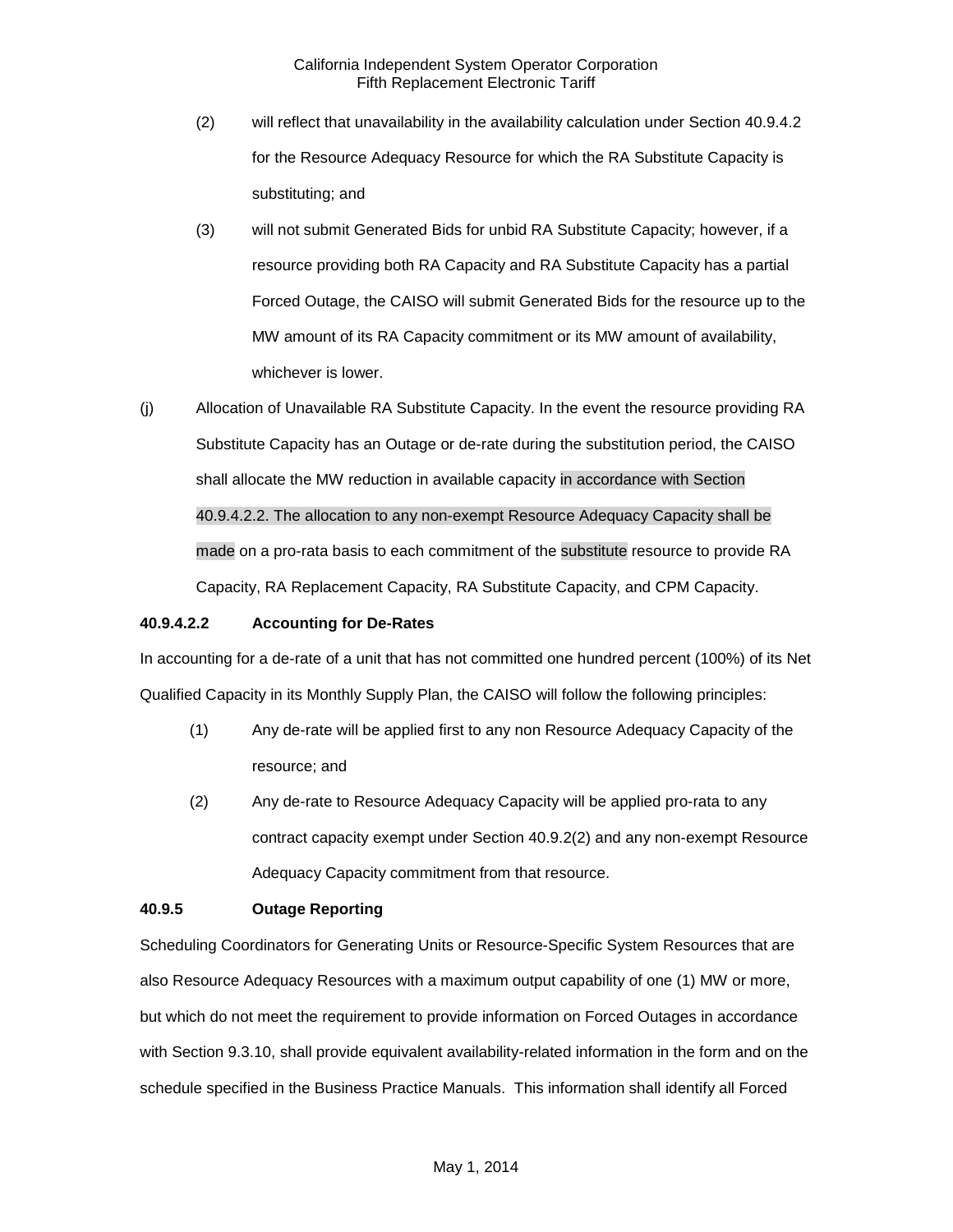Outages and temperature-related ambient de-rates that have occurred over the previous calendar month and shall contain all relevant details needed to enable the CAISO to perform the availability calculation for the resource in accordance with Section 40.9.4, including: the start and end times of any Outages or de-rates, the MW availability in all Availability Assessment Hours, and the causes of any Forced Outages or de-rates. Scheduling Coordinators for Resource Adequacy Resources whose maximum output capability is ten (10) MW or more shall report Outage-related information in accordance with the reporting obligations in Section 9.3.10.

#### **40.9.6 Non-Availability Charges And Availability Incentive Payments**

A Resource Adequacy Resource that is subject to the availability assessment in accordance with Section 40.9.4 and whose monthly availability calculation under Section 40.9.4.2 is more than two and a half percent (2.5%) below the monthly Availability Standard will be subject to a Non-Availability Charge for the month. A Resource Adequacy Resource subject to Section 40.9.4 whose availability calculation under Section 40.9.4.2 is more than two and a half percent (2.5%) above the monthly Availability Standard will be eligible for an Availability Incentive Payment for the month. For Resources whose Qualifying Capacity is determined by their historical output, the CAISO will calculate but not apply through the settlements process the Non-Availability Charges or Availability Incentive Payments to Trading Days within the three months of January, February, and March 2011.

# **40.9.6.1 Determination of Resource Adequacy Capacity Subject to Non-Availability Charge**

The amount of Resource Adequacy Capacity of a Resource Adequacy Resource subject to the Non-Availability Charge will be determined as follows:

(1) A Resource Adequacy Resource with actual availability calculated in accordance with Section 40.9.4.2 that is less than the Availability Standard minus the tolerance band of two and a half percent (2.5%) for a given month will have the Non-Availability Charge assessed to that portion of its non-exempt Resource Adequacy Capacity determined in accordance with the following formula:

 $P = RA*(S - .025) - X$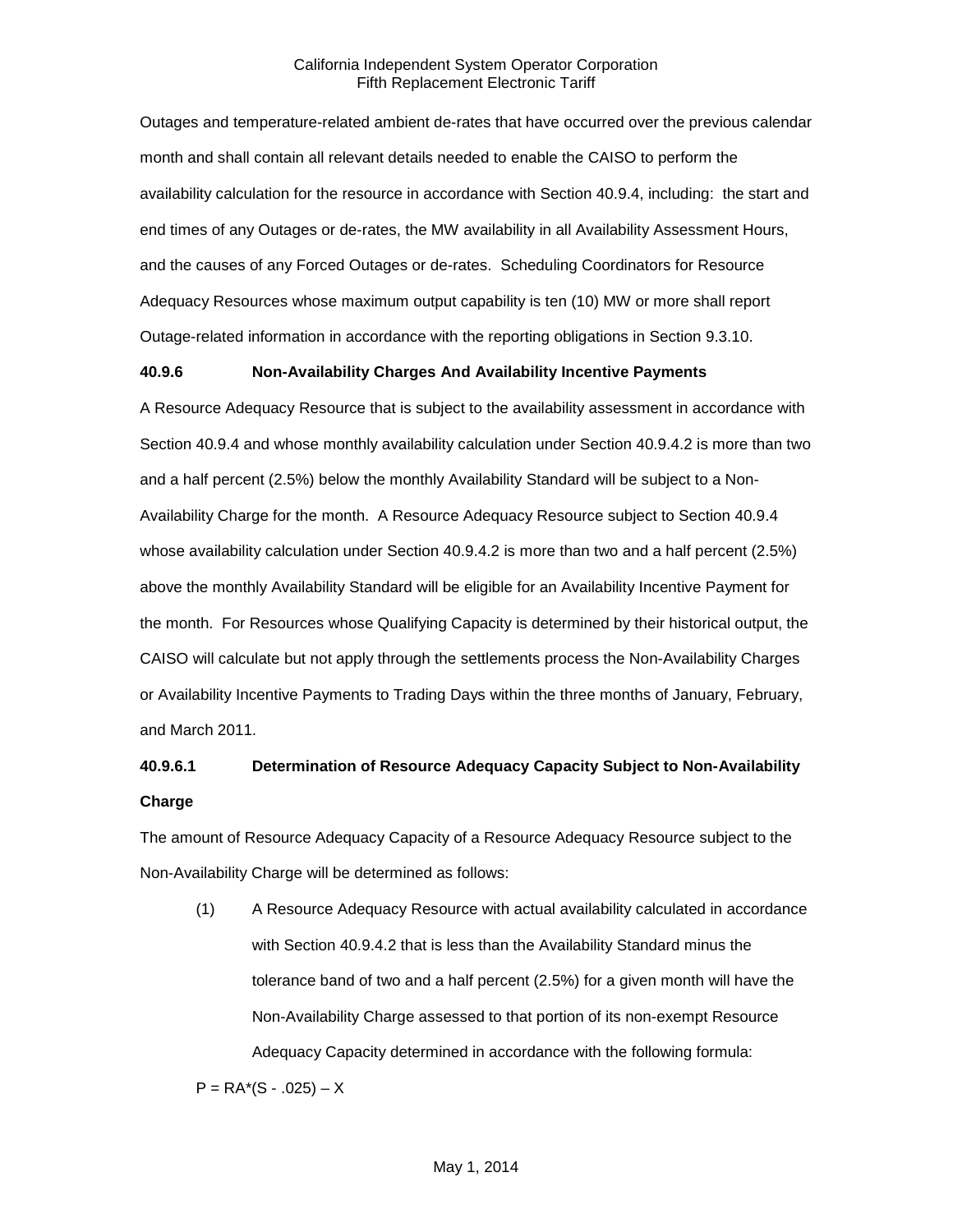Where:

- P = The RA Resource's RA Capacity subject to Non-Availability Charge
- $S =$  Monthly Availability Standard as a fraction, so that  $0 < S < 1.0$
- RA = The RA Resource's RA Capacity (MW) {as designated in its Supply Plan, less any exempt capacity}
- $X =$  The {mean of the} RA Resource's {hourly available RC Capacity over all Availability Assessment Hours of the month (MW).}
- (2) No Non-Availability Charge will be applied when a Resource Adequacy Resource's actual availability, calculated in accordance with Section 40.9.4.2 for a given month, is equal to or greater than the Availability Standard less two and a half percent (2.5%).
- (3) Any Forced Outage or temperature-related ambient de-rates of a resource providing RA Substitute Capacity for a Resource Adequacy Resource in accordance with Section 40.9.4.2.1 will be applied in calculating the availability of the Resource Adequacy Resource for which it is substituting.

#### **40.9.6.2 Determination of the Non-Availability Charge**

The per-MW Non-Availability Charge rate will be the Monthly CPM Capacity Payment price as specified in Schedule 6 of Appendix F of this CAISO Tariff. The Non-Availability Charge for a Resource Adequacy Resource shall be determined by multiplying the resource's capacity subject to the Non-Availability Charge calculated in accordance with Section 40.9.6.1 by the Non-Availability Charge rate.

#### **40.9.6.3 Availability Incentive Payment**

Scheduling Coordinators for Resource Adequacy Resources that achieve monthly availability that is more than two and a half percent (2.5%) above the monthly Availability Standard are eligible to receive the monthly Availability Incentive Payment. This payment will be funded entirely through the monthly Non-Availability Charges assessed for the same month. For each resource eligible for the Availability Incentive Payment, its eligible capacity will be that portion of its designated Resource Adequacy Capacity equal to its actual availability calculated in accordance with Section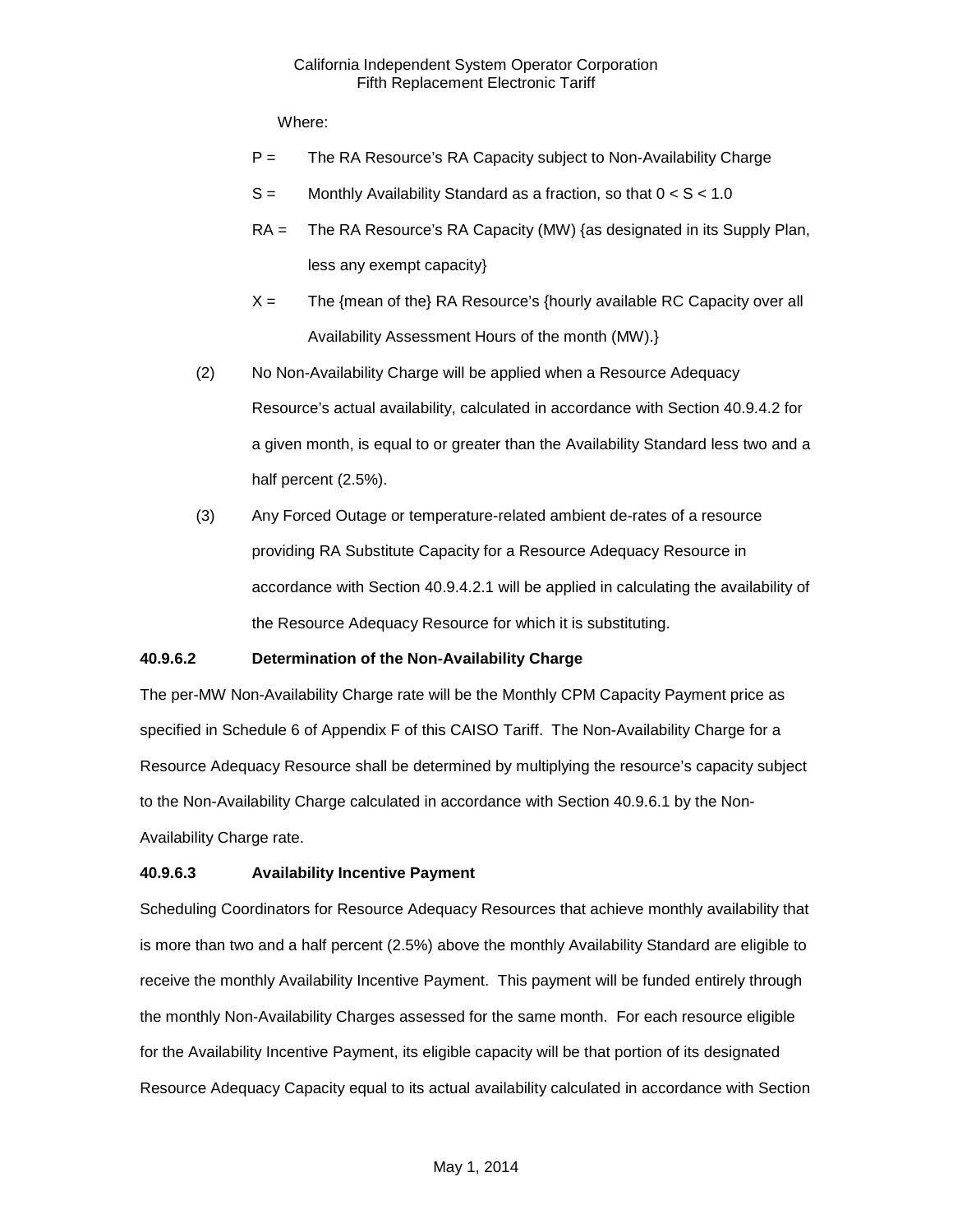40.9.4.2 minus the Availability Standard percent minus two and a half percent (2.5%). The monthly Availability Incentive Payment rate will equal the total Non-Availability Charges assessed for the month divided by the total Resource Adequacy Capacity eligible to receive the Availability Incentive Payment that month, provided that the Availability Incentive Payment rate shall not exceed three times the Non-Availability Charge rate. The Availability Incentive Payment the CAISO shall pay to each eligible resource will equal the product of its eligible capacity and the Availability Incentive Payment rate. Any remaining Non-Availability Charge funds that are not distributed to eligible Resource Adequacy Resources will be credited against the Real-Time neutrality charge to metered CAISO Demand for that Trade Month.

#### **40.9.6.4 Monthly Settlement**

The CAISO shall calculate and settle Non-Availability Charges and Availability Incentive Payments on a Trade Month basis so that all Non-Availability Charges collected for a Trade Month are allocated in accordance with Section 40.9.6.3 for that same Trade Month.

#### **40.9.7 Assessment For NRS-RA Resources**

Non-Resource-Specific System Resources that provide Resource Adequacy Capacity will comprise a distinct category for purposes of the CAISO's Availability Standards program. This category will utilize the same Availability Standard determined for other Resource Adequacy Resources in accordance with Section 40.9.4.1, but will have its own availability calculations, as well as a separate account for settling Non-Availability Charges and Availability Incentive Payments.

#### **40.9.7.1 Availability Standard for NRS-RA Resources**

Through Resource Adequacy Compliance Year 2015, the monthly Availability Standard for the non-Resource-Specific System Resources that provide Resource Adequacy Capacity will be the Availability Standard determined in accordance with Section 40.9.4.1. Beginning with Resource Adequacy Compliance year 2016, the monthly Availability Standard for the non-Resource-Specific System Resources that provide Resource Adequacy Capacity will be based on historical availability for the Availability Assessment Hours over the previous three years. Each monthly Availability Standard will be calculated as the sum of the available Resource Adequacy Capacity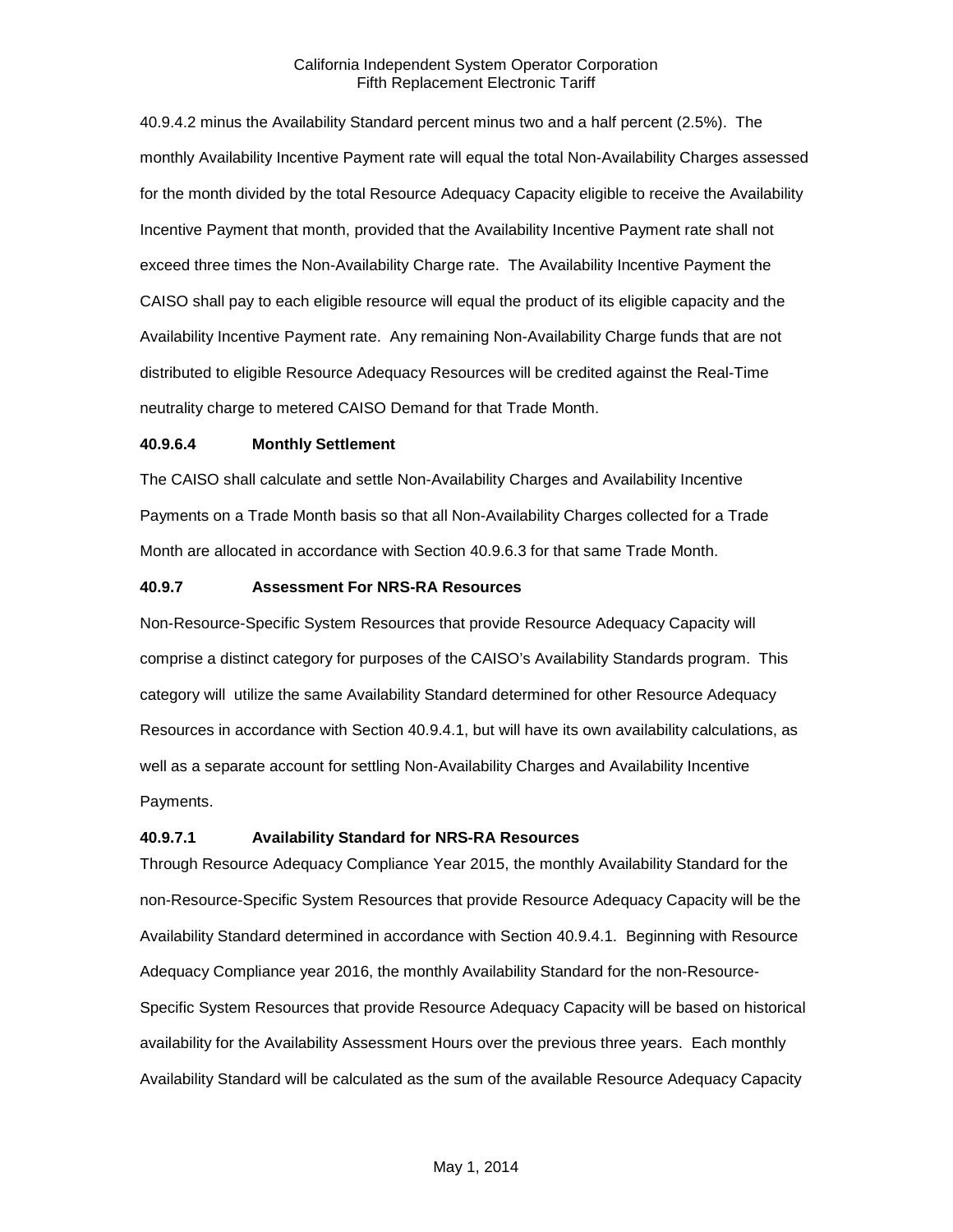of the included non-Resource-Specific System Resources across all Availability Assessment Hours of the month, divided by the sum of the designated Resource Adequacy Capacity for the same set of hours and resources, and multiplied by one hundred (100) to obtain a number between zero (0) and one hundred (100) percent. For non-Resource-Specific System Resources that provide Resource Adequacy Capacity subject to a Subset-of-Hours Contract, the sum of the available Resource Adequacy Capacity will be based on the Availability Assessment Hours of the month that overlap the hours during which the resource is contractually obligated to make the Resource Adequacy Capacity available to the CAISO. The Availability Standard applicable to a non-Resource Specific System Resource shall not include any hours in which the resource was prohibited by Section 30.8 from bidding across an out-of-service transmission path at its designated Scheduling Point. A non-Resource Specific System Resource providing Resource Adequacy Capacity whose monthly availability calculation under Section 40.9.7.2 is more than two and a half (2.5) percent below the monthly Availability Standard will be subject to a Non-Availability Charge for the month. A non-Resource Specific System Resource providing Resource Adequacy Capacity whose monthly availability calculation under Section 40.9.7.2 is more than two and a half (2.5) percent above the monthly Availability Standard will be eligible for Availability Incentive Payments. Non-Resource-Specific System Resources will not be included in the calculation of the Availability Standards for other Resource Adequacy Resources as determined in Section 40.9.4.

#### **40.9.7.2 Availability Calculation for NRS-RA Resources**

The availability of Resource Adequacy Capacity provided by a non-Resource-Specific System Resource will be calculated as the sum of the MW-hours of the resource's available Resource Adequacy Capacity over all Availability Assessment Hours of the month, divided by the sum of the resource's designated non-exempt hourly Resource Adequacy Capacity for all Availability Assessment Hours, times one hundred (100) to obtain a number between zero (0) and one hundred (100) percent. For non-Resource-Specific System Resources that provide Resource Adequacy Capacity subject to a Subset-of-Hours Contract, the sum of the available Resource Adequacy Capacity will be based on the Availability Assessment Hours of the month that overlap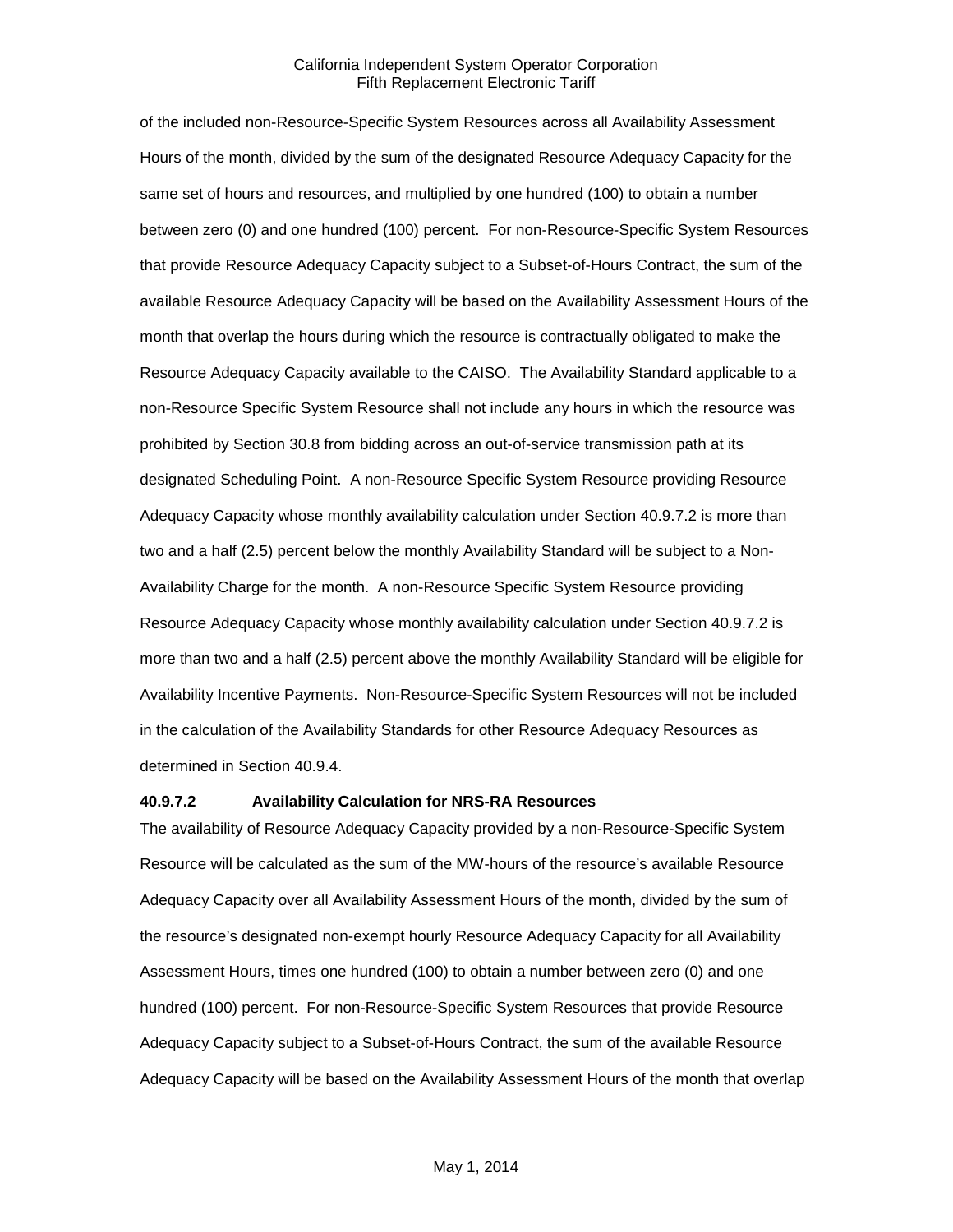the hours during which the resource is contractually obligated to make the Resource Adequacy Capacity available to the CAISO. The Scheduling Coordinator for Resource Adequacy Capacity provided by non-Resource-Specific System Resources is expected to secure sufficient transmission rights to deliver the Resource Adequacy Capacity to its designated CAISO Scheduling Point. In determining monthly availability of a non-Resource-Specific System Resource under Section 40.9.7.2, any hours in which the resource was prohibited by Section 30.8 from bidding across an out-of-service transmission path at its designated Scheduling Point will be excluded from the calculation. Scheduling Coordinators for non-Resource-Specific System Resources must submit a monthly report of such hours occurring under Section 30.8, in the format and manner described in the Business Practice Manual for Reliability Requirements.

# **40.9.7.3 Determination of Non-Availability Charges and Availability Incentive Payments for NRS-RA Resources**

A Non-Resource-Specific System Resource that provides Resource Adequacy Capacity and whose actual availability calculated in accordance with Section 40.9.7.2 is less than the Availability Standard defined in Section 40.9.7.1 minus the tolerance band of two and one-half (2.5) percent for a given month shall be assessed a Non-Availability Charge. This charge for such a resource shall apply to that portion of the resource's designated non-exempt Resource Adequacy Capacity equal to one hundred (100) percent minus the ratio of its actual availability calculated in accordance with Section 40.9.7.2 to the Availability Standard minus two and onehalf (2.5) percent. The Non-Availability Charge will then equal the resource's applicable capacity that is subject to Non-Availability Charges multiplied by the a Non-Availability Charge rate equal to the Monthly CPM Capacity Payment price as specified in Schedule 6 of Appendix F of this CAISO Tariff.

Funds collected for Non-Availability Charges pursuant to this Section 40.9.7.3 in a Trade Month will be used to provide Availability Incentive Payments to non-Resource-Specific System Resources providing Resource Adequacy Capacity that exceed the Availability Standard established in Section 40.9.7.1 plus the tolerance band of two and one-half (2.5) percent for that same Trade Month. The funds will be distributed to each such resource in proportion to the resource's share of the total non-exempt Resource Adequacy Capacity provided by non